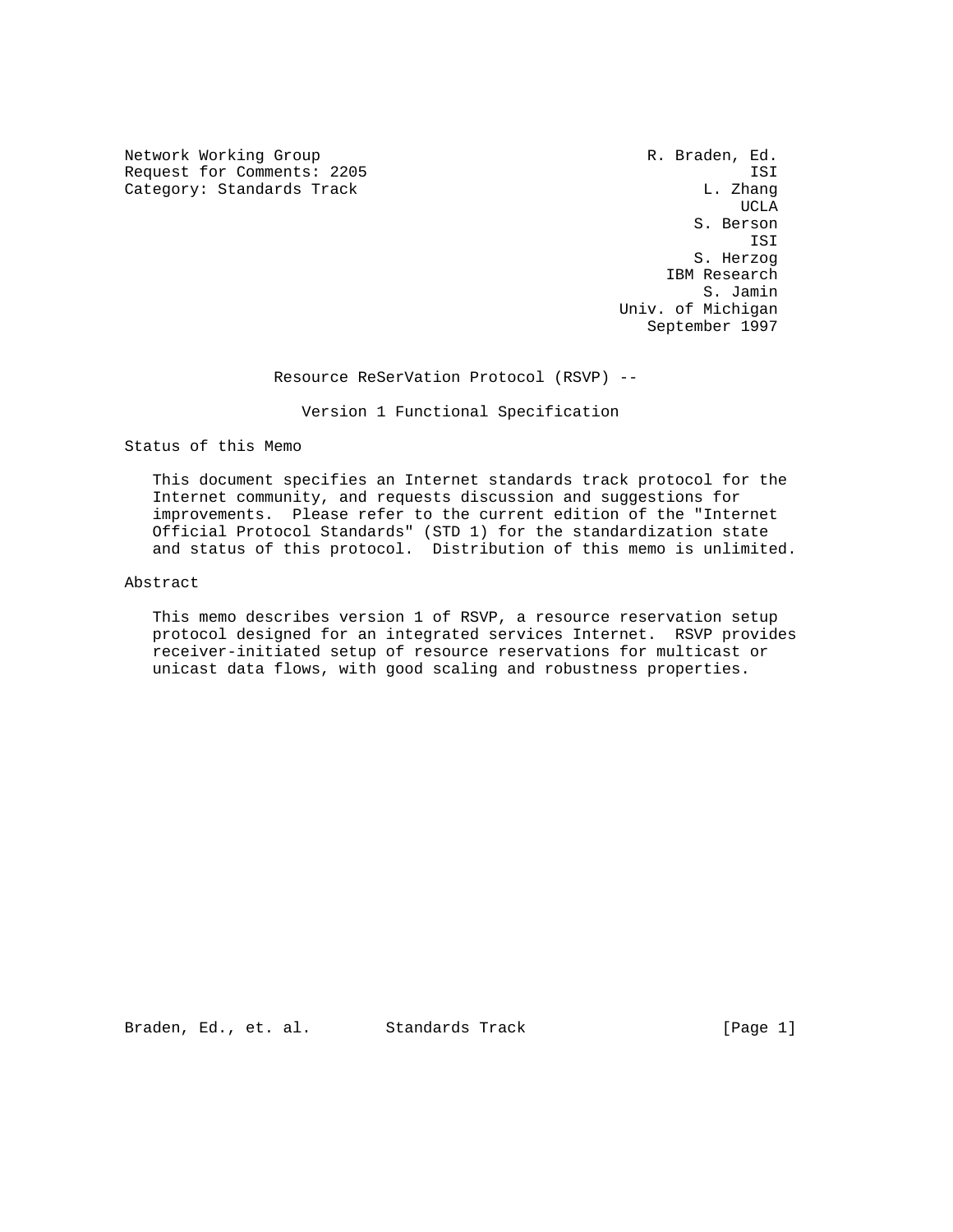|  | 3.8 Traffic Policing and Non-Integrated Service Hops 58 |  |
|--|---------------------------------------------------------|--|
|  |                                                         |  |
|  |                                                         |  |
|  |                                                         |  |
|  |                                                         |  |
|  |                                                         |  |
|  |                                                         |  |
|  |                                                         |  |
|  |                                                         |  |
|  |                                                         |  |
|  |                                                         |  |
|  |                                                         |  |

Braden, Ed., et. al. Standards Track (Page 2)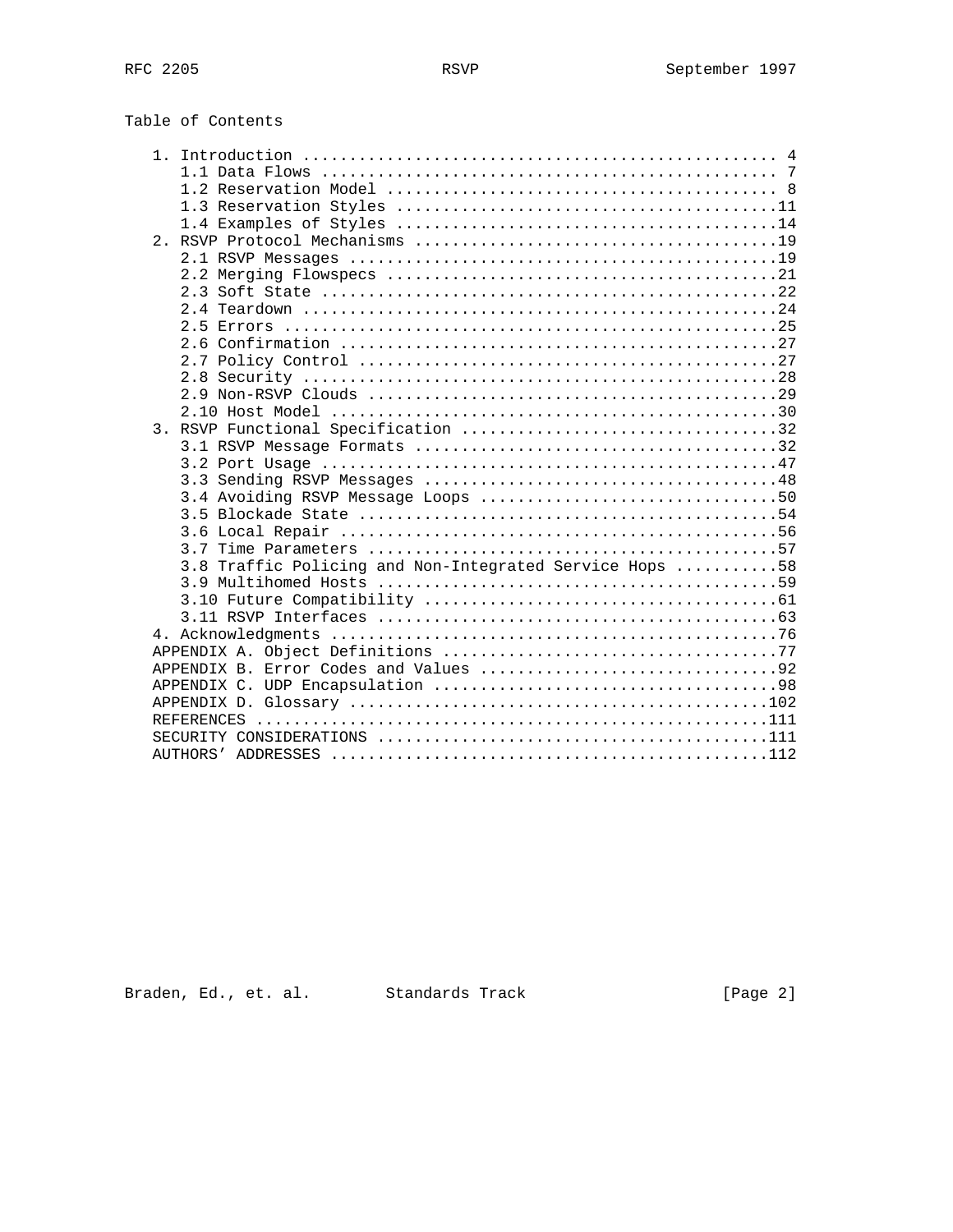What's Changed

 This revision contains the following very minor changes from the ID14 version.

- o For clarity, each message type is now defined separately in Section 3.1.
- o We added more precise and complete rules for accepting Path messages for unicast and multicast destinations (Section 3.1.3).
- o We added more precise and complete rules for processing and forwarding PathTear messages (Section 3.1.5).
- o A note was added that a SCOPE object will be ignored if it appears in a ResvTear message (Section 3.1.6).
- o A note was added that a SENDER\_TSPEC or ADSPEC object will be ignored if it appears in a PathTear message (Section 3.1.5).
- o The obsolete error code Ambiguous Filter Spec (09) was removed, and a new (and more consistent) name was given to error code 08 (Appendix B).
- o In the generic interface to traffic control, the Adspec was added as a parameter to the AddFlow and ModFlow calls (3.11.2). This is needed to accommodate a node that updates the slack term (S) of Guaranteed service.
- o An error subtype was added for an Adspec error (Appendix B).
- o Additional explanation was added for handling a CONFIRM object (Section 3.1.4).
- o The rules for forwarding objects with unknown class type were clarified.
- o Additional discussion was added to the Introduction and to Section 3.11.2 about the relationship of RSVP to the link layer. (Section 3.10).
- o Section 2.7 on Policy and Security was split into two sections, and some additional discussion of security was included.
- o There were some minor editorial improvements.

Braden, Ed., et. al. Standards Track (Page 3)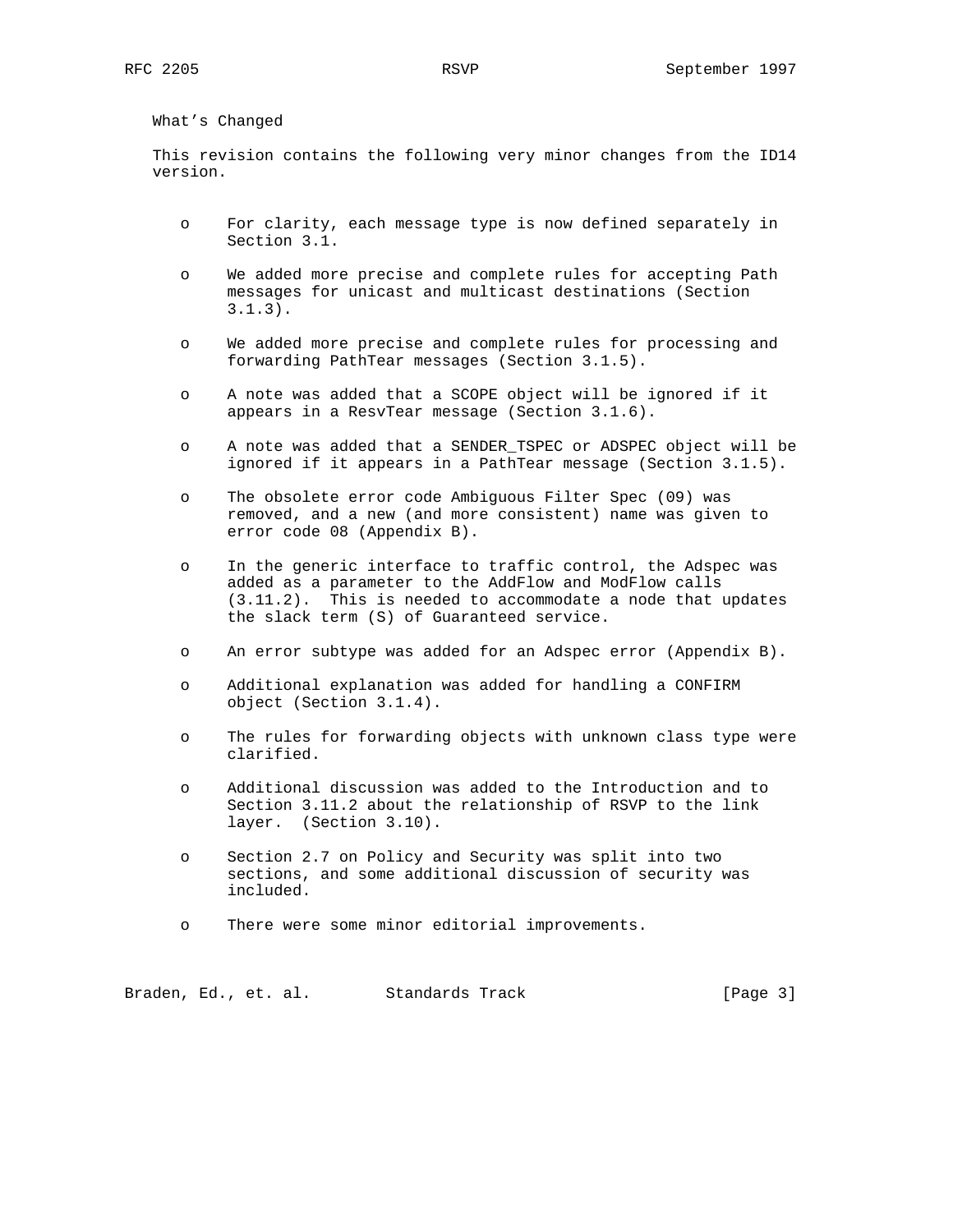# 1. Introduction

 This document defines RSVP, a resource reservation setup protocol designed for an integrated services Internet [RSVP93, RFC 1633]. The RSVP protocol is used by a host to request specific qualities of service from the network for particular application data streams or flows. RSVP is also used by routers to deliver quality-of-service (QoS) requests to all nodes along the path(s) of the flows and to establish and maintain state to provide the requested service. RSVP requests will generally result in resources being reserved in each node along the data path.

 RSVP requests resources for simplex flows, i.e., it requests resources in only one direction. Therefore, RSVP treats a sender as logically distinct from a receiver, although the same application process may act as both a sender and a receiver at the same time. RSVP operates on top of IPv4 or IPv6, occupying the place of a transport protocol in the protocol stack. However, RSVP does not transport application data but is rather an Internet control protocol, like ICMP, IGMP, or routing protocols. Like the implementations of routing and management protocols, an implementation of RSVP will typically execute in the background, not in the data forwarding path, as shown in Figure 1.

 RSVP is not itself a routing protocol; RSVP is designed to operate with current and future unicast and multicast routing protocols. An RSVP process consults the local routing database(s) to obtain routes. In the multicast case, for example, a host sends IGMP messages to join a multicast group and then sends RSVP messages to reserve resources along the delivery path(s) of that group. Routing protocols determine where packets get forwarded; RSVP is only concerned with the QoS of those packets that are forwarded in accordance with routing.

 In order to efficiently accommodate large groups, dynamic group membership, and heterogeneous receiver requirements, RSVP makes receivers responsible for requesting a specific QoS [RSVP93]. A QoS request from a receiver host application is passed to the local RSVP process. The RSVP protocol then carries the request to all the nodes (routers and hosts) along the reverse data path(s) to the data source(s), but only as far as the router where the receiver's data path joins the multicast distribution tree. As a result, RSVP's reservation overhead is in general logarithmic rather than linear in the number of receivers.

Braden, Ed., et. al. Standards Track [Page 4]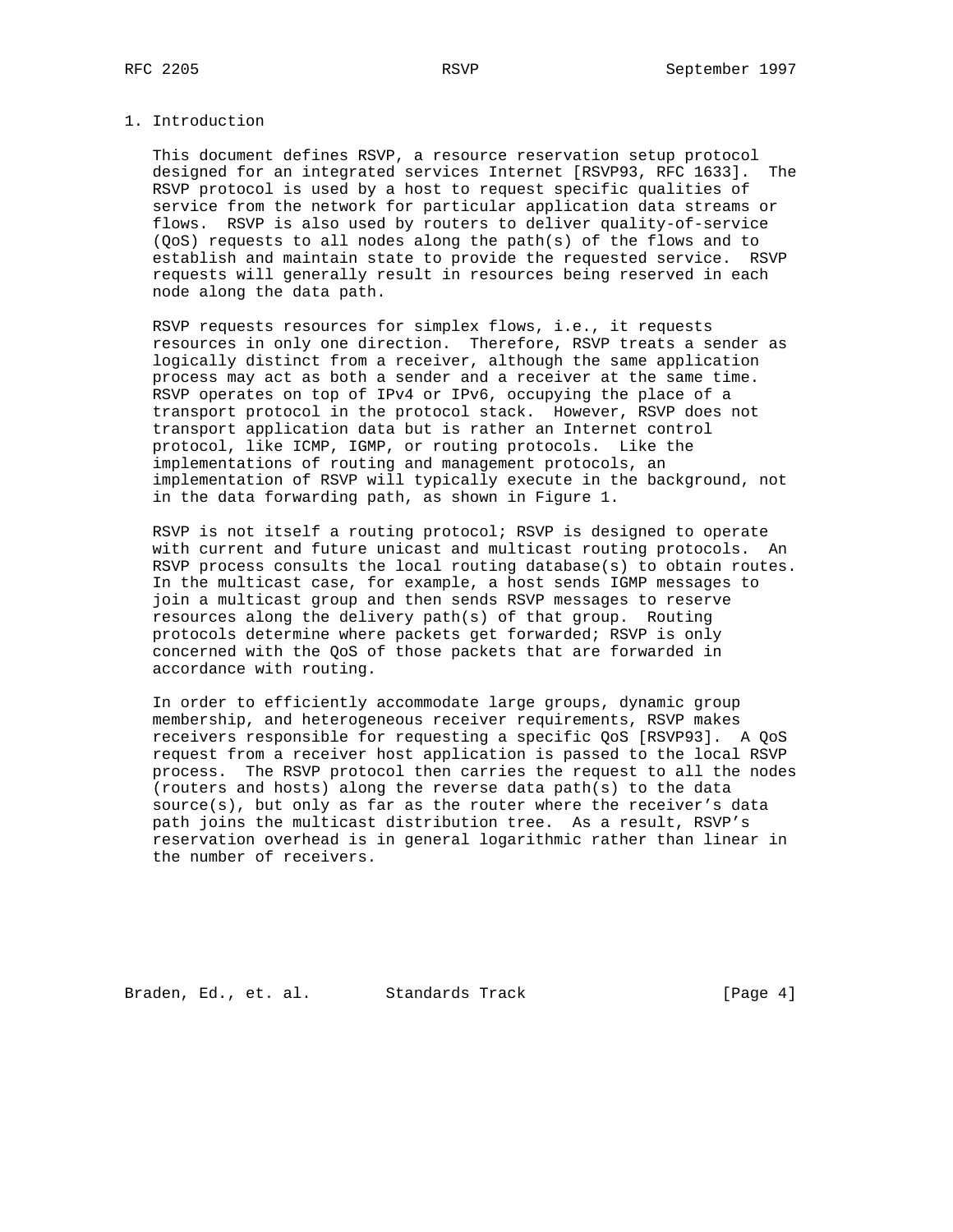

Figure 1: RSVP in Hosts and Routers

 Quality of service is implemented for a particular data flow by mechanisms collectively called "traffic control". These mechanisms include (1) a packet classifier, (2) admission control, and (3) a "packet scheduler" or some other link-layer-dependent mechanism to determine when particular packets are forwarded. The "packet classifier" determines the QoS class (and perhaps the route) for each packet. For each outgoing interface, the "packet scheduler" or other link-layer-dependent mechanism achieves the promised QoS. Traffic control implements QoS service models defined by the Integrated Services Working Group.

 During reservation setup, an RSVP QoS request is passed to two local decision modules, "admission control" and "policy control". Admission control determines whether the node has sufficient available resources to supply the requested QoS. Policy control

Braden, Ed., et. al. Standards Track [Page 5]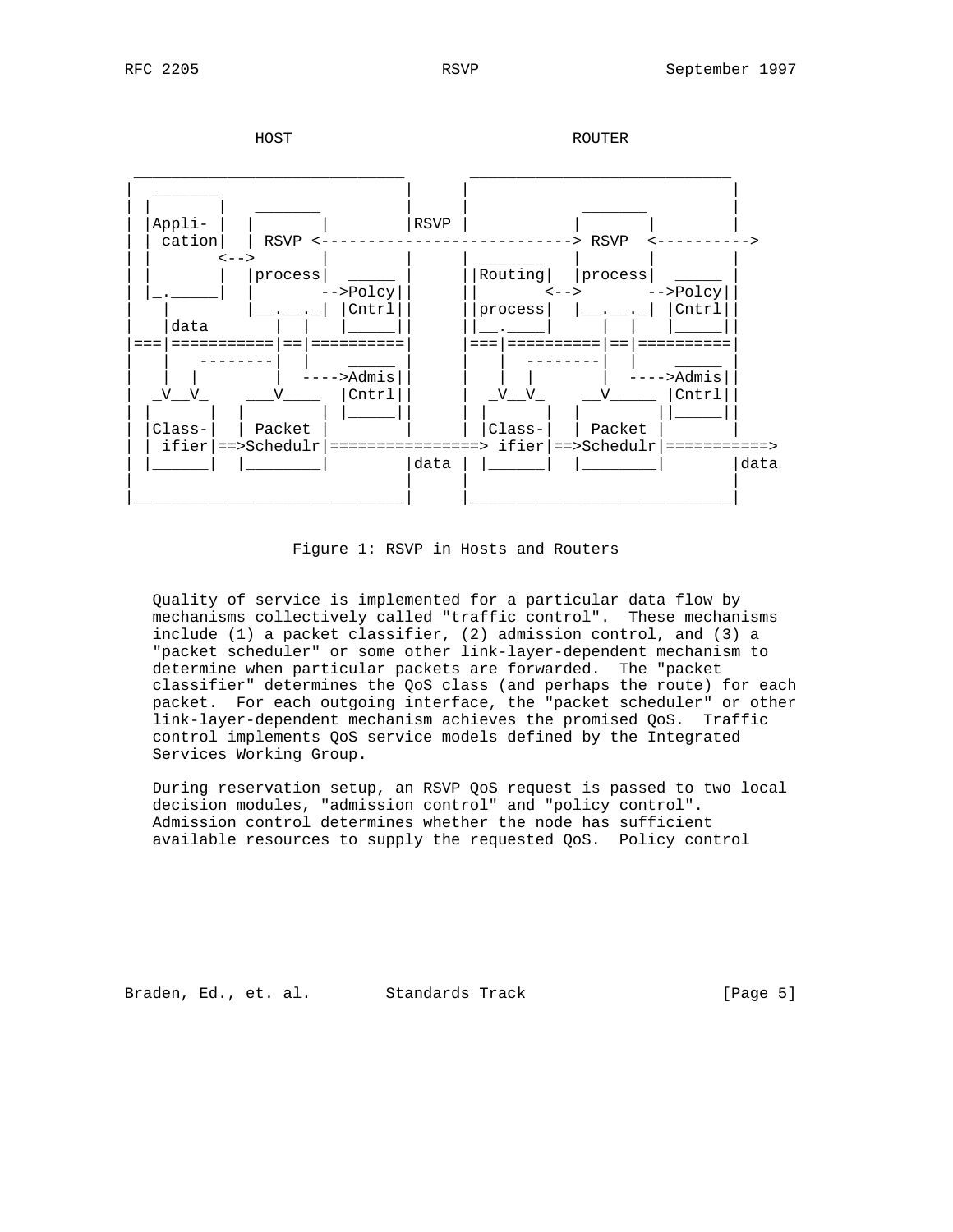determines whether the user has administrative permission to make the reservation. If both checks succeed, parameters are set in the packet classifier and in the link layer interface (e.g., in the packet scheduler) to obtain the desired QoS. If either check fails, the RSVP program returns an error notification to the application process that originated the request.

 RSVP protocol mechanisms provide a general facility for creating and maintaining distributed reservation state across a mesh of multicast or unicast delivery paths. RSVP itself transfers and manipulates QoS and policy control parameters as opaque data, passing them to the appropriate traffic control and policy control modules for interpretation. The structure and contents of the QoS parameters are documented in specifications developed by the Integrated Services Working Group; see [RFC 2210]. The structure and contents of the policy parameters are under development.

 Since the membership of a large multicast group and the resulting multicast tree topology are likely to change with time, the RSVP design assumes that state for RSVP and traffic control state is to be built and destroyed incrementally in routers and hosts. For this purpose, RSVP establishes "soft" state; that is, RSVP sends periodic refresh messages to maintain the state along the reserved path(s). In the absence of refresh messages, the state automatically times out and is deleted.

In summary, RSVP has the following attributes:

- o RSVP makes resource reservations for both unicast and many-to many multicast applications, adapting dynamically to changing group membership as well as to changing routes.
- o RSVP is simplex, i.e., it makes reservations for unidirectional data flows.
- o RSVP is receiver-oriented, i.e., the receiver of a data flow initiates and maintains the resource reservation used for that flow.
- o RSVP maintains "soft" state in routers and hosts, providing graceful support for dynamic membership changes and automatic adaptation to routing changes.
- o RSVP is not a routing protocol but depends upon present and future routing protocols.
- o RSVP transports and maintains traffic control and policy control parameters that are opaque to RSVP.

Braden, Ed., et. al. Standards Track (Page 6)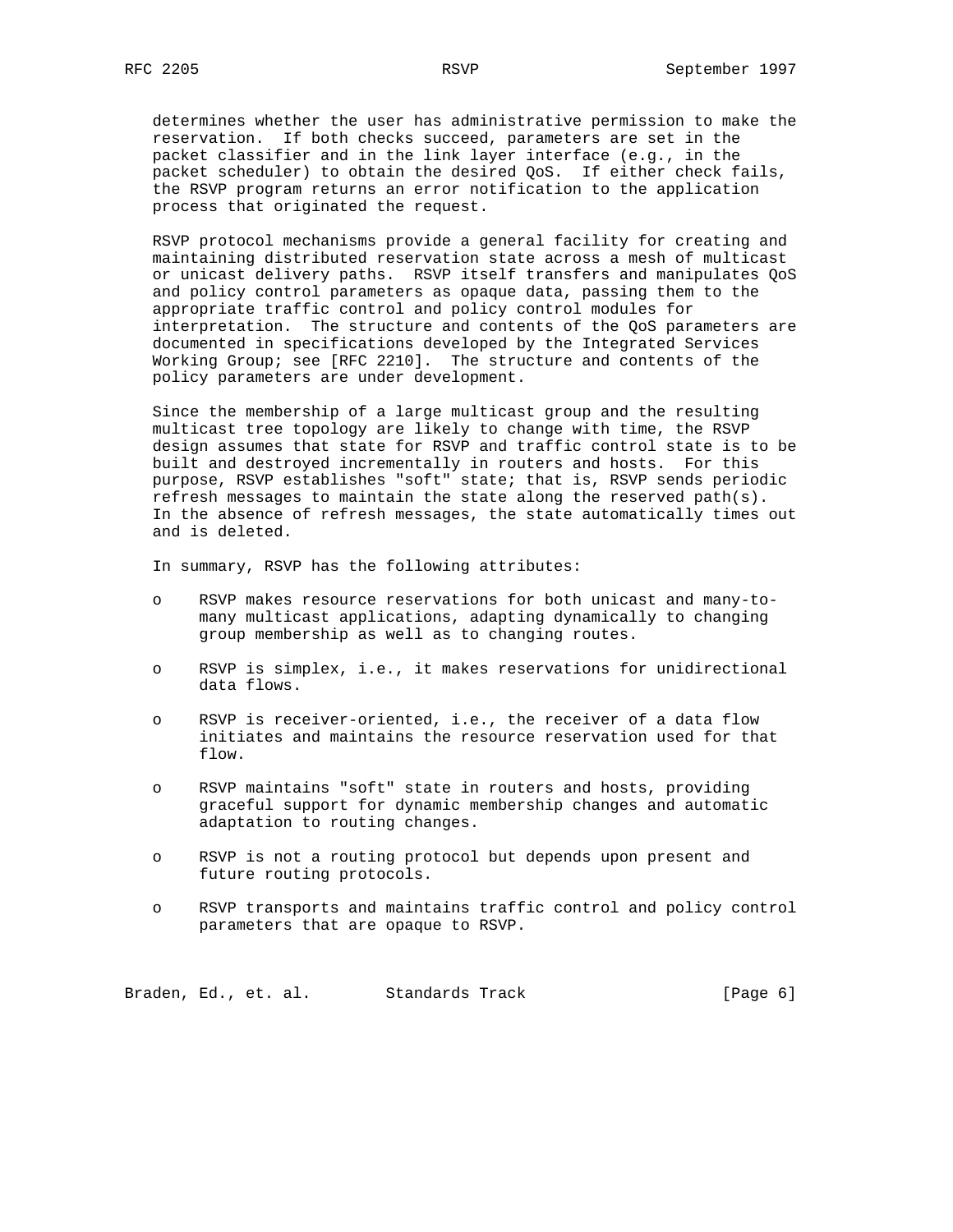- o RSVP provides several reservation models or "styles" (defined below) to fit a variety of applications.
- o RSVP provides transparent operation through routers that do not support it.
- o RSVP supports both IPv4 and IPv6.

 Further discussion on the objectives and general justification for RSVP design are presented in [RSVP93] and [RFC 1633].

 The remainder of this section describes the RSVP reservation services. Section 2 presents an overview of the RSVP protocol mechanisms. Section 3 contains the functional specification of RSVP, while Section 4 presents explicit message processing rules. Appendix A defines the variable-length typed data objects used in the RSVP protocol. Appendix B defines error codes and values. Appendix C defines a UDP encapsulation of RSVP messages, for hosts whose operating systems provide inadequate raw network I/O support.

1.1 Data Flows

 RSVP defines a "session" to be a data flow with a particular destination and transport-layer protocol. RSVP treats each session independently, and this document often omits the implied qualification "for the same session".

 An RSVP session is defined by the triple: (DestAddress, ProtocolId [, DstPort]). Here DestAddress, the IP destination address of the data packets, may be a unicast or multicast address. ProtocolId is the IP protocol ID. The optional DstPort parameter is a "generalized destination port", i.e., some further demultiplexing point in the transport or application protocol layer. DstPort could be defined by a UDP/TCP destination port field, by an equivalent field in another transport protocol, or by some application-specific information.

 Although the RSVP protocol is designed to be easily extensible for greater generality, the basic protocol documented here supports only UDP/TCP ports as generalized ports. Note that it is not strictly necessary to include DstPort in the session definition when DestAddress is multicast, since different sessions can always have different multicast addresses. However, DstPort is necessary to allow more than one unicast session addressed to the same receiver host.

Braden, Ed., et. al. Standards Track [Page 7]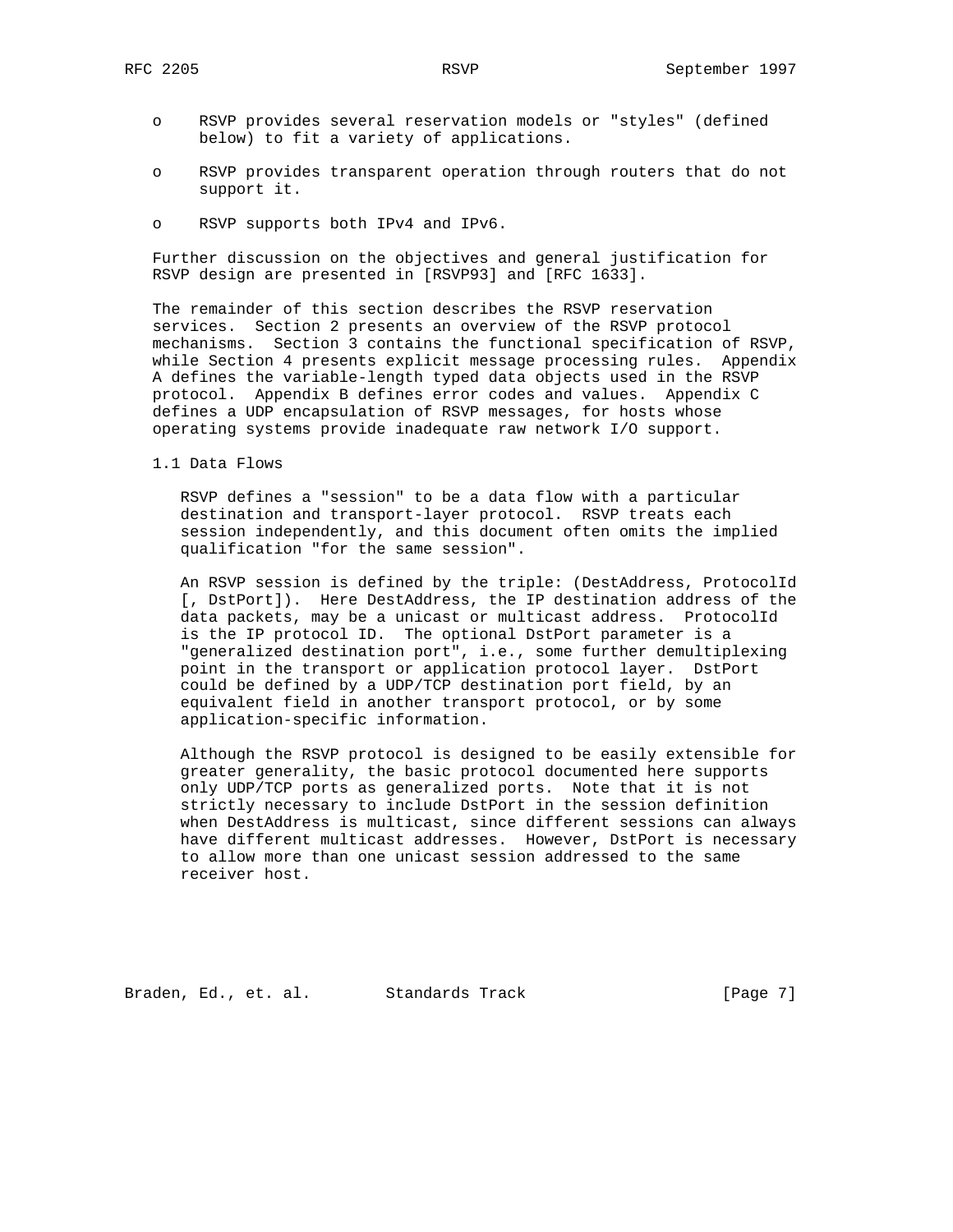Figure 2 illustrates the flow of data packets in a single RSVP session, assuming multicast data distribution. The arrows indicate data flowing from senders S1 and S2 to receivers R1, R2, and R3, and the cloud represents the distribution mesh created by multicast routing. Multicast distribution forwards a copy of each data packet from a sender Si to every receiver Rj; a unicast distribution session has a single receiver R. Each sender Si may be running in a unique Internet host, or a single host may contain multiple senders distinguished by "generalized source ports".



Figure 2: Multicast Distribution Session

 For unicast transmission, there will be a single destination host but there may be multiple senders; RSVP can set up reservations for multipoint-to-single-point transmission.

1.2 Reservation Model

 An elementary RSVP reservation request consists of a "flowspec" together with a "filter spec"; this pair is called a "flow descriptor". The flowspec specifies a desired QoS. The filter spec, together with a session specification, defines the set of data packets -- the "flow" -- to receive the QoS defined by the flowspec. The flowspec is used to set parameters in the node's packet scheduler or other link layer mechanism, while the filter spec is used to set parameters in the packet classifier. Data packets that are addressed to a particular session but do not match any of the filter specs for that session are handled as best-effort traffic.

 The flowspec in a reservation request will generally include a service class and two sets of numeric parameters: (1) an "Rspec" (R for 'reserve') that defines the desired QoS, and (2) a "Tspec" (T for 'traffic') that describes the data flow. The formats and contents of Tspecs and Rspecs are determined by the integrated service models [RFC 2210] and are generally opaque to RSVP.

Braden, Ed., et. al. Standards Track (Page 8)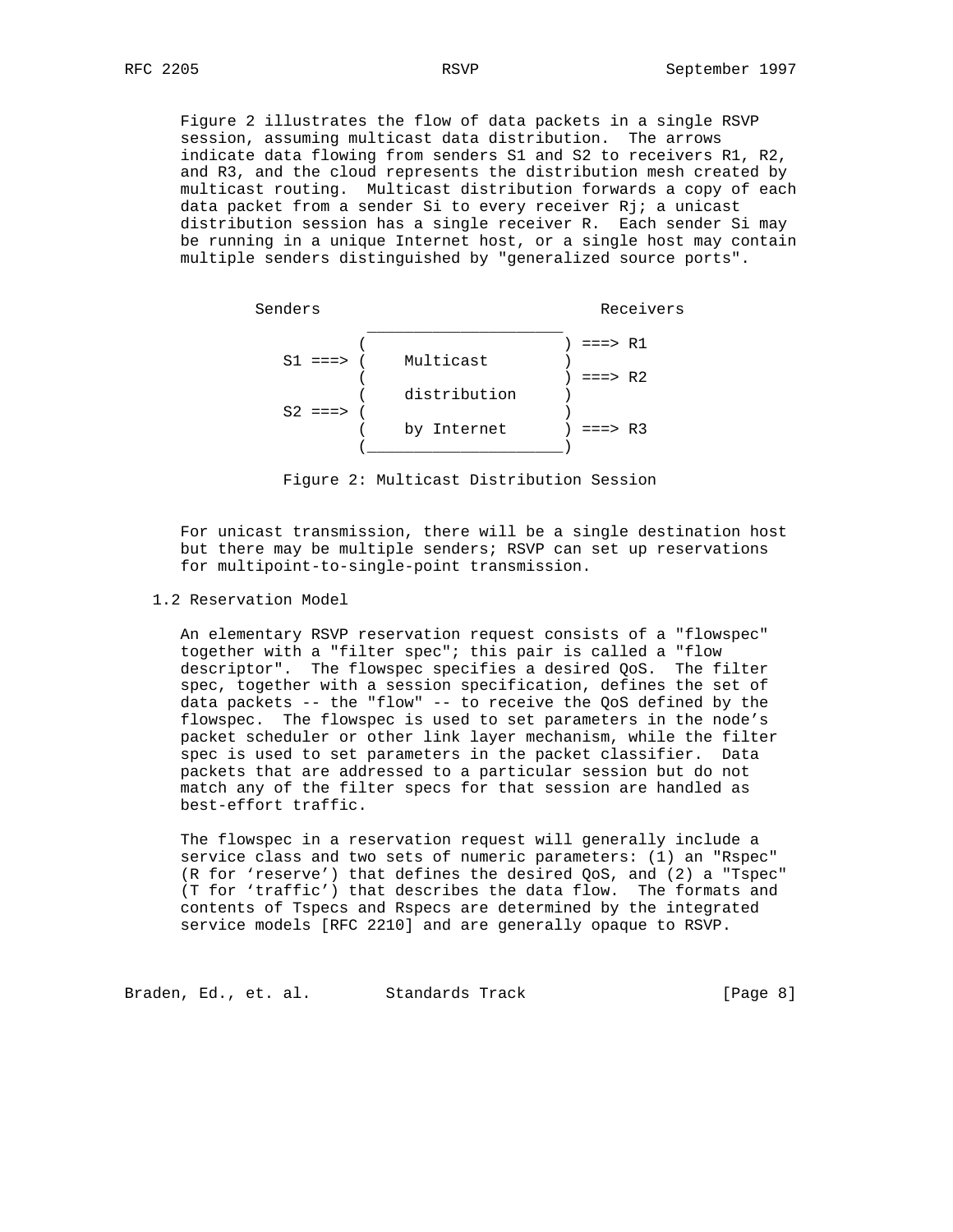The exact format of a filter spec depends upon whether IPv4 or IPv6 is in use; see Appendix A. In the most general approach [RSVP93], filter specs may select arbitrary subsets of the packets in a given session. Such subsets might be defined in terms of senders (i.e., sender IP address and generalized source port), in terms of a higher-level protocol, or generally in terms of any fields in any protocol headers in the packet. For example, filter specs might be used to select different subflows of a hierarchically-encoded video stream by selecting on fields in an application-layer header. In the interest of simplicity (and to minimize layer violation), the basic filter spec format defined in the present RSVP specification has a very restricted form: sender IP address and optionally the UDP/TCP port number SrcPort.

 Because the UDP/TCP port numbers are used for packet classification, each router must be able to examine these fields. This raises three potential problems.

 1. It is necessary to avoid IP fragmentation of a data flow for which a resource reservation is desired.

 Document [RFC 2210] specifies a procedure for applications using RSVP facilities to compute the minimum MTU over a multicast tree and return the result to the senders.

 2. IPv6 inserts a variable number of variable-length Internet layer headers before the transport header, increasing the difficulty and cost of packet classification for QoS.

 Efficient classification of IPv6 data packets could be obtained using the Flow Label field of the IPv6 header. The details will be provided in the future.

 3. IP-level Security, under either IPv4 or IPv6, may encrypt the entire transport header, hiding the port numbers of data packets from intermediate routers.

 A small extension to RSVP for IP Security under IPv4 and IPv6 is described separately in [RFC 2207].

 RSVP messages carrying reservation requests originate at receivers and are passed upstream towards the sender(s). Note: in this document, we define the directional terms "upstream" vs. "downstream", "previous hop" vs. "next hop", and "incoming interface" vs "outgoing interface" with respect to the direction of data flow.

Braden, Ed., et. al. Standards Track [Page 9]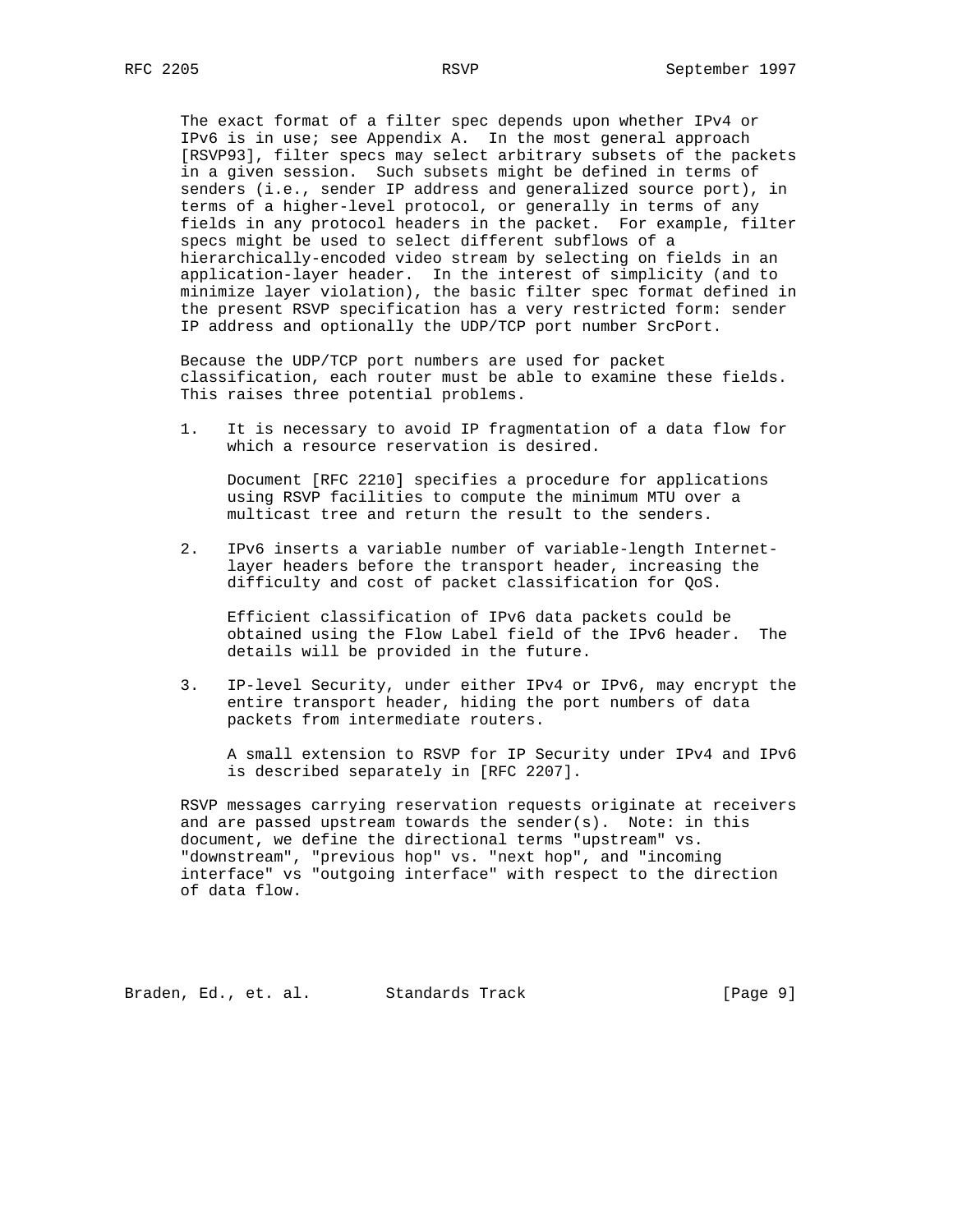At each intermediate node, a reservation request triggers two general actions, as follows:

1. Make a reservation on a link

 The RSVP process passes the request to admission control and policy control. If either test fails, the reservation is rejected and the RSVP process returns an error message to the appropriate  $receiver(s)$ . If both succeed, the node sets the packet classifier to select the data packets defined by the filter spec, and it interacts with the appropriate link layer to obtain the desired QoS defined by the flowspec.

 The detailed rules for satisfying an RSVP QoS request depend upon the particular link layer technology in use on each interface. Specifications are under development in the ISSLL Working Group for mapping reservation requests into popular link layer technologies. For a simple leased line, the desired QoS will be obtained from the packet scheduler in the link layer driver, for example. If the link-layer technology implements its own QoS management capability, then RSVP must negotiate with the link layer to obtain the requested QoS. Note that the action to control QoS occurs at the place where the data enters the link-layer medium, i.e., at the upstream end of the logical or physical link, although an RSVP reservation request originates from receiver(s) downstream.

2. Forward the request upstream

 A reservation request is propagated upstream towards the appropriate senders. The set of sender hosts to which a given reservation request is propagated is called the "scope" of that request.

 The reservation request that a node forwards upstream may differ from the request that it received from downstream, for two reasons. The traffic control mechanism may modify the flowspec hop-by-hop. More importantly, reservations from different downstream branches of the multicast tree(s) from the same sender (or set of senders) must be " merged" as reservations travel upstream.

 When a receiver originates a reservation request, it can also request a confirmation message to indicate that its request was (probably) installed in the network. A successful reservation request propagates upstream along the multicast tree until it reaches a point where an existing reservation is equal or greater

Braden, Ed., et. al. Standards Track [Page 10]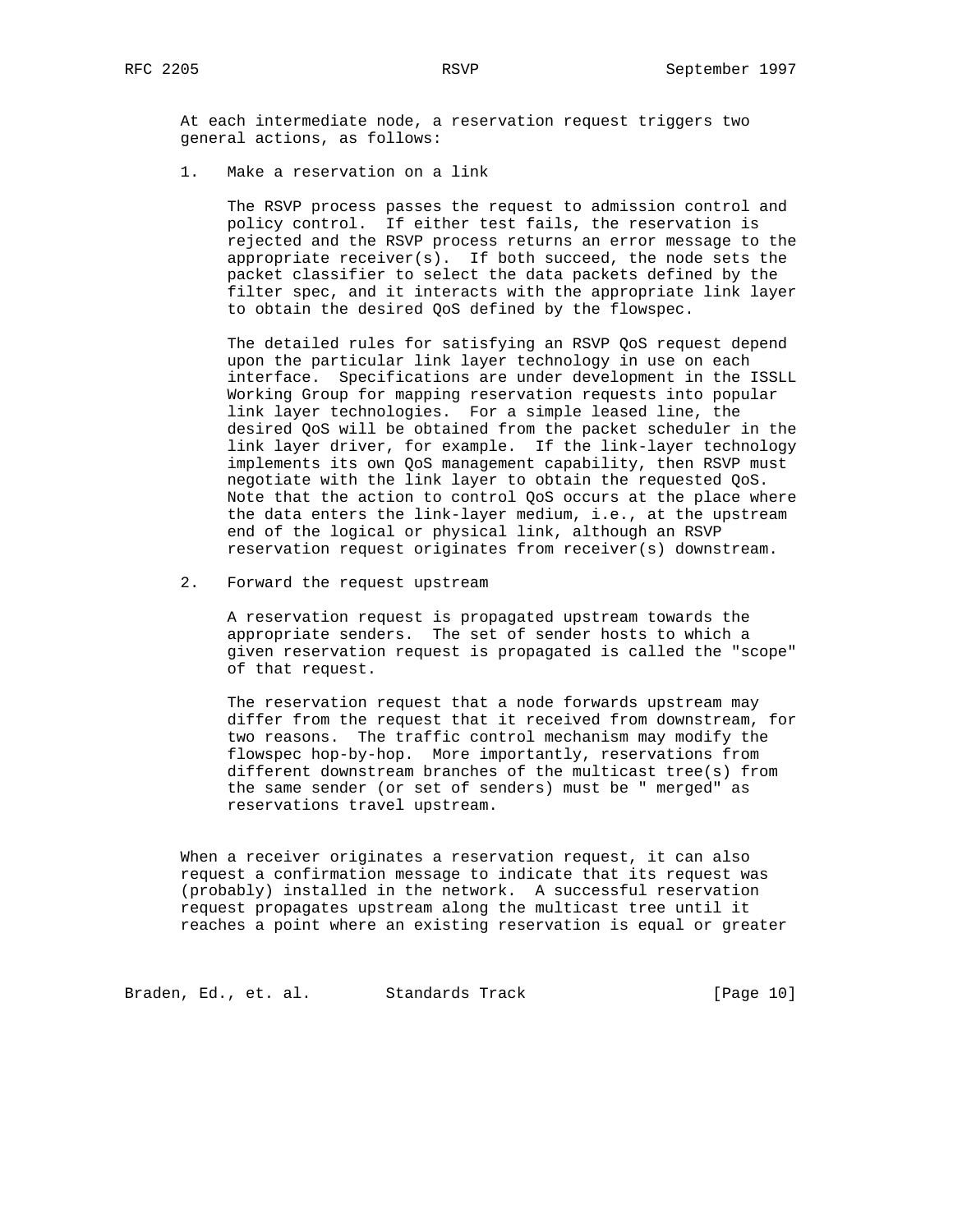than that being requested. At that point, the arriving request is merged with the reservation in place and need not be forwarded further; the node may then send a reservation confirmation message back to the receiver. Note that the receipt of a confirmation is only a high-probability indication, not a guarantee, that the requested service is in place all the way to the sender(s), as explained in Section 2.6.

 The basic RSVP reservation model is "one pass": a receiver sends a reservation request upstream, and each node in the path either accepts or rejects the request. This scheme provides no easy way for a receiver to find out the resulting end-to-end service. Therefore, RSVP supports an enhancement to one-pass service known as "One Pass With Advertising" (OPWA) [OPWA95]. With OPWA, RSVP control packets are sent downstream, following the data paths, to gather information that may be used to predict the end-to-end QoS. The results ("advertisements") are delivered by RSVP to the receiver hosts and perhaps to the receiver applications. The advertisements may then be used by the receiver to construct, or to dynamically adjust, an appropriate reservation request.

1.3 Reservation Styles

 A reservation request includes a set of options that are collectively called the reservation "style".

 One reservation option concerns the treatment of reservations for different senders within the same session: establish a "distinct" reservation for each upstream sender, or else make a single reservation that is "shared" among all packets of selected senders.

 Another reservation option controls the selection of senders; it may be an "explicit" list of all selected senders, or a "wildcard" that implicitly selects all the senders to the session. In an explicit sender-selection reservation, each filter spec must match exactly one sender, while in a wildcard sender-selection no filter spec is needed.

Braden, Ed., et. al. Standards Track [Page 11]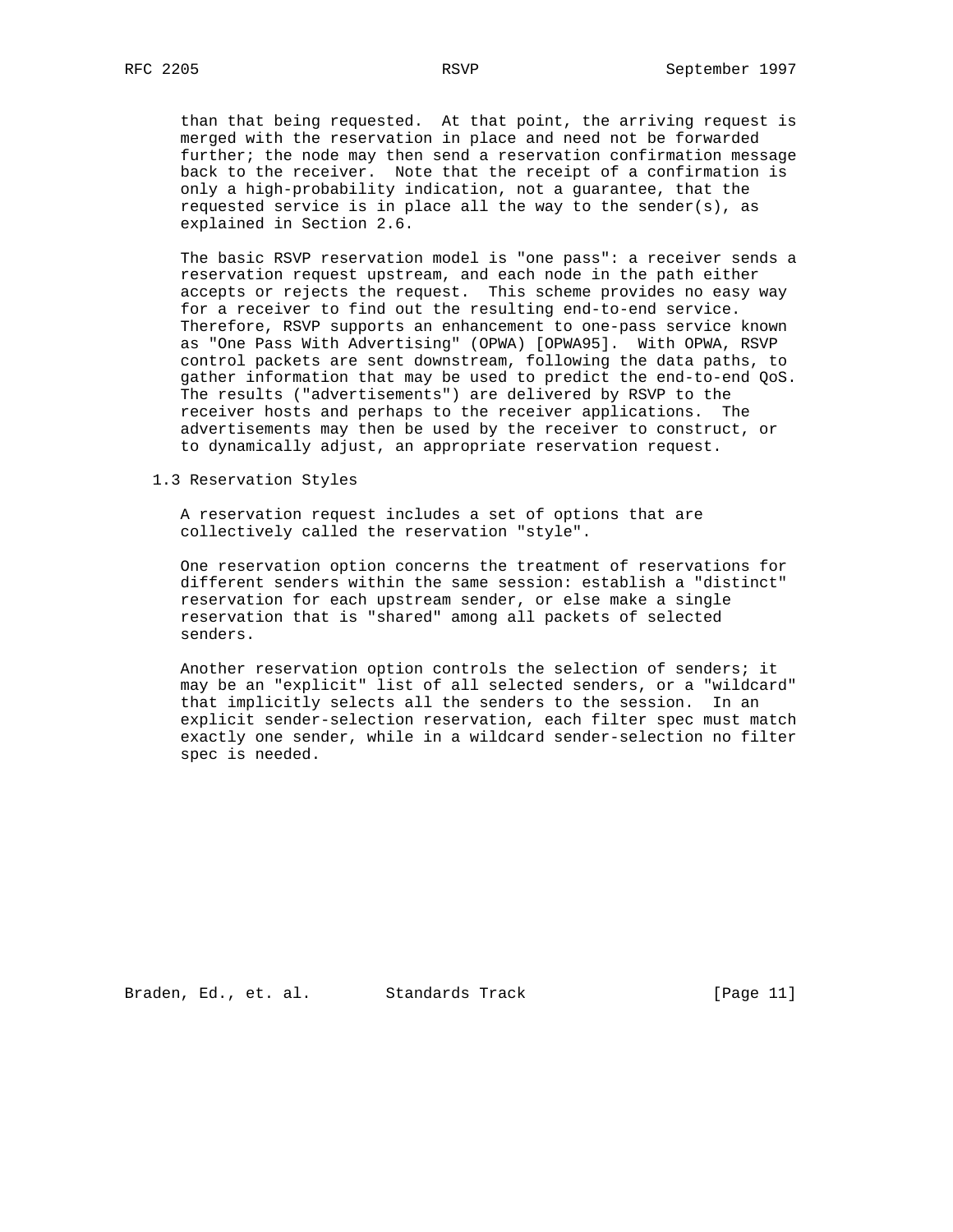| Sender    | Reservations:              |                               |  |
|-----------|----------------------------|-------------------------------|--|
| Selection | Distinct                   | Shared                        |  |
|           |                            |                               |  |
| Explicit  | Fixed-Filter<br>(FF) style | Shared-Explicit<br>(SE) Style |  |
| Wildcard  | (None defined)             | Wildcard-Filter<br>(WF) Style |  |
|           |                            |                               |  |

Figure 3: Reservation Attributes and Styles

The following styles are currently defined (see Figure 3):

o Wildcard-Filter (WF) Style

 The WF style implies the options: "shared" reservation and "wildcard" sender selection. Thus, a WF-style reservation creates a single reservation shared by flows from all upstream senders. This reservation may be thought of as a shared "pipe", whose "size" is the largest of the resource requests from all receivers, independent of the number of senders using it. A WF-style reservation is propagated upstream towards all sender hosts, and it automatically extends to new senders as they appear.

 Symbolically, we can represent a WF-style reservation request by:

 $WF( * {Q})$ 

 where the asterisk represents wildcard sender selection and Q represents the flowspec.

o Fixed-Filter (FF) Style

 The FF style implies the options: "distinct" reservations and "explicit" sender selection. Thus, an elementary FF-style reservation request creates a distinct reservation for data packets from a particular sender, not sharing them with other senders' packets for the same session.

Braden, Ed., et. al. Standards Track [Page 12]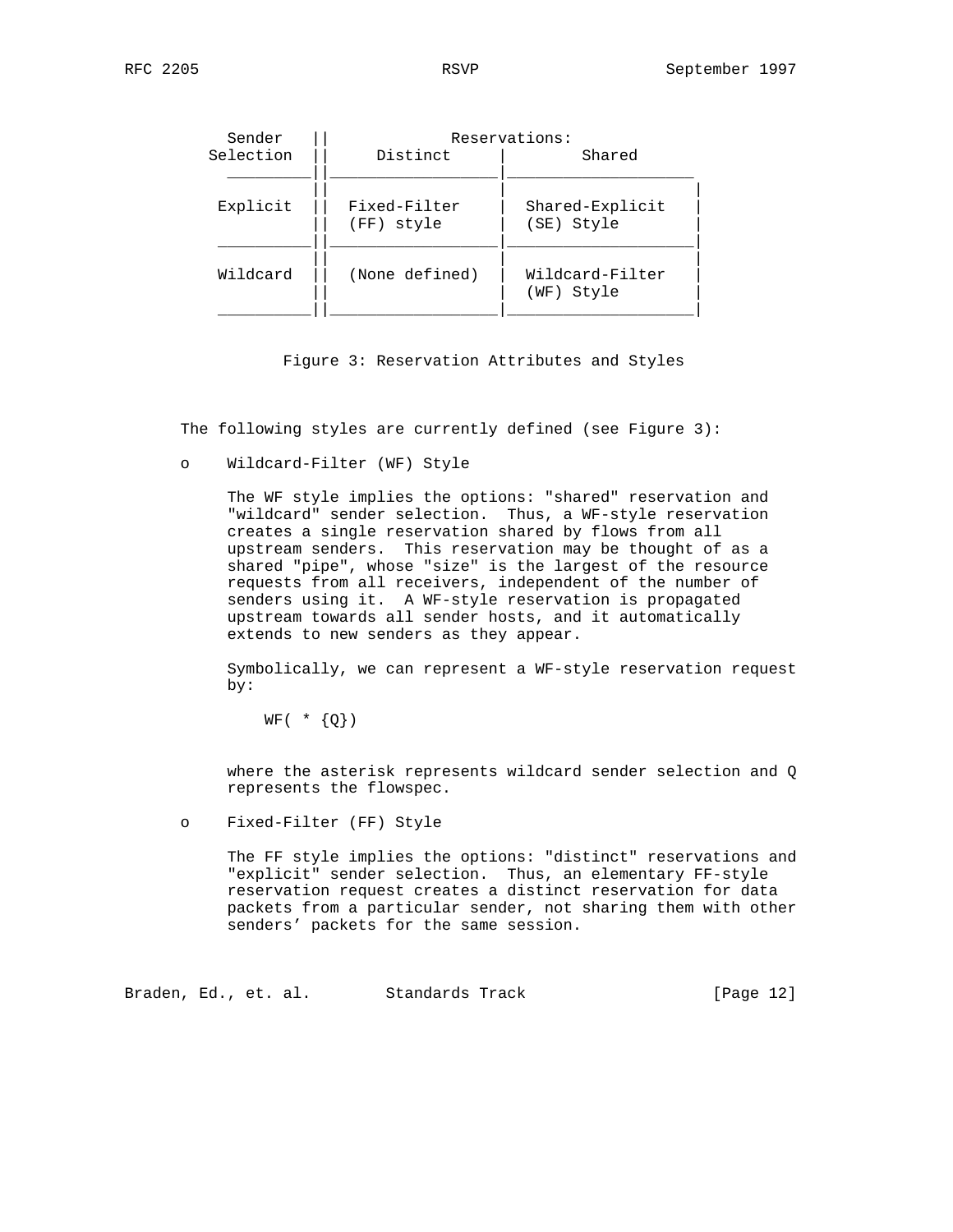Symbolically, we can represent an elementary FF reservation request by:

 $FF( S{Q})$ 

where S is the selected sender and  $Q$  is the corresponding flowspec; the pair forms a flow descriptor. RSVP allows multiple elementary FF-style reservations to be requested at the same time, using a list of flow descriptors:

FF(  $SI{Q1}$ ,  $S2{Q2}$ , ...)

 The total reservation on a link for a given session is the 'sum' of Q1, Q2, ... for all requested senders.

o Shared Explicit (SE) Style

 The SE style implies the options: "shared" reservation and "explicit" sender selection. Thus, an SE-style reservation creates a single reservation shared by selected upstream senders. Unlike the WF style, the SE style allows a receiver to explicitly specify the set of senders to be included.

 We can represent an SE reservation request containing a flowspec Q and a list of senders S1, S2, ... by:

 $SE($  (S1, S2, ...) $\{Q\}$ )

 Shared reservations, created by WF and SE styles, are appropriate for those multicast applications in which multiple data sources are unlikely to transmit simultaneously. Packetized audio is an example of an application suitable for shared reservations; since a limited number of people talk at once, each receiver might issue a WF or SE reservation request for twice the bandwidth required for one sender (to allow some over-speaking). On the other hand, the FF style, which creates distinct reservations for the flows from different senders, is appropriate for video signals.

 The RSVP rules disallow merging of shared reservations with distinct reservations, since these modes are fundamentally incompatible. They also disallow merging explicit sender selection with wildcard sender selection, since this might produce an unexpected service for a receiver that specified explicit selection. As a result of these prohibitions, WF, SE, and FF styles are all mutually incompatible.

Braden, Ed., et. al. Standards Track [Page 13]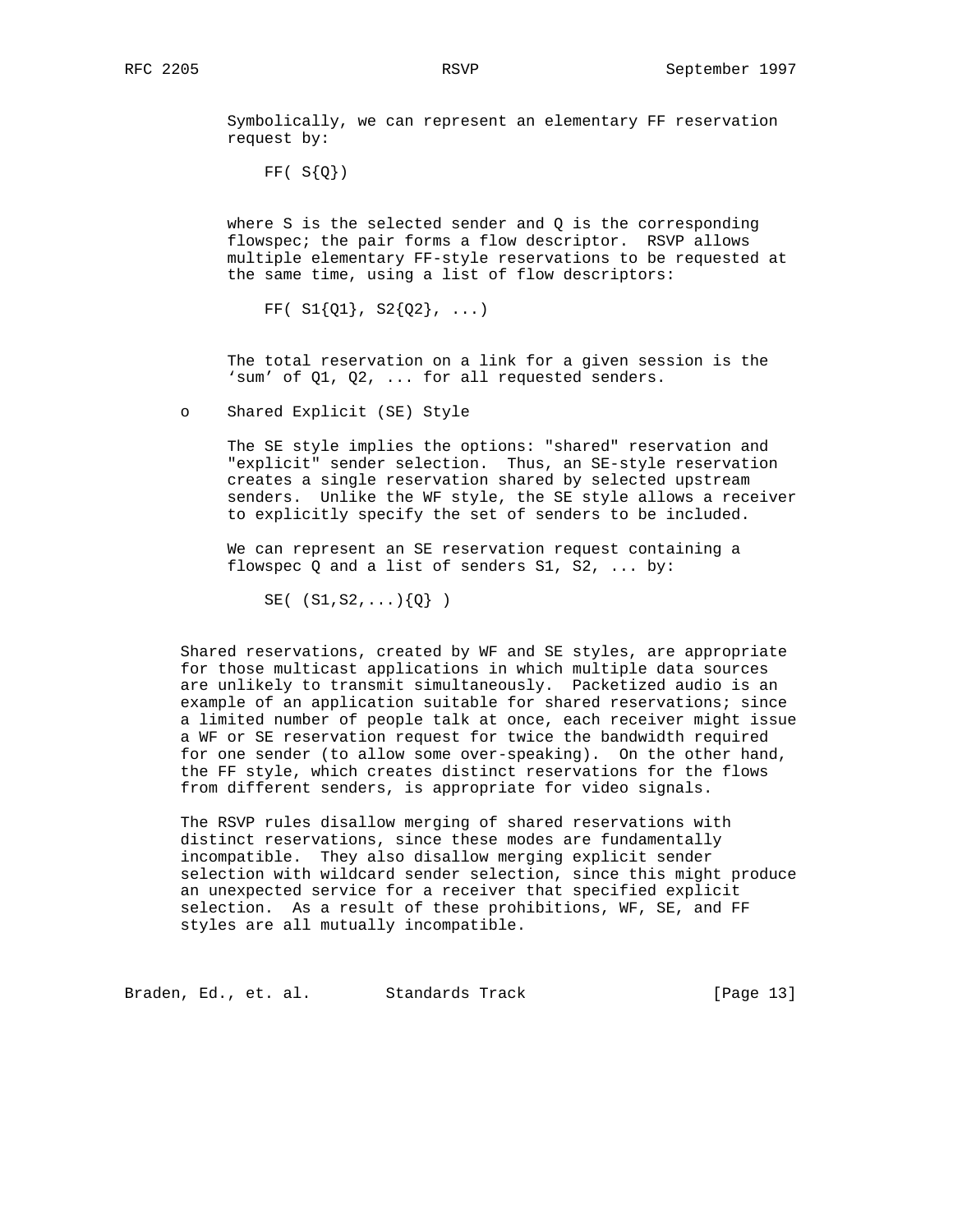It would seem possible to simulate the effect of a WF reservation using the SE style. When an application asked for WF, the RSVP process on the receiver host could use local state to create an equivalent SE reservation that explicitly listed all senders. However, an SE reservation forces the packet classifier in each node to explicitly select each sender in the list, while a WF allows the packet classifier to simply "wild card" the sender address and port. When there is a large list of senders, a WF style reservation can therefore result in considerably less overhead than an equivalent SE style reservation. For this reason, both SE and WF are included in the protocol.

Other reservation options and styles may be defined in the future.

1.4 Examples of Styles

 This section presents examples of each of the reservation styles and shows the effects of merging.

 Figure 4 illustrates a router with two incoming interfaces, labeled (a) and (b), through which flows will arrive, and two outgoing interfaces, labeled (c) and (d), through which data will be forwarded. This topology will be assumed in the examples that follow. There are three upstream senders; packets from sender S1 (S2 and S3) arrive through previous hop (a) ((b), respectively). There are also three downstream receivers; packets bound for R1 (R2 and R3) are routed via outgoing interface (c) ((d), respectively). We furthermore assume that outgoing interface (d) is connected to a broadcast LAN, i.e., that replication occurs in the network; R2 and R3 are reached via different next hop routers (not shown).

 We must also specify the multicast routes within the node of Figure 4. Assume first that data packets from each Si shown in Figure 4 are routed to both outgoing interfaces. Under this assumption, Figures 5, 6, and 7 illustrate Wildcard-Filter, Fixed-Filter, and Shared-Explicit reservations, respectively.

Braden, Ed., et. al. Standards Track [Page 14]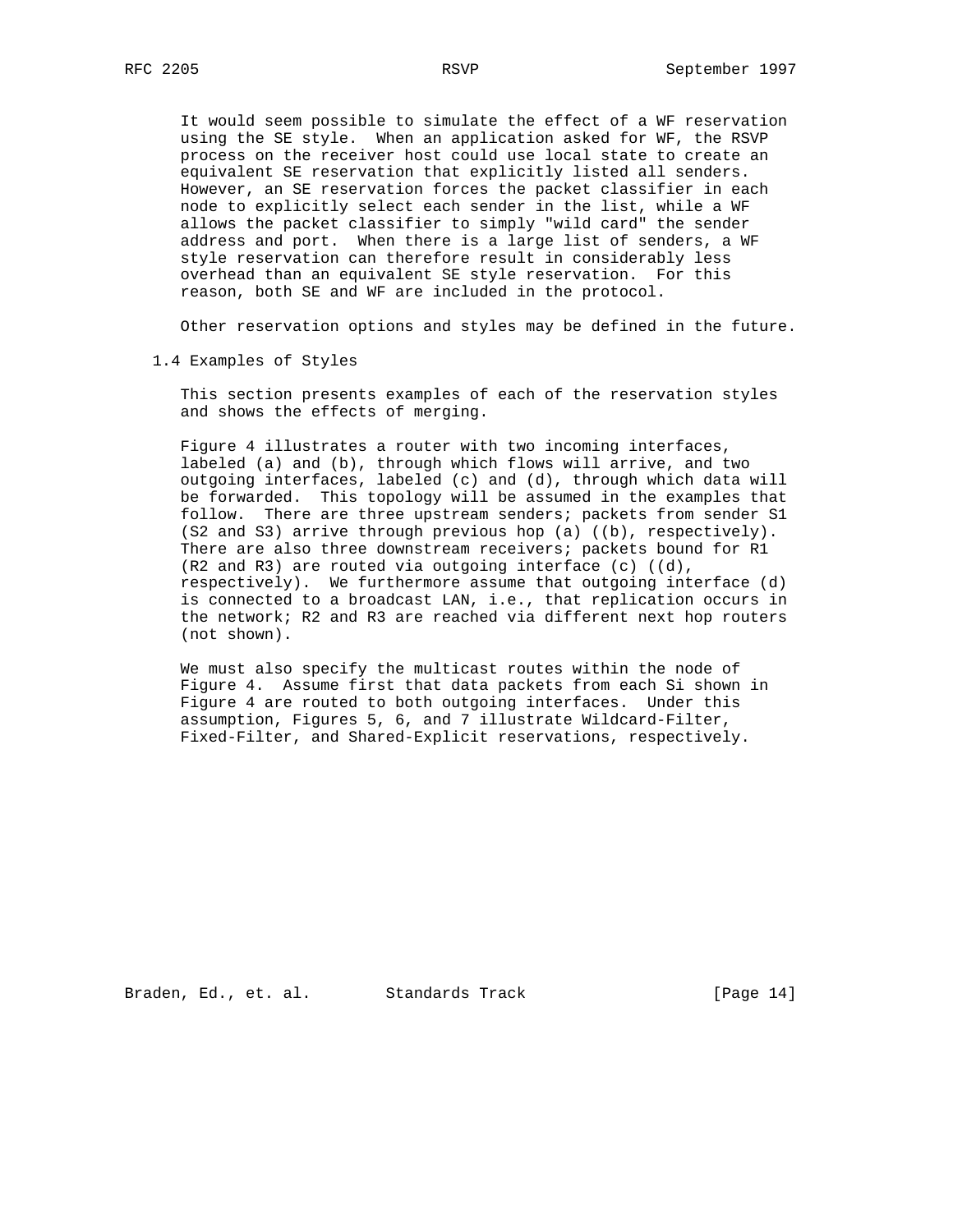

Figure 4: Router Configuration

 For simplicity, these examples show flowspecs as one-dimensional multiples of some base resource quantity B. The "Receives" column shows the RSVP reservation requests received over outgoing interfaces (c) and (d), and the "Reserves" column shows the resulting reservation state for each interface. The "Sends" column shows the reservation requests that are sent upstream to previous hops (a) and (b). In the "Reserves" column, each box represents one reserved "pipe" on the outgoing link, with the corresponding flow descriptor.

 Figure 5, showing the WF style, illustrates two distinct situations in which merging is required. (1) Each of the two next hops on interface (d) results in a separate RSVP reservation request, as shown; these two requests must be merged into the effective flowspec, 3B, that is used to make the reservation on interface (d). (2) The reservations on the interfaces (c) and (d) must be merged in order to forward the reservation requests upstream; as a result, the larger flowspec 4B is forwarded upstream to each previous hop.

Braden, Ed., et. al. Standards Track [Page 15]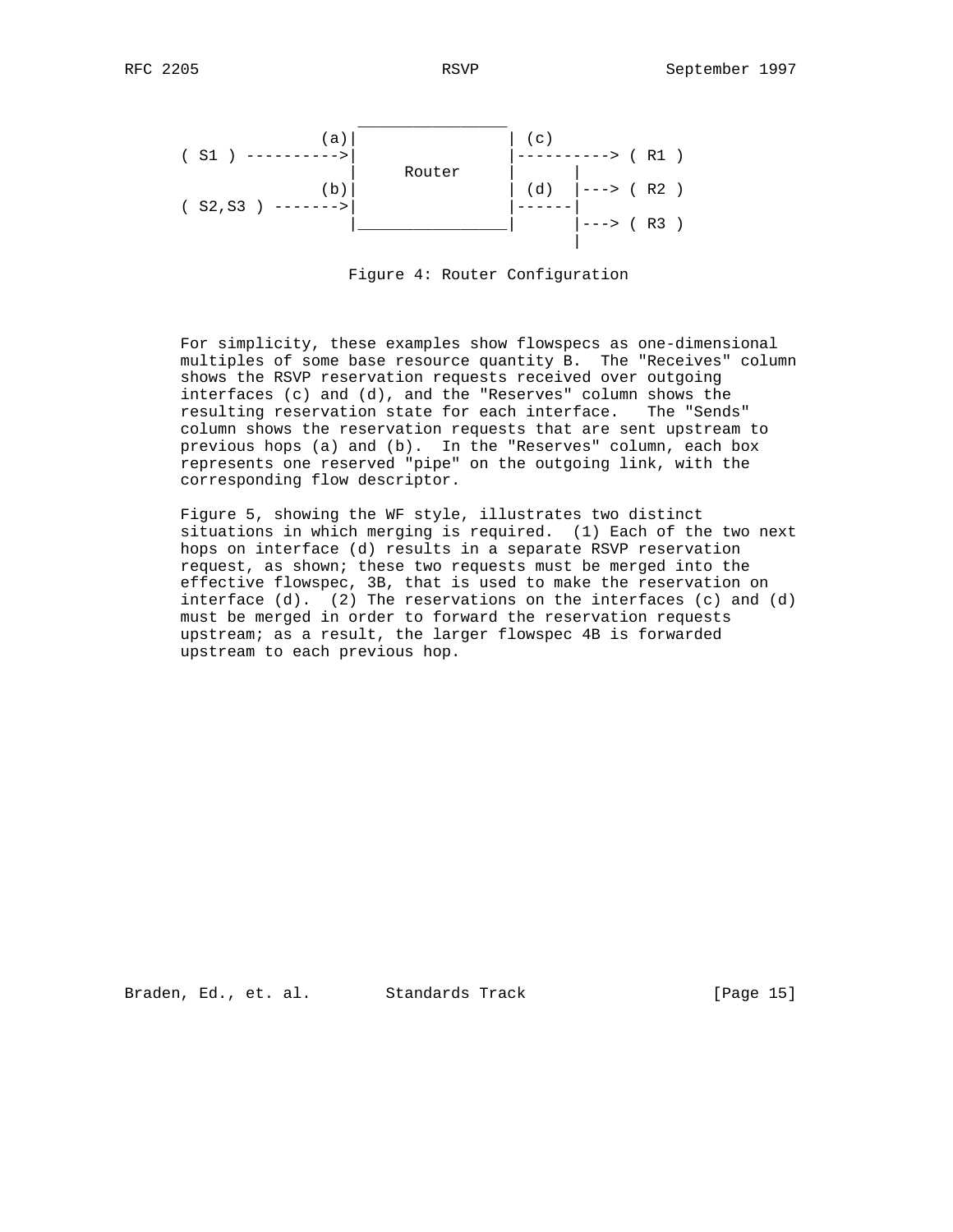



 Figure 6 shows Fixed-Filter (FF) style reservations. For each outgoing interface, there is a separate reservation for each source that has been requested, but this reservation will be shared among all the receivers that made the request. The flow descriptors for senders S2 and S3, received through outgoing interfaces (c) and (d), are packed (not merged) into the request forwarded to previous hop (b). On the other hand, the three different flow descriptors specifying sender S1 are merged into the single request FF( $SI{4B}$ ) that is sent to previous hop (a).

| Sends                                        | Reserves                    | Receives                                            |
|----------------------------------------------|-----------------------------|-----------------------------------------------------|
| $FF( SI {4B} ) < - (a)$                      | $SI{4B}$<br>(c)<br>$S2{5B}$ | (c) <- FF( $SI{4B}$ , $S2{5B}$ )                    |
| $\leftarrow$ (b)<br>FF( $S2{5B}$ , $S3{B}$ ) | $SI{3B}$<br>(d)<br>$S3{B}$  | (d) <- FF( $SI{3B}$ , $S3{B}$ )<br><- FF( $SI{B}$ ) |

Figure 6: Fixed-Filter (FF) Reservation Example

Braden, Ed., et. al. Standards Track [Page 16]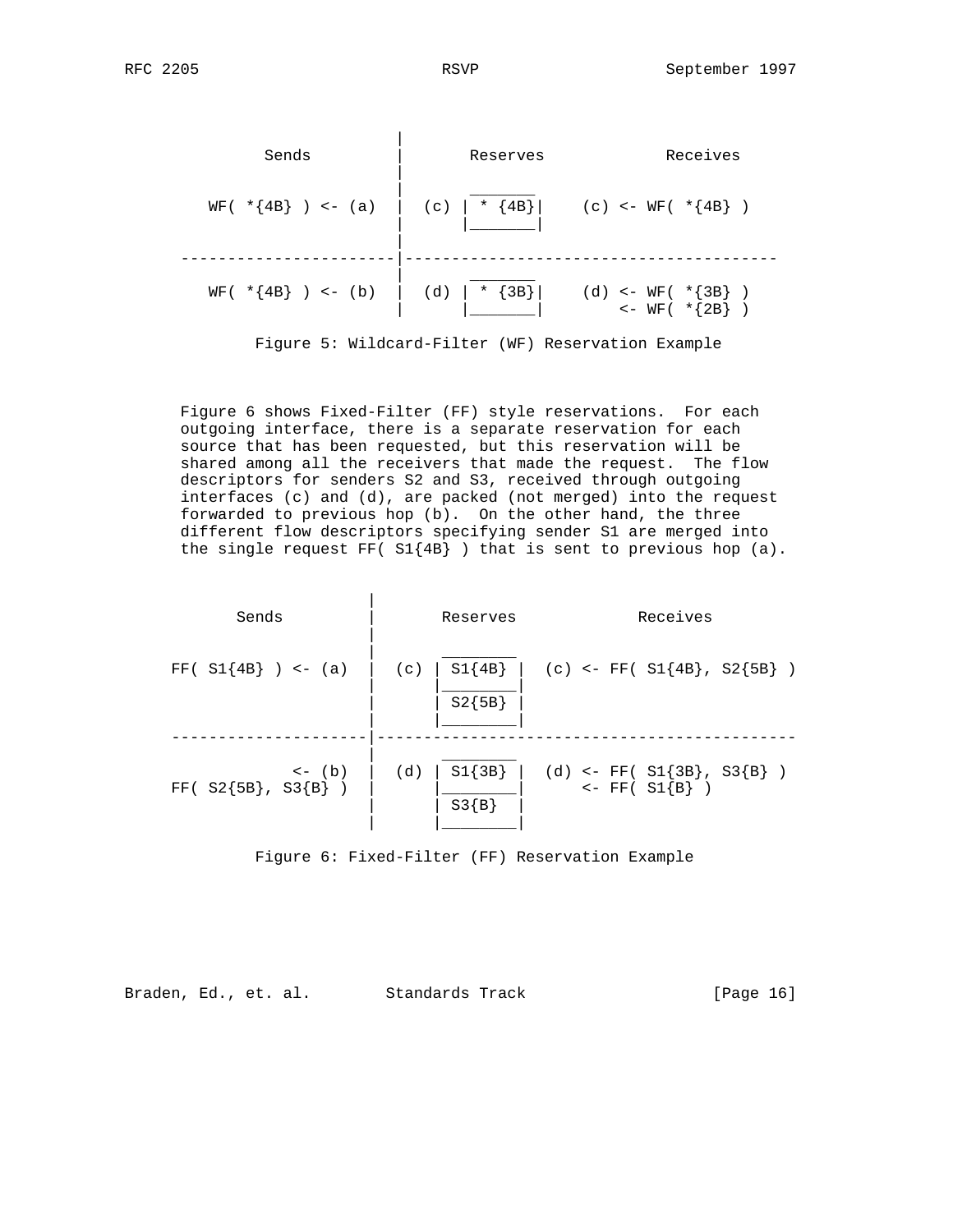Figure 7 shows an example of Shared-Explicit (SE) style reservations. When SE-style reservations are merged, the resulting filter spec is the union of the original filter specs, and the resulting flowspec is the largest flowspec.

| Sends                                               | Reserves                    | Receives                                           |
|-----------------------------------------------------|-----------------------------|----------------------------------------------------|
| $SE( SI{3B} ) < - (a)$                              | (c) $  (S1, S2)  $<br>${B}$ | (c) <- SE( $(S1, S2)$ {B} )                        |
| $\left\langle -\right  (b)$<br>$SE( (S2, S3) {3B})$ | (S1, S2, S3)<br>(d)<br>3B   | (d) <- SE( $(S1, S3)$ {3B} )<br><- SE( $S2$ {2B} ) |

Figure 7: Shared-Explicit (SE) Reservation Example

 The three examples just shown assume that data packets from S1, S2, and S3 are routed to both outgoing interfaces. The top part of Figure 8 shows another routing assumption: data packets from S2 and S3 are not forwarded to interface (c), e.g., because the network topology provides a shorter path for these senders towards R1, not traversing this node. The bottom part of Figure 8 shows WF style reservations under this assumption. Since there is no route from (b) to (c), the reservation forwarded out interface (b) considers only the reservation on interface (d).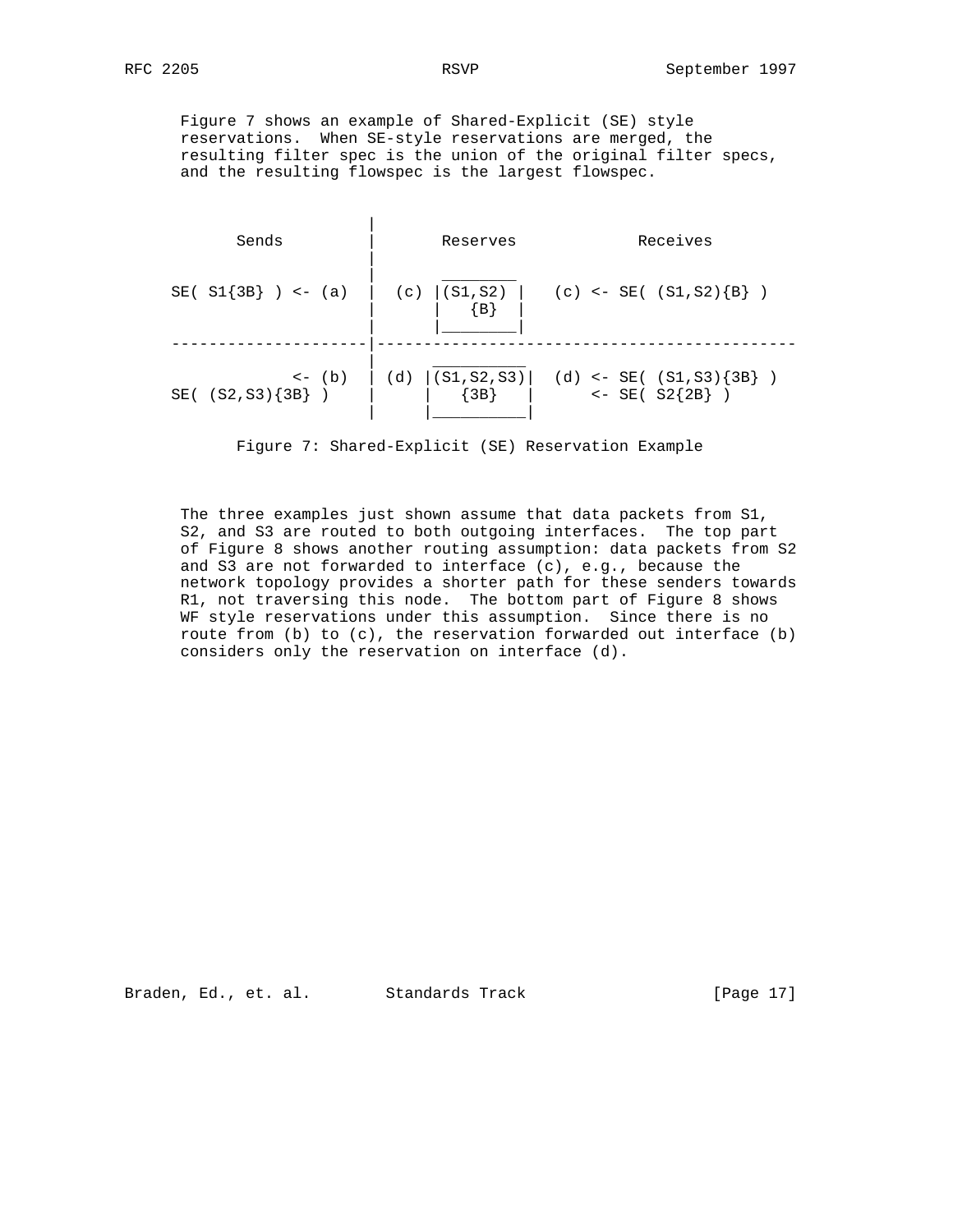





Braden, Ed., et. al. Standards Track [Page 18]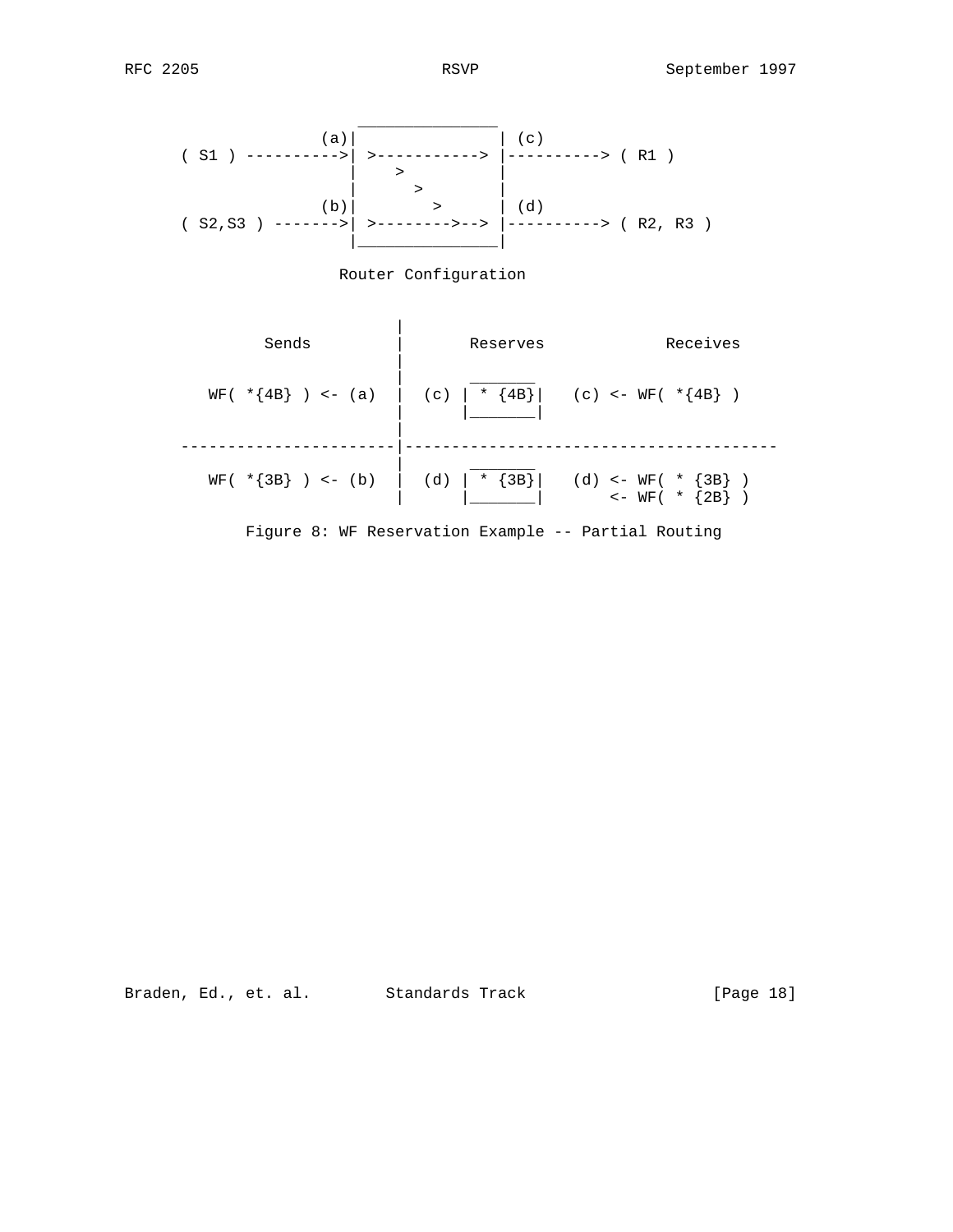# 2. RSVP Protocol Mechanisms

#### 2.1 RSVP Messages



Figure 9: Router Using RSVP

 Figure 9 illustrates RSVP's model of a router node. Each data flow arrives from a "previous hop" through a corresponding "incoming interface" and departs through one or more "outgoing interface"(s). The same interface may act in both the incoming and outgoing roles for different data flows in the same session. Multiple previous hops and/or next hops may be reached through a given physical interface; for example, the figure implies that D and D' are connected to (d) with a broadcast LAN.

There are two fundamental RSVP message types: Resv and Path.

 Each receiver host sends RSVP reservation request (Resv) messages upstream towards the senders. These messages must follow exactly the reverse of the path(s) the data packets will use, upstream to all the sender hosts included in the sender selection. They create and maintain "reservation state" in each node along the path(s). Resv messages must finally be delivered to the sender hosts themselves, so that the hosts can set up appropriate traffic control parameters for the first hop. The processing of Resv messages was discussed previously in Section 1.2.

Braden, Ed., et. al. Standards Track [Page 19]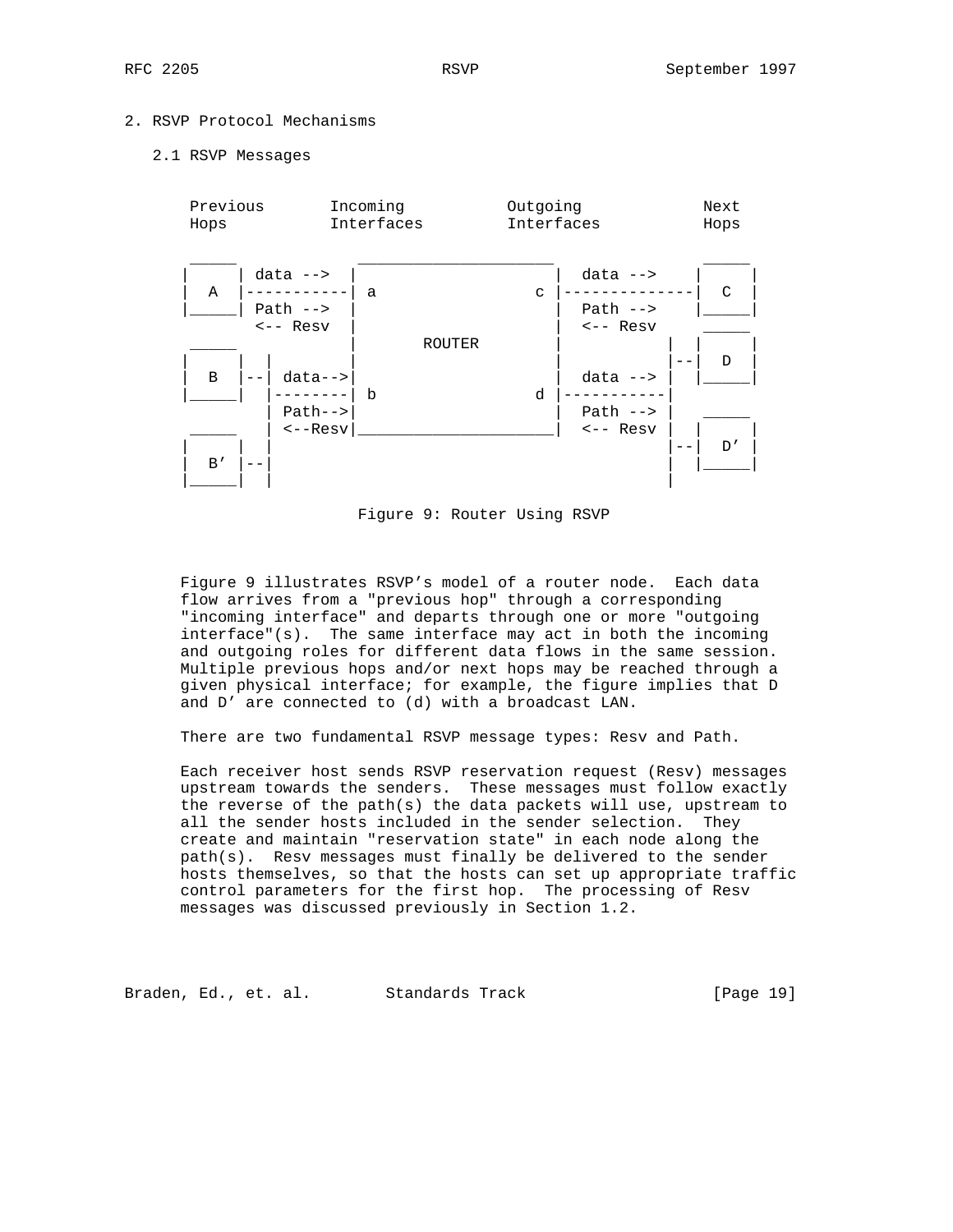Each RSVP sender host transmits RSVP "Path" messages downstream along the uni-/multicast routes provided by the routing protocol(s), following the paths of the data. These Path messages store "path state" in each node along the way. This path state includes at least the unicast IP address of the previous hop node, which is used to route the Resv messages hop-by-hop in the reverse direction. (In the future, some routing protocols may supply reverse path forwarding information directly, replacing the reverse-routing function of path state).

 A Path message contains the following information in addition to the previous hop address:

o Sender Template

 A Path message is required to carry a Sender Template, which describes the format of data packets that the sender will originate. This template is in the form of a filter spec that could be used to select this sender's packets from others in the same session on the same link.

 Sender Templates have exactly the same expressive power and format as filter specs that appear in Resv messages. Therefore a Sender Template may specify only the sender IP address and optionally the UDP/TCP sender port, and it assumes the protocol Id specified for the session.

o Sender Tspec

 A Path message is required to carry a Sender Tspec, which defines the traffic characteristics of the data flow that the sender will generate. This Tspec is used by traffic control to prevent over-reservation, and perhaps unnecessary Admission Control failures.

o Adspec

 A Path message may carry a package of OPWA advertising information, known as an "Adspec". An Adspec received in a Path message is passed to the local traffic control, which returns an updated Adspec; the updated version is then forwarded in Path messages sent downstream.

Braden, Ed., et. al. Standards Track [Page 20]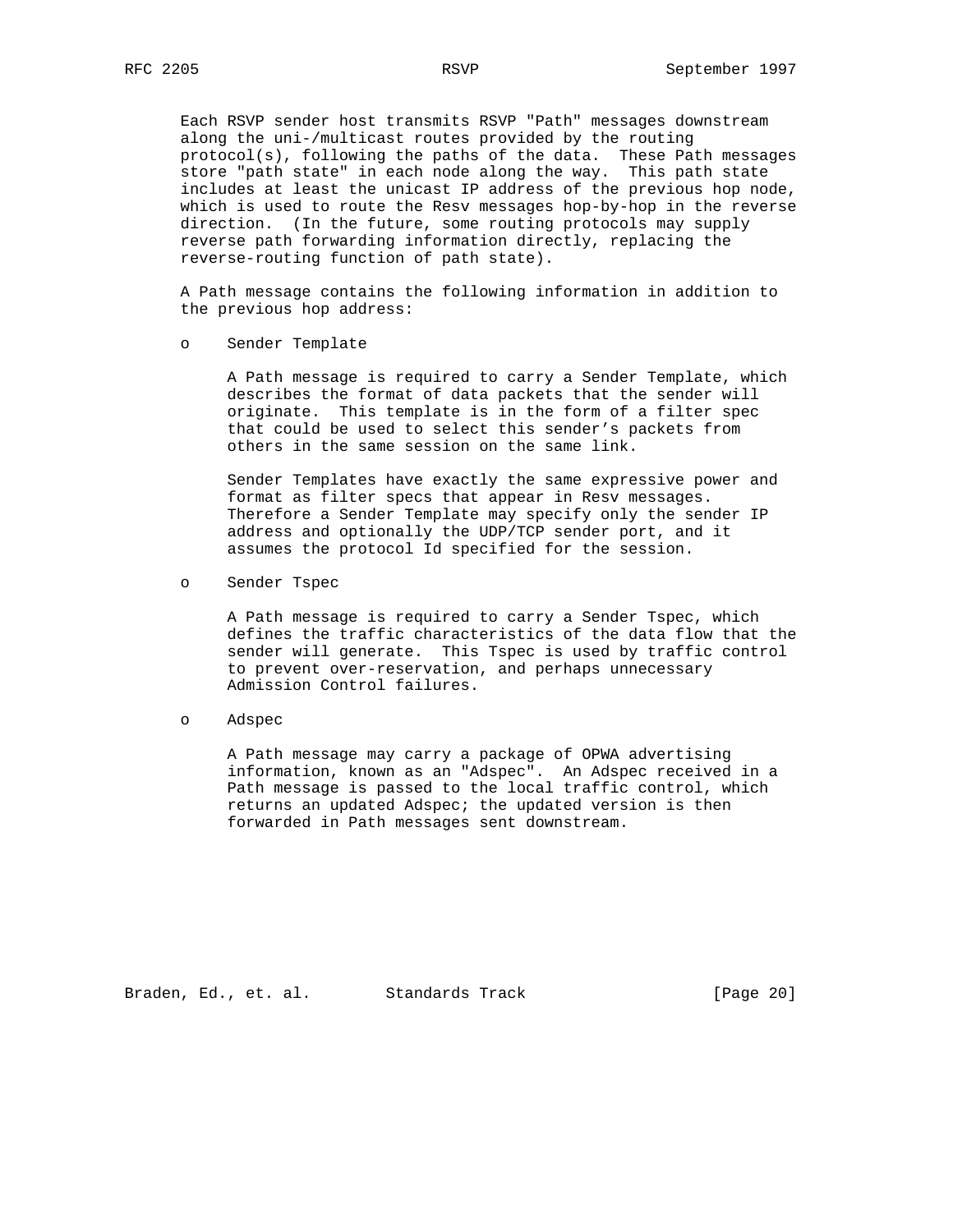Path messages are sent with the same source and destination addresses as the data, so that they will be routed correctly through non-RSVP clouds (see Section 2.9). On the other hand, Resv messages are sent hop-by-hop; each RSVP-speaking node forwards a Resv message to the unicast address of a previous RSVP hop.

# 2.2 Merging Flowspecs

 A Resv message forwarded to a previous hop carries a flowspec that is the "largest" of the flowspecs requested by the next hops to which the data flow will be sent (however, see Section 3.5 for a different merging rule used in certain cases). We say the flowspecs have been "merged". The examples shown in Section 1.4 illustrated another case of merging, when there are multiple reservation requests from different next hops for the same session and with the same filter spec, but RSVP should install only one reservation on that interface. Here again, the installed reservation should have an effective flowspec that is the "largest" of the flowspecs requested by the different next hops.

 Since flowspecs are opaque to RSVP, the actual rules for comparing flowspecs must be defined and implemented outside RSVP proper. The comparison rules are defined in the appropriate integrated service specification document. An RSVP implementation will need to call service-specific routines to perform flowspec merging.

 Note that flowspecs are generally multi-dimensional vectors; they may contain both Tspec and Rspec components, each of which may itself be multi-dimensional. Therefore, it may not be possible to strictly order two flowspecs. For example, if one request calls for a higher bandwidth and another calls for a tighter delay bound, one is not "larger" than the other. In such a case, instead of taking the larger, the service-specific merging routines must be able to return a third flowspec that is at least as large as each; mathematically, this is the "least upper bound" (LUB). In some cases, a flowspec at least as small is needed; this is the "greatest lower bound" (GLB) GLB (Greatest Lower Bound).

 The following steps are used to calculate the effective flowspec (Re, Te) to be installed on an interface [RFC 2210]. Here Te is the effective Tspec and Re is the effective Rspec.

Braden, Ed., et. al. Standards Track [Page 21]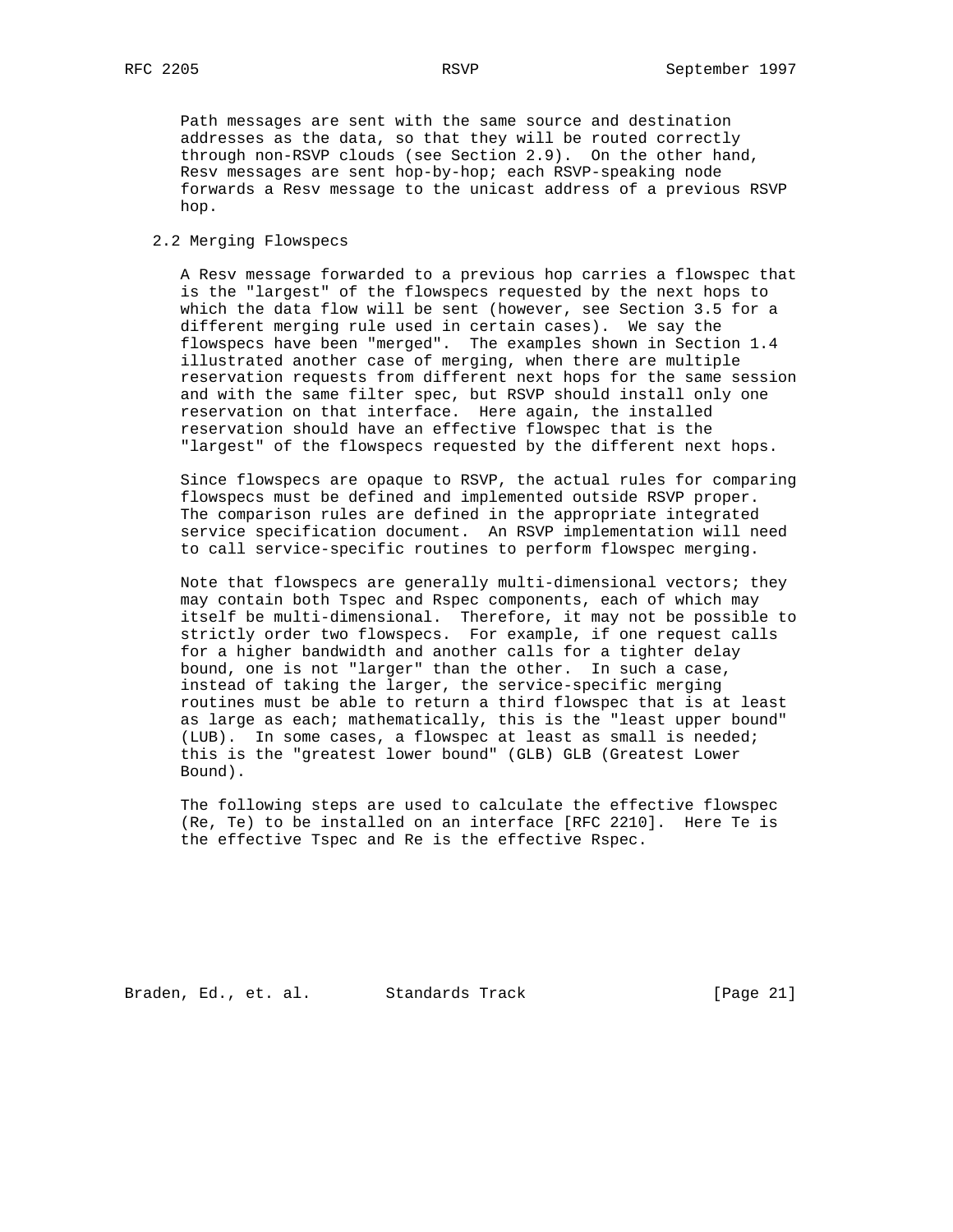1. An effective flowspec is determined for the outgoing interface. Depending upon the link-layer technology, this may require merging flowspecs from different next hops; this means computing the effective flowspec as the LUB of the flowspecs. Note that what flowspecs to merge is determined by the link layer medium (see Section 3.11.2), while how to merge them is determined by the service model in use [RFC 2210].

 The result is a flowspec that is opaque to RSVP but actually consists of the pair (Re, Resv\_Te), where is Re is the effective Rspec and Resv\_Te is the effective Tspec.

- 2. A service-specific calculation of Path\_Te, the sum of all Tspecs that were supplied in Path messages from different previous hops (e.g., some or all of A, B, and B' in Figure 9), is performed.
- 3. (Re, Resv\_Te) and Path\_Te are passed to traffic control. Traffic control will compute the effective flowspec as the "minimum" of Path\_Te and Resv\_Te, in a service-dependent manner.

 Section 3.11.6 defines a generic set of service-specific calls to compare flowspecs, to compute the LUB and GLB of flowspecs, and to compare and sum Tspecs.

2.3 Soft State

 RSVP takes a "soft state" approach to managing the reservation state in routers and hosts. RSVP soft state is created and periodically refreshed by Path and Resv messages. The state is deleted if no matching refresh messages arrive before the expiration of a "cleanup timeout" interval. State may also be deleted by an explicit "teardown" message, described in the next section. At the expiration of each "refresh timeout" period and after a state change, RSVP scans its state to build and forward Path and Resv refresh messages to succeeding hops.

 Path and Resv messages are idempotent. When a route changes, the next Path message will initialize the path state on the new route, and future Resv messages will establish reservation state there; the state on the now-unused segment of the route will time out. Thus, whether a message is "new" or a "refresh" is determined separately at each node, depending upon the existence of state at that node.

Braden, Ed., et. al. Standards Track [Page 22]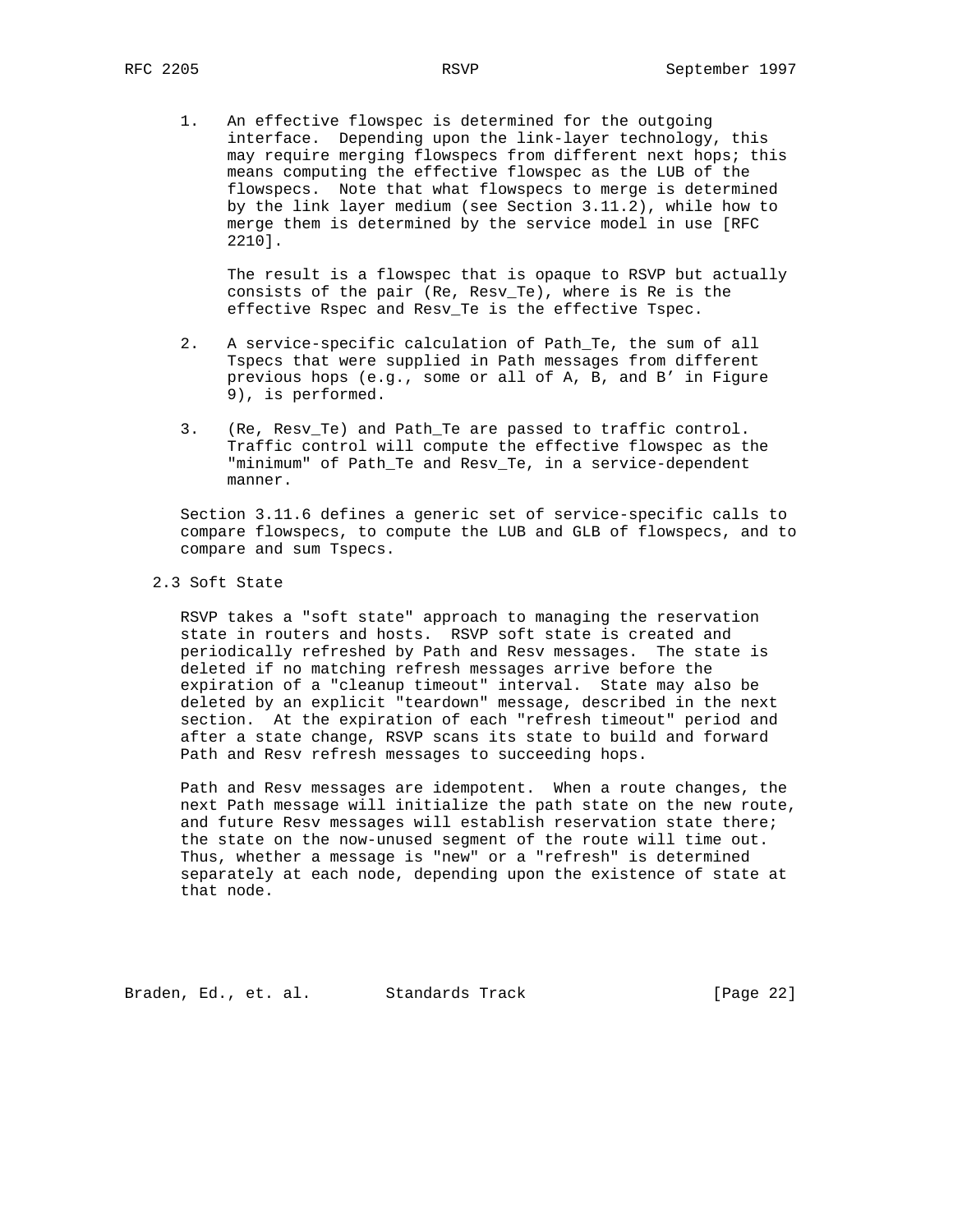RSVP sends its messages as IP datagrams with no reliability enhancement. Periodic transmission of refresh messages by hosts and routers is expected to handle the occasional loss of an RSVP message. If the effective cleanup timeout is set to K times the refresh timeout period, then RSVP can tolerate K-1 successive RSVP packet losses without falsely deleting state. The network traffic control mechanism should be statically configured to grant some minimal bandwidth for RSVP messages to protect them from congestion losses.

 The state maintained by RSVP is dynamic; to change the set of senders Si or to change any QoS request, a host simply starts sending revised Path and/or Resv messages. The result will be an appropriate adjustment in the RSVP state in all nodes along the path; unused state will time out if it is not explicitly torn down.

 In steady state, state is refreshed hop-by-hop to allow merging. When the received state differs from the stored state, the stored state is updated. If this update results in modification of state to be forwarded in refresh messages, these refresh messages must be generated and forwarded immediately, so that state changes can be propagated end-to-end without delay. However, propagation of a change stops when and if it reaches a point where merging causes no resulting state change. This minimizes RSVP control traffic due to changes and is essential for scaling to large multicast groups.

 State that is received through a particular interface I\* should never be forwarded out the same interface. Conversely, state that is forwarded out interface I\* must be computed using only state that arrived on interfaces different from I\*. A trivial example of this rule is illustrated in Figure 10, which shows a transit router with one sender and one receiver on each interface (and assumes one next/previous hop per interface). Interfaces (a) and (c) serve as both outgoing and incoming interfaces for this session. Both receivers are making wildcard-style reservations, in which the Resv messages are forwarded to all previous hops for senders in the group, with the exception of the next hop from which they came. The result is independent reservations in the two directions.

 There is an additional rule governing the forwarding of Resv messages: state from Resv messages received from outgoing interface Io should be forwarded to incoming interface Ii only if Path messages from Ii are forwarded to Io.

Braden, Ed., et. al. Standards Track [Page 23]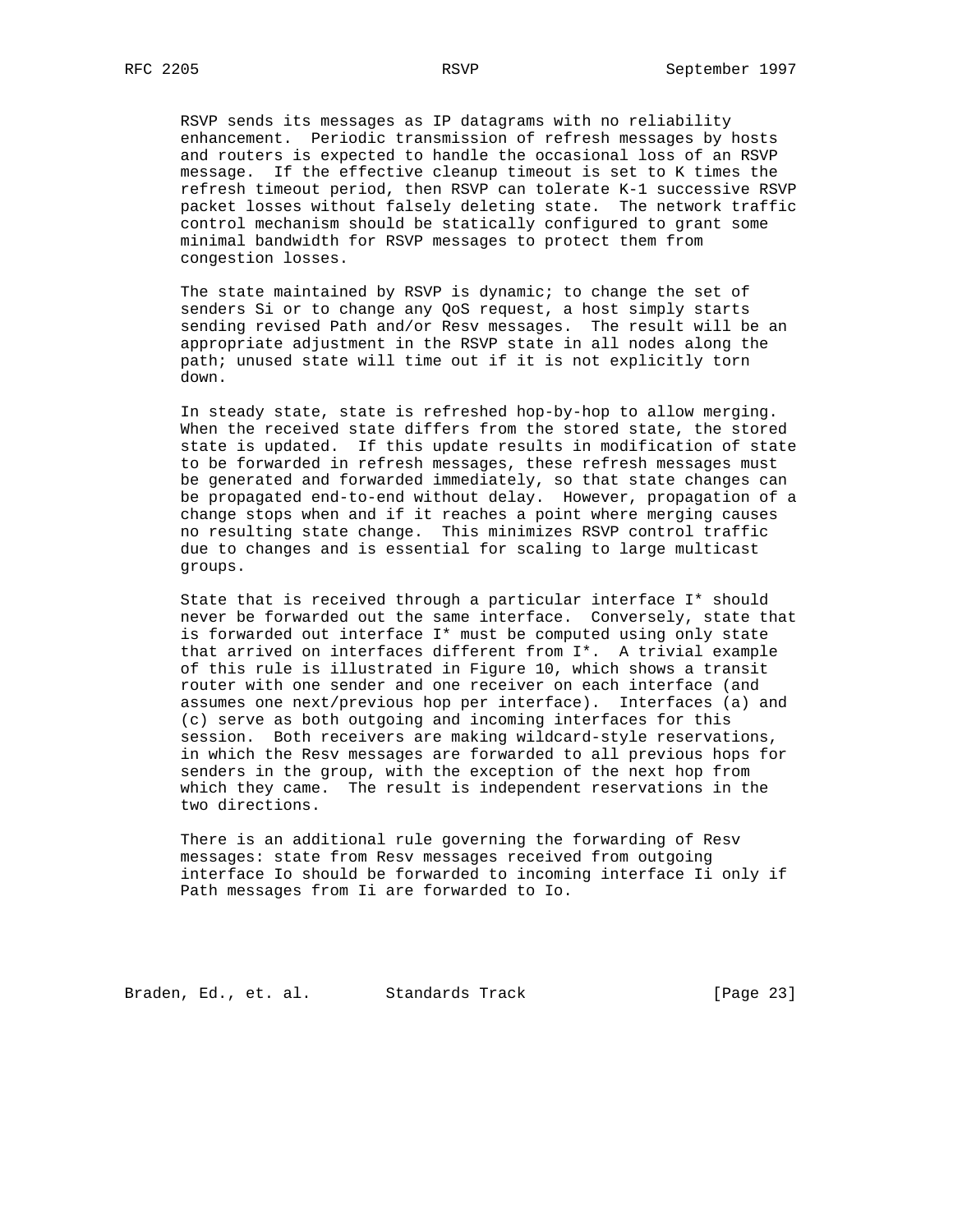

Figure 10: Independent Reservations

2.4 Teardown

 RSVP "teardown" messages remove path or reservation state immediately. Although it is not necessary to explicitly tear down an old reservation, we recommend that all end hosts send a teardown request as soon as an application finishes.

 There are two types of RSVP teardown message, PathTear and ResvTear. A PathTear message travels towards all receivers downstream from its point of initiation and deletes path state, as well as all dependent reservation state, along the way. An ResvTear message deletes reservation state and travels towards all senders upstream from its point of initiation. A PathTear (ResvTear) message may be conceptualized as a reversed-sense Path message (Resv message, respectively).

 A teardown request may be initiated either by an application in an end system (sender or receiver), or by a router as the result of state timeout or service preemption. Once initiated, a teardown request must be forwarded hop-by-hop without delay. A teardown message deletes the specified state in the node where it is received. As always, this state change will be propagated immediately to the next node, but only if there will be a net change after merging. As a result, a ResvTear message will prune the reservation state back (only) as far as possible.

Braden, Ed., et. al. Standards Track [Page 24]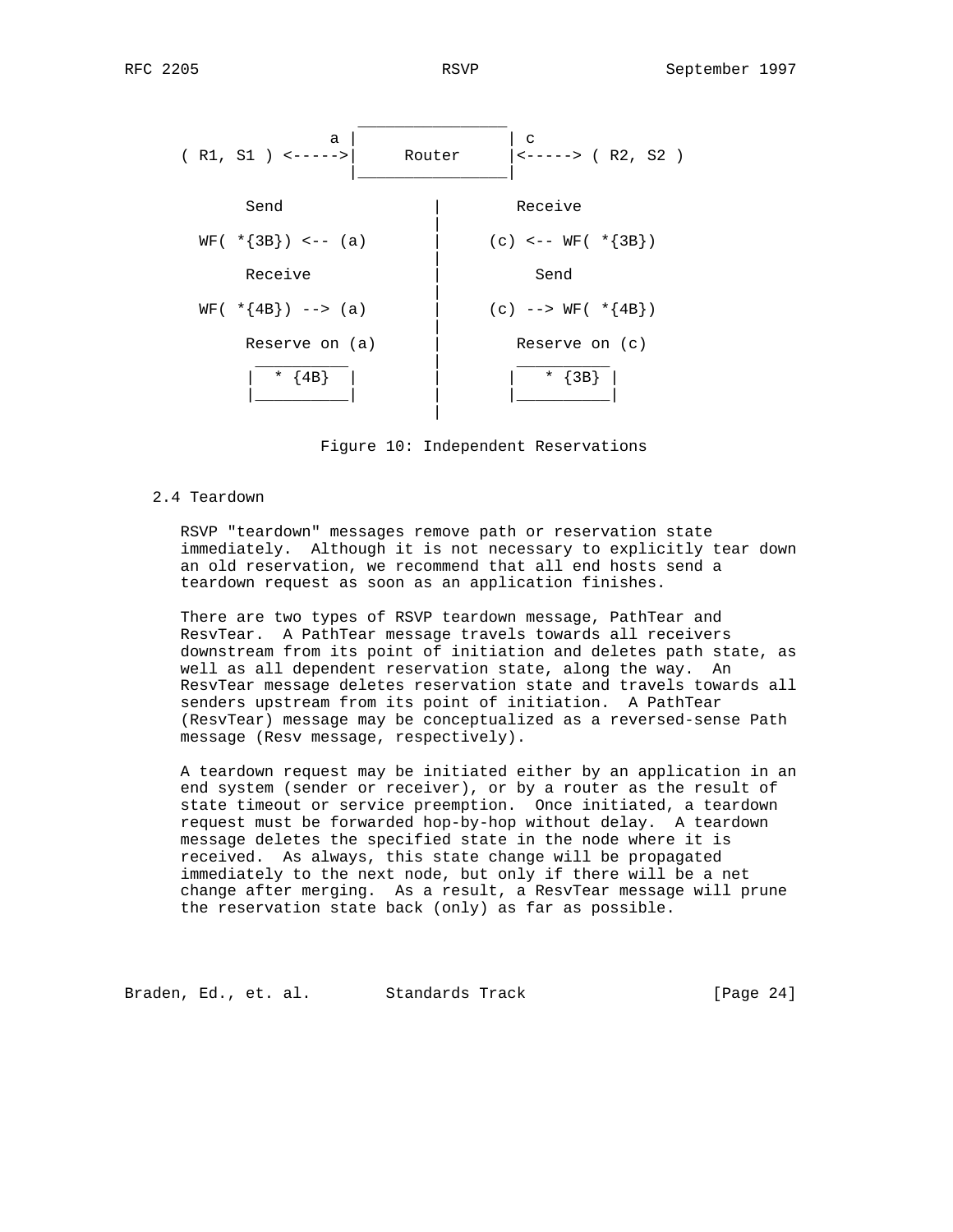Like all other RSVP messages, teardown requests are not delivered reliably. The loss of a teardown request message will not cause a protocol failure because the unused state will eventually time out even though it is not explicitly deleted. If a teardown message is lost, the router that failed to receive that message will time out its state and initiate a new teardown message beyond the loss point. Assuming that RSVP message loss probability is small, the longest time to delete state will seldom exceed one refresh timeout period.

 It should be possible to tear down any subset of the established state. For path state, the granularity for teardown is a single sender. For reservation state, the granularity is an individual filter spec. For example, refer to Figure 7. Receiver R1 could send a ResvTear message for sender S2 only (or for any subset of the filter spec list), leaving S1 in place.

 A ResvTear message specifies the style and filters; any flowspec is ignored. Whatever flowspec is in place will be removed if all its filter specs are torn down.

## 2.5 Errors

There are two RSVP error messages, ResvErr and PathErr. PathErr messages are very simple; they are simply sent upstream to the sender that created the error, and they do not change path state in the nodes though which they pass. There are only a few possible causes of path errors.

 However, there are a number of ways for a syntactically valid reservation request to fail at some node along the path. A node may also decide to preempt an established reservation. The handling of ResvErr messages is somewhat complex (Section 3.5). Since a request that fails may be the result of merging a number of requests, a reservation error must be reported to all of the responsible receivers. In addition, merging heterogeneous requests creates a potential difficulty known as the "killer reservation" problem, in which one request could deny service to another. There are actually two killer-reservation problems.

 1. The first killer reservation problem (KR-I) arises when there is already a reservation Q0 in place. If another receiver now makes a larger reservation  $Q1 > Q0$ , the result of merging Q0 and Q1 may be rejected by admission control in some upstream node. This must not deny service to Q0.

Braden, Ed., et. al. Standards Track [Page 25]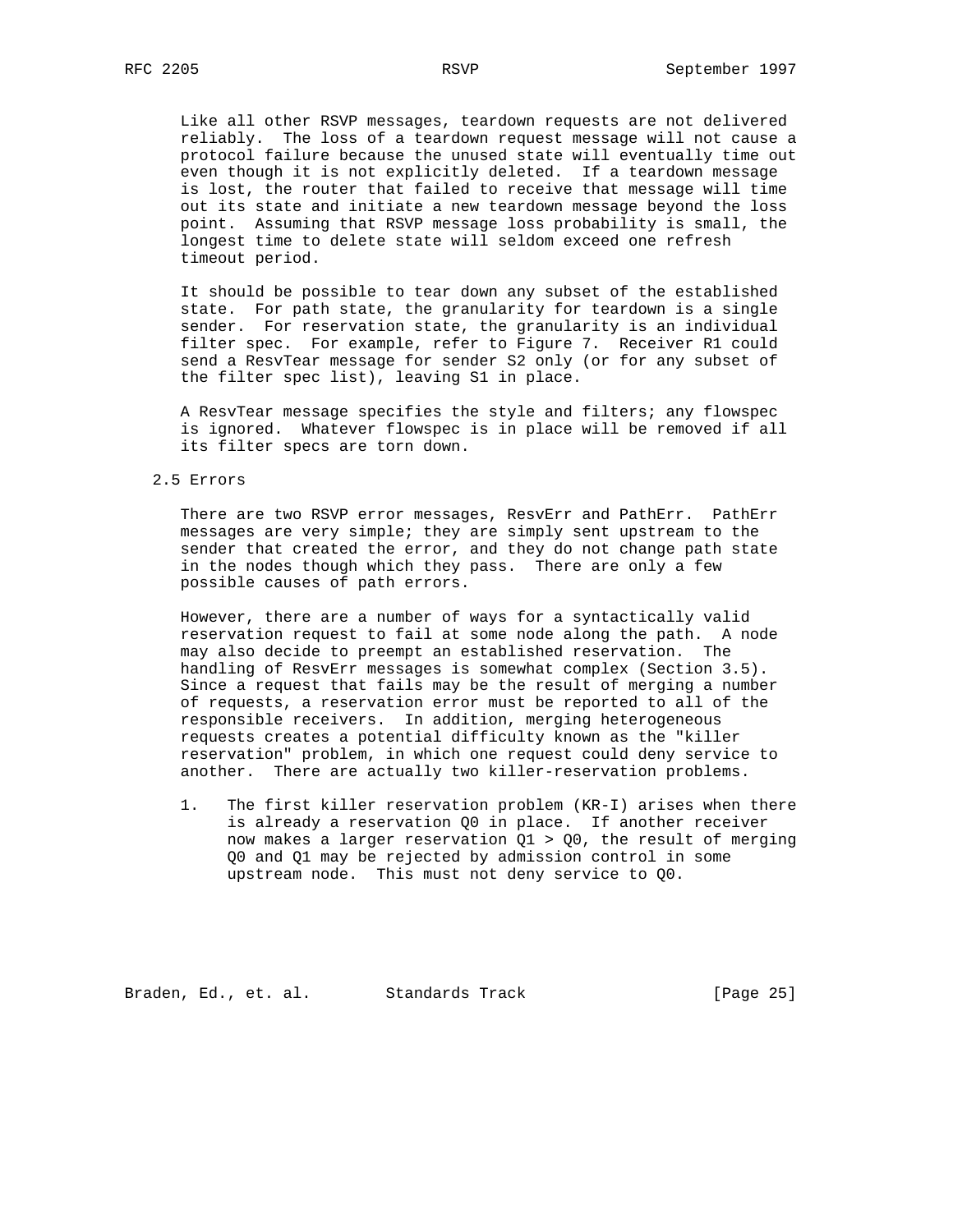The solution to this problem is simple: when admission control fails for a reservation request, any existing reservation is left in place.

 2. The second killer reservation problem (KR-II) is the converse: the receiver making a reservation Q1 is persistent even though Admission Control is failing for Q1 in some node. This must not prevent a different receiver from now establishing a smaller reservation Q0 that would succeed if not merged with Q1.

 To solve this problem, a ResvErr message establishes additional state, called "blockade state", in each node through which it passes. Blockade state in a node modifies the merging procedure to omit the offending flowspec (Q1 in the example) from the merge, allowing a smaller request to be forwarded and established. The Q1 reservation state is said to be "blockaded". Detailed rules are presented in Section 3.5.

 A reservation request that fails Admission Control creates blockade state but is left in place in nodes downstream of the failure point. It has been suggested that these reservations downstream from the failure represent "wasted" reservations and should be timed out if not actively deleted. However, the downstream reservations are left in place, for the following reasons:

- o There are two possible reasons for a receiver persisting in a failed reservation: (1) it is polling for resource availability along the entire path, or (2) it wants to obtain the desired QoS along as much of the path as possible. Certainly in the second case, and perhaps in the first case, the receiver will want to hold onto the reservations it has made downstream from the failure.
- o If these downstream reservations were not retained, the responsiveness of RSVP to certain transient failures would be impaired. For example, suppose a route "flaps" to an alternate route that is congested, so an existing reservation suddenly fails, then quickly recovers to the original route. The blockade state in each downstream router must not remove the state or prevent its immediate refresh.
- o If we did not refresh the downstream reservations, they might time out, to be restored every Tb seconds (where Tb is the blockade state timeout interval). Such intermittent behavior might be very distressing for users.

Braden, Ed., et. al. Standards Track (Page 26)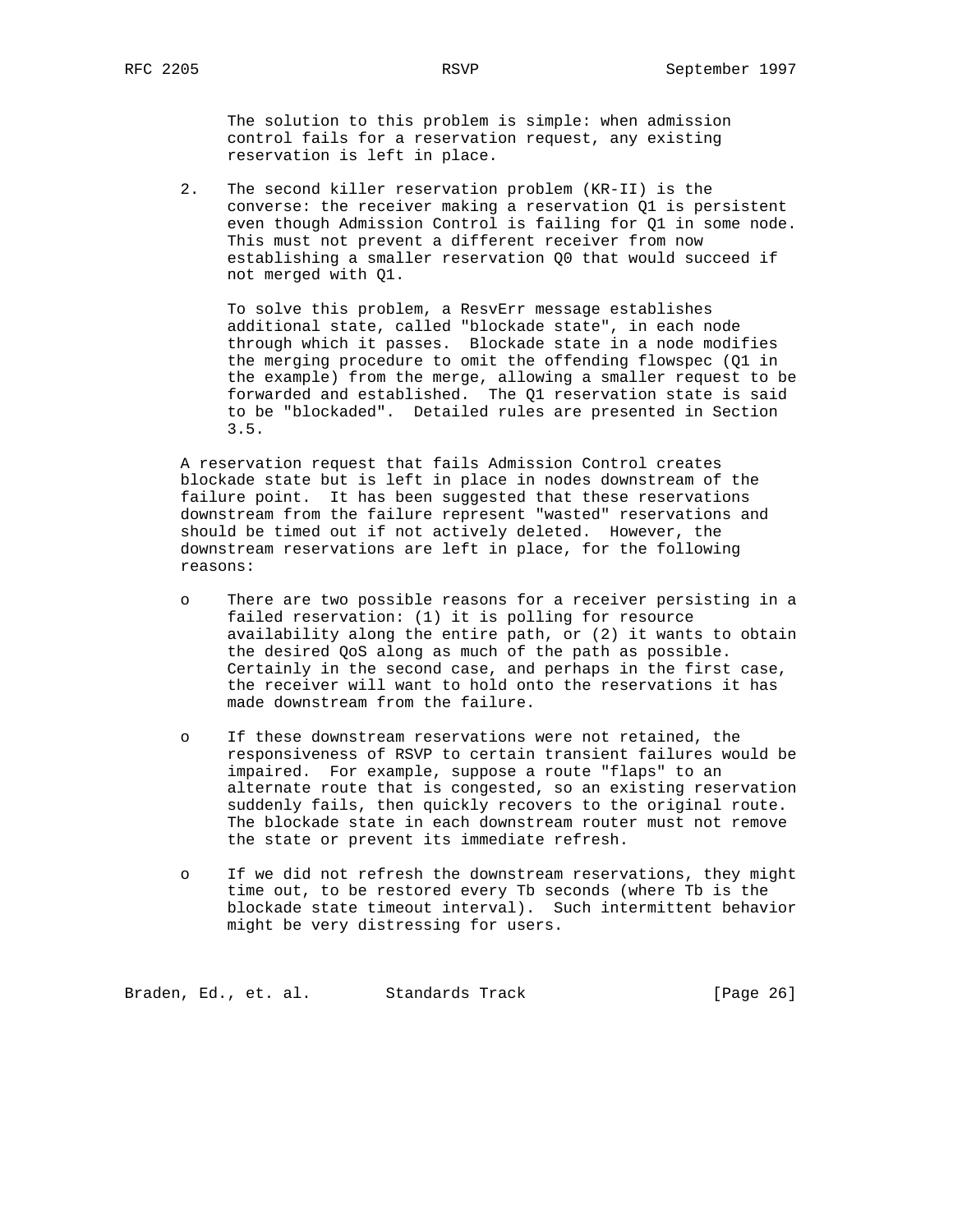# 2.6 Confirmation

 To request a confirmation for its reservation request, a receiver Rj includes in the Resv message a confirmation-request object containing Rj's IP address. At each merge point, only the largest flowspec and any accompanying confirmation-request object is forwarded upstream. If the reservation request from Rj is equal to or smaller than the reservation in place on a node, its Resv is not forwarded further, and if the Resv included a confirmation request object, a ResvConf message is sent back to Rj. If the confirmation request is forwarded, it is forwarded immediately, and no more than once for each request.

This confirmation mechanism has the following consequences:

- o A new reservation request with a flowspec larger than any in place for a session will normally result in either a ResvErr or a ResvConf message back to the receiver from each sender. In this case, the ResvConf message will be an end-to-end confirmation.
- o The receipt of a ResvConf gives no guarantees. Assume the first two reservation requests from receivers R1 and R2 arrive at the node where they are merged. R2, whose reservation was the second to arrive at that node, may receive a ResvConf from that node while R1's request has not yet propagated all the way to a matching sender and may still fail. Thus, R2 may receive a ResvConf although there is no end-to-end reservation in place; furthermore, R2 may receive a ResvConf followed by a ResvErr.

# 2.7 Policy Control

 RSVP-mediated QoS requests allow particular user(s) to obtain preferential access to network resources. To prevent abuse, some form of back pressure will generally be required on users who make reservations. For example, such back pressure may be accomplished by administrative access policies, or it may depend upon some form of user feedback such as real or virtual billing for the "cost" of a reservation. In any case, reliable user identification and selective admission will generally be needed when a reservation is requested.

 The term "policy control" is used for the mechanisms required to support access policies and back pressure for RSVP reservations. When a new reservation is requested, each node must answer two questions: "Are enough resources available to meet this request?"

Braden, Ed., et. al. Standards Track (Page 27)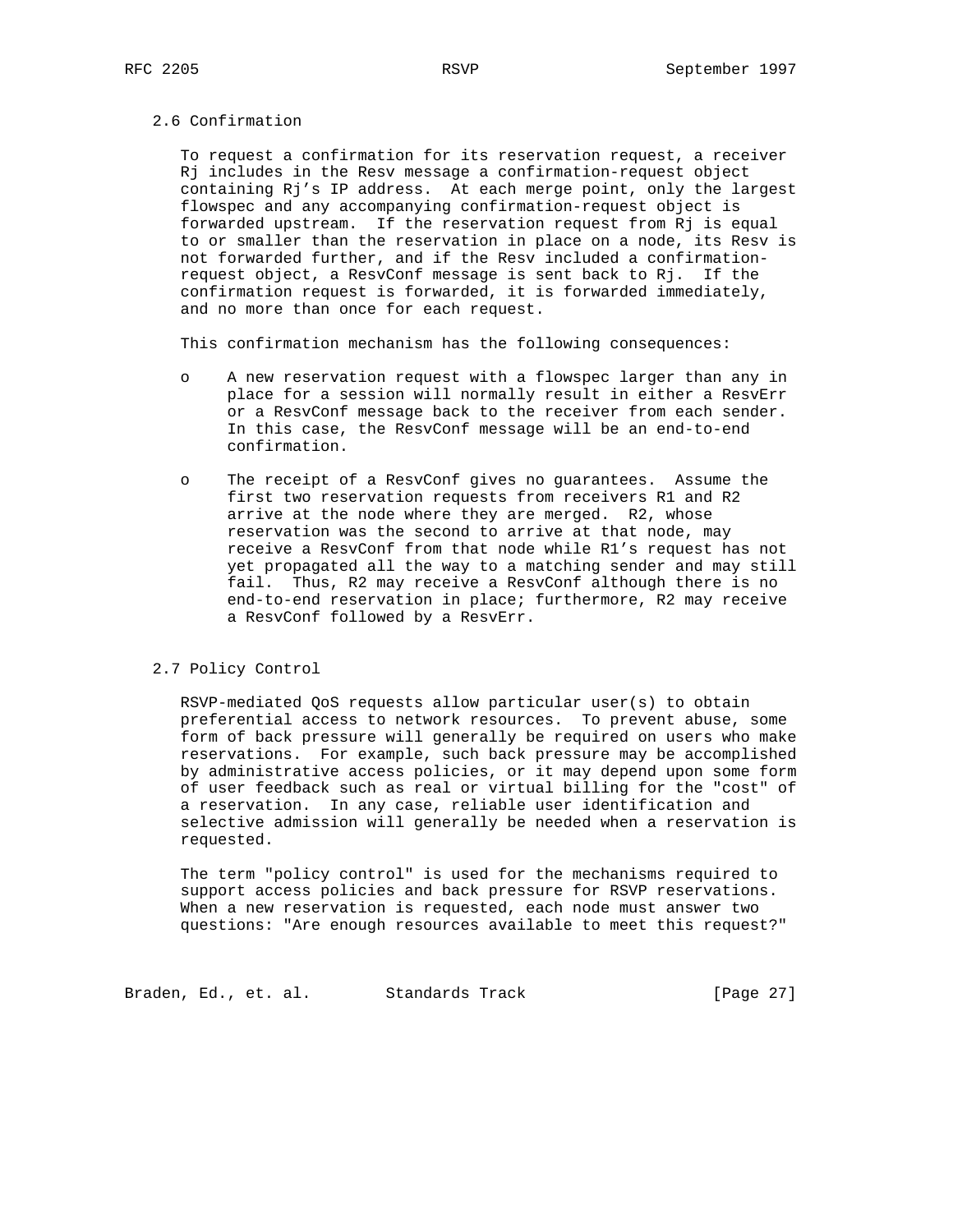and "Is this user allowed to make this reservation?" These two decisions are termed the "admission control" decision and the "policy control" decision, respectively, and both must be favorable in order for RSVP to make a reservation. Different administrative domains in the Internet may have different reservation policies.

 The input to policy control is referred to as "policy data", which RSVP carries in POLICY\_DATA objects. Policy data may include credentials identifying users or user classes, account numbers, limits, quotas, etc. Like flowspecs, policy data is opaque to RSVP, which simply passes it to policy control when required. Similarly, merging of policy data must be done by the policy control mechanism rather than by RSVP itself. Note that the merge points for policy data are likely to be at the boundaries of administrative domains. It may therefore be necessary to carry accumulated and unmerged policy data upstream through multiple nodes before reaching one of these merge points.

 Carrying user-provided policy data in Resv messages presents a potential scaling problem. When a multicast group has a large number of receivers, it will be impossible or undesirable to carry all receivers' policy data upstream. The policy data will have to be administratively merged at places near the receivers, to avoid excessive policy data. Further discussion of these issues and an example of a policy control scheme will be found in [PolArch96]. Specifications for the format of policy data objects and RSVP processing rules for them are under development.

2.8 Security

RSVP raises the following security issues.

o Message integrity and node authentication

 Corrupted or spoofed reservation requests could lead to theft of service by unauthorized parties or to denial of service caused by locking up network resources. RSVP protects against such attacks with a hop-by-hop authentication mechanism using an encrypted hash function. The mechanism is supported by INTEGRITY objects that may appear in any RSVP message. These objects use a keyed cryptographic digest technique, which assumes that RSVP neighbors share a secret. Although this mechanism is part of the base RSVP specification, it is described in a companion document [Baker96].

Braden, Ed., et. al. Standards Track [Page 28]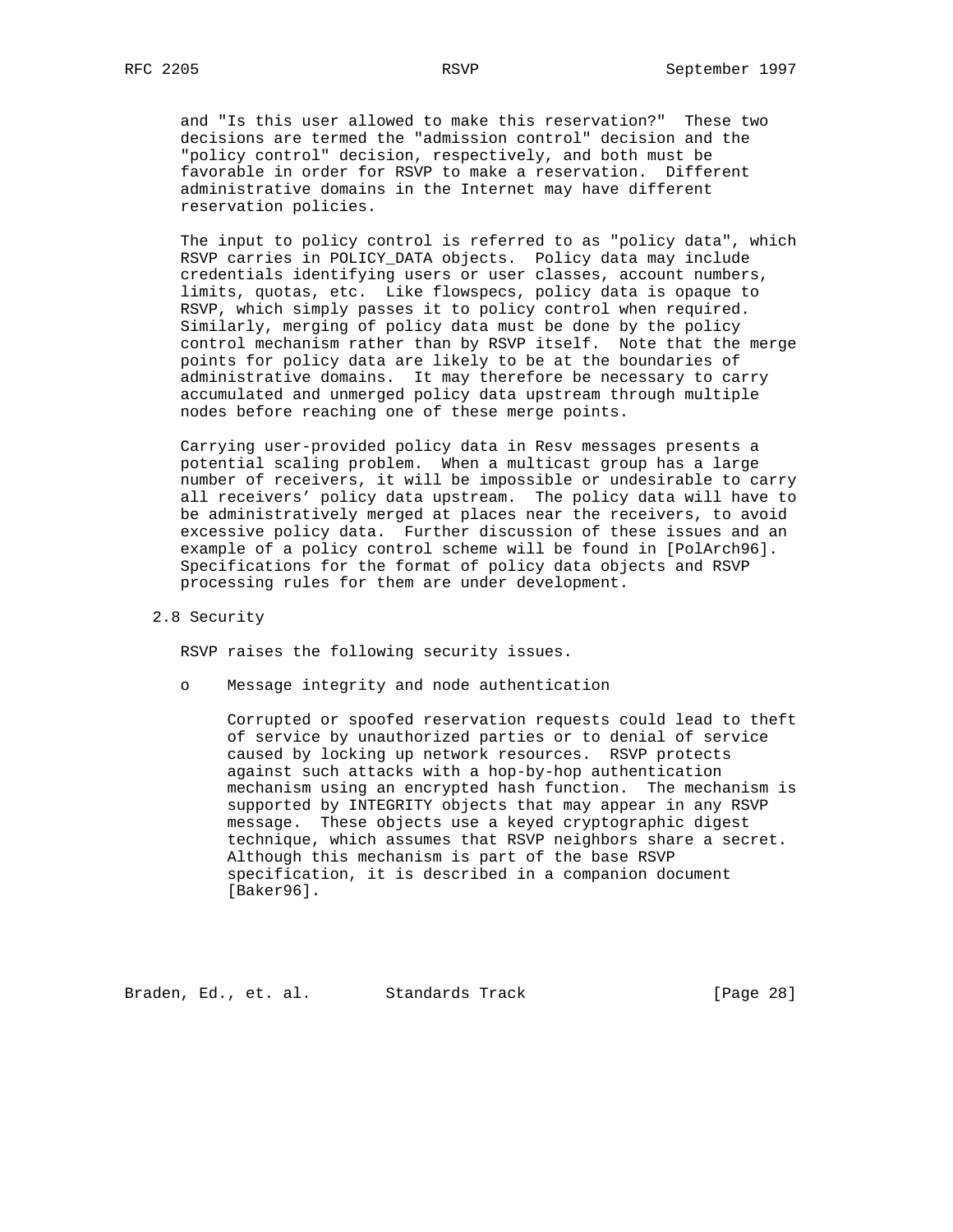Widespread use of the RSVP integrity mechanism will require the availability of the long-sought key management and distribution infrastructure for routers. Until that infrastructure becomes available, manual key management will be required to secure RSVP message integrity.

o User authentication

 Policy control will depend upon positive authentication of the user responsible for each reservation request. Policy data may therefore include cryptographically protected user certificates. Specification of such certificates is a future issue.

 Even without globally-verifiable user certificates, it may be possible to provide practical user authentication in many cases by establishing a chain of trust, using the hop-by-hop INTEGRITY mechanism described earlier.

o Secure data streams

 The first two security issues concerned RSVP's operation. A third security issue concerns resource reservations for secure data streams. In particular, the use of IPSEC (IP Security) in the data stream poses a problem for RSVP: if the transport and higher level headers are encrypted, RSVP's generalized port numbers cannot be used to define a session or a sender.

 To solve this problem, an RSVP extension has been defined in which the security association identifier (IPSEC SPI) plays a role roughly equivalent to the generalized ports [RFC 2207].

# 2.9 Non-RSVP Clouds

 It is impossible to deploy RSVP (or any new protocol) at the same moment throughout the entire Internet. Furthermore, RSVP may never be deployed everywhere. RSVP must therefore provide correct protocol operation even when two RSVP-capable routers are joined by an arbitrary "cloud" of non-RSVP routers. Of course, an intermediate cloud that does not support RSVP is unable to perform resource reservation. However, if such a cloud has sufficient capacity, it may still provide useful realtime service.

 RSVP is designed to operate correctly through such a non-RSVP cloud. Both RSVP and non-RSVP routers forward Path messages towards the destination address using their local uni-/multicast routing table. Therefore, the routing of Path messages will be

Braden, Ed., et. al. Standards Track (Page 29)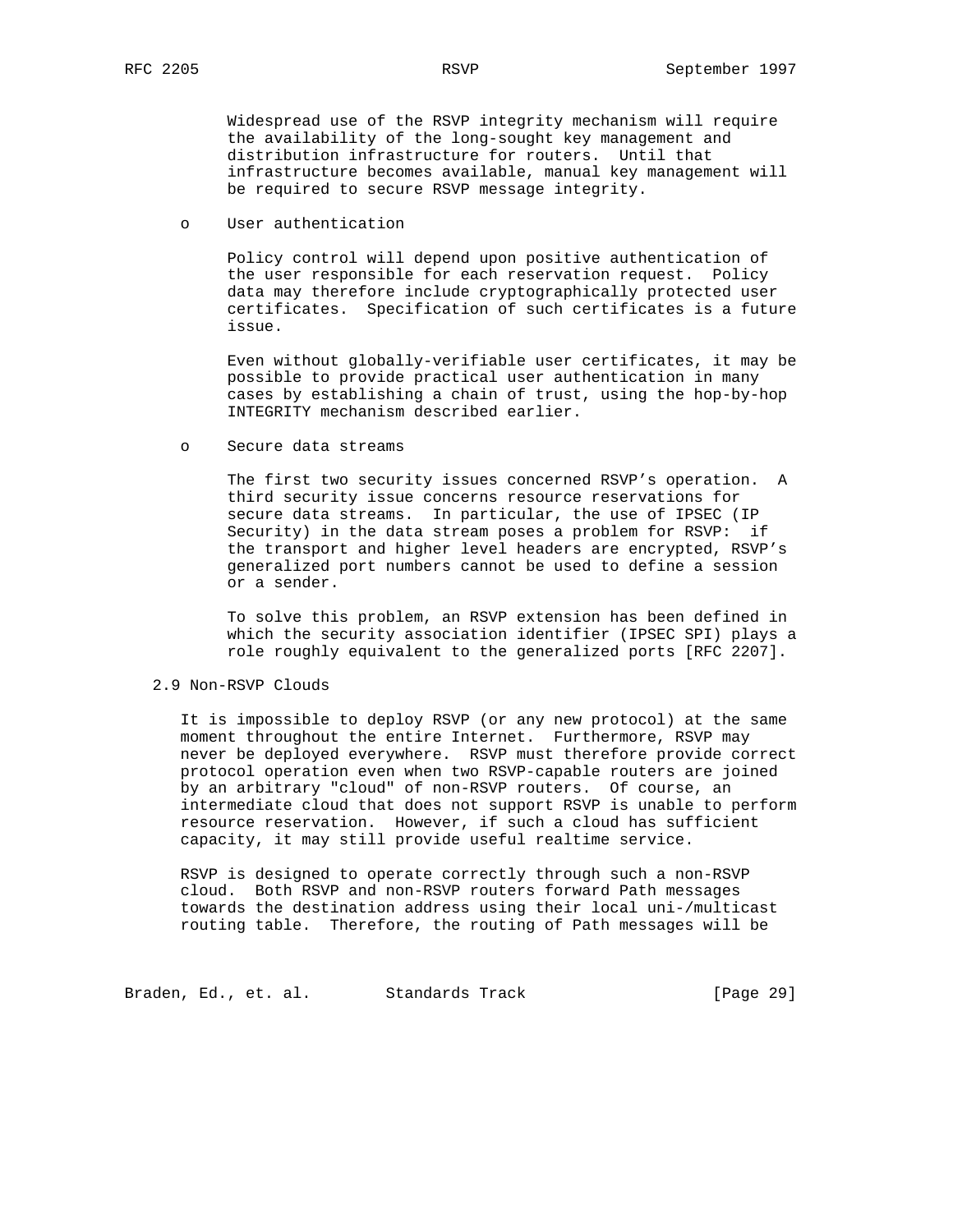unaffected by non-RSVP routers in the path. When a Path message traverses a non-RSVP cloud, it carries to the next RSVP-capable node the IP address of the last RSVP-capable router before entering the cloud. An Resv message is then forwarded directly to the next RSVP-capable router on the path(s) back towards the source.

 Even though RSVP operates correctly through a non-RSVP cloud, the non-RSVP-capable nodes will in general perturb the QoS provided to a receiver. Therefore, RSVP passes a 'NonRSVP' flag bit to the local traffic control mechanism when there are non-RSVP-capable hops in the path to a given sender. Traffic control combines this flag bit with its own sources of information, and forwards the composed information on integrated service capability along the path to receivers using Adspecs [RFC 2210].

 Some topologies of RSVP routers and non-RSVP routers can cause Resv messages to arrive at the wrong RSVP-capable node, or to arrive at the wrong interface of the correct node. An RSVP process must be prepared to handle either situation. If the destination address does not match any local interface and the message is not a Path or PathTear, the message must be forwarded without further processing by this node. To handle the wrong interface case, a "Logical Interface Handle" (LIH) is used. The previous hop information included in a Path message includes not only the IP address of the previous node but also an LIH defining the logical outgoing interface; both values are stored in the path state. A Resv message arriving at the addressed node carries both the IP address and the LIH of the correct outgoing interface, i.e, the interface that should receive the requested reservation, regardless of which interface it arrives on.

 The LIH may also be useful when RSVP reservations are made over a complex link layer, to map between IP layer and link layer flow entities.

2.10 Host Model

 Before a session can be created, the session identification (DestAddress, ProtocolId [, DstPort]) must be assigned and communicated to all the senders and receivers by some out-of-band mechanism. When an RSVP session is being set up, the following events happen at the end systems.

Braden, Ed., et. al. Standards Track [Page 30]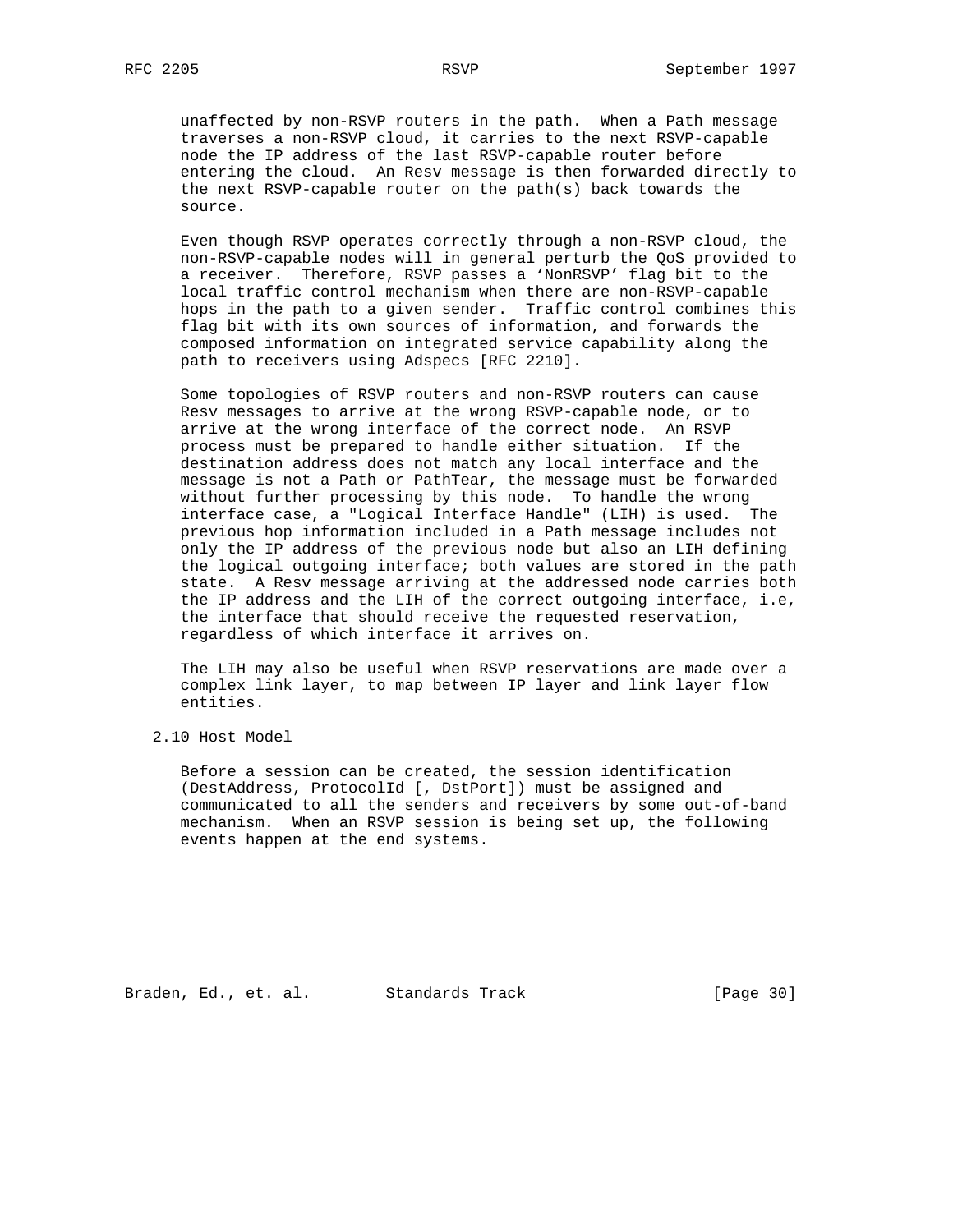- H1 A receiver joins the multicast group specified by DestAddress, using IGMP.
- H2 A potential sender starts sending RSVP Path messages to the DestAddress.
- H3 A receiver application receives a Path message.
- H4 A receiver starts sending appropriate Resv messages, specifying the desired flow descriptors.
- H5 A sender application receives a Resv message.
- H6 A sender starts sending data packets.

There are several synchronization considerations.

- o H1 and H2 may happen in either order.
- o Suppose that a new sender starts sending data (H6) but there are no multicast routes because no receivers have joined the group (H1). Then the data will be dropped at some router node (which node depends upon the routing protocol) until receivers(s) appear.
- o Suppose that a new sender starts sending Path messages (H2) and data (H6) simultaneously, and there are receivers but no Resv messages have reached the sender yet (e.g., because its Path messages have not yet propagated to the receiver(s)). Then the initial data may arrive at receivers without the desired QoS. The sender could mitigate this problem by awaiting arrival of the first Resv message (H5); however, receivers that are farther away may not have reservations in place yet.
- o If a receiver starts sending Resv messages (H4) before receiving any Path messages (H3), RSVP will return error messages to the receiver.

 The receiver may simply choose to ignore such error messages, or it may avoid them by waiting for Path messages before sending Resv messages.

 A specific application program interface (API) for RSVP is not defined in this protocol spec, as it may be host system dependent. However, Section 3.11.1 discusses the general requirements and outlines a generic interface.

Braden, Ed., et. al. Standards Track [Page 31]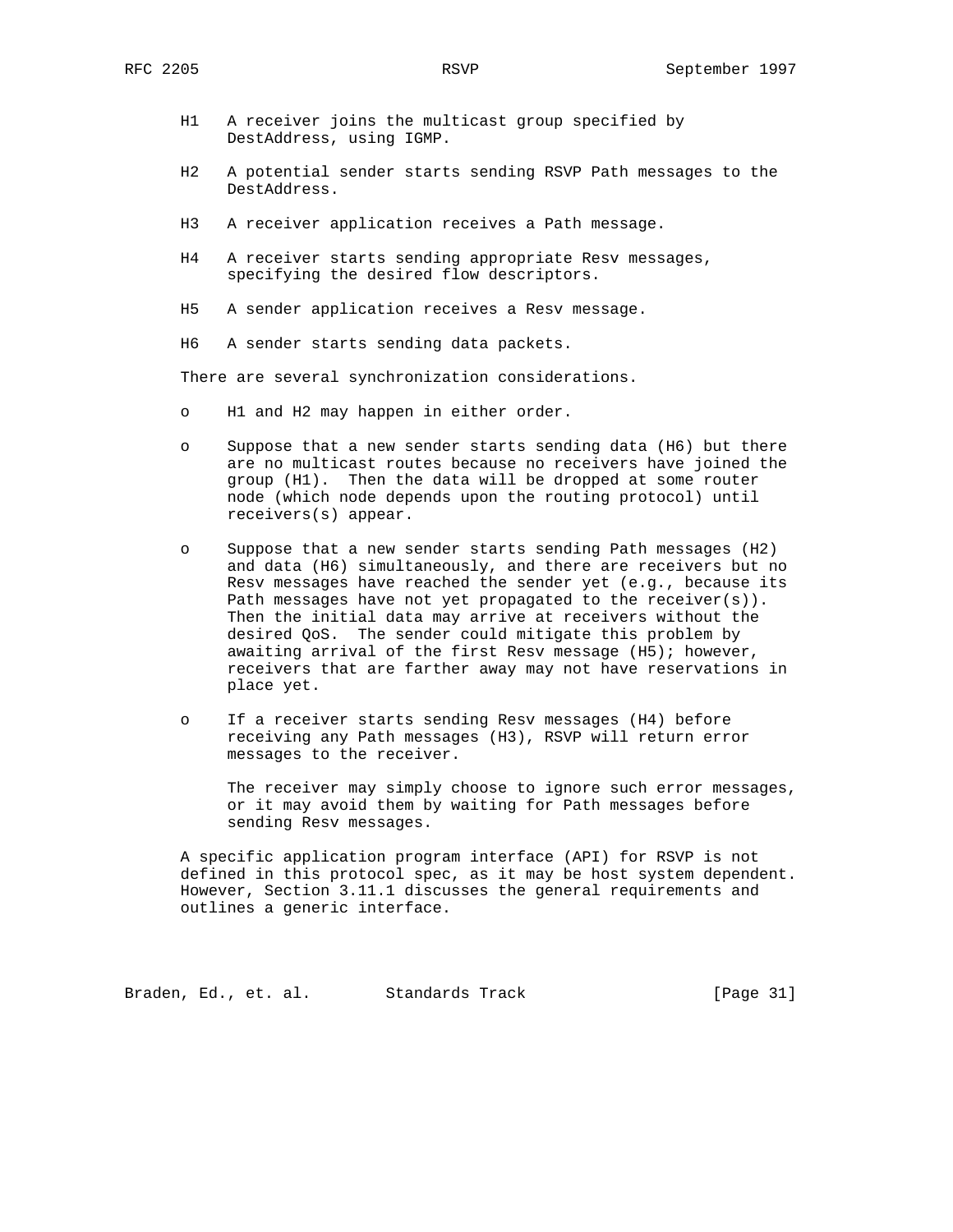# 3. RSVP Functional Specification

#### 3.1 RSVP Message Formats

 An RSVP message consists of a common header, followed by a body consisting of a variable number of variable-length, typed "objects". The following subsections define the formats of the common header, the standard object header, and each of the RSVP message types.

 For each RSVP message type, there is a set of rules for the permissible choice of object types. These rules are specified using Backus-Naur Form (BNF) augmented with square brackets surrounding optional sub-sequences. The BNF implies an order for the objects in a message. However, in many (but not all) cases, object order makes no logical difference. An implementation should create messages with the objects in the order shown here, but accept the objects in any permissible order.

3.1.1 Common Header

| Vers   Flags  Msg Type |            | RSVP Checksum |  |
|------------------------|------------|---------------|--|
| Send TTL               | (Reserved) | RSVP Length   |  |

The fields in the common header are as follows:

Vers: 4 bits

Protocol version number. This is version 1.

Flags: 4 bits

0x01-0x08: Reserved

No flag bits are defined yet.

Msg Type: 8 bits

- $1 = Path$
- $2 =$  Resv

Braden, Ed., et. al. Standards Track [Page 32]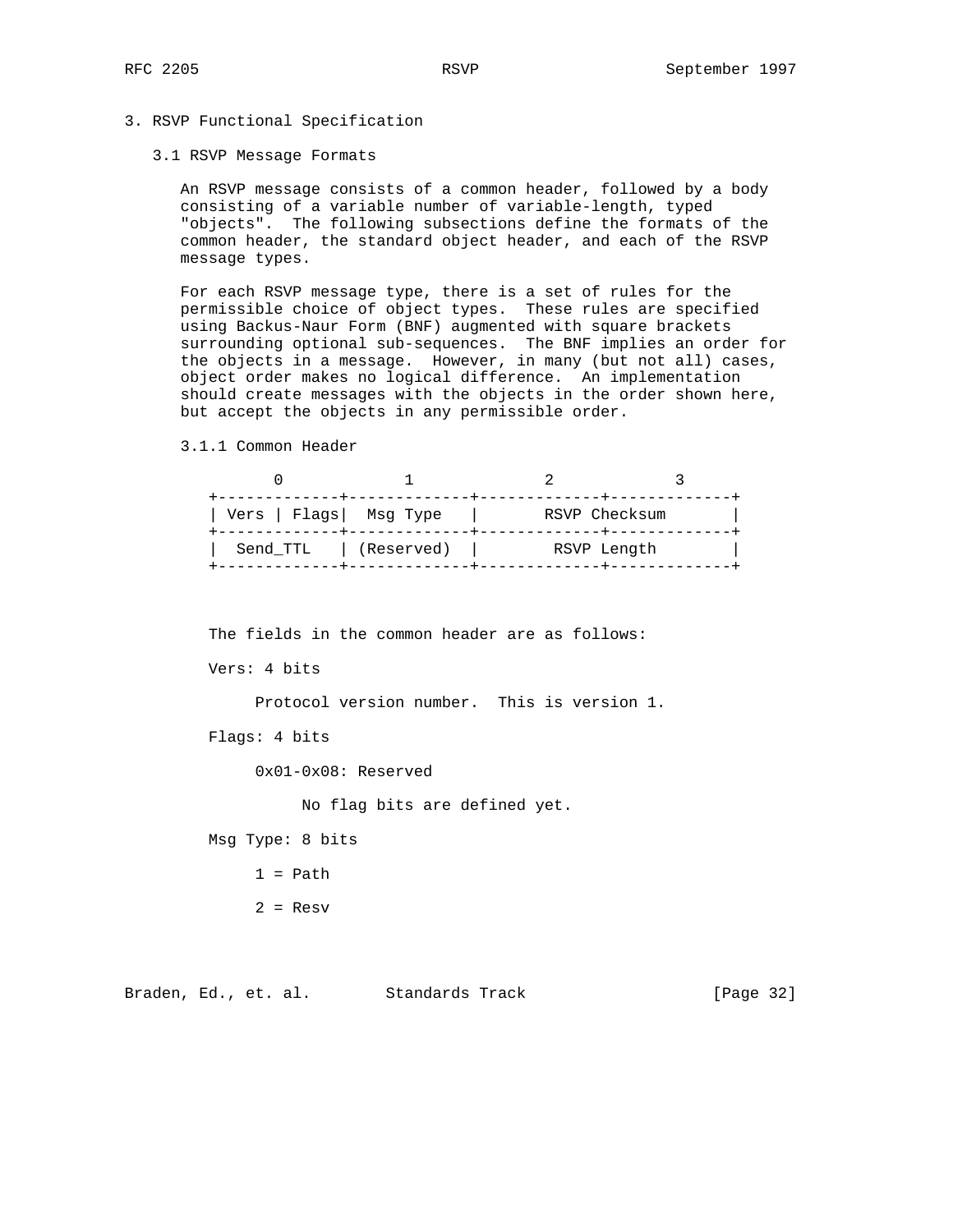- 3 = PathErr
- 4 = ResvErr
- 5 = PathTear
- 6 = ResvTear
- 7 = ResvConf

RSVP Checksum: 16 bits

 The one's complement of the one's complement sum of the message, with the checksum field replaced by zero for the purpose of computing the checksum. An all-zero value means that no checksum was transmitted.

Send\_TTL: 8 bits

 The IP TTL value with which the message was sent. See Section 3.8.

RSVP Length: 16 bits

 The total length of this RSVP message in bytes, including the common header and the variable-length objects that follow.

3.1.2 Object Formats

 Every object consists of one or more 32-bit words with a one word header, with the following format:

|  | Length (bytes) | Class-Num         | C-Type |  |
|--|----------------|-------------------|--------|--|
|  |                | (Object contents) |        |  |

Braden, Ed., et. al. Standards Track [Page 33]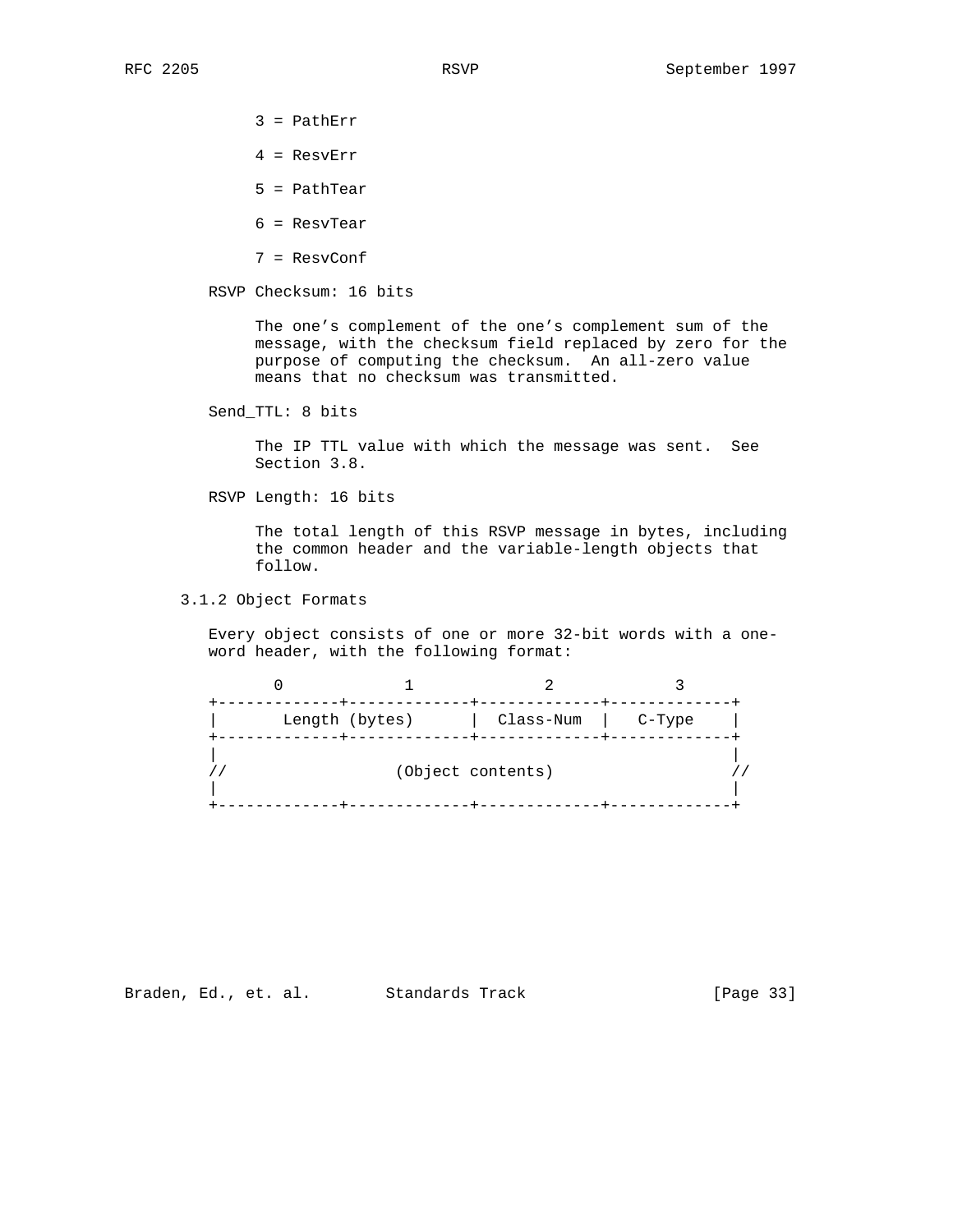An object header has the following fields:

Length

 A 16-bit field containing the total object length in bytes. Must always be a multiple of 4, and at least 4.

Class-Num

 Identifies the object class; values of this field are defined in Appendix A. Each object class has a name, which is always capitalized in this document. An RSVP implementation must recognize the following classes:

NULL

 A NULL object has a Class-Num of zero, and its C-Type is ignored. Its length must be at least 4, but can be any multiple of 4. A NULL object may appear anywhere in a sequence of objects, and its contents will be ignored by the receiver.

SESSION

 Contains the IP destination address (DestAddress), the IP protocol id, and some form of generalized destination port, to define a specific session for the other objects that follow. Required in every RSVP message.

RSVP\_HOP

 Carries the IP address of the RSVP-capable node that sent this message and a logical outgoing interface handle (LIH; see Section 3.3). This document refers to a RSVP\_HOP object as a PHOP ("previous hop") object for downstream messages or as a NHOP (" next hop") object for upstream messages.

TIME\_VALUES

 Contains the value for the refresh period R used by the creator of the message; see Section 3.7. Required in every Path and Resv message.

Braden, Ed., et. al. Standards Track [Page 34]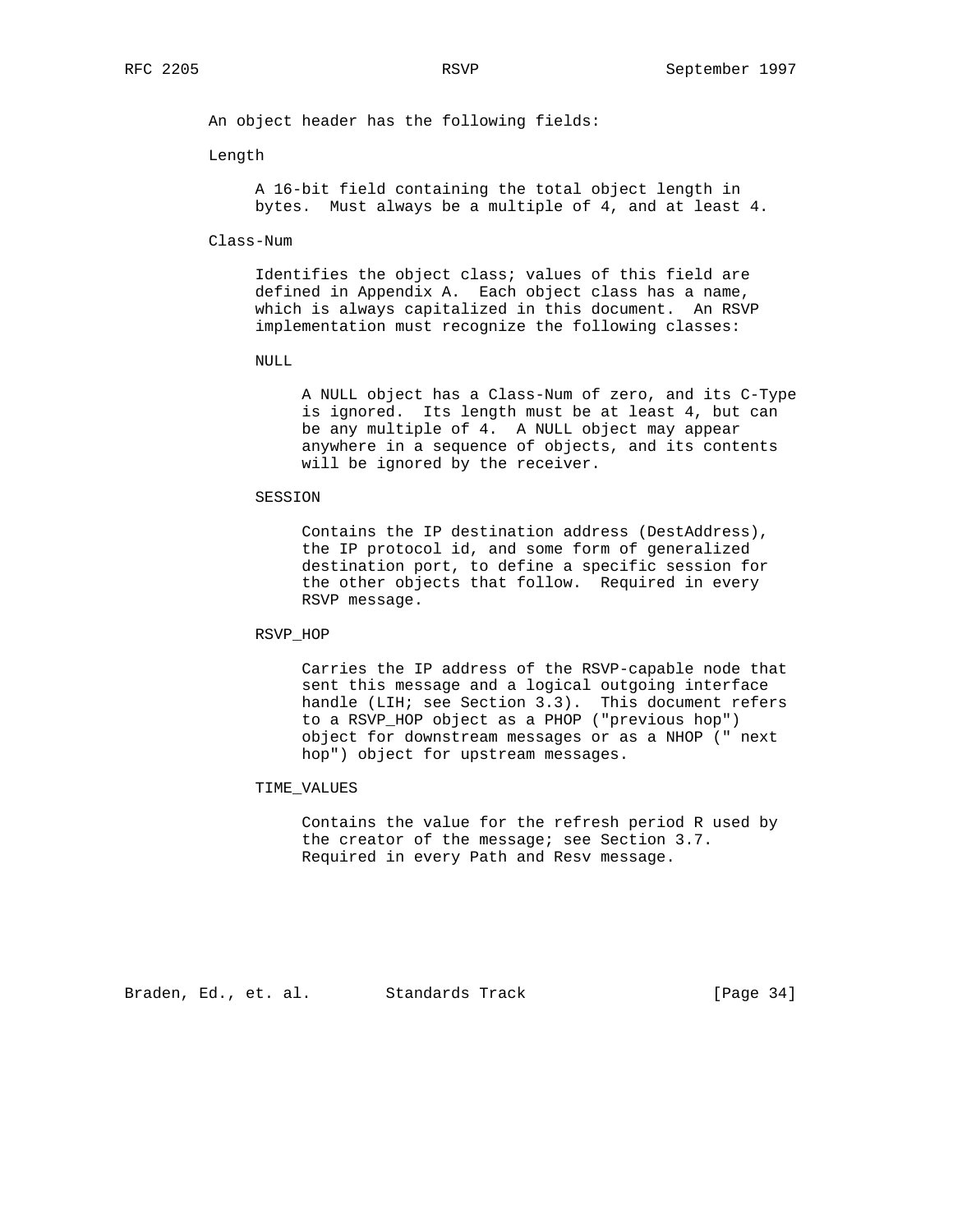# STYLE

 Defines the reservation style plus style-specific information that is not in FLOWSPEC or FILTER\_SPEC objects. Required in every Resv message.

# FLOWSPEC

Defines a desired QoS, in a Resv message.

# FILTER\_SPEC

 Defines a subset of session data packets that should receive the desired QoS (specified by a FLOWSPEC object), in a Resv message.

### SENDER\_TEMPLATE

 Contains a sender IP address and perhaps some additional demultiplexing information to identify a sender. Required in a Path message.

# SENDER\_TSPEC

 Defines the traffic characteristics of a sender's data flow. Required in a Path message.

# ADSPEC

Carries OPWA data, in a Path message.

## ERROR\_SPEC

 Specifies an error in a PathErr, ResvErr, or a confirmation in a ResvConf message.

# POLICY\_DATA

 Carries information that will allow a local policy module to decide whether an associated reservation is administratively permitted. May appear in Path, Resv, PathErr, or ResvErr message.

 The use of POLICY\_DATA objects is not fully specified at this time; a future document will fill this gap.

Braden, Ed., et. al. Standards Track [Page 35]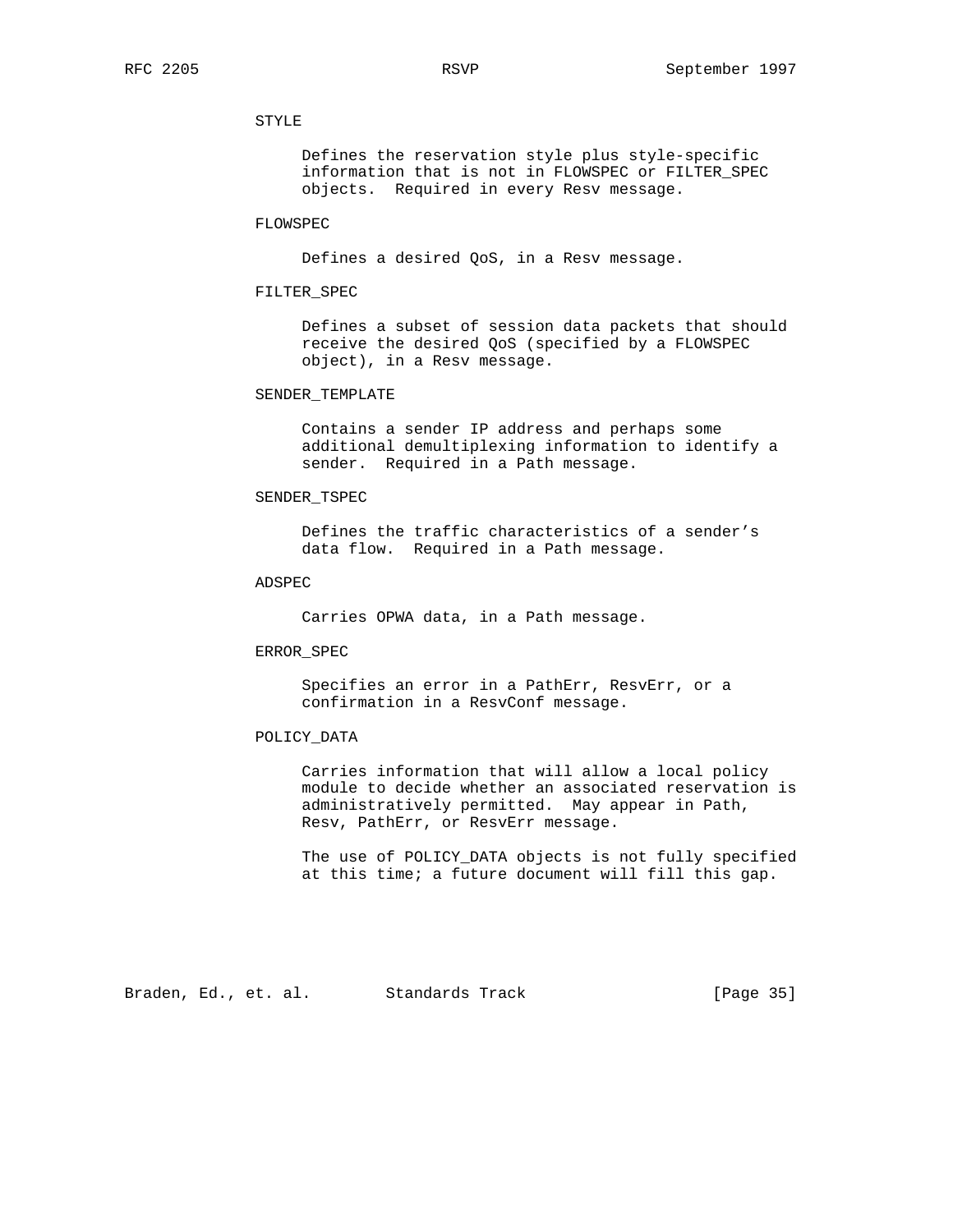## INTEGRITY

 Carries cryptographic data to authenticate the originating node and to verify the contents of this RSVP message. The use of the INTEGRITY object is described in [Baker96].

#### SCOPE

 Carries an explicit list of sender hosts towards which the information in the message is to be forwarded. May appear in a Resv, ResvErr, or ResvTear message. See Section 3.4.

## RESV\_CONFIRM

 Carries the IP address of a receiver that requested a confirmation. May appear in a Resv or ResvConf message.

#### C-Type

 Object type, unique within Class-Num. Values are defined in Appendix A.

 The maximum object content length is 65528 bytes. The Class- Num and C-Type fields may be used together as a 16-bit number to define a unique type for each object.

 The high-order two bits of the Class-Num is used to determine what action a node should take if it does not recognize the Class-Num of an object; see Section 3.10.

#### 3.1.3 Path Messages

 Each sender host periodically sends a Path message for each data flow it originates. It contains a SENDER\_TEMPLATE object defining the format of the data packets and a SENDER\_TSPEC object specifying the traffic characteristics of the flow. Optionally, it may contain may be an ADSPEC object carrying advertising (OPWA) data for the flow.

 A Path message travels from a sender to receiver(s) along the same path(s) used by the data packets. The IP source address of a Path message must be an address of the sender it describes, while the destination address must be the DestAddress for the session. These addresses assure that the message will be correctly routed through a non-RSVP cloud.

Braden, Ed., et. al. Standards Track [Page 36]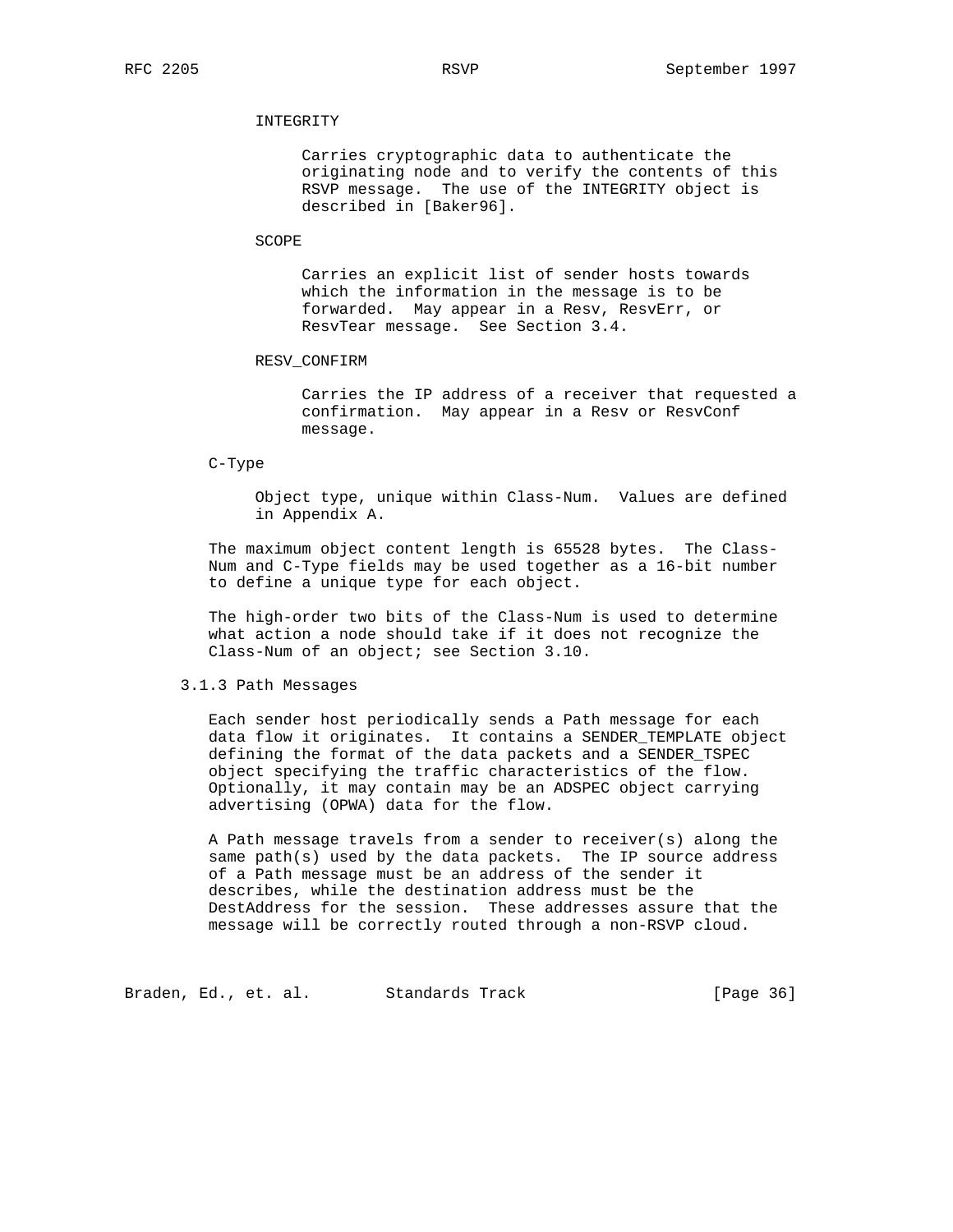The format of a Path message is as follows:

<Path Message> ::= <Common Header> [ <INTEGRITY> ]

<SESSION> <RSVP\_HOP>

<TIME\_VALUES>

[ <POLICY\_DATA> ... ]

[ <sender descriptor> ]

<sender descriptor> ::= <SENDER\_TEMPLATE> <SENDER\_TSPEC>

[ <ADSPEC> ]

 If the INTEGRITY object is present, it must immediately follow the common header. There are no other requirements on transmission order, although the above order is recommended. Any number of POLICY\_DATA objects may appear.

 The PHOP (i.e., RSVP\_HOP) object of each Path message contains the previous hop address, i.e., the IP address of the interface through which the Path message was most recently sent. It also carries a logical interface handle (LIH).

 Each RSVP-capable node along the path(s) captures a Path message and processes it to create path state for the sender defined by the SENDER\_TEMPLATE and SESSION objects. Any POLICY\_DATA, SENDER\_TSPEC, and ADSPEC objects are also saved in the path state. If an error is encountered while processing a Path message, a PathErr message is sent to the originating sender of the Path message. Path messages must satisfy the rules on SrcPort and DstPort in Section 3.2.

 Periodically, the RSVP process at a node scans the path state to create new Path messages to forward towards the receiver(s). Each message contains a sender descriptor defining one sender, and carries the original sender's IP address as its IP source address. Path messages eventually reach the applications on all receivers; however, they are not looped back to a receiver running in the same application process as the sender.

 The RSVP process forwards Path messages and replicates them as required by multicast sessions, using routing information it obtains from the appropriate uni-/multicast routing process. The route depends upon the session DestAddress, and for some

Braden, Ed., et. al. Standards Track (Page 37)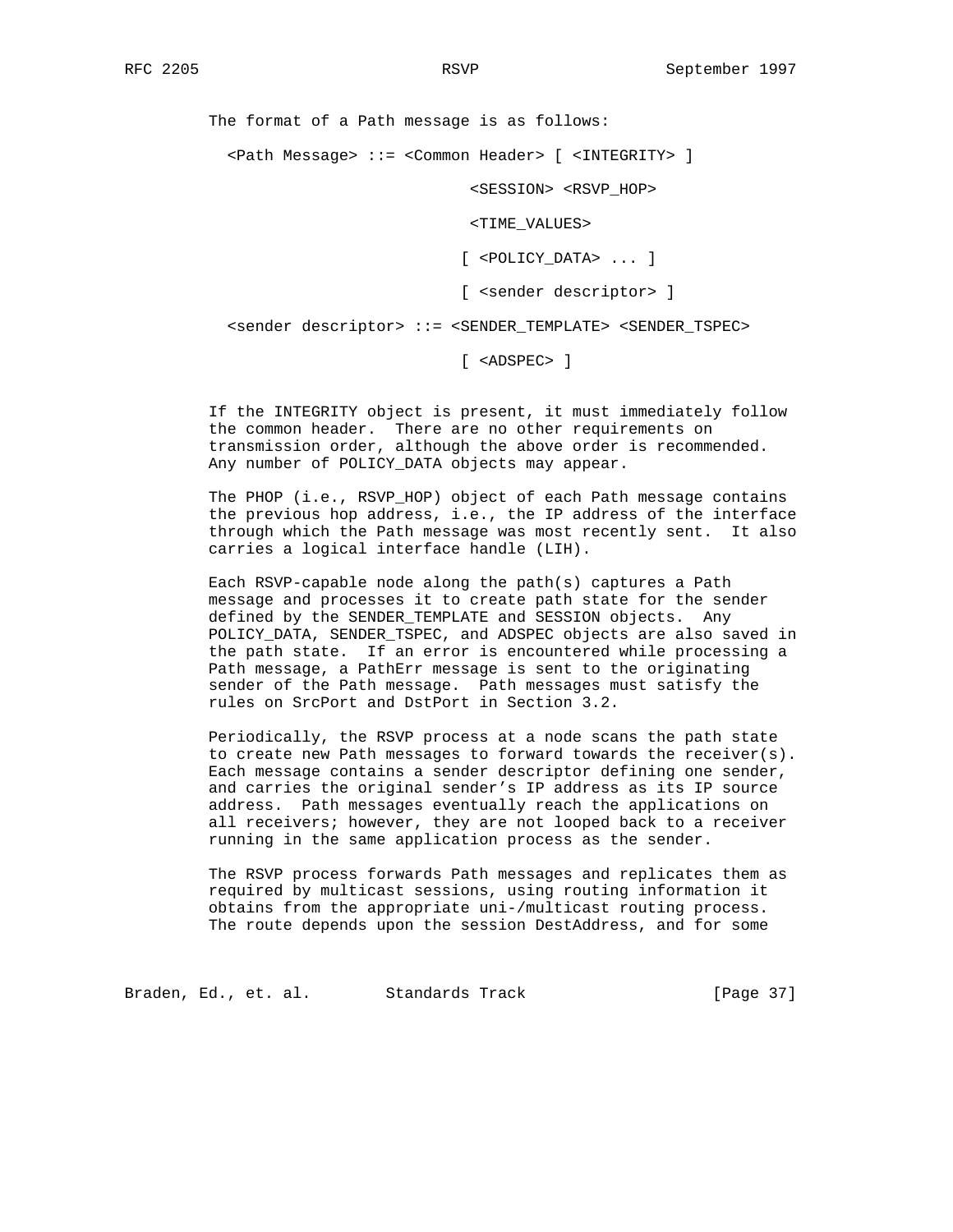routing protocols also upon the source (sender's IP) address. The routing information generally includes the list of zero or more outgoing interfaces to which the Path message is to be forwarded. Because each outgoing interface has a different IP address, the Path messages sent out different interfaces contain different PHOP addresses. In addition, ADSPEC objects carried in Path messages will also generally differ for different outgoing interfaces.

 Path state for a given session and sender may not necessarily have a unique PHOP or unique incoming interface. There are two cases, corresponding to multicast and unicast sessions.

o Multicast Sessions

 Multicast routing allows a stable distribution tree in which Path messages from the same sender arrive from more than one PHOP, and RSVP must be prepared to maintain all such path state. The RSVP rules for handling this situation are contained in Section 3.9. RSVP must not forward (according to the rules of Section 3.9) Path messages that arrive on an incoming interface different from that provided by routing.

o Unicast Sessions

 For a short period following a unicast route change upstream, a node may receive Path messages from multiple PHOPs for a given (session, sender) pair. The node cannot reliably determine which is the right PHOP, although the node will receive data from only one of the PHOPs at a time. One implementation choice for RSVP is to ignore PHOP in matching unicast past state, and allow the PHOP to flip among the candidates. Another implementation choice is to maintain path state for each PHOP and to send Resv messages upstream towards all such PHOPs. In either case, the situation is a transient; the unused path state will time out or be torn down (because upstream path state timed out).

# 3.1.4 Resv Messages

 Resv messages carry reservation requests hop-by-hop from receivers to senders, along the reverse paths of data flows for the session. The IP destination address of a Resv message is the unicast address of a previous-hop node, obtained from the path state. The IP source address is an address of the node that sent the message.

Braden, Ed., et. al. Standards Track [Page 38]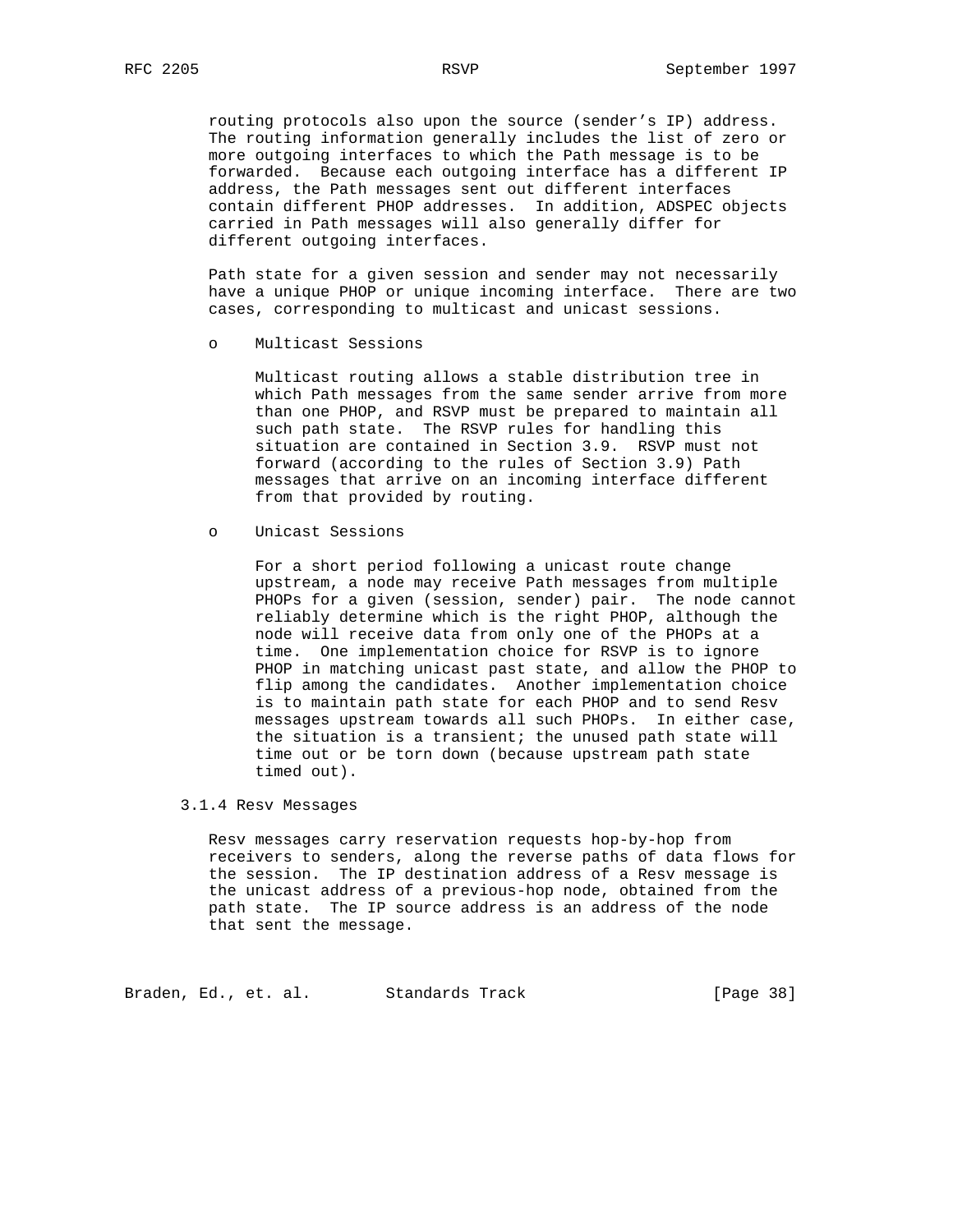The Resv message format is as follows: <Resv Message> ::= <Common Header> [ <INTEGRITY> ]

<SESSION> <RSVP\_HOP>

<TIME\_VALUES>

[ <RESV\_CONFIRM> ] [ <SCOPE> ]

[ <POLICY\_DATA> ... ]

<STYLE> <flow descriptor list>

<flow descriptor list> ::= <empty> |

<flow descriptor list> <flow descriptor>

 If the INTEGRITY object is present, it must immediately follow the common header. The STYLE object followed by the flow descriptor list must occur at the end of the message, and objects within the flow descriptor list must follow the BNF given below. There are no other requirements on transmission order, although the above order is recommended.

 The NHOP (i.e., the RSVP\_HOP) object contains the IP address of the interface through which the Resv message was sent and the LIH for the logical interface on which the reservation is required.

 The appearance of a RESV\_CONFIRM object signals a request for a reservation confirmation and carries the IP address of the receiver to which the ResvConf should be sent. Any number of POLICY\_DATA objects may appear.

 The BNF above defines a flow descriptor list as simply a list of flow descriptors. The following style-dependent rules specify in more detail the composition of a valid flow descriptor list for each of the reservation styles.

o WF Style:

 <flow descriptor list> ::= <WF flow descriptor> <WF flow descriptor> ::= <FLOWSPEC>

Braden, Ed., et. al. Standards Track [Page 39]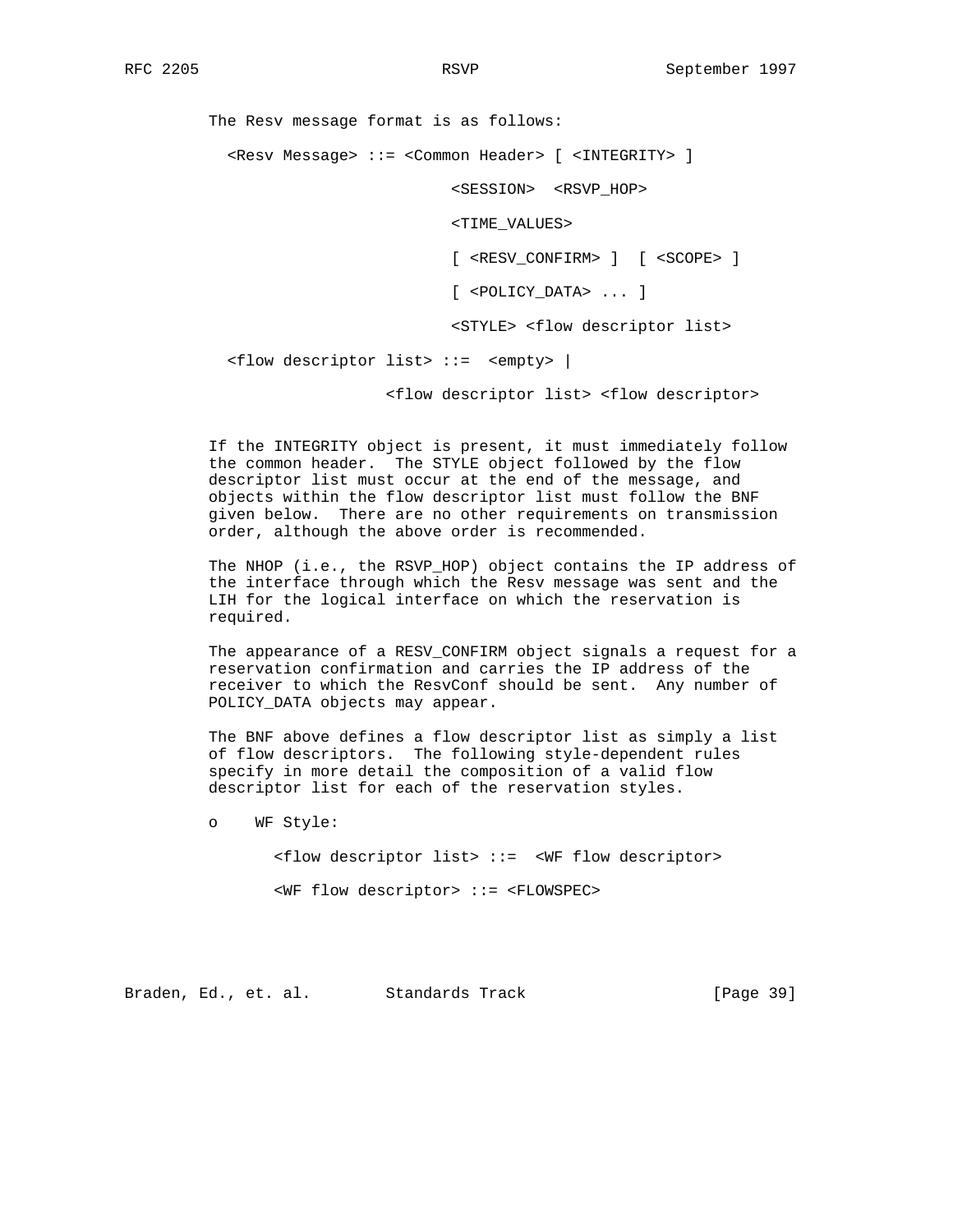o FF style:

<flow descriptor list> ::=

<FLOWSPEC> <FILTER\_SPEC> |

<flow descriptor list> <FF flow descriptor>

<FF flow descriptor> ::=

[ <FLOWSPEC> ] <FILTER\_SPEC>

 Each elementary FF style request is defined by a single (FLOWSPEC, FILTER\_SPEC) pair, and multiple such requests may be packed into the flow descriptor list of a single Resv message. A FLOWSPEC object can be omitted if it is identical to the most recent such object that appeared in the list; the first FF flow descriptor must contain a FLOWSPEC.

```
 o SE style:
```
<flow descriptor list> ::= <SE flow descriptor>

<SE flow descriptor> ::=

<FLOWSPEC> <filter spec list>

<filter spec list> ::= <FILTER\_SPEC>

| <filter spec list> <FILTER\_SPEC>

 The reservation scope, i.e., the set of senders towards which a particular reservation is to be forwarded (after merging), is determined as follows:

o Explicit sender selection

 The reservation is forwarded to all senders whose SENDER\_TEMPLATE objects recorded in the path state match a FILTER\_SPEC object in the reservation. This match must follow the rules of Section 3.2.

Braden, Ed., et. al. Standards Track [Page 40]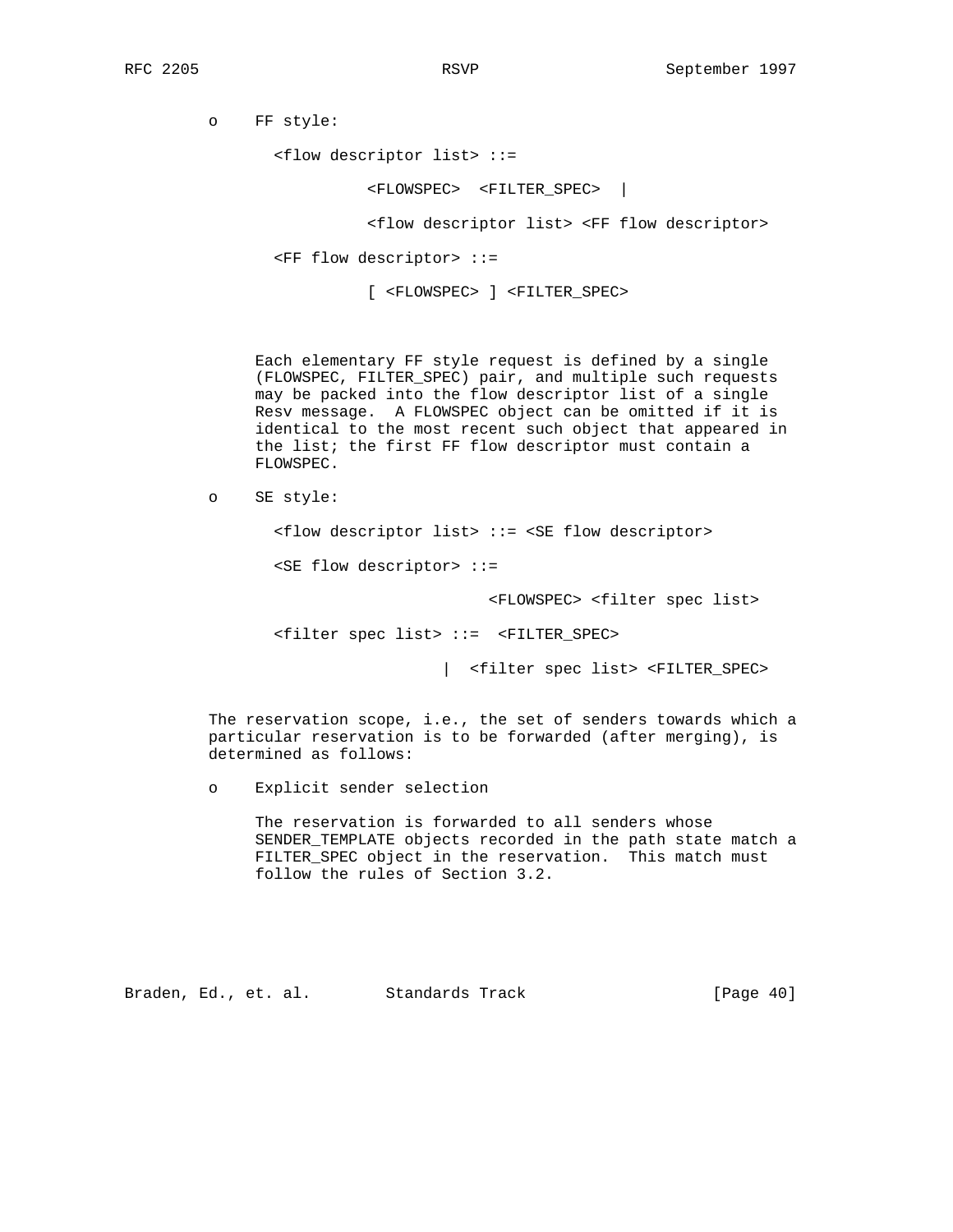o Wildcard sender selection

 A request with wildcard sender selection will match all senders that route to the given outgoing interface.

 Whenever a Resv message with wildcard sender selection is forwarded to more than one previous hop, a SCOPE object must be included in the message (see Section 3.4 below); in this case, the scope for forwarding the reservation is constrained to just the sender IP addresses explicitly listed in the SCOPE object.

 A Resv message that is forwarded by a node is generally the result of merging a set of incoming Resv messages (that are not blockaded; see Section 3.5). If one of these merged messages contains a RESV\_CONFIRM object and has a FLOWSPEC larger than the FLOWSPECs of the other merged reservation requests, then this RESV\_CONFIRM object is forwarded in the outgoing Resv message. A RESV\_CONFIRM object in one of the other merged requests (whose flowspecs are equal to, smaller than, or incomparable to, the merged flowspec, and which is not blockaded) will trigger the generation of an ResvConf message containing the RESV\_CONFIRM. A RESV\_CONFIRM object in a request that is blockaded will be neither forwarded nor returned; it will be dropped in the current node.

### 3.1.5 Path Teardown Messages

 Receipt of a PathTear (path teardown) message deletes matching path state. Matching state must have match the SESSION, SENDER\_TEMPLATE, and PHOP objects. In addition, a PathTear message for a multicast session can only match path state for the incoming interface on which the PathTear arrived. If there is no matching path state, a PathTear message should be discarded and not forwarded.

 PathTear messages are initiated explicitly by senders or by path state timeout in any node, and they travel downstream towards all receivers. A unicast PathTear must not be forwarded if there is path state for the same (session, sender) pair but a different PHOP. Forwarding of multicast PathTear messages is governed by the rules of Section 3.9.

Braden, Ed., et. al. Standards Track (Page 41)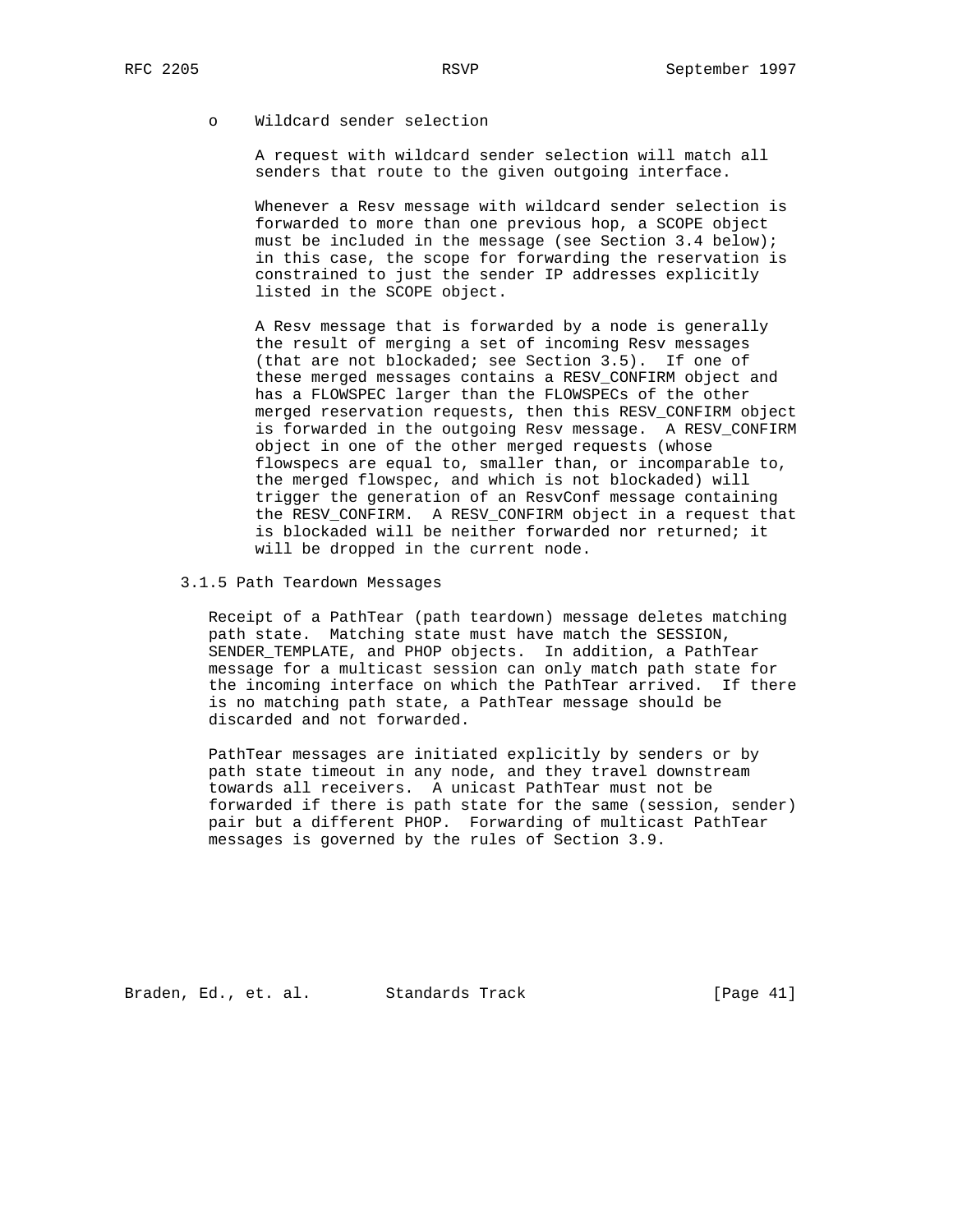A PathTear message must be routed exactly like the corresponding Path message. Therefore, its IP destination address must be the session DestAddress, and its IP source address must be the sender address from the path state being torn down.

<PathTear Message> ::= <Common Header> [ <INTEGRITY> ]

<SESSION> <RSVP\_HOP>

[ <sender descriptor> ]

<sender descriptor> ::= (see earlier definition)

 A PathTear message may include a SENDER\_TSPEC or ADSPEC object in its sender descriptor, but these must be ignored. The order requirements are as given earlier for a Path message, but the above order is recommended.

 Deletion of path state as the result of a PathTear message or a timeout must also adjust related reservation state as required to maintain consistency in the local node. The adjustment depends upon the reservation style. For example, suppose a PathTear deletes the path state for a sender S. If the style specifies explicit sender selection (FF or SE), any reservation with a filter spec matching S should be deleted; if the style has wildcard sender selection (WF), the reservation should be deleted if S is the last sender to the session. These reservation changes should not trigger an immediate Resv refresh message, since the PathTear message has already made the required changes upstream. They should not trigger a ResvErr message, since the result could be to generate a shower of such messages.

3.1.6 Resv Teardown Messages

 Receipt of a ResvTear (reservation teardown) message deletes matching reservation state. Matching reservation state must match the SESSION, STYLE, and FILTER\_SPEC objects as well as the LIH in the RSVP\_HOP object. If there is no matching reservation state, a ResvTear message should be discarded. A ResvTear message may tear down any subset of the filter specs in FF-style or SE-style reservation state.

 ResvTear messages are initiated explicitly by receivers or by any node in which reservation state has timed out, and they travel upstream towards all matching senders.

Braden, Ed., et. al. Standards Track [Page 42]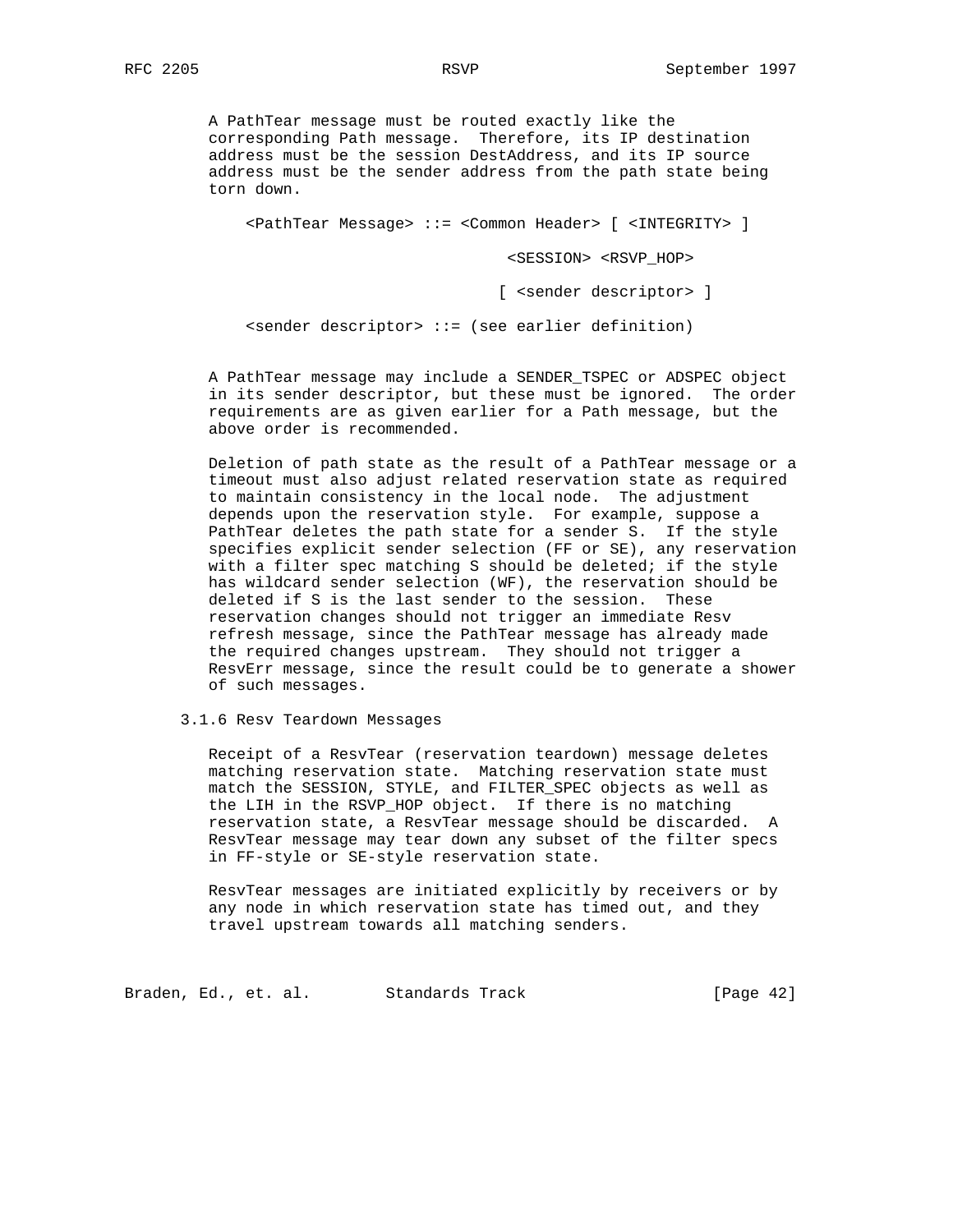A ResvTear message must be routed like the corresponding Resv message, and its IP destination address will be the unicast address of a previous hop.

<ResvTear Message> ::= <Common Header> [<INTEGRITY>]

<SESSION> <RSVP\_HOP>

[ <SCOPE> ] <STYLE>

<flow descriptor list>

 $f$ low descriptor list> ::= (see earlier definition)

 FLOWSPEC objects in the flow descriptor list of a ResvTear message will be ignored and may be omitted. The order requirements for INTEGRITY object, sender descriptor, STYLE object, and flow descriptor list are as given earlier for a Resv message, but the above order is recommended. A ResvTear message may include a SCOPE object, but it must be ignored.

 A ResvTear message will cease to be forwarded at the node where merging would have suppressed forwarding of the corresponding Resv message. Depending upon the resulting state change in a node, receipt of a ResvTear message may cause a ResvTear message to be forwarded, a modified Resv message to be forwarded, or no message to be forwarded. These three cases can be illustrated in the case of the FF-style reservations shown in Figure 6.

- o If receiver R2 sends a ResvTear message for its reservation  $S3{B}$ , the corresponding reservation is removed from interface (d) and a ResvTear for  $S3{B}$  is forwarded out (b).
- o If receiver R1 sends a ResvTear for its reservation S1{4B}, the corresponding reservation is removed from interface (c) and a modified Resv message FF(  $SI$ {3B} ) is immediately forwarded out (a).
- o If receiver R3 sends a ResvTear message for  $SI{B}$ , there is no change in the effective reservation S1{3B} on (d) and no message is forwarded.

Braden, Ed., et. al. Standards Track [Page 43]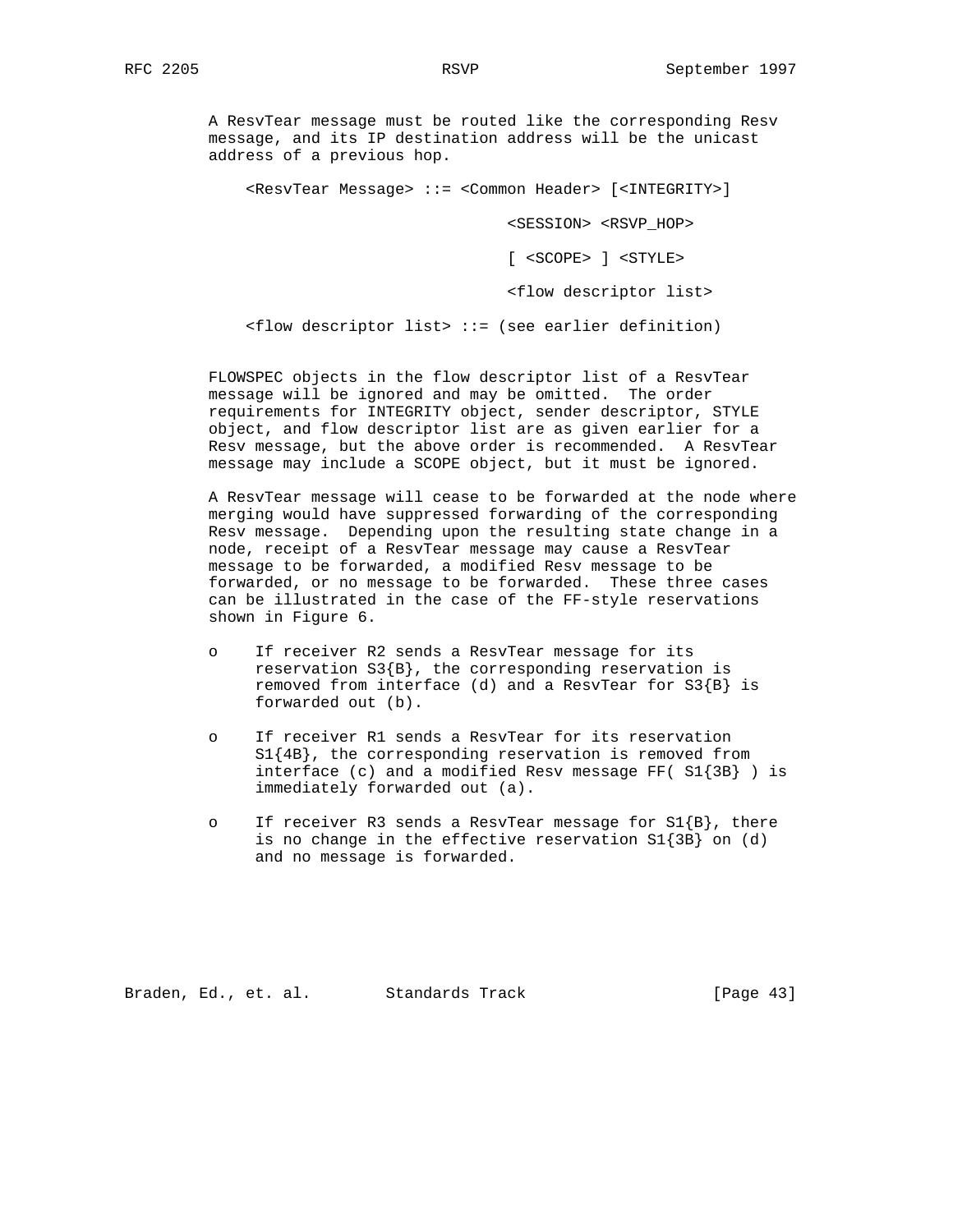3.1.7 Path Error Messages

 PathErr (path error) messages report errors in processing Path messages. They are travel upstream towards senders and are routed hop-by-hop using the path state. At each hop, the IP destination address is the unicast address of a previous hop. PathErr messages do not modify the state of any node through which they pass; they are only reported to the sender application.

<PathErr message> ::= <Common Header> [ <INTEGRITY> ]

<SESSION> <ERROR\_SPEC>

[ <POLICY\_DATA> ...]

[ <sender descriptor> ]

<sender descriptor> ::= (see earlier definition)

 The ERROR\_SPEC object specifies the error and includes the IP address of the node that detected the error (Error Node Address). One or more POLICY\_DATA objects may be included message to provide relevant information. The sender descriptor is copied from the message in error. The object order requirements are as given earlier for a Path message, but the above order is recommended.

3.1.8 Resv Error Messages

 ResvErr (reservation error) messages report errors in processing Resv messages, or they may report the spontaneous disruption of a reservation, e.g., by administrative preemption.

 ResvErr messages travel downstream towards the appropriate receivers, routed hop-by-hop using the reservation state. At each hop, the IP destination address is the unicast address of a next-hop node.

Braden, Ed., et. al. Standards Track [Page 44]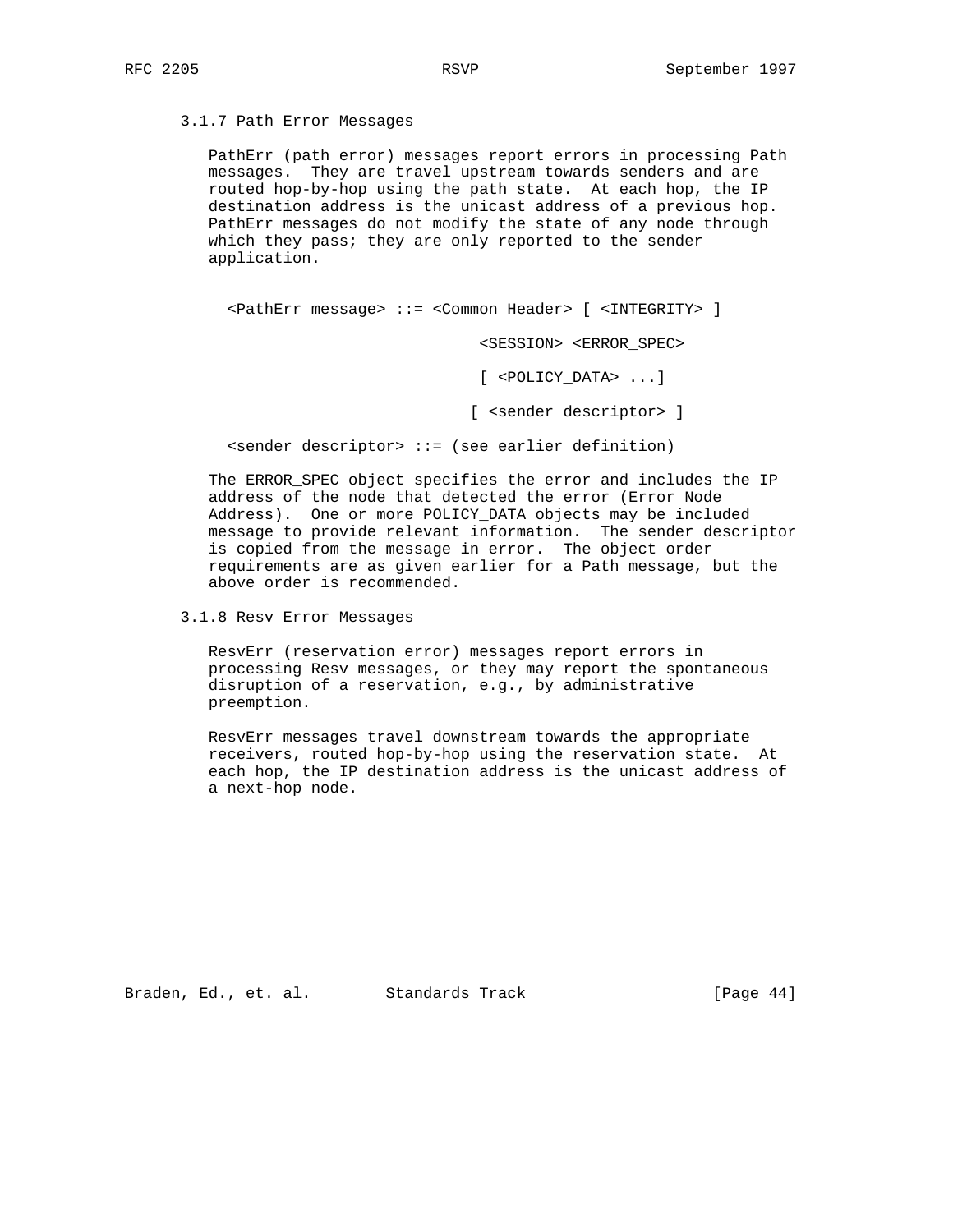<ResvErr Message> ::= <Common Header> [ <INTEGRITY> ] <SESSION> <RSVP\_HOP> <ERROR\_SPEC> [ <SCOPE> ]

[ <POLICY\_DATA> ...]

<STYLE> [ <error flow descriptor> ]

 The ERROR\_SPEC object specifies the error and includes the IP address of the node that detected the error (Error Node Address). One or more POLICY\_DATA objects may be included in an error message to provide relevant information (e.g.,, when a policy control error is being reported). The RSVP\_HOP object contains the previous hop address, and the STYLE object is copied from the Resv message in error. The use of the SCOPE object in a ResvErr message is defined below in Section 3.4. The object order requirements are as given for Resv messages, but the above order is recommended.

 The following style-dependent rules define the composition of a valid error flow descriptor; the object order requirements are as given earlier for flow descriptor.

o WF Style:

<error flow descriptor> ::= <WF flow descriptor>

o FF style:

<error flow descriptor> ::= <FF flow descriptor>

 Each flow descriptor in a FF-style Resv message must be processed independently, and a separate ResvErr message must be generated for each one that is in error.

o SE style:

<error flow descriptor> ::= <SE flow descriptor>

 An SE-style ResvErr message may list the subset of the filter specs in the corresponding Resv message to which the error applies.

Braden, Ed., et. al. Standards Track [Page 45]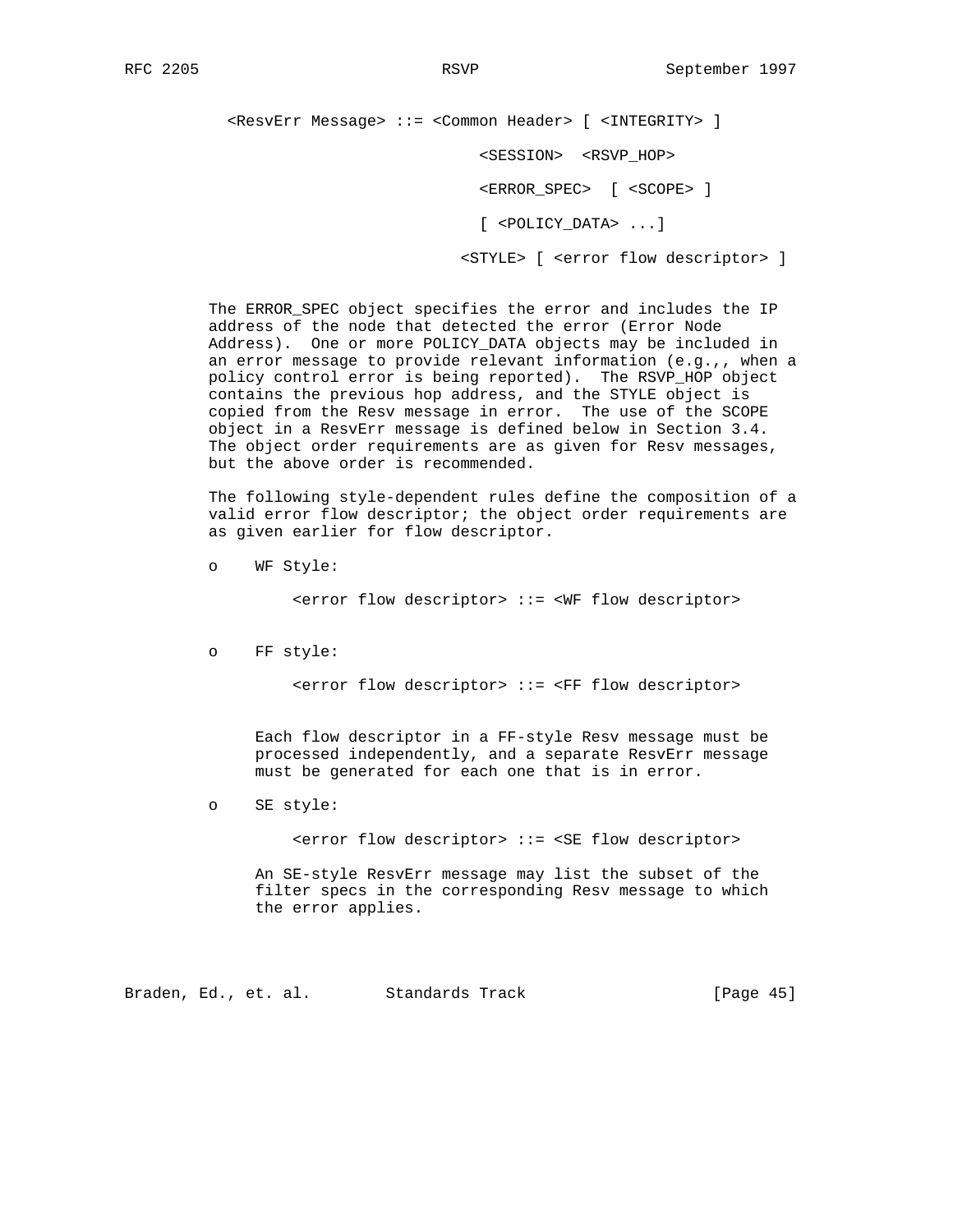Note that a ResvErr message contains only one flow descriptor. Therefore, a Resv message that contains  $N > 1$  flow descriptors (FF style) may create up to N separate ResvErr messages.

 Generally speaking, a ResvErr message should be forwarded towards all receivers that may have caused the error being reported. More specifically:

 o The node that detects an error in a reservation request sends a ResvErr message to the next hop node from which the erroneous reservation came.

 This ResvErr message must contain the information required to define the error and to route the error message in later hops. It therefore includes an ERROR\_SPEC object, a copy of the STYLE object, and the appropriate error flow descriptor. If the error is an admission control failure while attempting to increase an existing reservation, then the existing reservation must be left in place and the InPlace flag bit must be on in the ERROR\_SPEC of the ResvErr message.

 o Succeeding nodes forward the ResvErr message to next hops that have local reservation state. For reservations with wildcard scope, there is an additional limitation on forwarding ResvErr messages, to avoid loops; see Section 3.4. There is also a rule restricting the forwarding of a Resv message after an Admission Control failure; see Section 3.5.

 A ResvErr message that is forwarded should carry the FILTER\_SPEC(s) from the corresponding reservation state.

- o When a ResvErr message reaches a receiver, the STYLE object, flow descriptor list, and ERROR\_SPEC object (including its flags) should be delivered to the receiver application.
- 3.1.9 Confirmation Messages

 ResvConf messages are sent to (probabilistically) acknowledge reservation requests. A ResvConf message is sent as the result of the appearance of a RESV\_CONFIRM object in a Resv message.

Braden, Ed., et. al. Standards Track [Page 46]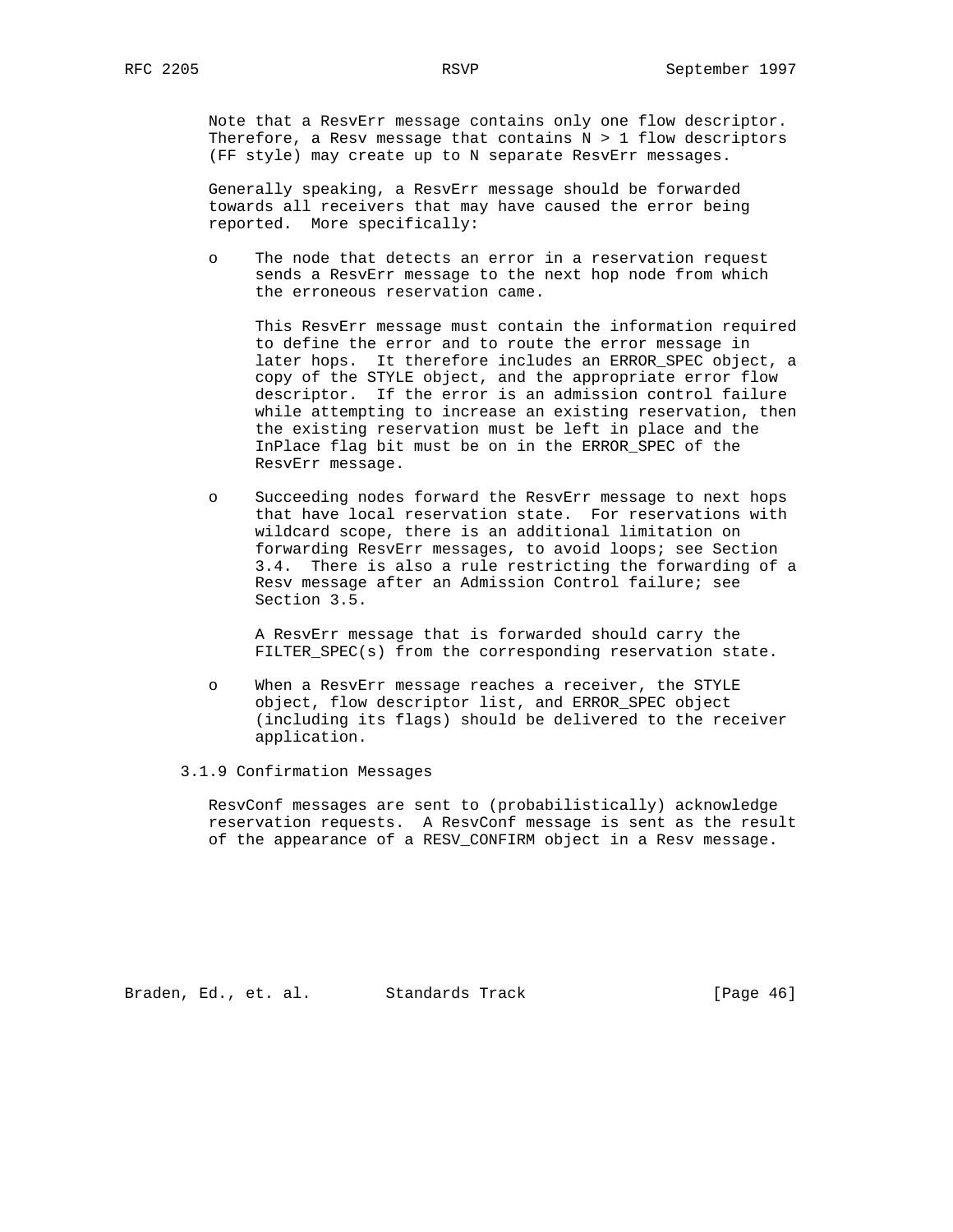A ResvConf message is sent to the unicast address of a receiver host; the address is obtained from the RESV\_CONFIRM object. However, a ResvConf message is forwarded to the receiver hop by-hop, to accommodate the hop-by-hop integrity check mechanism.

<ResvConf message> ::= <Common Header> [ <INTEGRITY> ]

<SESSION> <ERROR\_SPEC>

<RESV\_CONFIRM>

<STYLE> <flow descriptor list>

 $\langle$  flow descriptor list> ::= (see earlier definition)

 The object order requirements are the same as those given earlier for a Resv message, but the above order is recommended.

 The RESV\_CONFIRM object is a copy of that object in the Resv message that triggered the confirmation. The ERROR\_SPEC is used only to carry the IP address of the originating node, in the Error Node Address; the Error Code and Value are zero to indicate a confirmation. The flow descriptor list specifies the particular reservations that are being confirmed; it may be a subset of flow descriptor list of the Resv that requested the confirmation.

### 3.2 Port Usage

 An RSVP session is normally defined by the triple: (DestAddress, ProtocolId, DstPort). Here DstPort is a UDP/TCP destination port field (i.e., a 16-bit quantity carried at octet offset +2 in the transport header). DstPort may be omitted (set to zero) if the ProtocolId specifies a protocol that does not have a destination port field in the format used by UDP and TCP.

 RSVP allows any value for ProtocolId. However, end-system implementations of RSVP may know about certain values for this field, and in particular the values for UDP and TCP (17 and 6, respectively). An end system may give an error to an application that either:

Braden, Ed., et. al. Standards Track [Page 47]

o specifies a non-zero DstPort for a protocol that does not have UDP/TCP-like ports, or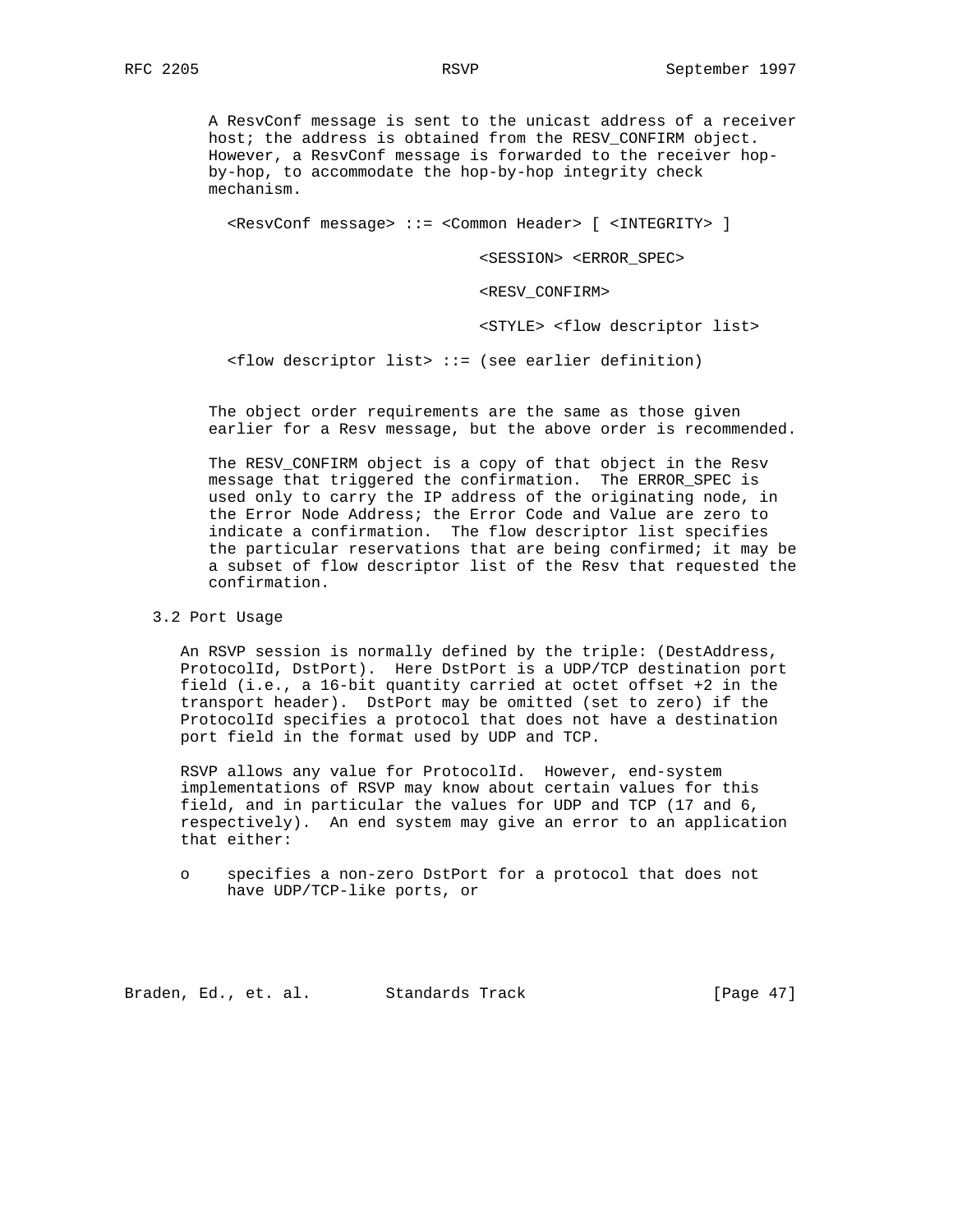o specifies a zero DstPort for a protocol that does have UDP/TCP-like ports.

 Filter specs and sender templates specify the pair: (SrcAddress, SrcPort), where SrcPort is a UDP/TCP source port field (i.e., a 16-bit quantity carried at octet offset +0 in the transport header). SrcPort may be omitted (set to zero) in certain cases.

 The following rules hold for the use of zero DstPort and/or SrcPort fields in RSVP.

1. Destination ports must be consistent.

 Path state and reservation state for the same DestAddress and ProtocolId must each have DstPort values that are all zero or all non-zero. Violation of this condition in a node is a "Conflicting Dest Ports" error.

2. Destination ports rule.

 If DstPort in a session definition is zero, all SrcPort fields used for that session must also be zero. The assumption here is that the protocol does not have UDP/TCP like ports. Violation of this condition in a node is a "Bad Src Ports" error.

3. Source Ports must be consistent.

 A sender host must not send path state both with and without a zero SrcPort. Violation of this condition is a "Conflicting Sender Port" error.

 Note that RSVP has no "wildcard" ports, i.e., a zero port cannot match a non-zero port.

3.3 Sending RSVP Messages

 RSVP messages are sent hop-by-hop between RSVP-capable routers as "raw" IP datagrams with protocol number 46. Raw IP datagrams are also intended to be used between an end system and the first/last hop router, although it is also possible to encapsulate RSVP messages as UDP datagrams for end-system communication, as described in Appendix C. UDP encapsulation is needed for systems that cannot do raw network I/O.

Braden, Ed., et. al. Standards Track [Page 48]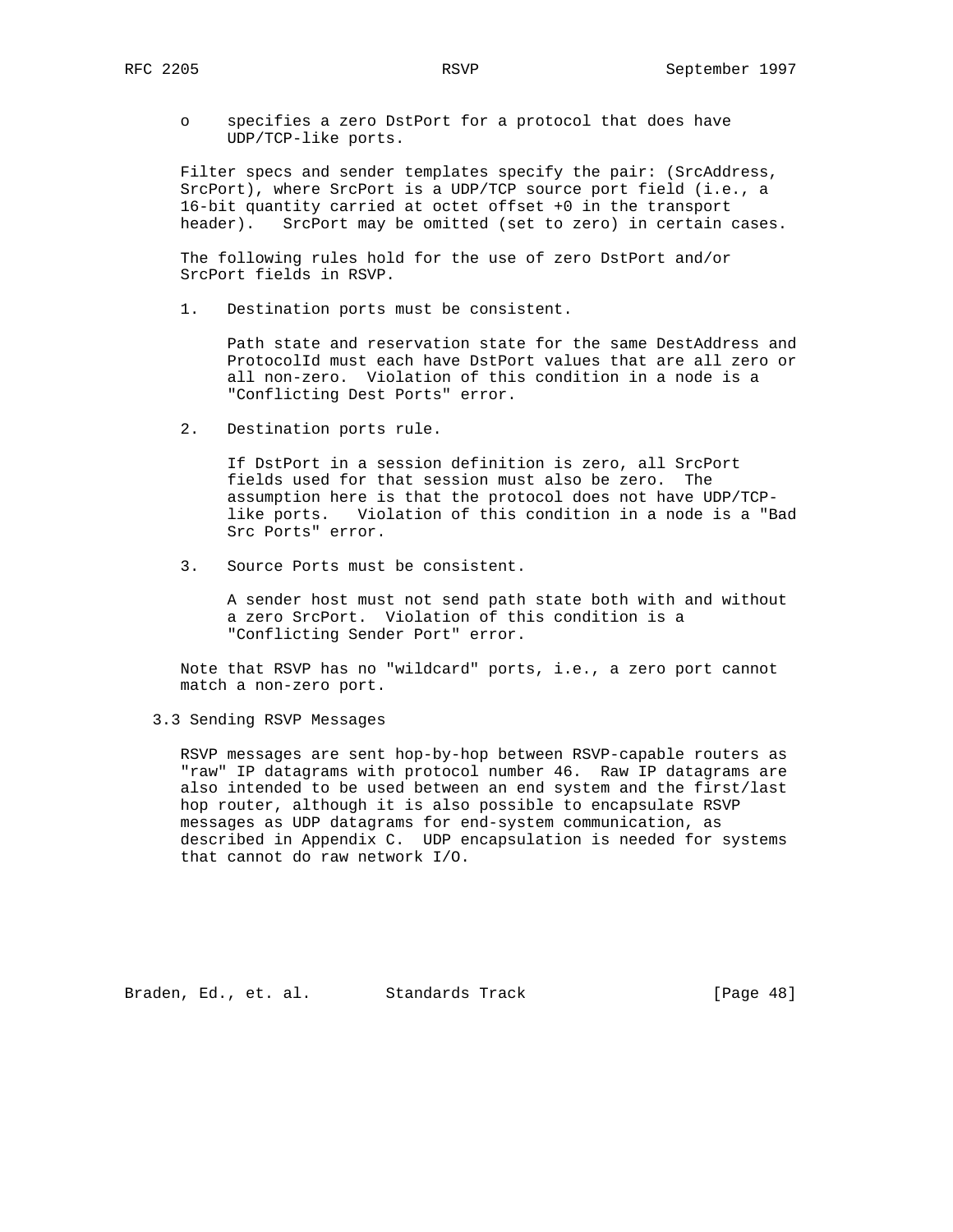Path, PathTear, and ResvConf messages must be sent with the Router Alert IP option [RFC 2113] in their IP headers. This option may be used in the fast forwarding path of a high-speed router to detect datagrams that require special processing.

 Upon the arrival of an RSVP message M that changes the state, a node must forward the state modification immediately. However, this must not trigger sending a message out the interface through which M arrived (which could happen if the implementation simply triggered an immediate refresh of all state for the session). This rule is necessary to prevent packet storms on broadcast LANs.

 In this version of the spec, each RSVP message must occupy exactly one IP datagram. If it exceeds the MTU, such a datagram will be fragmented by IP and reassembled at the recipient node. This has several consequences:

- o A single RSVP message may not exceed the maximum IP datagram size, approximately 64K bytes.
- o A congested non-RSVP cloud could lose individual message fragments, and any lost fragment will lose the entire message.

 Future versions of the protocol will provide solutions for these problems if they prove burdensome. The most likely direction will be to perform "semantic fragmentation", i.e., break the path or reservation state being transmitted into multiple self-contained messages, each of an acceptable size.

 RSVP uses its periodic refresh mechanisms to recover from occasional packet losses. Under network overload, however, substantial losses of RSVP messages could cause a failure of resource reservations. To control the queuing delay and dropping of RSVP packets, routers should be configured to offer them a preferred class of service. If RSVP packets experience noticeable losses when crossing a congested non-RSVP cloud, a larger value can be used for the timeout factor K (see section 3.7).

 Some multicast routing protocols provide for "multicast tunnels", which do IP encapsulation of multicast packets for transmission through routers that do not have multicast capability. A multicast tunnel looks like a logical outgoing interface that is mapped into some physical interface. A multicast routing protocol that supports tunnels will describe a route using a list of logical rather than physical interfaces. RSVP can operate across such multicast tunnels in the following manner:

Braden, Ed., et. al. Standards Track [Page 49]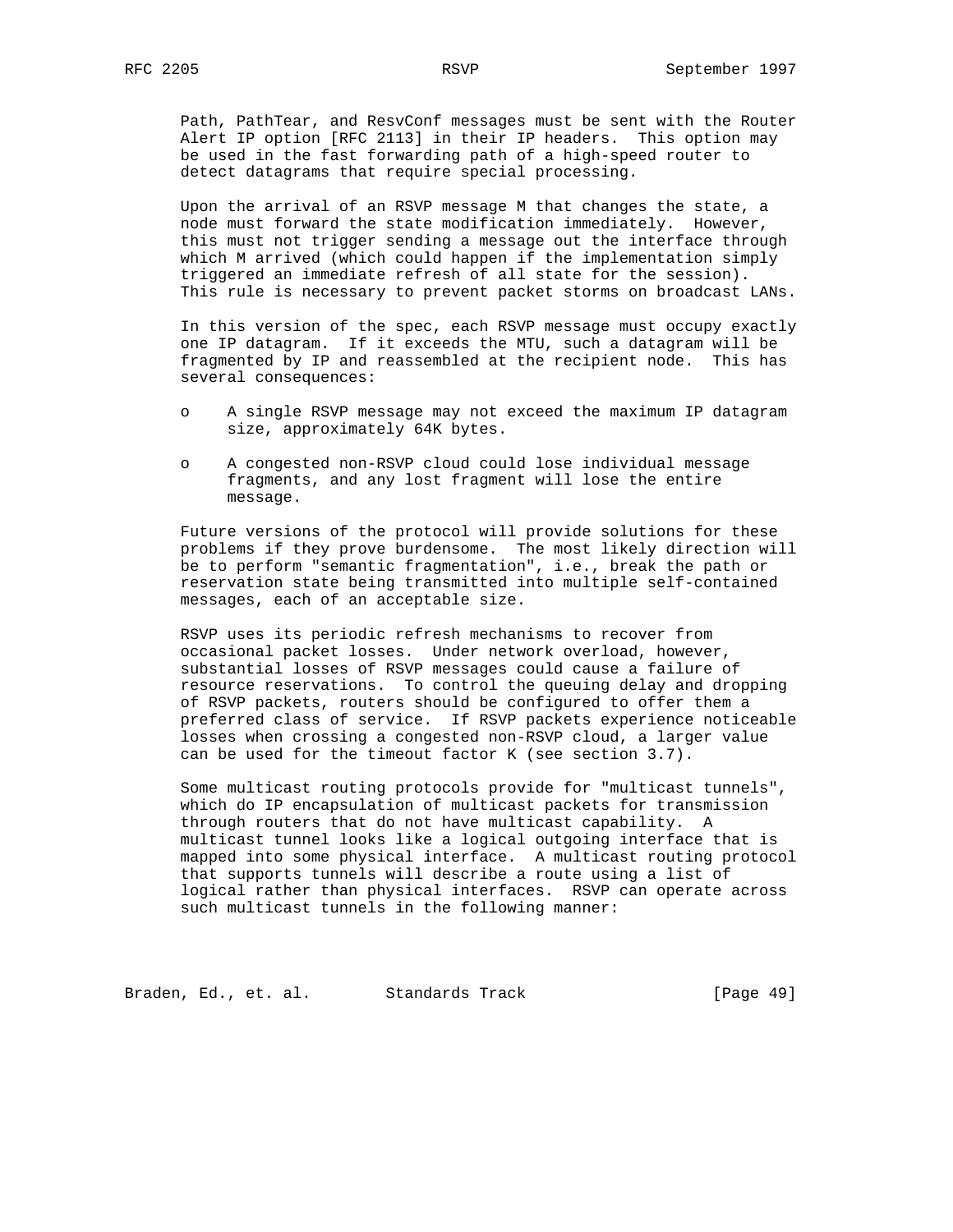- 1. When a node N forwards a Path message out a logical outgoing interface L, it includes in the message some encoding of the identity of L, called the "logical interface handle" or LIH. The LIH value is carried in the RSVP HOP object.
- 2. The next hop node N' stores the LIH value in its path state.
- 3. When N' sends a Resv message to N, it includes the LIH value from the path state (again, in the RSVP\_HOP object).
- 4. When the Resv message arrives at N, its LIH value provides the information necessary to attach the reservation to the appropriate logical interface. Note that N creates and interprets the LIH; it is an opaque value to N'.

 Note that this only solves the routing problem posed by tunnels. The tunnel appears to RSVP as a non-RSVP cloud. To establish RSVP reservations within the tunnel, additional machinery will be required, to be defined in the future.

3.4 Avoiding RSVP Message Loops

 Forwarding of RSVP messages must avoid looping. In steady state, Path and Resv messages are forwarded on each hop only once per refresh period. This avoids looping packets, but there is still the possibility of an "auto-refresh" loop, clocked by the refresh period. Such auto-refresh loops keep state active "forever", even if the end nodes have ceased refreshing it, until the receivers leave the multicast group and/or the senders stop sending Path messages. On the other hand, error and teardown messages are forwarded immediately and are therefore subject to direct looping.

Consider each message type.

o Path Messages

 Path messages are forwarded in exactly the same way as IP data packets. Therefore there should be no loops of Path messages (except perhaps for transient routing loops, which we ignore here), even in a topology with cycles.

o PathTear Messages

 PathTear messages use the same routing as Path messages and therefore cannot loop.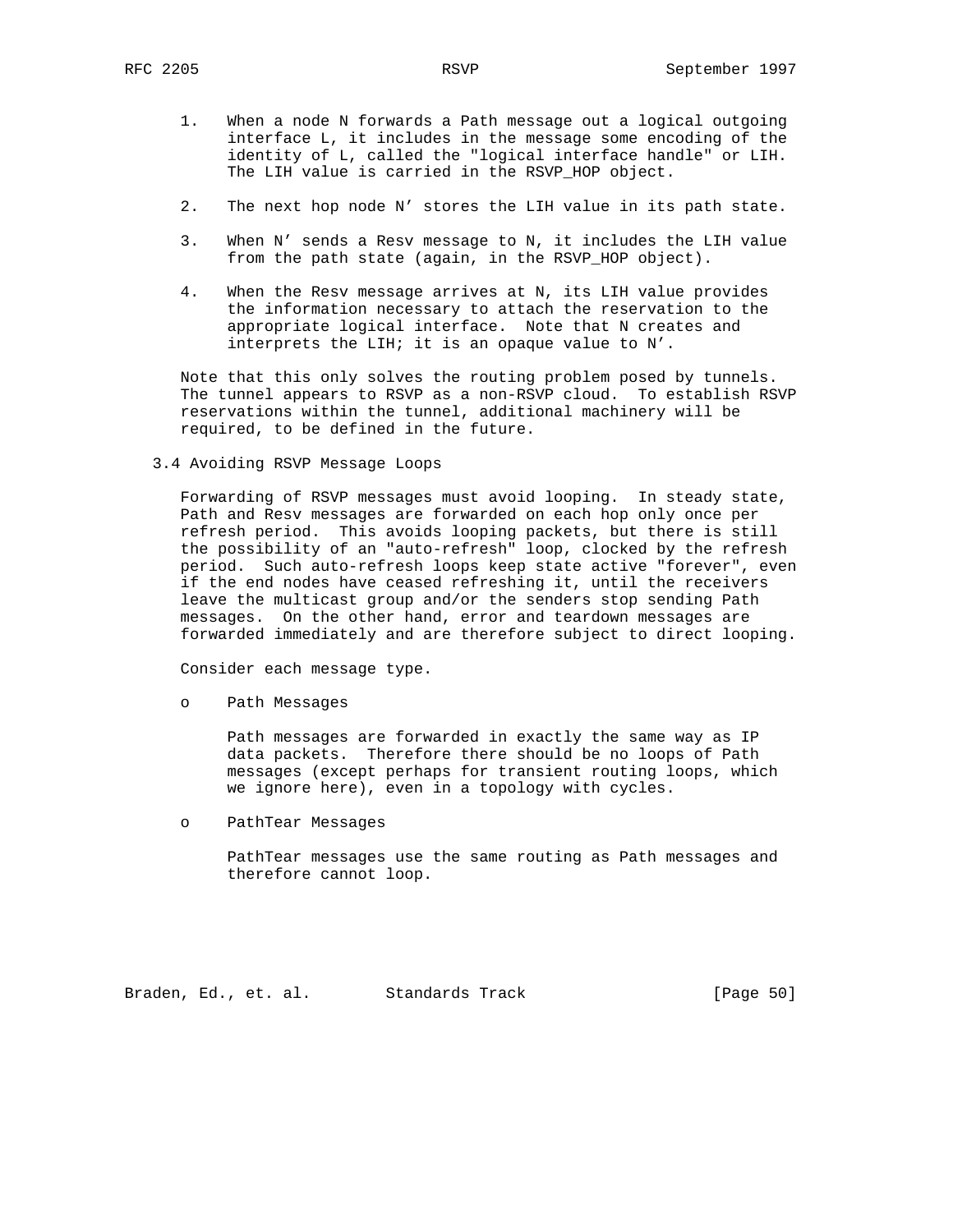#### o PathErr Messages

 Since Path messages do not loop, they create path state defining a loop-free reverse path to each sender. PathErr messages are always directed to particular senders and therefore cannot loop.

o Resv Messages

 Resv messages directed to particular senders (i.e., with explicit sender selection) cannot loop. However, Resv messages with wildcard sender selection (WF style) have a potential for auto-refresh looping.

o ResvTear Messages

 Although ResvTear messages are routed the same as Resv messages, during the second pass around a loop there will be no state so any ResvTear message will be dropped. Hence there is no looping problem here.

o ResvErr Messages

 ResvErr messages for WF style reservations may loop for essentially the same reasons that Resv messages loop.

o ResvConf Messages

 ResvConf messages are forwarded towards a fixed unicast receiver address and cannot loop.

 If the topology has no loops, then looping of Resv and ResvErr messages with wildcard sender selection can be avoided by simply enforcing the rule given earlier: state that is received through a particular interface must never be forwarded out the same interface. However, when the topology does have cycles, further effort is needed to prevent auto-refresh loops of wildcard Resv messages and fast loops of wildcard ResvErr messages. The solution to this problem adopted by this protocol specification is for such messages to carry an explicit sender address list in a SCOPE object.

Braden, Ed., et. al. Standards Track [Page 51]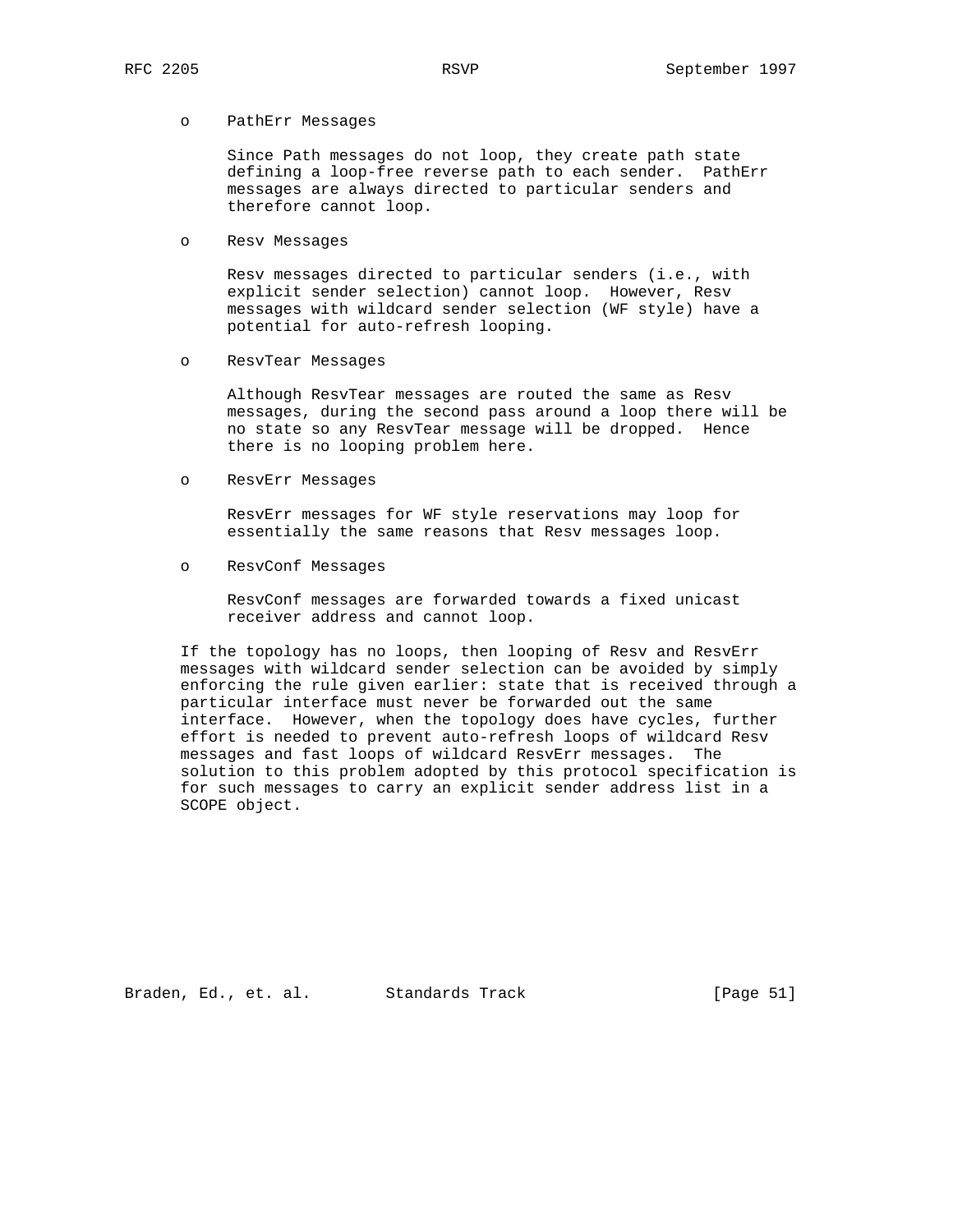When a Resv message with WF style is to be forwarded to a particular previous hop, a new SCOPE object is computed from the SCOPE objects that were received in matching Resv messages. If the computed SCOPE object is empty, the message is not forwarded to the previous hop; otherwise, the message is sent containing the new SCOPE object. The rules for computing a new SCOPE object for a Resv message are as follows:

 1. The union is formed of the sets of sender IP addresses listed in all SCOPE objects in the reservation state for the given session.

 If reservation state from some NHOP does not contain a SCOPE object, a substitute sender list must be created and included in the union. For a message that arrived on outgoing interface OI, the substitute list is the set of senders that route to OI.

- 2. Any local senders (i.e., any sender applications on this node) are removed from this set.
- 3. If the SCOPE object is to be sent to PHOP, remove from the set any senders that did not come from PHOP.

 Figure 11 shows an example of wildcard-scoped (WF style) Resv messages. The address lists within SCOPE objects are shown in square brackets. Note that there may be additional connections among the nodes, creating looping topology that is not shown.

Braden, Ed., et. al. Standards Track [Page 52]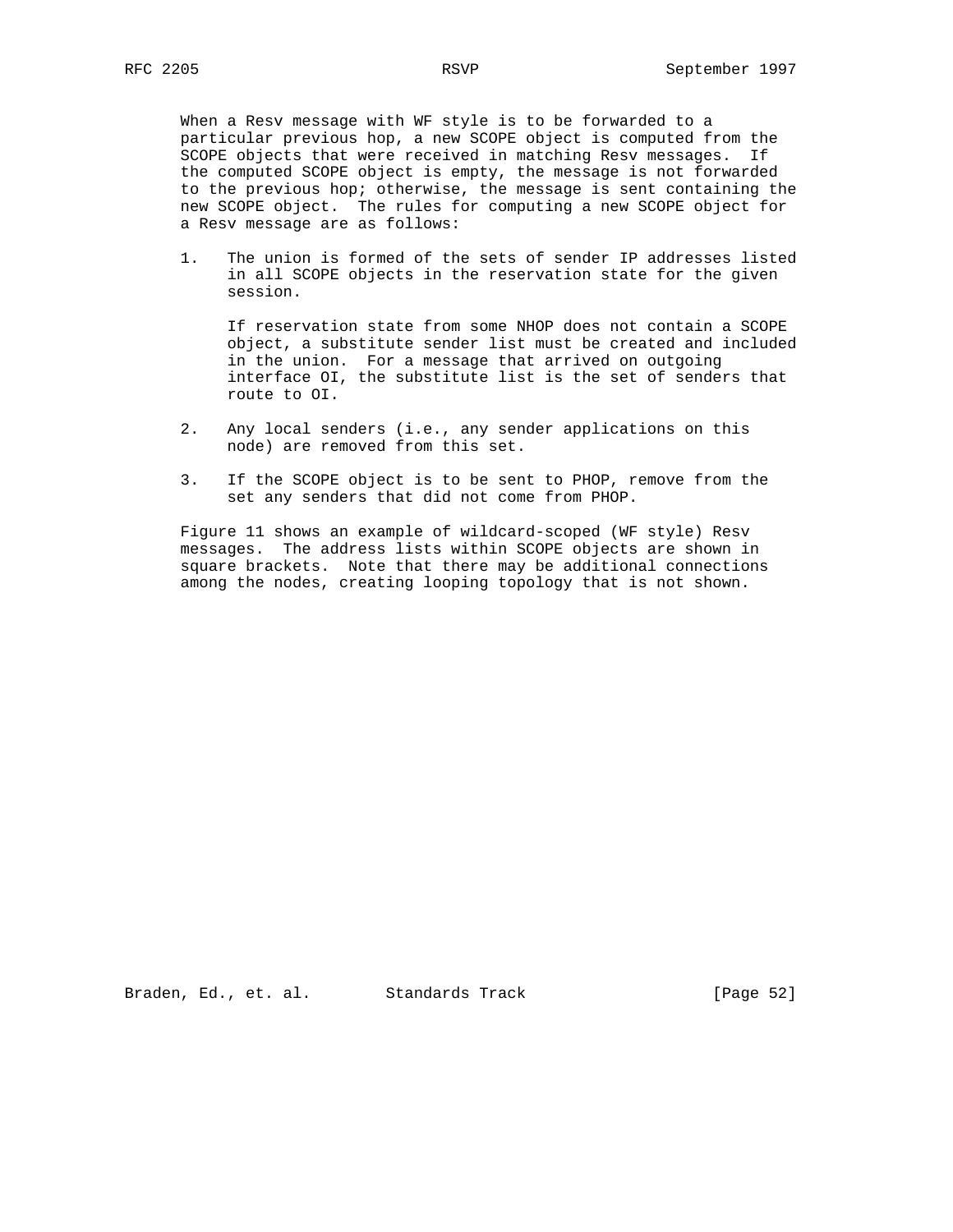

Figure 11: SCOPE Objects in Wildcard-Scope Reservations

 SCOPE objects are not necessary if the multicast routing uses shared trees or if the reservation style has explicit sender selection. Furthermore, attaching a SCOPE object to a reservation should be deferred to a node which has more than one previous hop for the reservation state.

 The following rules are used for SCOPE objects in ResvErr messages with WF style:

- 1. The node that detected the error initiates an ResvErr message containing a copy of the SCOPE object associated with the reservation state or message in error.
- 2. Suppose a wildcard-style ResvErr message arrives at a node with a SCOPE object containing the sender host address list L. The node forwards the ResvErr message using the rules of Section 3.1.8. However,

Braden, Ed., et. al. Standards Track [Page 53]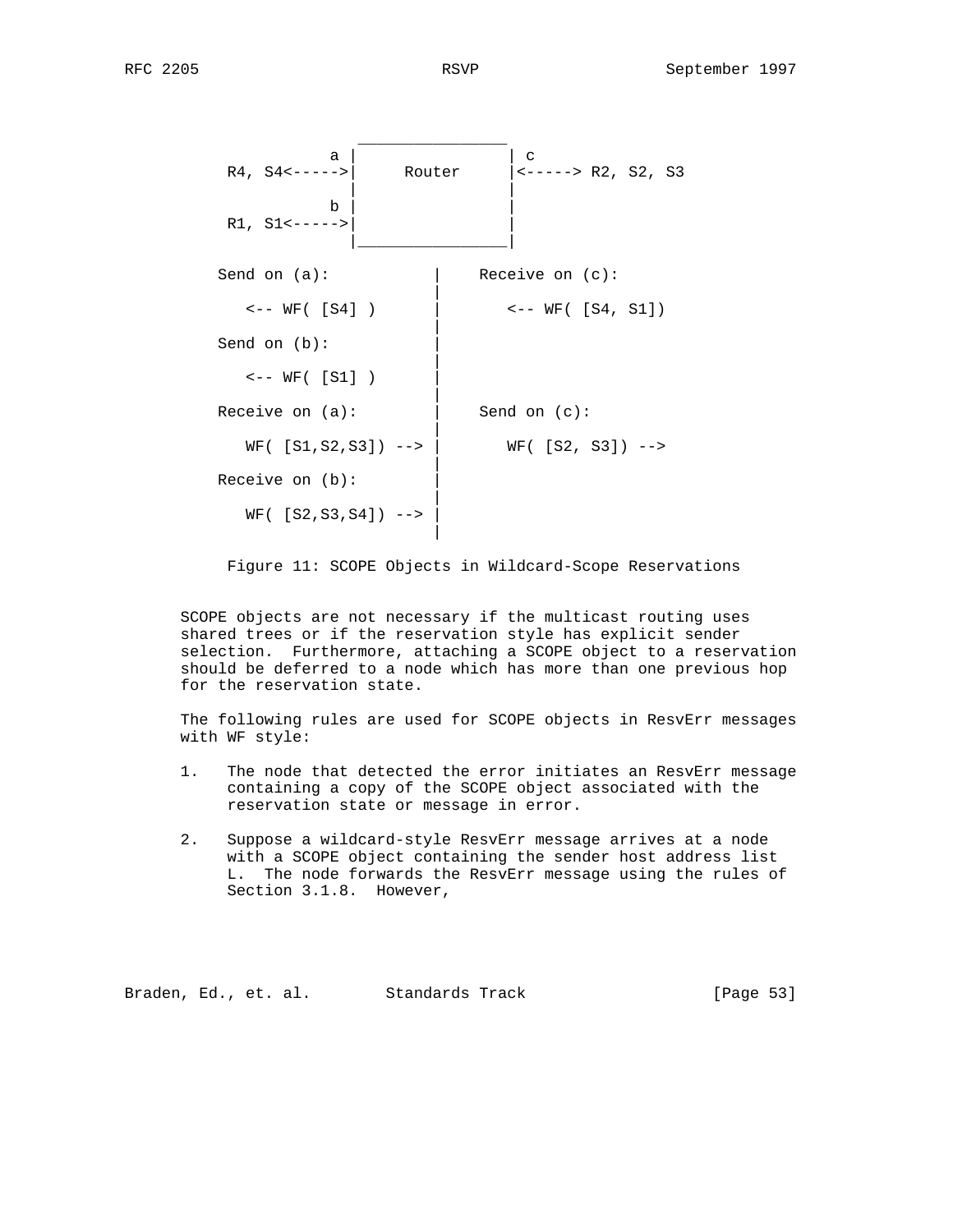the ResvErr message forwarded out OI must contain a SCOPE object derived from L by including only those senders that route to OI. If this SCOPE object is empty, the ResvErr message should not be sent out OI.

# 3.5 Blockade State

 The basic rule for creating a Resv refresh message is to merge the flowspecs of the reservation requests in place in the node, by computing their LUB. However, this rule is modified by the existence of "blockade state" resulting from ResvErr messages, to solve the KR-II problem (see Section 2.5). The blockade state also enters into the routing of ResvErr messages for Admission Control failure.

 When a ResvErr message for an Admission Control failure is received, its flowspec Qe is used to create or refresh an element of local blockade state. Each element of blockade state consists of a blockade flowspec Qb taken from the flowspec of the ResvErr message, and an associated blockade timer Tb. When a blockade timer expires, the corresponding blockade state is deleted.

 The granularity of blockade state depends upon the style of the ResvErr message that created it. For an explicit style, there may be a blockade state element  $(Qb(S), Tb(S))$  for each sender S. For a wildcard style, blockade state is per previous hop P.

 An element of blockade state with flowspec Qb is said to "blockade" a reservation with flowspec Qi if Qb is not (strictly) greater than Qi. For example, suppose that the LUB of two flowspecs is computed by taking the max of each of their corresponding components. Then Qb blockades Qi if for some component j, Qb[j] <= Qi[j].

 Suppose that a node receives a ResvErr message from previous hop P (or, if style is explicit, sender S) as the result of an Admission Control failure upstream. Then:

- 1. An element of blockade state is created for P (or S) if it did not exist.
- 2. Qb(P) (or Qb(S)) is set equal to the flowspec Qe from the ResvErr message.
- 3. A corresponding blockade timer Tb(P) (or Tb(S)) is started or restarted for a time Kb\*R. Here Kb is a fixed multiplier and R is the refresh interval for reservation state. Kb should be configurable.

Braden, Ed., et. al. Standards Track [Page 54]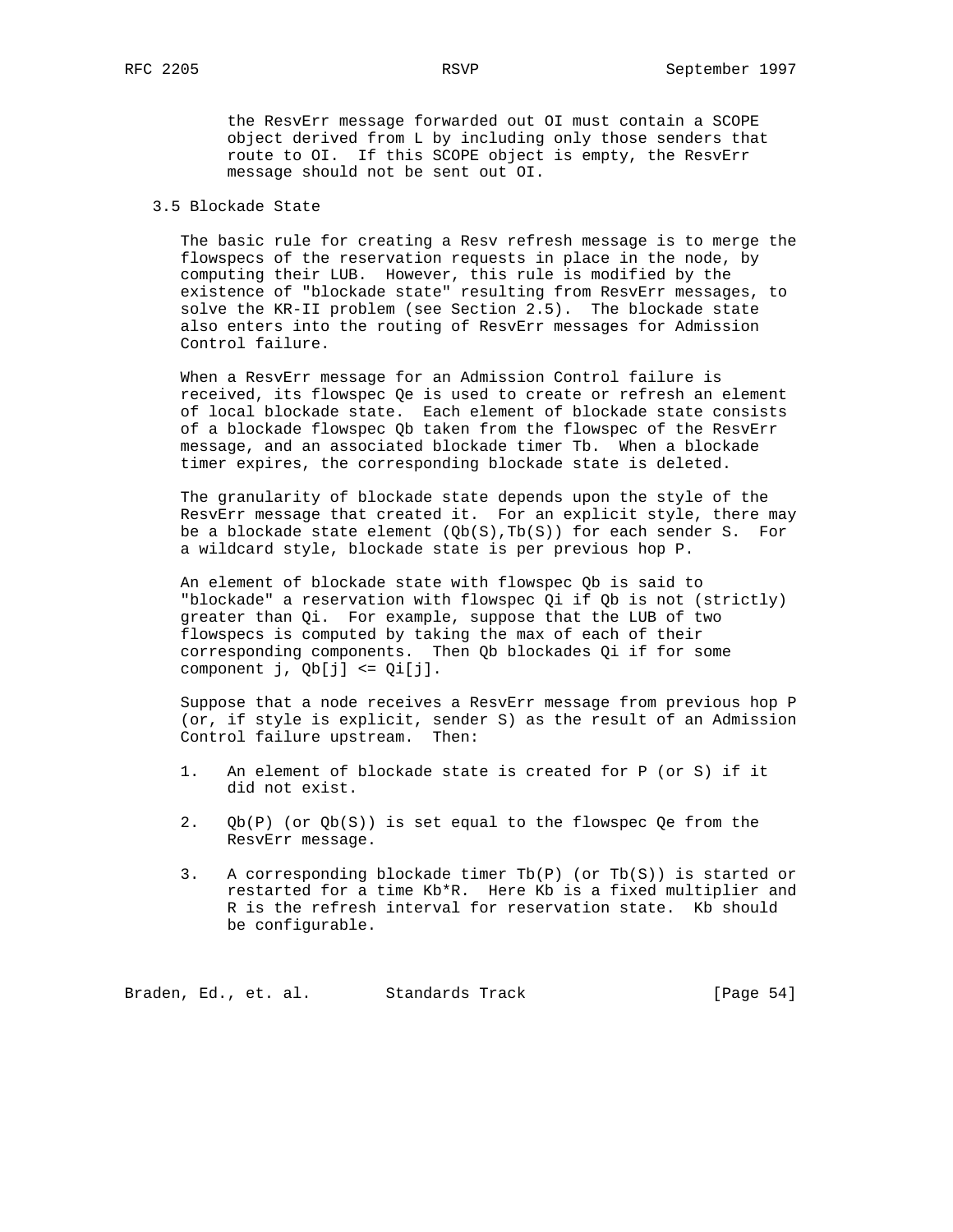- 4. If there is some local reservation state that is not blockaded (see below), an immediate reservation refresh for P (or S) is generated.
- 5. The ResvErr message is forwarded to next hops in the following way. If the InPlace bit is off, the ResvErr message is forwarded to all next hops for which there is reservation state. If the InPlace bit is on, the ResvErr message is forwarded only to the next hops whose Qi is blockaded by Qb.

 Finally, we present the modified rule for merging flowspecs to create a reservation refresh message.

- o If there are any local reservation requests Qi that are not blockaded, these are merged by computing their LUB. The blockaded reservations are ignored; this allows forwarding of a smaller reservation that has not failed and may perhaps succeed, after a larger reservation fails.
- o Otherwise (all local requests Qi are blockaded), they are merged by taking the GLB (Greatest Lower Bound) of the Qi's.

 (The use of some definition of "minimum" improves performance by bracketing the failure level between the largest that succeeds and the smallest that fails. The choice of GLB in particular was made because it is simple to define and implement, and no reason is known for using a different definition of "minimum" here).

 This refresh merging algorithm is applied separately to each flow (each sender or PHOP) contributing to a shared reservation (WF or SE style).

 Figure 12 shows an example of the the application of blockade state for a shared reservation (WF style). There are two previous hops labeled (a) and (b), and two next hops labeled (c) and (d). The larger reservation 4B arrived from (c) first, but it failed somewhere upstream via PHOP (a), but not via PHOP (b). The figures show the final "steady state" after the smaller reservation 2B subsequently arrived from (d). This steady state is perturbed roughly every Kb\*R seconds, when the blockade state times out. The next refresh then sends 4B to previous hop (a); presumably this will fail, sending a ResvErr message that will re-establish the blockade state, returning to the situation shown in the figure. At the same time, the ResvErr message will be forwarded to next hop (c) and to all receivers downstream responsible for the 4B reservations.

Braden, Ed., et. al. Standards Track [Page 55]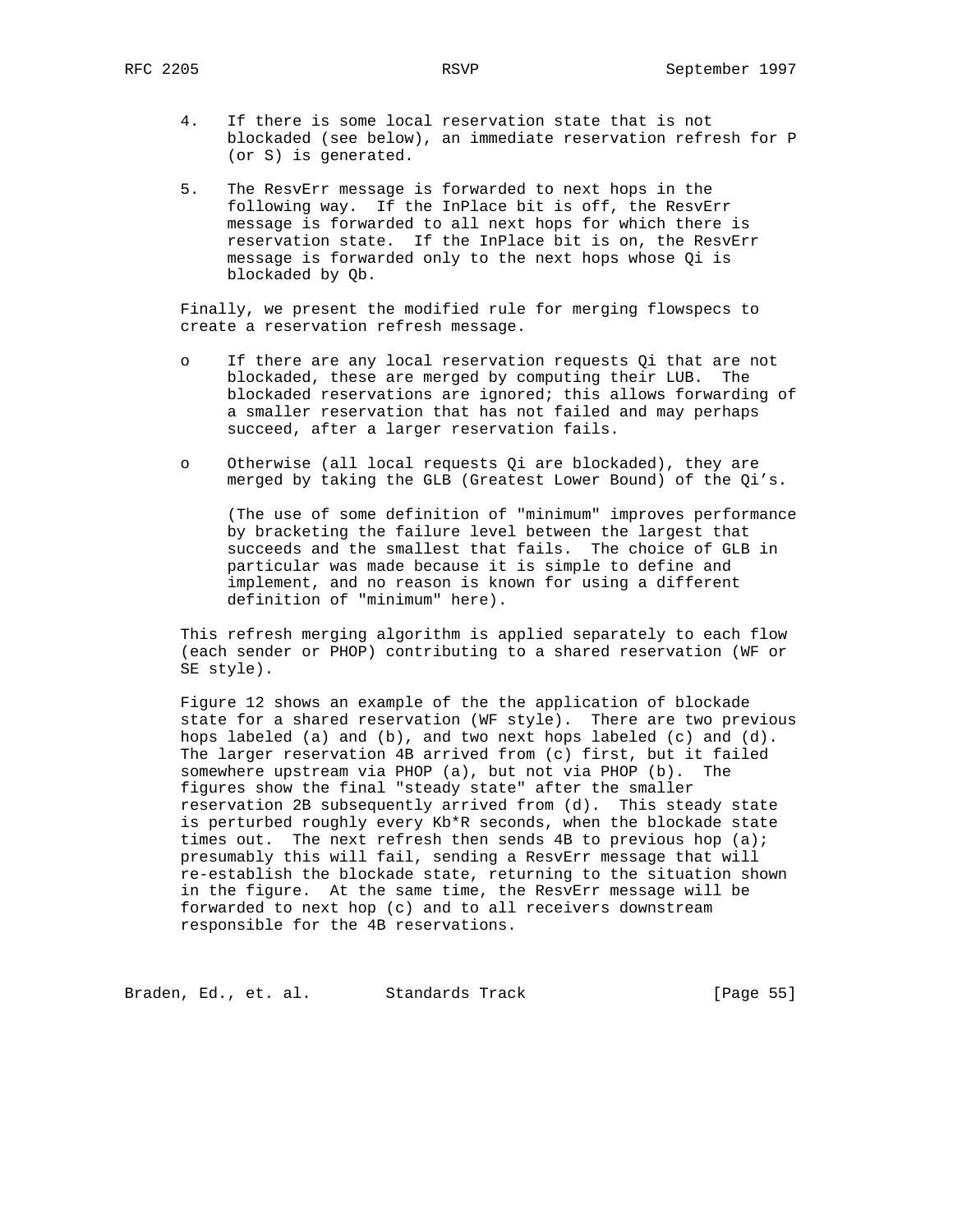Send Blockade | Reserve Receive State {Qb}| | \_\_\_\_\_\_\_\_ (a) <- WF(\*{2B}) {4B} | \* {4B} | WF(\*{4B}) <- (c) | |\_\_\_\_\_\_\_\_| | ---------------------------|------------------------------- | | \_\_\_\_\_\_\_\_ (b) <-  $WF(*{4B})$  (none) | \* {2B} |  $WF(*{2B})$  <- (d) | |\_\_\_\_\_\_\_\_|

Figure 12: Blockading with Shared Style

3.6 Local Repair

 When a route changes, the next Path or Resv refresh message will establish path or reservation state (respectively) along the new route. To provide fast adaptation to routing changes without the overhead of short refresh periods, the local routing protocol module can notify the RSVP process of route changes for particular destinations. The RSVP process should use this information to trigger a quick refresh of state for these destinations, using the new route.

The specific rules are as follows:

 o When routing detects a change of the set of outgoing interfaces for destination G, RSVP should update the path state, wait for a short period W, and then send Path refreshes for all sessions G/\* (i.e., for any session with destination G, regardless of destination port).

 The short wait period before sending Path refreshes is to allow the routing protocol to settle, and the value for W should be chosen accordingly. Currently  $W = 2$  sec is suggested; however, this value should be configurable per interface.

 o When a Path message arrives with a Previous Hop address that differs from the one stored in the path state, RSVP should send immediate Resv refreshes to that PHOP.

Braden, Ed., et. al. Standards Track [Page 56]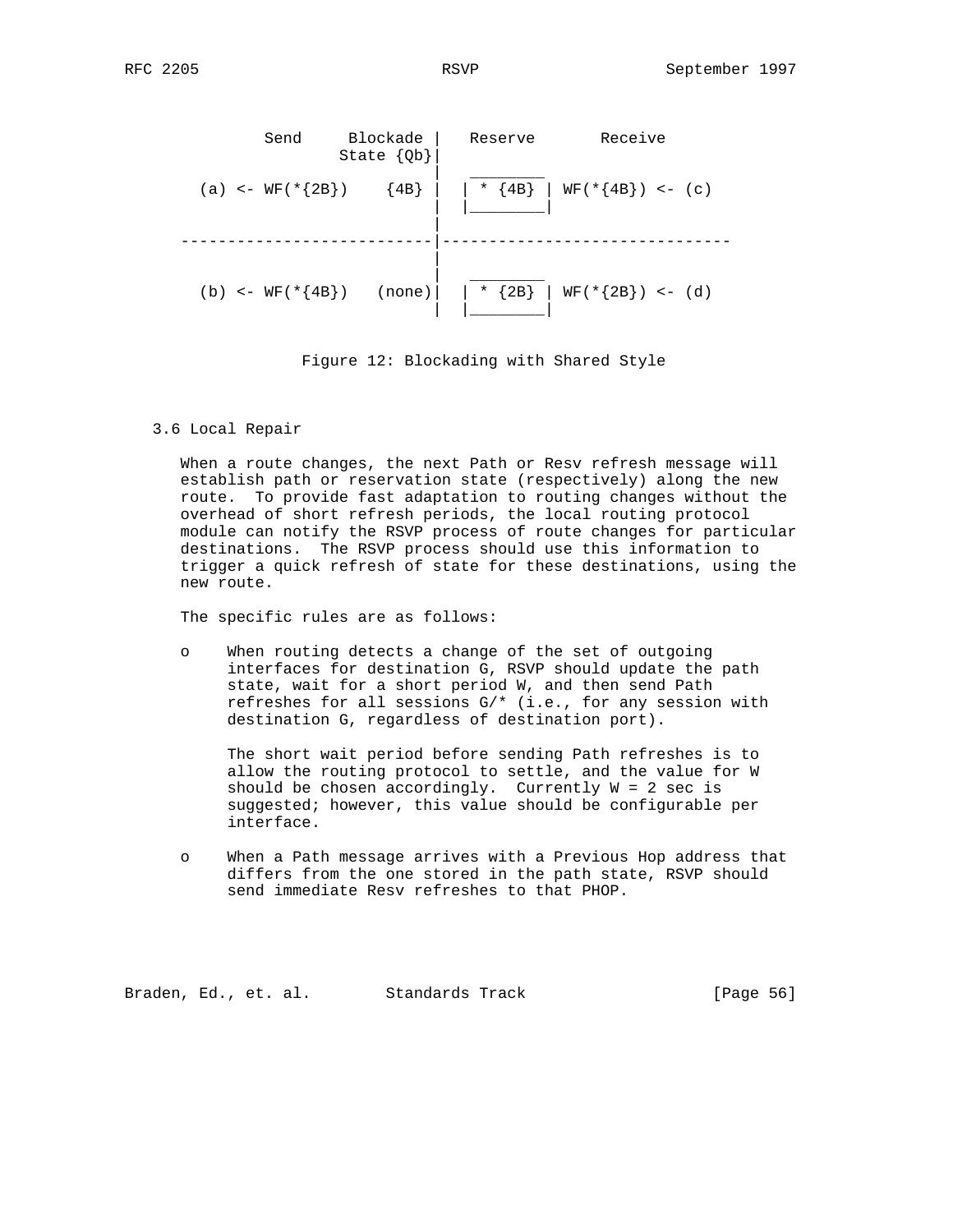#### 3.7 Time Parameters

 There are two time parameters relevant to each element of RSVP path or reservation state in a node: the refresh period R between generation of successive refreshes for the state by the neighbor node, and the local state's lifetime L. Each RSVP Resv or Path message may contain a TIME\_VALUES object specifying the R value that was used to generate this (refresh) message. This R value is then used to determine the value for L when the state is received and stored. The values for R and L may vary from hop to hop.

In more detail:

 1. Floyd and Jacobson [FJ94] have shown that periodic messages generated by independent network nodes can become synchronized. This can lead to disruption in network services as the periodic messages contend with other network traffic for link and forwarding resources. Since RSVP sends periodic refresh messages, it must avoid message synchronization and ensure that any synchronization that may occur is not stable.

 For this reason, the refresh timer should be randomly set to a value in the range [0.5R, 1.5R].

 2. To avoid premature loss of state, L must satisfy L >= (K + 0.5)\*1.5\*R, where K is a small integer. Then in the worst case, K-1 successive messages may be lost without state being deleted. To compute a lifetime L for a collection of state with different R values R0, R1, ..., replace R by max(Ri).

Currently  $K = 3$  is suggested as the default. However, it may be necessary to set a larger K value for hops with high loss rate. K may be set either by manual configuration per interface, or by some adaptive technique that has not yet been specified.

- 3. Each Path or Resv message carries a TIME\_VALUES object containing the refresh time R used to generate refreshes. The recipient node uses this R to determine the lifetime L of the stored state created or refreshed by the message.
- 4. The refresh time R is chosen locally by each node. If the node does not implement local repair of reservations disrupted by route changes, a smaller R speeds up adaptation to routing changes, while increasing the RSVP overhead. With local repair, a router can be more relaxed about R since the periodic refresh becomes only a backstop robustness

Braden, Ed., et. al. Standards Track (Page 57)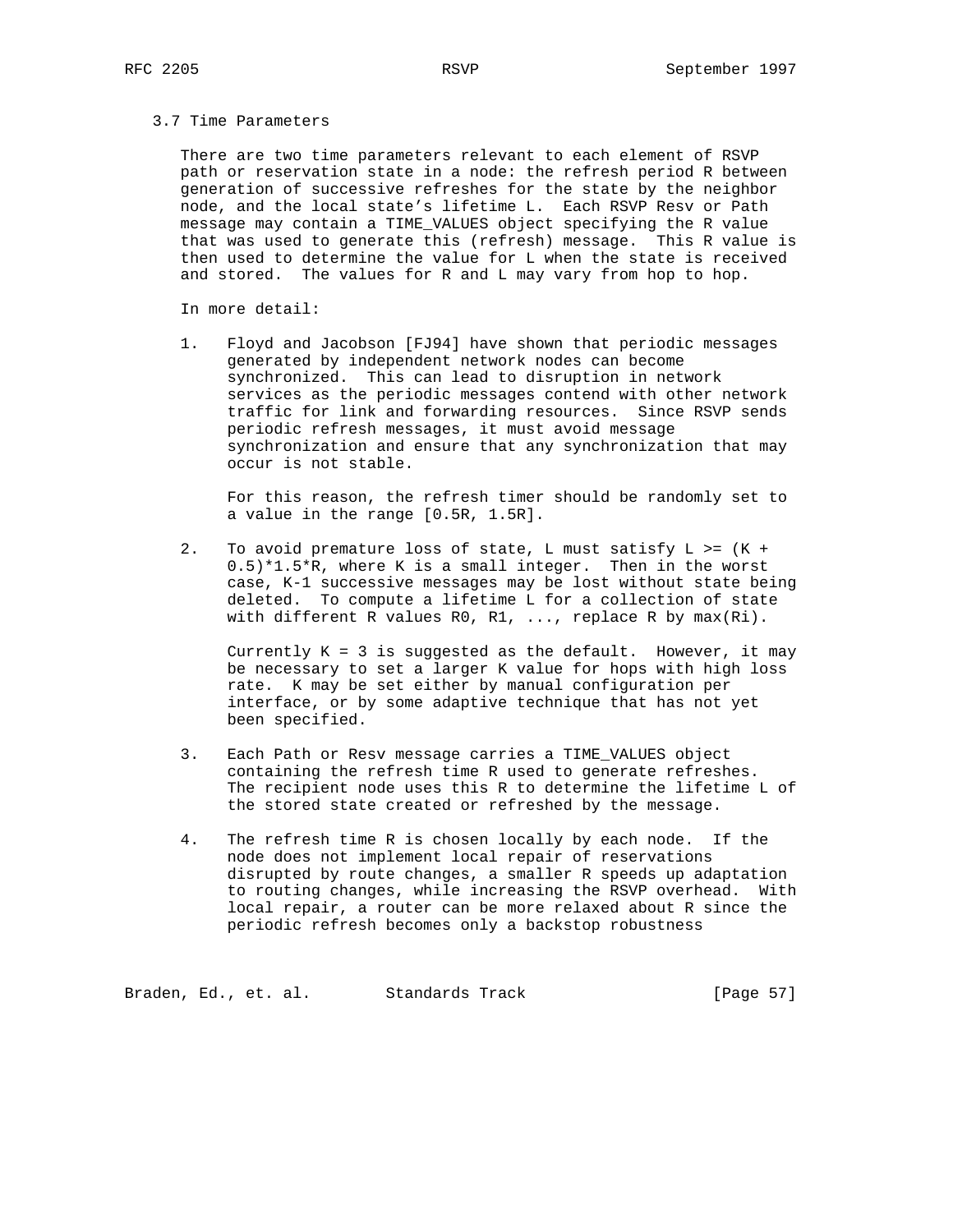mechanism. A node may therefore adjust the effective R dynamically to control the amount of overhead due to refresh messages.

 The current suggested default for R is 30 seconds. However, the default value Rdef should be configurable per interface.

 5. When R is changed dynamically, there is a limit on how fast it may increase. Specifically, the ratio of two successive values R2/R1 must not exceed 1 + Slew.Max.

Currently, Slew.Max is  $0.30$ . With  $K = 3$ , one packet may be lost without state timeout while R is increasing 30 percent per refresh cycle.

- 6. To improve robustness, a node may temporarily send refreshes more often than R after a state change (including initial state establishment).
- 7. The values of Rdef, K, and Slew.Max used in an implementation should be easily modifiable per interface, as experience may lead to different values. The possibility of dynamically adapting K and/or Slew.Max in response to measured loss rates is for future study.
- 3.8 Traffic Policing and Non-Integrated Service Hops

 Some QoS services may require traffic policing at some or all of (1) the edge of the network, (2) a merging point for data from multiple senders, and/or (3) a branch point where traffic flow from upstream may be greater than the downstream reservation being requested. RSVP knows where such points occur and must so indicate to the traffic control mechanism. On the other hand, RSVP does not interpret the service embodied in the flowspec and therefore does not know whether policing will actually be applied in any particular case.

 The RSVP process passes to traffic control a separate policing flag for each of these three situations.

o E\_Police\_Flag -- Entry Policing

 This flag is set in the first-hop RSVP node that implements traffic control (and is therefore capable of policing).

 For example, sender hosts must implement RSVP but currently many of them do not implement traffic control. In this case, the E\_Police\_Flag should be off in the sender host, and it

Braden, Ed., et. al. Standards Track (Page 58)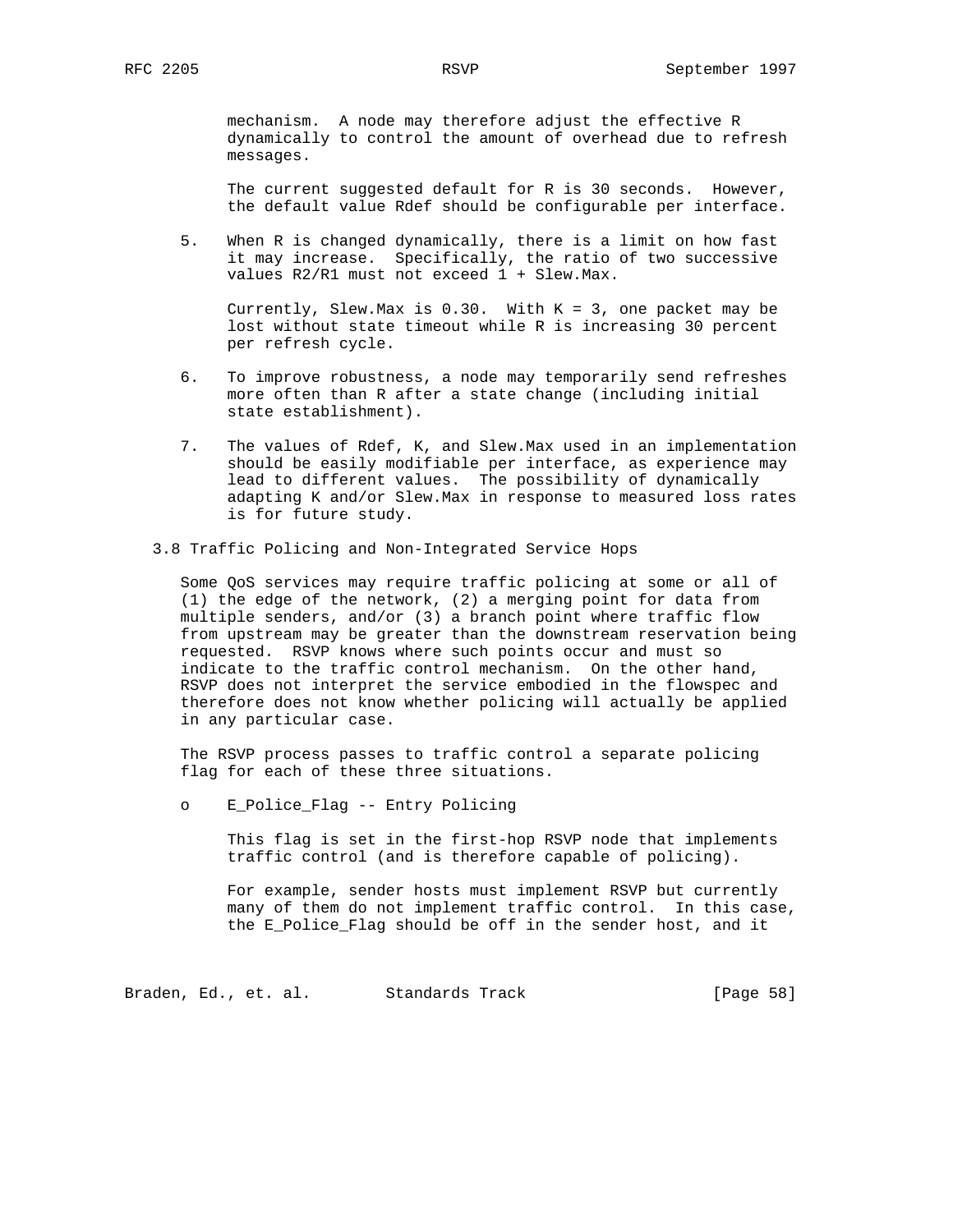should only be set on when the first node capable of traffic control is reached. This is controlled by the E\_Police flag in SESSION objects.

o M\_Police\_Flag -- Merge Policing

 This flag should be set on for a reservation using a shared style (WF or SE) when flows from more than one sender are being merged.

o B\_Police\_Flag -- Branch Policing

 This flag should be set on when the flowspec being installed is smaller than, or incomparable to, a FLOWSPEC in place on any other interface, for the same FILTER\_SPEC and SESSION.

 RSVP must also test for the presence of non-RSVP hops in the path and pass this information to traffic control. From this flag bit that the RSVP process supplies and from its own local knowledge, traffic control can detect the presence of a hop in the path that is not capable of QoS control, and it passes this information to the receivers in Adspecs [RFC 2210].

 With normal IP forwarding, RSVP can detect a non-RSVP hop by comparing the IP TTL with which a Path message is sent to the TTL with which it is received; for this purpose, the transmission TTL is placed in the common header. However, the TTL is not always a reliable indicator of non-RSVP hops, and other means must sometimes be used. For example, if the routing protocol uses IP encapsulating tunnels, then the routing protocol must inform RSVP when non-RSVP hops are included. If no automatic mechanism will work, manual configuration will be required.

3.9 Multihomed Hosts

 Accommodating multihomed hosts requires some special rules in RSVP. We use the term 'multihomed host' to cover both hosts (end systems) with more than one network interface and routers that are supporting local application programs.

 An application executing on a multihomed host may explicitly specify which interface any given flow will use for sending and/or for receiving data packets, to override the system-specified default interface. The RSVP process must be aware of the default, and if an application sets a specific interface, it must also pass that information to RSVP.

Braden, Ed., et. al. Standards Track [Page 59]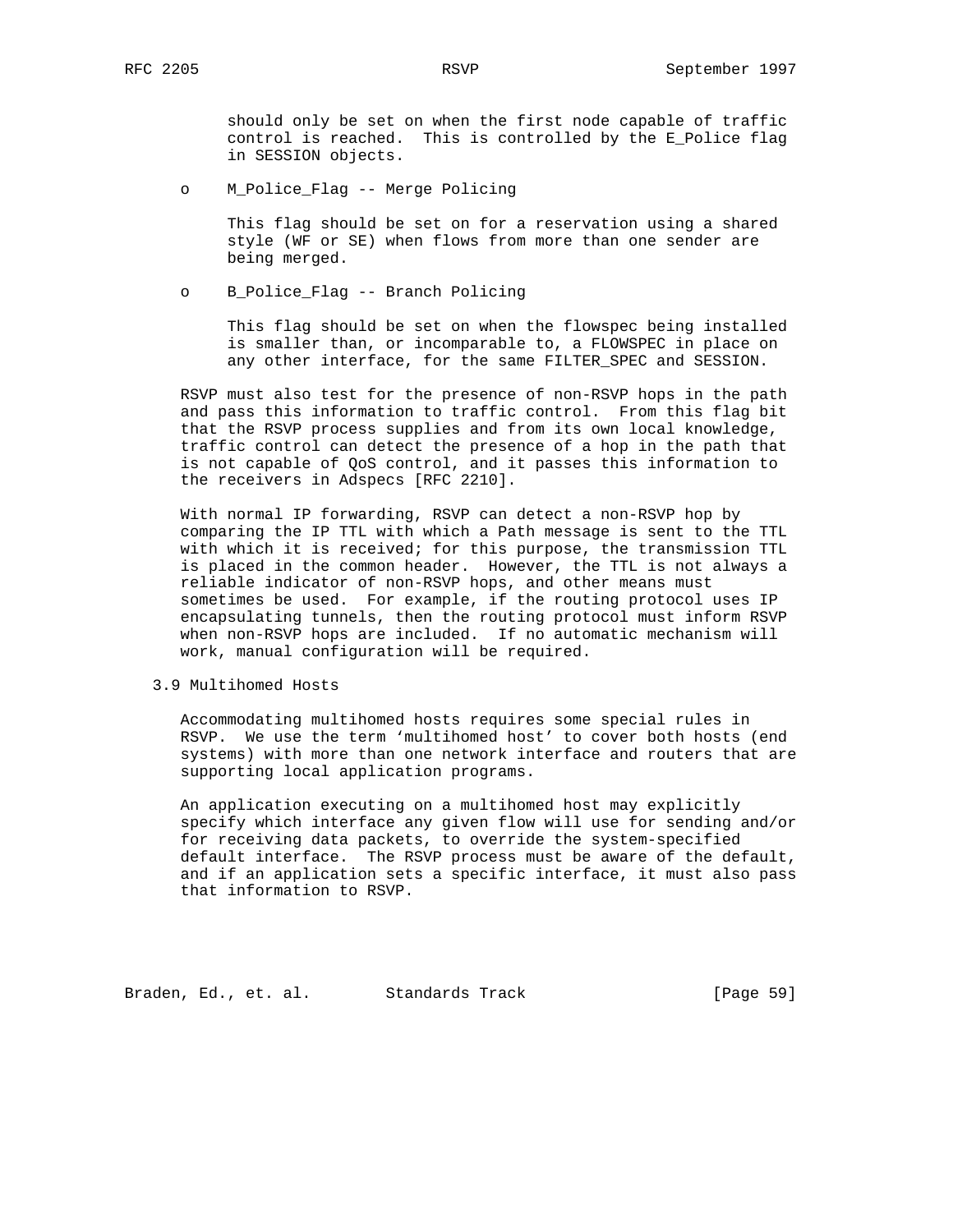## o Sending Data

 A sender application uses an API call (SENDER in Section 3.11.1) to declare to RSVP the characteristics of the data flow it will originate. This call may optionally include the local IP address of the sender. If it is set by the application, this parameter must be the interface address for sending the data packets; otherwise, the system default interface is implied.

 The RSVP process on the host then sends Path messages for this application out the specified interface (only).

#### o Making Reservations

 A receiver application uses an API call (RESERVE in Section 3.11.1) to request a reservation from RSVP. This call may optionally include the local IP address of the receiver, i.e., the interface address for receiving data packets. In the case of multicast sessions, this is the interface on which the group has been joined. If the parameter is omitted, the system default interface is used.

 In general, the RSVP process should send Resv messages for an application out the specified interface. However, when the application is executing on a router and the session is multicast, a more complex situation arises. Suppose in this case that a receiver application joins the group on an interface Iapp that differs from Isp, the shortest-path interface to the sender. Then there are two possible ways for multicast routing to deliver data packets to the application. The RSVP process must determine which case holds by examining the path state, to decide which incoming interface to use for sending Resv messages.

 1. The multicast routing protocol may create a separate branch of the multicast distribution 'tree' to deliver to Iapp. In this case, there will be path state for both interfaces Isp and Iapp. The path state on Iapp should only match a reservation from the local application; it must be marked "Local\_only" by the RSVP process. If "Local\_only" path state for Iapp exists, the Resv message should be sent out Iapp.

 Note that it is possible for the path state blocks for Isp and Iapp to have the same next hop, if there is an intervening non-RSVP cloud.

Braden, Ed., et. al. Standards Track (Page 60)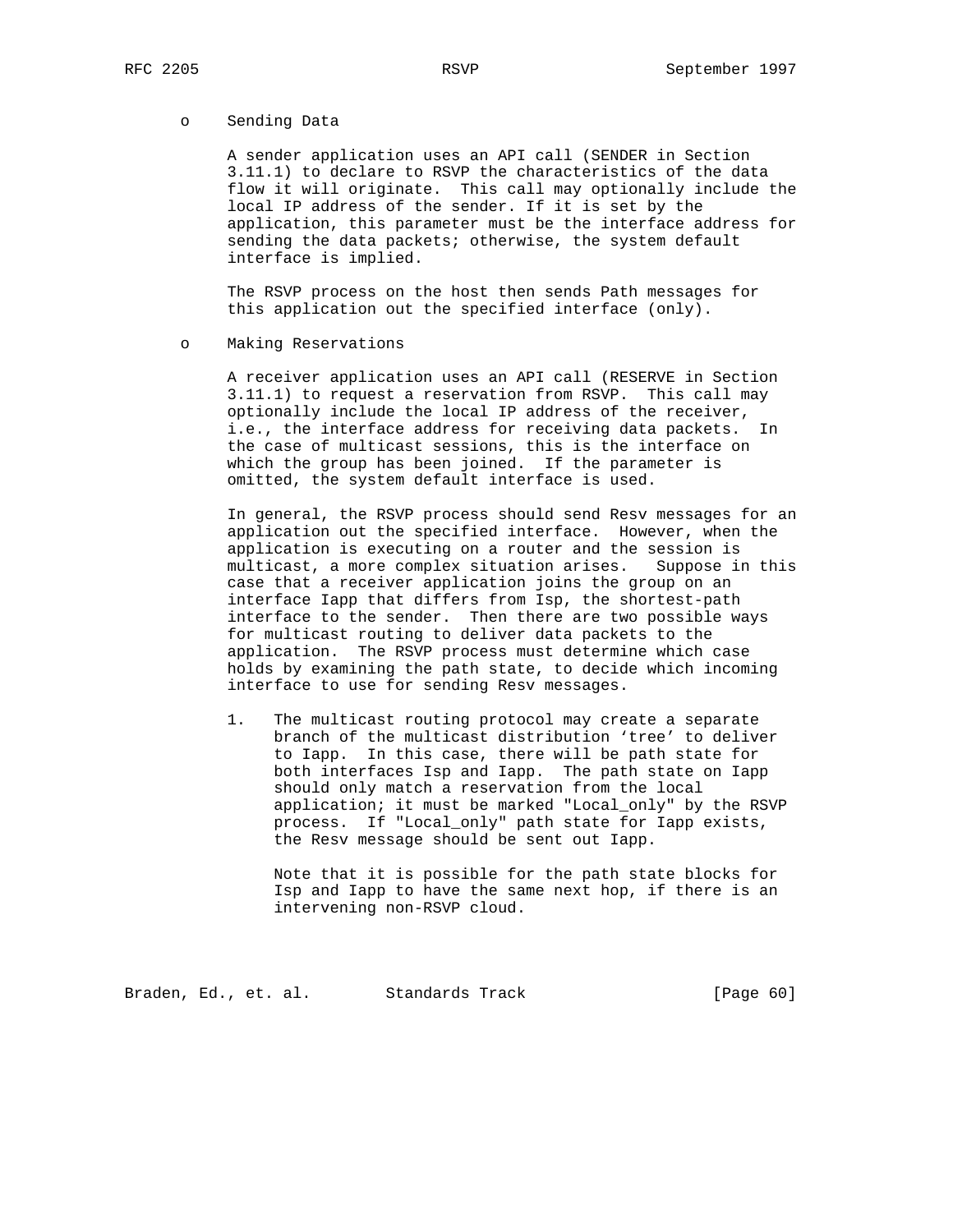- 2. The multicast routing protocol may forward data within the router from Isp to Iapp. In this case, Iapp will appear in the list of outgoing interfaces of the path state for Isp, and the Resv message should be sent out Isp.
- 3. When Path and PathTear messages are forwarded, path state marked "Local\_Only" must be ignored.

# 3.10 Future Compatibility

 We may expect that in the future new object C-Types will be defined for existing object classes, and perhaps new object classes will be defined. It will be desirable to employ such new objects within the Internet using older implementations that do not recognize them. Unfortunately, this is only possible to a limited degree with reasonable complexity. The rules are as follows ('b' represents a bit).

1. Unknown Class

 There are three possible ways that an RSVP implementation can treat an object with unknown class. This choice is determined by the two high-order bits of the Class-Num octet, as follows.

o Class-Num = 0bbbbbbb

 The entire message should be rejected and an "Unknown Object Class" error returned.

o Class-Num = 10bbbbbb

 The node should ignore the object, neither forwarding it nor sending an error message.

o Class-Num = 11bbbbbb

 The node should ignore the object but forward it, unexamined and unmodified, in all messages resulting from this message.

 The following more detailed rules hold for unknown-class objects with a Class-Num of the form 11bbbbbb:

 1. Such unknown-class objects received in PathTear, ResvTear, PathErr, or ResvErr messages should be forwarded immediately in the same messages.

Braden, Ed., et. al. Standards Track [Page 61]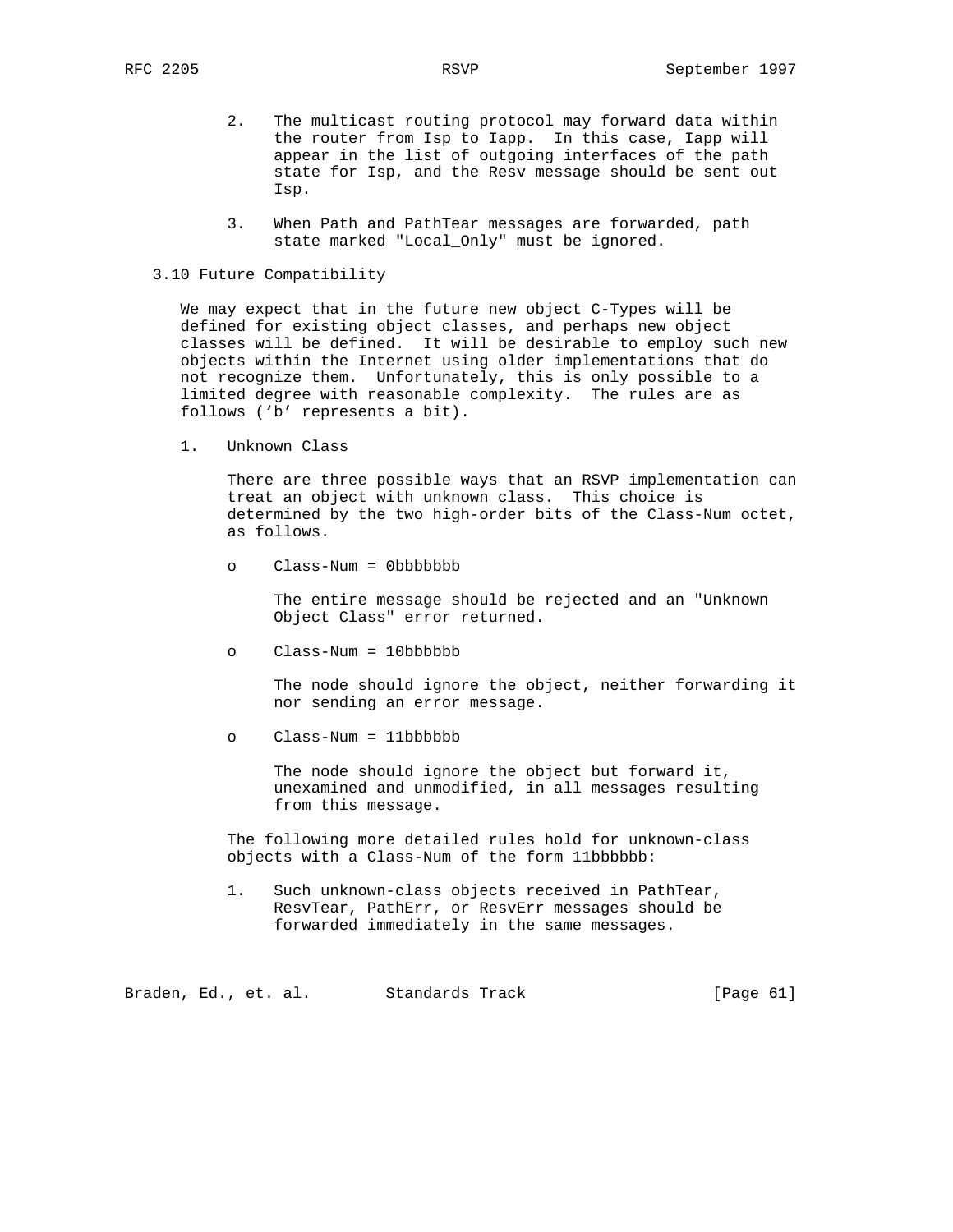- 2. Such unknown-class objects received in Path or Resv messages should be saved with the corresponding state and forwarded in any refresh message resulting from that state.
- 3. When a Resv refresh is generated by merging multiple reservation requests, the refresh message should include the union of unknown-class objects from the component requests. Only one copy of each unique unknown-class object should be included in this union.
- 4. The original order of such unknown-class objects need not be retained; however, the message that is forwarded must obey the general order requirements for its message type.

 Although objects with unknown class cannot be merged, these rules will forward such objects until they reach a node that knows how to merge them. Forwarding objects with unknown class enables incremental deployment of new objects; however, the scaling limitations of doing so must be carefully examined before a new object class is deployed with both high bits on.

2. Unknown C-Type for Known Class

 One might expect the known Class-Num to provide information that could allow intelligent handling of such an object. However, in practice such class-dependent handling is complex, and in many cases it is not useful.

 Generally, the appearance of an object with unknown C-Type should result in rejection of the entire message and generation of an error message (ResvErr or PathErr as appropriate). The error message will include the Class-Num and C-Type that failed (see Appendix B); the end system that originated the failed message may be able to use this information to retry the request using a different C-Type object, repeating this process until it runs out of alternatives or succeeds.

 Objects of certain classes (FLOWSPEC, ADSPEC, and POLICY\_DATA) are opaque to RSVP, which simply hands them to traffic control or policy modules. Depending upon its internal rules, either of the latter modules may reject a C- Type and inform the RSVP process; RSVP should then reject the message and send an error, as described in the previous paragraph.

Braden, Ed., et. al. Standards Track [Page 62]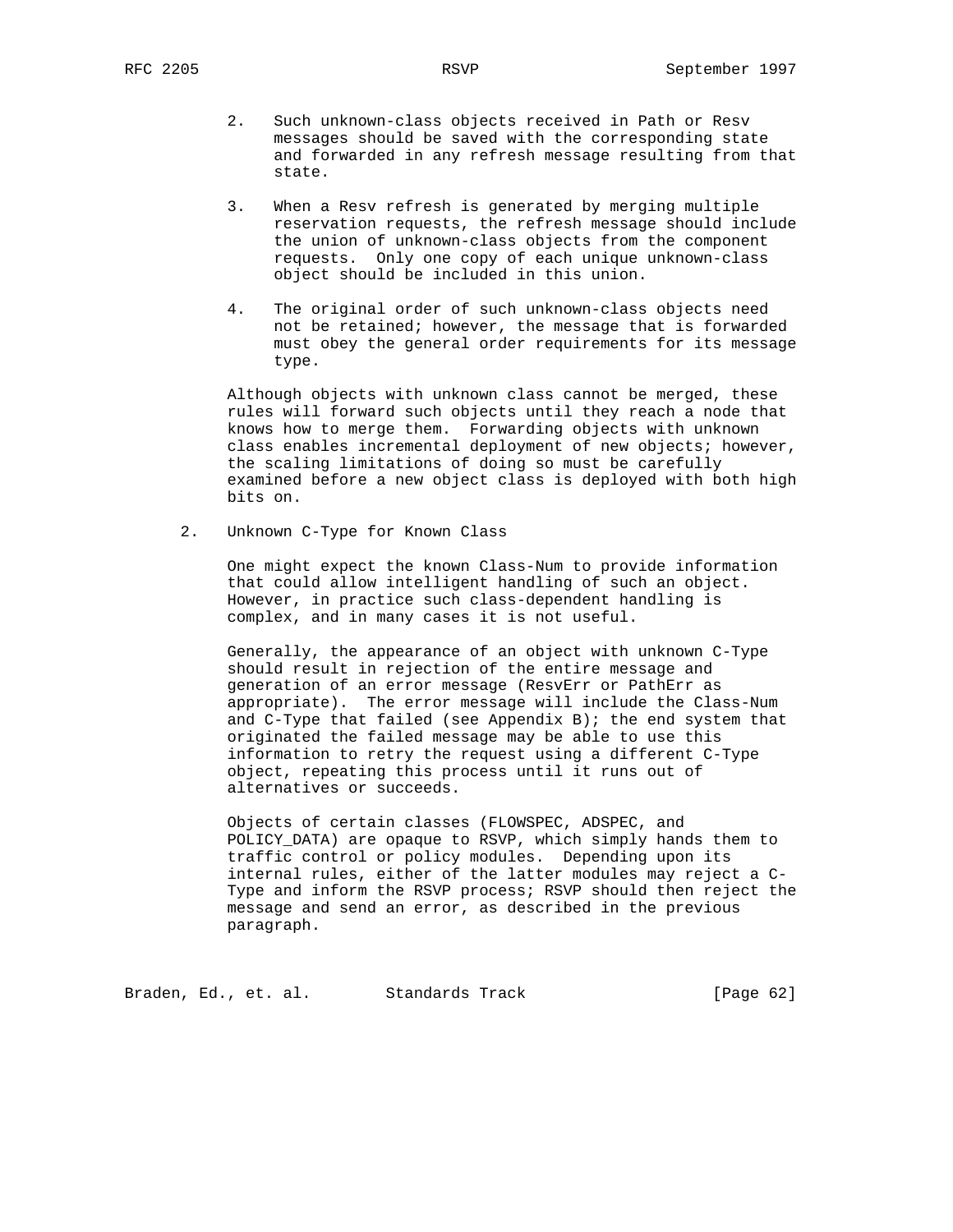# 3.11 RSVP Interfaces

 RSVP on a router has interfaces to routing and to traffic control. RSVP on a host has an interface to applications (i.e, an API) and also an interface to traffic control (if it exists on the host).

### 3.11.1 Application/RSVP Interface

 This section describes a generic interface between an application and an RSVP control process. The details of a real interface may be operating-system dependent; the following can only suggest the basic functions to be performed. Some of these calls cause information to be returned asynchronously.

o Register Session

Call: SESSION( DestAddress , ProtocolId, DstPort

[ , SESSION\_object ]

[ , Upcall\_Proc\_addr ] ) -> Session-id

 This call initiates RSVP processing for a session, defined by DestAddress together with ProtocolId and possibly a port number DstPort. If successful, the SESSION call returns immediately with a local session identifier Session-id, which may be used in subsequent calls.

 The Upcall\_Proc\_addr parameter defines the address of an upcall procedure to receive asynchronous error or event notification; see below. The SESSION\_object parameter is included as an escape mechanism to support some more general definition of the session ("generalized destination port"), should that be necessary in the future. Normally SESSION\_object will be omitted.

o Define Sender

Call: SENDER( Session-id

 [ , Source\_Address ] [ , Source\_Port ] [ , Sender\_Template ] [ , Sender\_Tspec ] [ , Adspec ] [, Data\_TTL ] [, Policy\_data ] )

Braden, Ed., et. al. Standards Track [Page 63]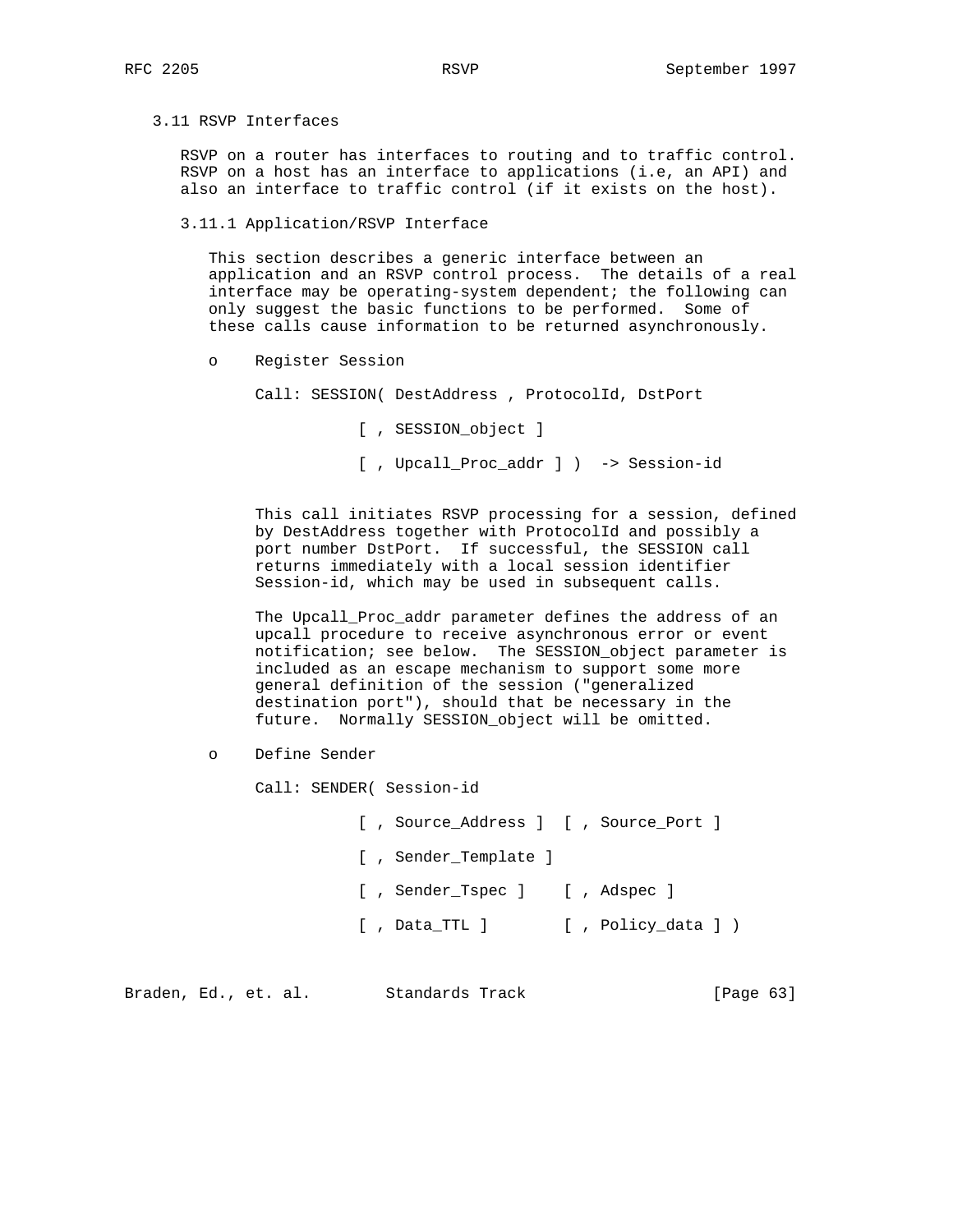A sender uses this call to define, or to modify the definition of, the attributes of the data flow. The first SENDER call for the session registered as 'Session-id' will cause RSVP to begin sending Path messages for this session; later calls will modify the path information.

The SENDER parameters are interpreted as follows:

- Source\_Address

 This is the address of the interface from which the data will be sent. If it is omitted, a default interface will be used. This parameter is needed only on a multihomed sender host.

Source Port

 This is the UDP/TCP port from which the data will be sent.

Sender\_Template

 This parameter is included as an escape mechanism to support a more general definition of the sender ("generalized source port"). Normally this parameter may be omitted.

- Sender\_Tspec

This parameter describes the traffic flow to be sent; see [RFC 2210].

- Adspec

 This parameter may be specified to initialize the computation of QoS properties along the path; see [RFC 2210].

Data\_TTL

 This is the (non-default) IP Time-To-Live parameter that is being supplied on the data packets. It is needed to ensure that Path messages do not have a scope larger than multicast data packets.

Braden, Ed., et. al. Standards Track [Page 64]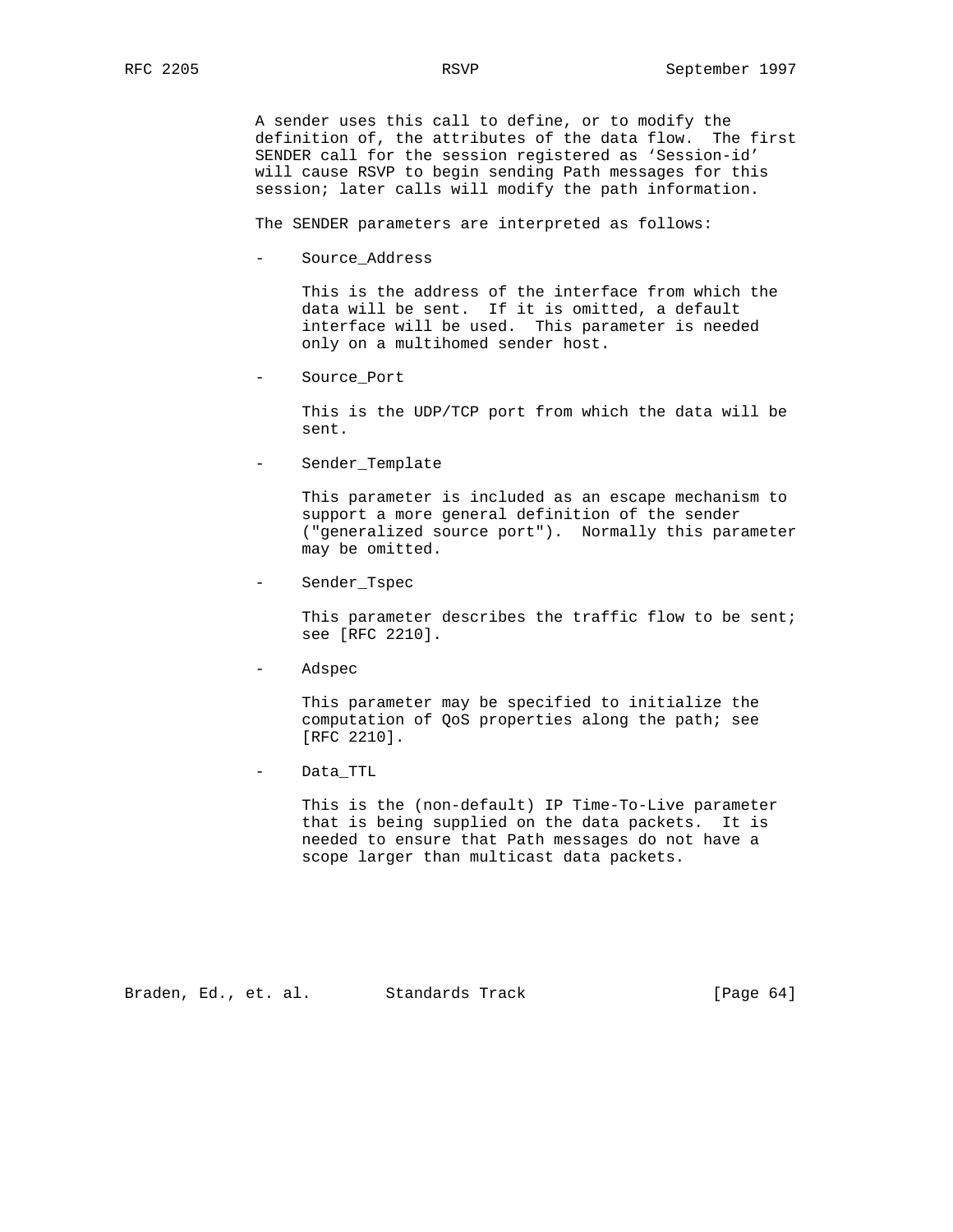- Policy\_data

 This optional parameter passes policy data for the sender. This data may be supplied by a system service, with the application treating it as opaque.

o Reserve

Call: RESERVE( session-id, [ receiver\_address , ]

[ CONF\_flag, ] [ Policy\_data, ]

style, style-dependent-parms )

 A receiver uses this call to make or to modify a resource reservation for the session registered as 'session-id'. The first RESERVE call will initiate the periodic transmission of Resv messages. A later RESERVE call may be given to modify the parameters of the earlier call (but note that changing existing reservations may result in admission control failures).

 The optional 'receiver\_address' parameter may be used by a receiver on a multihomed host (or router); it is the IP address of one of the node's interfaces. The CONF\_flag should be set on if a reservation confirmation is desired, off otherwise. The 'Policy\_data' parameter specifies policy data for the receiver, while the 'style' parameter indicates the reservation style. The rest of the parameters depend upon the style; generally these will be appropriate flowspecs and filter specs.

 The RESERVE call returns immediately. Following a RESERVE call, an asynchronous ERROR/EVENT upcall may occur at any time.

o Release

Call: RELEASE( session-id )

 This call removes RSVP state for the session specified by session-id. The node then sends appropriate teardown messages and ceases sending refreshes for this session-id.

Braden, Ed., et. al. Standards Track [Page 65]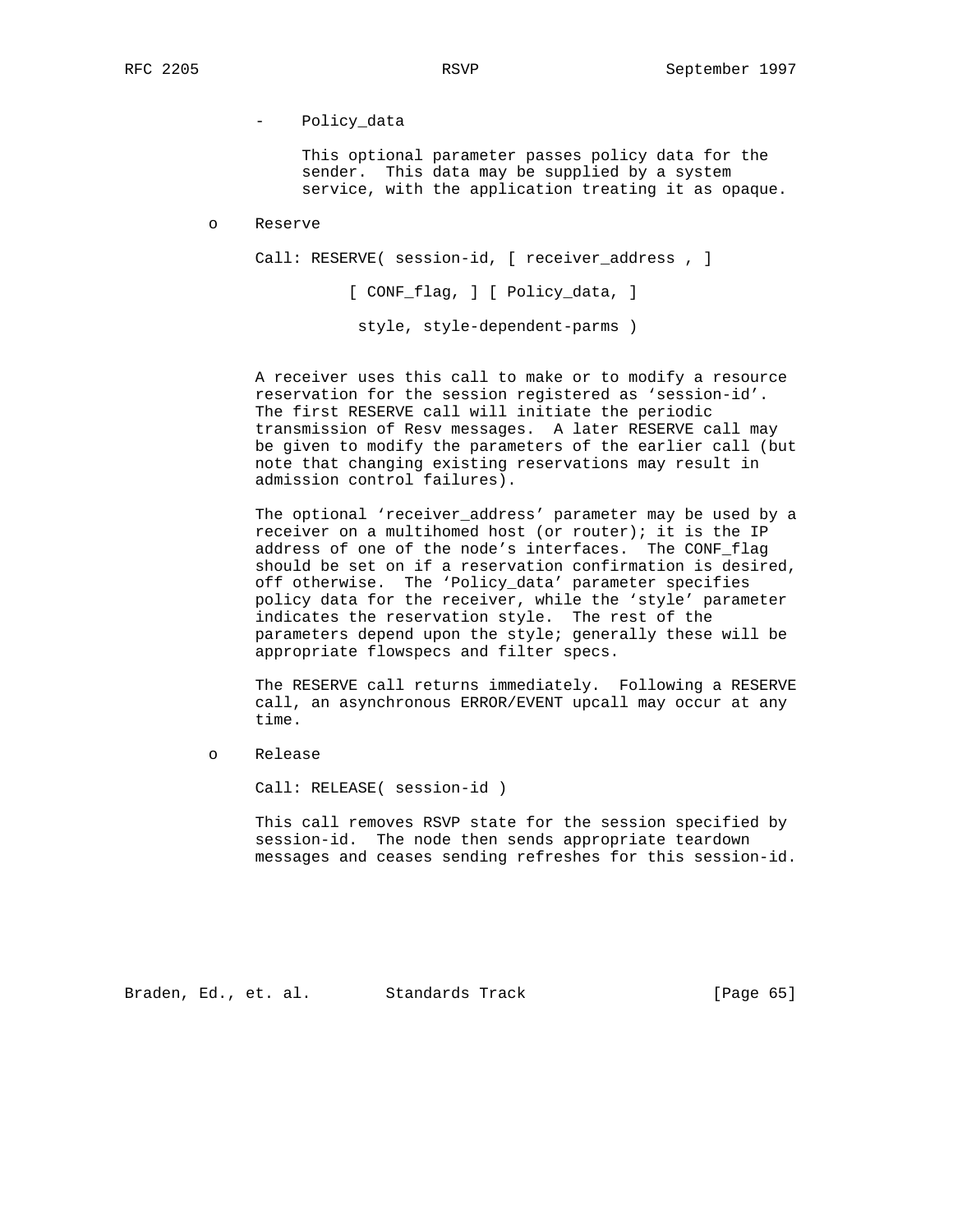o Error/Event Upcalls

The general form of a upcall is as follows:

Upcall: <Upcall\_Proc>( ) -> session-id, Info\_type,

information\_parameters

 Here "Upcall\_Proc" represents the upcall procedure whose address was supplied in the SESSION call. This upcall may occur asynchronously at any time after a SESSION call and before a RELEASE call, to indicate an error or an event.

 Currently there are five upcall types, distinguished by the Info\_type parameter. The selection of information parameters depends upon the type.

1. Info\_type = PATH\_EVENT

 A Path Event upcall results from receipt of the first Path message for this session, indicating to a receiver application that there is at least one active sender, or if the path state changes.

Upcall: <Upcall\_Proc>( ) -> session-id,

Info\_type=PATH\_EVENT,

Sender\_Tspec, Sender\_Template

[ , Adspec ] [ , Policy\_data ]

 This upcall presents the Sender\_Tspec, the Sender\_Template, the Adspec, and any policy data from a Path message.

2. Info\_type = RESV\_EVENT

 A Resv Event upcall is triggered by the receipt of the first RESV message, or by modification of a previous reservation state, for this session.

Braden, Ed., et. al. Standards Track [Page 66]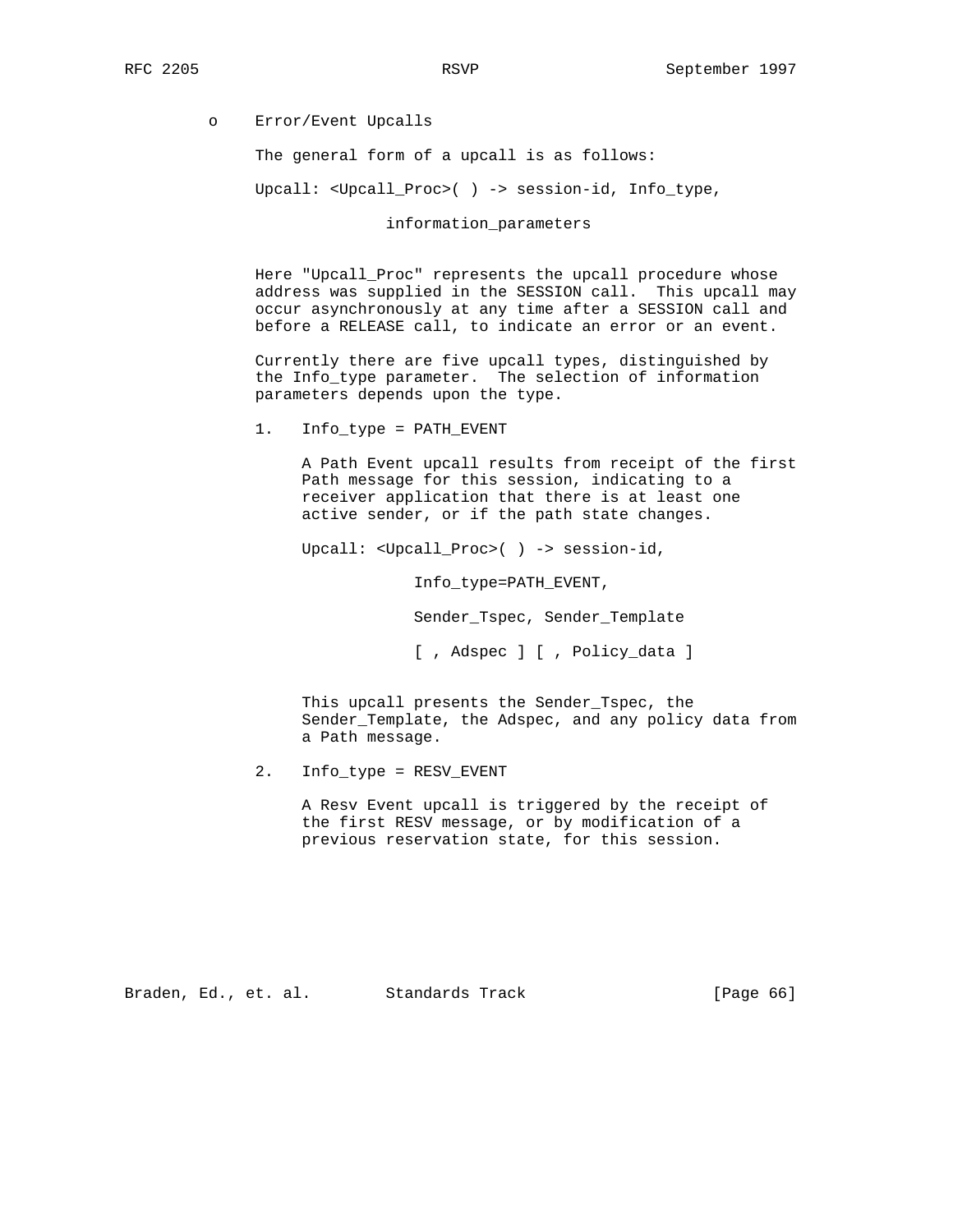Upcall: <Upcall\_Proc>( ) -> session-id,

Info\_type=RESV\_EVENT,

Style, Flowspec, Filter\_Spec\_list

[ , Policy\_data ]

 Here 'Flowspec' will be the effective QoS that has been received. Note that an FF-style Resv message may result in multiple RESV\_EVENT upcalls, one for each flow descriptor.

3. Info\_type = PATH\_ERROR

 An Path Error event indicates an error in sender information that was specified in a SENDER call.

Upcall: <Upcall\_Proc>( ) -> session-id,

Info\_type=PATH\_ERROR,

Error\_code , Error\_value ,

Error\_Node , Sender\_Template

[ , Policy\_data\_list ]

 The Error\_code parameter will define the error, and Error\_value may supply some additional (perhaps system-specific) data about the error. The Error\_Node parameter will specify the IP address of the node that detected the error. The Policy\_data\_list parameter, if present, will contain any POLICY\_DATA objects from the failed Path message.

4. Info\_type = RESV\_ERR

 An Resv Error event indicates an error in a reservation message to which this application contributed.

Upcall: <Upcall\_Proc>( ) -> session-id,

Info\_type=RESV\_ERROR,

Braden, Ed., et. al. Standards Track [Page 67]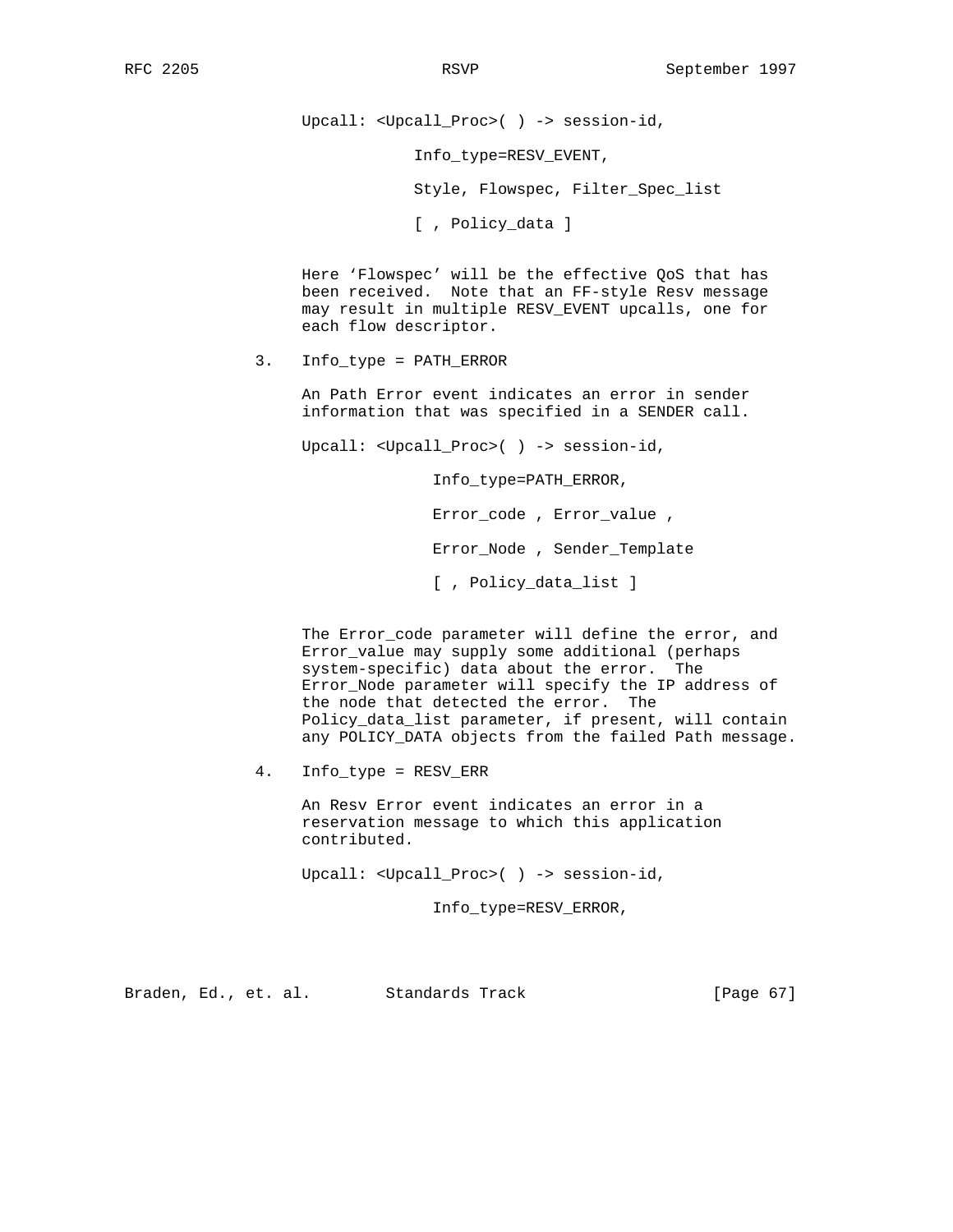Error\_code , Error\_value , Error\_Node , Error\_flags , Flowspec, Filter\_spec\_list [ , Policy\_data\_list ]

 The Error\_code parameter will define the error and Error\_value may supply some additional (perhaps system-specific) data. The Error\_Node parameter will specify the IP address of the node that detected the event being reported.

There are two Error\_flags:

- InPlace

 This flag may be on for an Admission Control failure, to indicate that there was, and is, a reservation in place at the failure node. This flag is set at the failure point and forwarded in ResvErr messages.

NotGuilty

 This flag may be on for an Admission Control failure, to indicate that the flowspec requested by this receiver was strictly less than the flowspec that got the error. This flag is set at the receiver API.

 Filter\_spec\_list and Flowspec will contain the corresponding objects from the error flow descriptor (see Section 3.1.8). List\_count will specify the number of FILTER\_SPECS in Filter\_spec\_list. The Policy\_data\_list parameter will contain any POLICY\_DATA objects from the ResvErr message.

5. Info\_type = RESV\_CONFIRM

 A Confirmation event indicates that a ResvConf message was received.

Upcall: <Upcall\_Proc>( ) -> session-id,

Info\_type=RESV\_CONFIRM,

Braden, Ed., et. al. Standards Track [Page 68]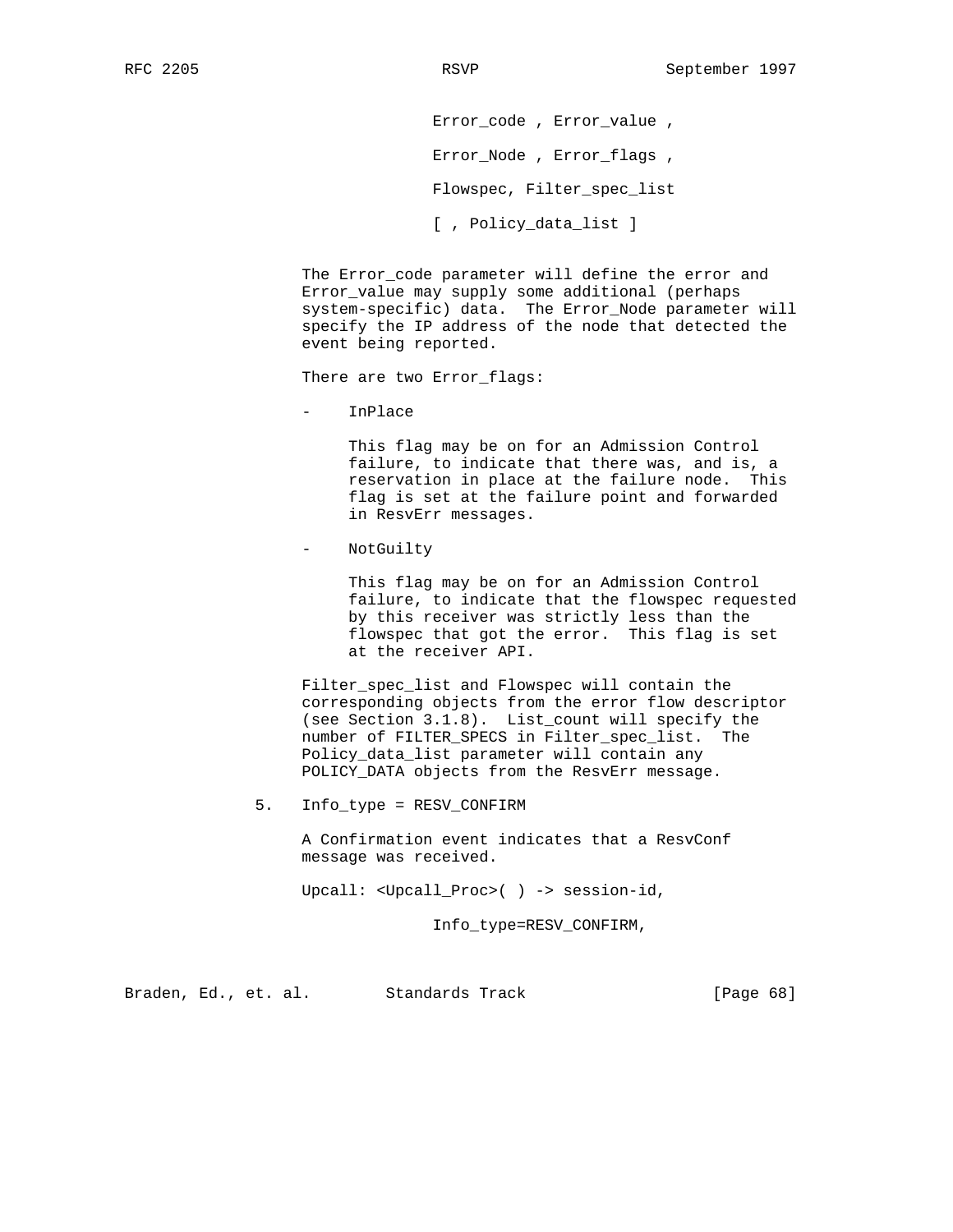Style, List\_count,

Flowspec, Filter\_spec\_list

[ , Policy\_data ]

 The parameters are interpreted as in the Resv Error upcall.

 Although RSVP messages indicating path or resv events may be received periodically, the API should make the corresponding asynchronous upcall to the application only on the first occurrence or when the information to be reported changes. All error and confirmation events should be reported to the application.

# 3.11.2 RSVP/Traffic Control Interface

 It is difficult to present a generic interface to traffic control, because the details of establishing a reservation depend strongly upon the particular link layer technology in use on an interface.

 Merging of RSVP reservations is required because of multicast data delivery, which replicates data packets for delivery to different next-hop nodes. At each such replication point, RSVP must merge reservation requests from the corresponding next hops by computing the "maximum" of their flowspecs. At a given router or host, one or more of the following three replication locations may be in use.

1. IP layer

 IP multicast forwarding performs replication in the IP layer. In this case, RSVP must merge the reservations that are in place on the corresponding outgoing interfaces in order to forward a request upstream.

2. "The network"

 Replication might take place downstream from the node, e.g., in a broadcast LAN, in link-layer switches, or in a mesh of non-RSVP-capable routers (see Section 2.8). In

Braden, Ed., et. al. Standards Track (Page 69)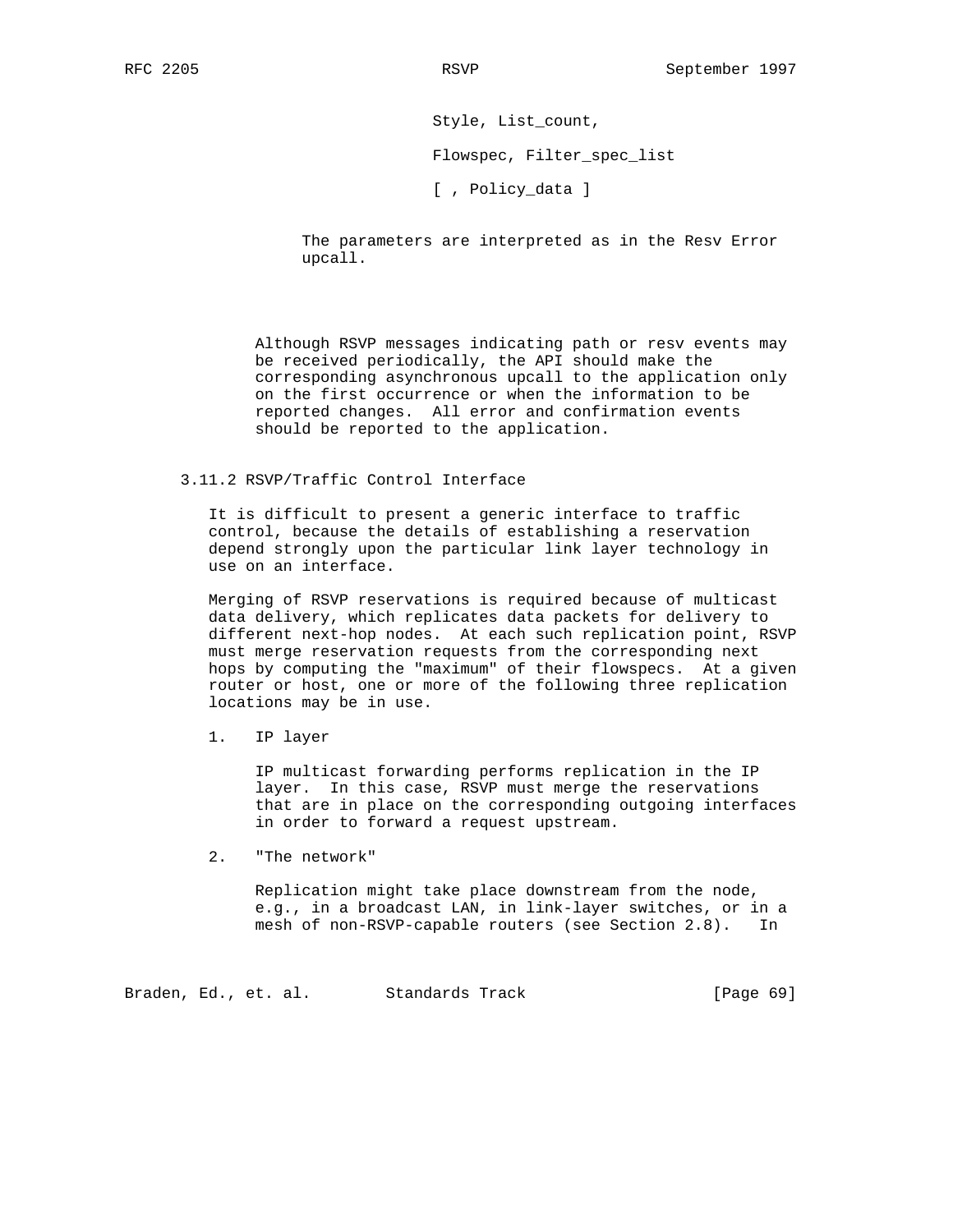these cases, RSVP must merge the reservations from the different next hops in order to make the reservation on the single outgoing interface. It must also merge reservations requests from all outgoing interfaces in order to forward a request upstream.

3. Link-layer driver

 For a multi-access technology, replication may occur in the link layer driver or interface card. For example, this case might arise when there is a separate ATM point to-point VC towards each next hop. RSVP may need to apply traffic control independently to each VC, without merging requests from different next hops.

 In general, these complexities do not impact the protocol processing that is required by RSVP, except to determine exactly what reservation requests need to be merged. It may be desirable to organize an RSVP implementation into two parts: a core that performs link-layer-independent processing, and a link-layer-dependent adaptation layer. However, we present here a generic interface that assumes that replication can occur only at the IP layer or in "the network".

o Make a Reservation

Call: TC\_AddFlowspec( Interface, TC\_Flowspec,

TC\_Tspec, TC\_Adspec, Police\_Flags )

-> RHandle [, Fwd\_Flowspec]

The TC Flowspec parameter defines the desired effective QoS to admission control; its value is computed as the maximum over the flowspecs of different next hops (see the Compare\_Flowspecs call below). The TC\_Tspec parameter defines the effective sender Tspec Path\_Te (see Section 2.2). The TC\_Adspec parameter defines the effective Adspec. The Police\_Flags parameter carries the three flags E\_Police\_Flag, M\_Police\_Flag, and B\_Police\_Flag; see Section 3.8.

 If this call is successful, it establishes a new reservation channel corresponding to RHandle; otherwise, it returns an error code. The opaque number RHandle is used by the caller for subsequent references to this reservation. If the traffic control service updates the

Braden, Ed., et. al. Standards Track [Page 70]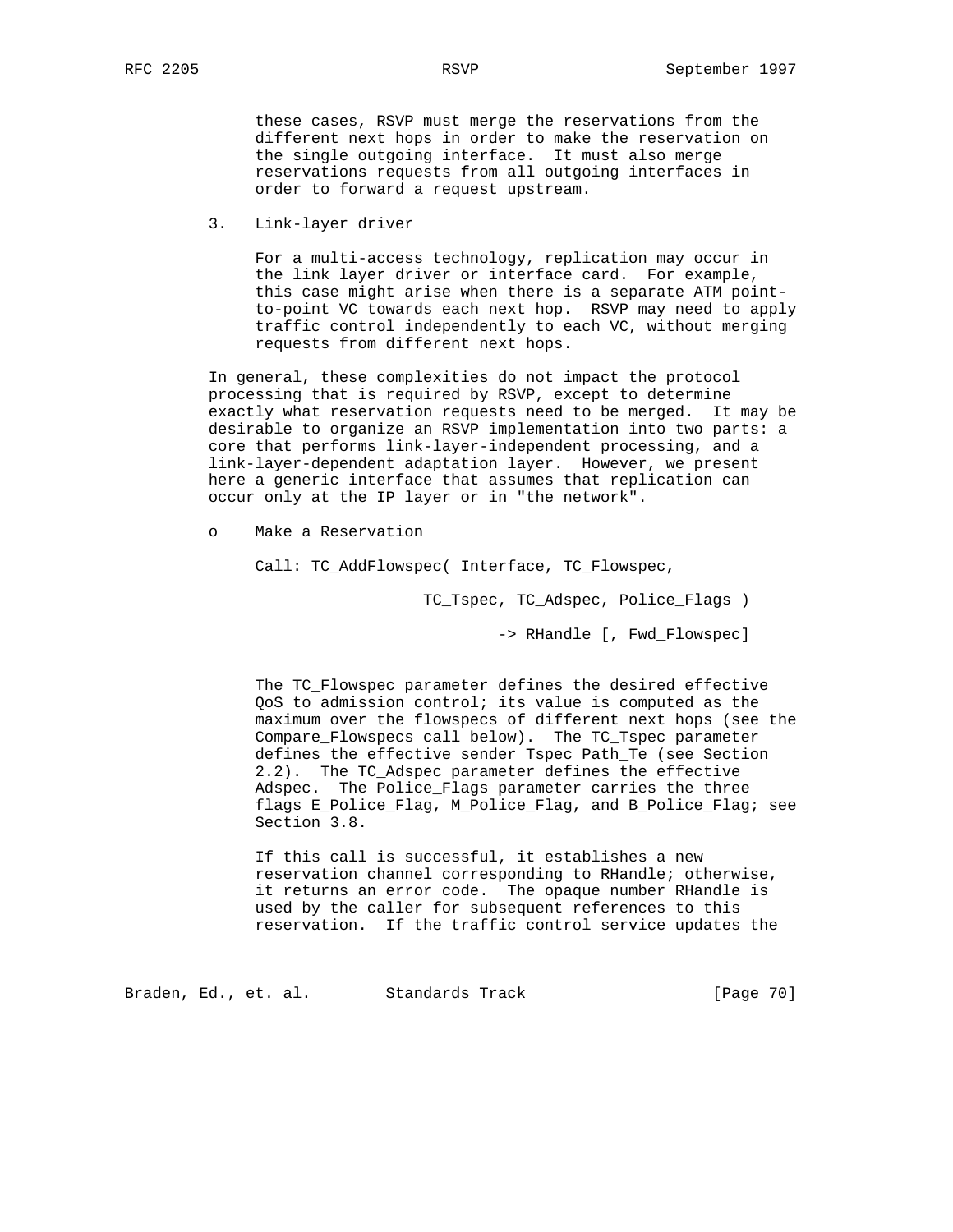flowspec, the call will also return the updated object as Fwd\_Flowspec.

o Modify Reservation

Call: TC\_ModFlowspec( Interface, RHandle, TC\_Flowspec,

TC\_Tspec, TC\_Adspec, Police\_flags )

[ -> Fwd\_Flowspec ]

 This call is used to modify an existing reservation. TC\_Flowspec is passed to Admission Control; if it is rejected, the current flowspec is left in force. The corresponding filter specs, if any, are not affected. The other parameters are defined as in TC\_AddFlowspec. If the service updates the flowspec, the call will also return the updated object as Fwd\_Flowspec.

o Delete Flowspec

Call: TC\_DelFlowspec( Interface, RHandle )

 This call will delete an existing reservation, including the flowspec and all associated filter specs.

o Add Filter Spec

Call: TC\_AddFilter( Interface, RHandle,

Session , FilterSpec ) -> FHandle

 This call is used to associate an additional filter spec with the reservation specified by the given RHandle, following a successful TC\_AddFlowspec call. This call returns a filter handle FHandle.

o Delete Filter Spec

Call: TC\_DelFilter( Interface, FHandle )

 This call is used to remove a specific filter, specified by FHandle.

Braden, Ed., et. al. Standards Track [Page 71]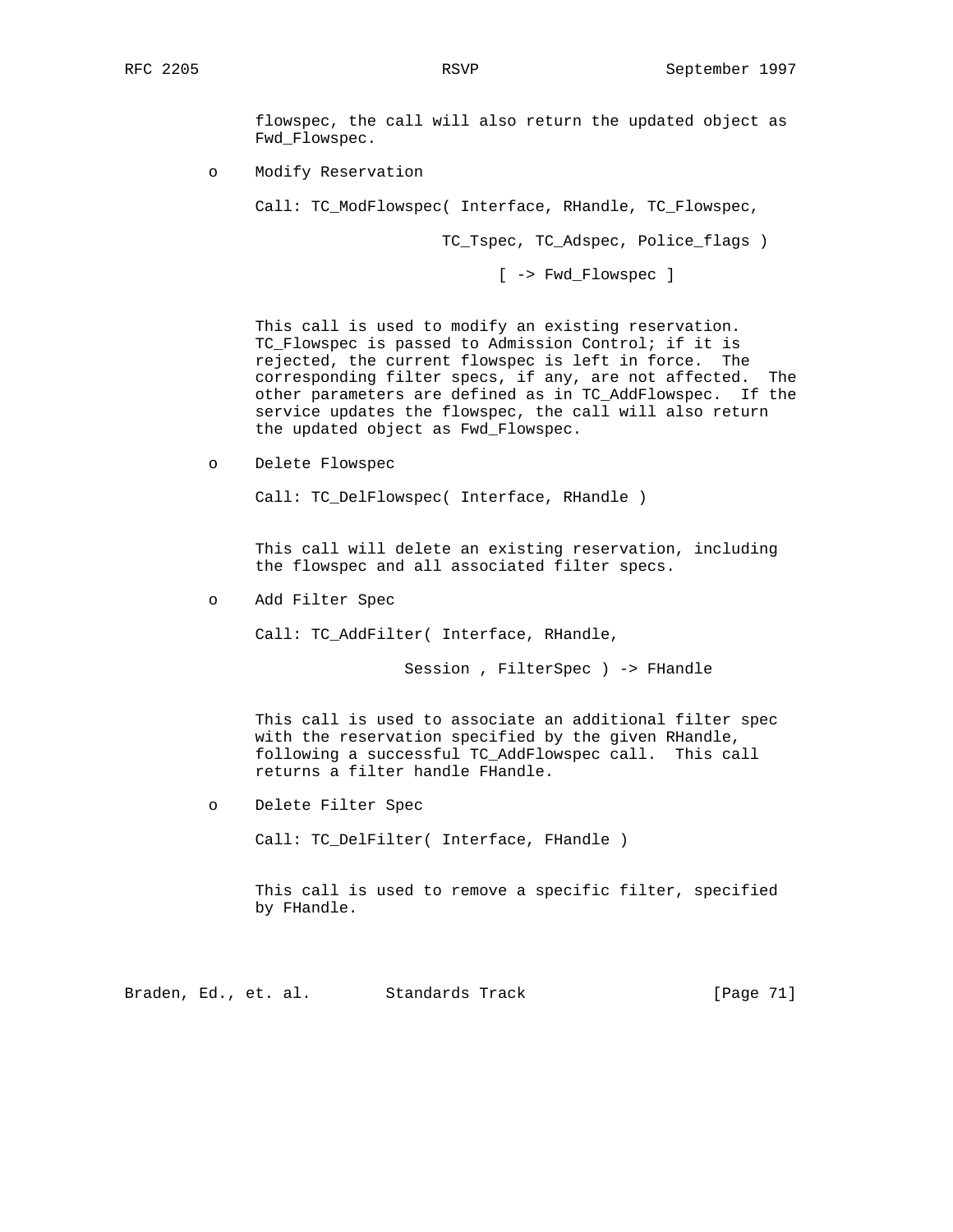o OPWA Update

Call: TC\_Advertise( Interface, Adspec,

Non\_RSVP\_Hop\_flag ) -> New\_Adspec

 This call is used for OPWA to compute the outgoing advertisement New\_Adspec for a specified interface. The flag bit Non RSVP Hop flag should be set whenever the RSVP daemon detects that the previous RSVP hop included one or more non-RSVP-capable routers. TC\_Advertise will insert this information into New\_Adspec to indicate that a non integrated-service hop was found; see Section 3.8.

o Preemption Upcall

Upcall: TC\_Preempt() -> RHandle, Reason\_code

 In order to grant a new reservation request, the admission control and/or policy control modules may preempt one or more existing reservations. This will trigger a TC\_Preempt() upcall to RSVP for each preempted reservation, passing the RHandle of the reservation and a sub-code indicating the reason.

3.11.3 RSVP/Policy Control Interface

This interface will be specified in a future document.

3.11.4 RSVP/Routing Interface

 An RSVP implementation needs the following support from the routing mechanisms of the node.

o Route Query

 To forward Path and PathTear messages, an RSVP process must be able to query the routing process(s) for routes.

Ucast\_Route\_Query( [ SrcAddress, ] DestAddress,

Notify\_flag ) -> OutInterface

Mcast\_Route\_Query( [ SrcAddress, ] DestAddress,

Braden, Ed., et. al. Standards Track [Page 72]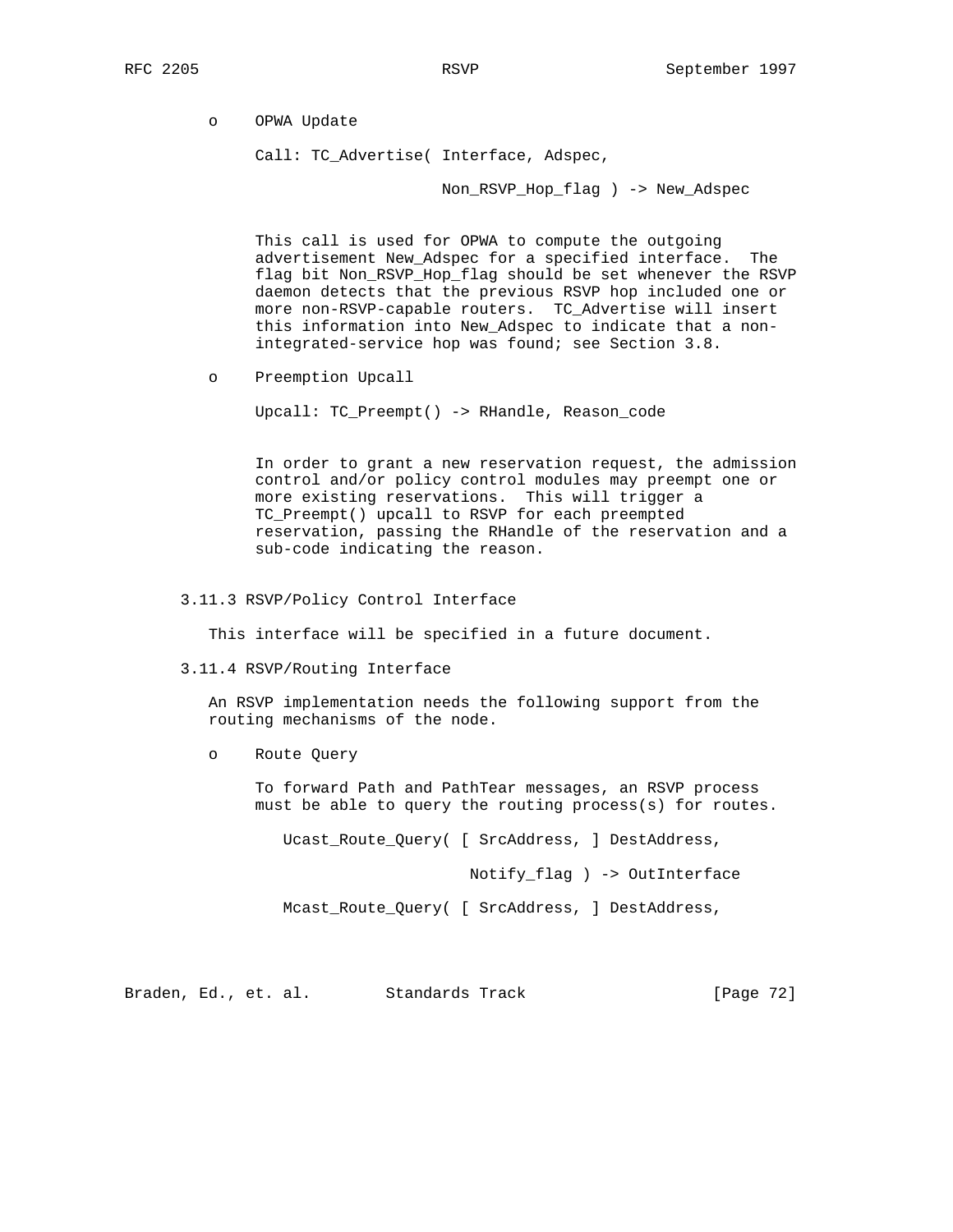# Notify\_flag )

-> [ IncInterface, ] OutInterface\_list

 Depending upon the routing protocol, the query may or may not depend upon SrcAddress, i.e., upon the sender host IP address, which is also the IP source address of the message. Here IncInterface is the interface through which the packet is expected to arrive; some multicast routing protocols may not provide it. If the Notify\_flag is True, routing will save state necessary to issue unsolicited route change notification callbacks (see below) whenever the specified route changes.

 A multicast route query may return an empty OutInterface\_list if there are no receivers downstream of a particular router. A route query may also return a 'No such route' error, probably as a result of a transient inconsistency in the routing (since a Path or PathTear message for the requested route did arrive at this node). In either case, the local state should be updated as requested by the message, which cannot be forwarded further. Updating local state will make path state available immediately for a new local receiver, or it will tear down path state immediately.

o Route Change Notification

 If requested by a route query with the Notify\_flag True, the routing process may provide an asynchronous callback to the RSVP process that a specified route has changed.

Ucast\_Route\_Change( ) -> [ SrcAddress, ] DestAddress,

OutInterface

Mcast\_Route\_Change( ) -> [ SrcAddress, ] DestAddress,

[ IncInterface, ] OutInterface\_list

o Interface List Discovery

 RSVP must be able to learn what real and virtual interfaces are active, with their IP addresses.

Braden, Ed., et. al. Standards Track [Page 73]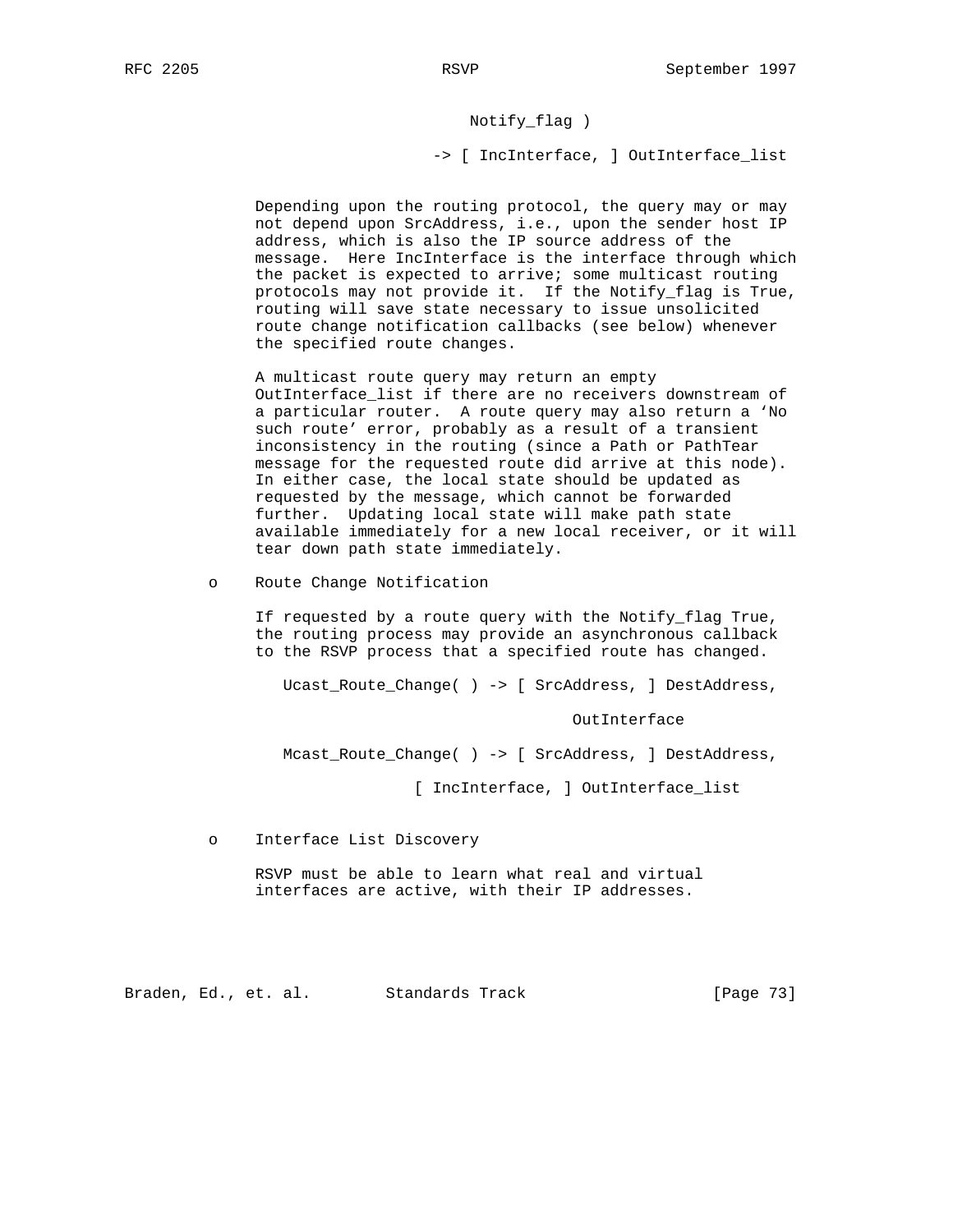It should be possible to logically disable an interface for RSVP. When an interface is disabled for RSVP, a Path message should never be forwarded out that interface, and if an RSVP message is received on that interface, the message should be silently discarded (perhaps with local logging).

# 3.11.5 RSVP/Packet I/O Interface

 An RSVP implementation needs the following support from the packet I/O and forwarding mechanisms of the node.

o Promiscuous Receive Mode for RSVP Messages

 Packets received for IP protocol 46 but not addressed to the node must be diverted to the RSVP program for processing, without being forwarded. The RSVP messages to be diverted in this manner will include Path, PathTear, and ResvConf messages. These message types carry the Router Alert IP option, which can be used to pick them out of a high-speed forwarding path. Alternatively, the node can intercept all protocol 46 packets.

 On a router or multi-homed host, the identity of the interface (real or virtual) on which a diverted message is received, as well as the IP source address and IP TTL with which it arrived, must also be available to the RSVP process.

o Outgoing Link Specification

 RSVP must be able to force a (multicast) datagram to be sent on a specific outgoing real or virtual link, bypassing the normal routing mechanism. A virtual link might be a multicast tunnel, for example. Outgoing link specification is necessary to send different versions of an outgoing Path message on different interfaces, and to avoid routing loops in some cases.

o Source Address and TTL Specification

 RSVP must be able to specify the IP source address and IP TTL to be used when sending Path messages.

o Router Alert

 RSVP must be able to cause Path, PathTear, and ResvConf message to be sent with the Router Alert IP option.

Braden, Ed., et. al. Standards Track [Page 74]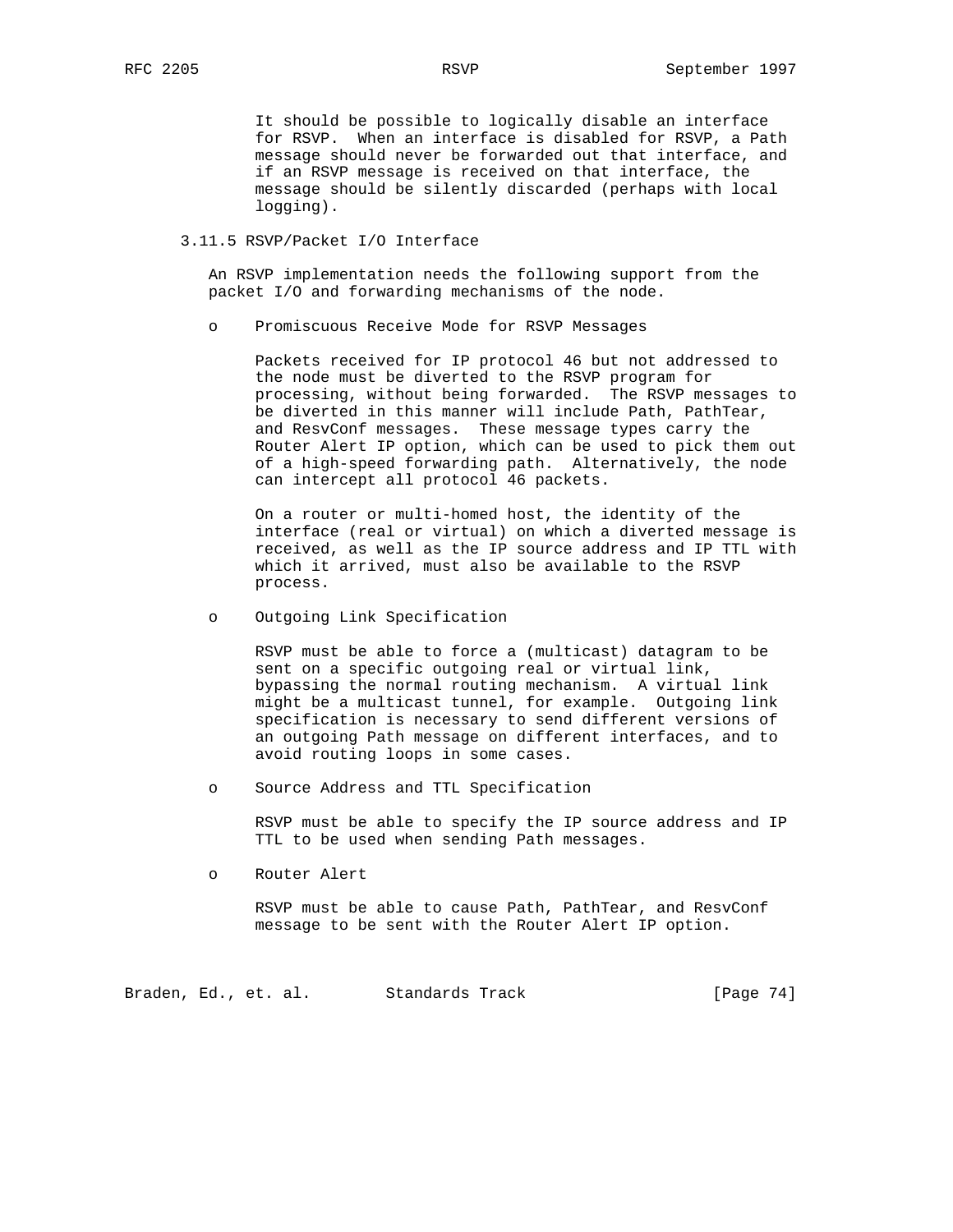## 3.11.6 Service-Dependent Manipulations

 Flowspecs, Tspecs, and Adspecs are opaque objects to RSVP; their contents are defined in service specification documents. In order to manipulate these objects, RSVP process must have available to it the following service-dependent routines.

o Compare Flowspecs

Compare\_Flowspecs( Flowspec\_1, Flowspec\_2 ) ->

result\_code

 The possible result\_codes indicate: flowspecs are equal, Flowspec\_1 is greater, Flowspec\_2 is greater, flowspecs are incomparable but LUB can be computed, or flowspecs are incompatible.

 Note that comparing two flowspecs implicitly compares the Tspecs that are contained. Although the RSVP process cannot itself parse a flowspec to extract the Tspec, it can use the Compare\_Flowspecs call to implicitly calculate Resv\_Te (see Section 2.2).

o Compute LUB of Flowspecs

LUB\_of\_Flowspecs( Flowspec\_1, Flowspec\_2 ) ->

Flowspec\_LUB

o Compute GLB of Flowspecs

GLB\_of\_Flowspecs( Flowspec\_1, Flowspec\_2 ) ->

Flowspec\_GLB

o Compare Tspecs

Compare\_Tspecs( Tspec\_1, Tspec\_2 ) -> result\_code

Braden, Ed., et. al. Standards Track [Page 75]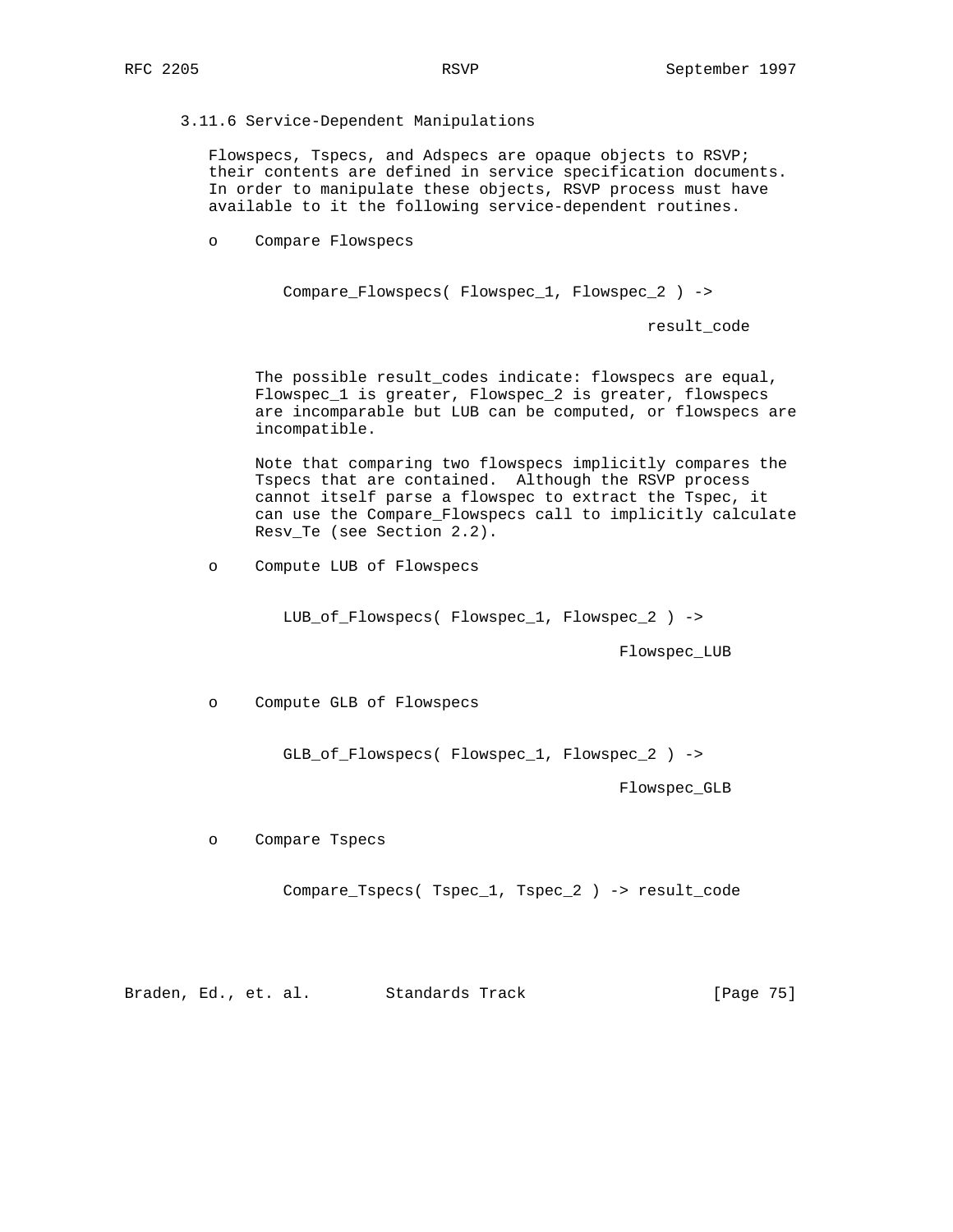The possible result\_codes indicate: Tspecs are equal, or Tspecs are unequal.

o Sum Tspecs

Sum\_Tspecs( Tspec\_1, Tspec\_2 ) -> Tspec\_sum

This call is used to compute Path\_Te (see Section 2.2).

## 4. Acknowledgments

 The design of RSVP is based upon research performed in 1992-1993 by a collaboration including Lixia Zhang (UCLA), Deborah Estrin (USC/ISI), Scott Shenker (Xerox PARC), Sugih Jamin (USC/Xerox PARC), and Daniel Zappala (USC). Sugih Jamin developed the first prototype implementation of RSVP and successfully demonstrated it in May 1993. Shai Herzog, and later Steve Berson, continued development of RSVP prototypes.

 Since 1993, many members of the Internet research community have contributed to the design and development of RSVP; these include (in alphabetical order) Steve Berson, Bob Braden, Lee Breslau, Dave Clark, Deborah Estrin, Shai Herzog, Craig Partridge, Scott Shenker, John Wroclawski, Daniel Zappala, and Lixia Zhang. In addition, a number of host and router vendors have made valuable contributions to the RSVP documents, particularly Fred Baker (Cisco), Mark Baugher (Intel), Lou Berger (Fore Systems), Don Hoffman (Sun), Steve Jakowski (NetManage), John Krawczyk (Bay Networks), and Bill Nowicki (SGI), as well as many others.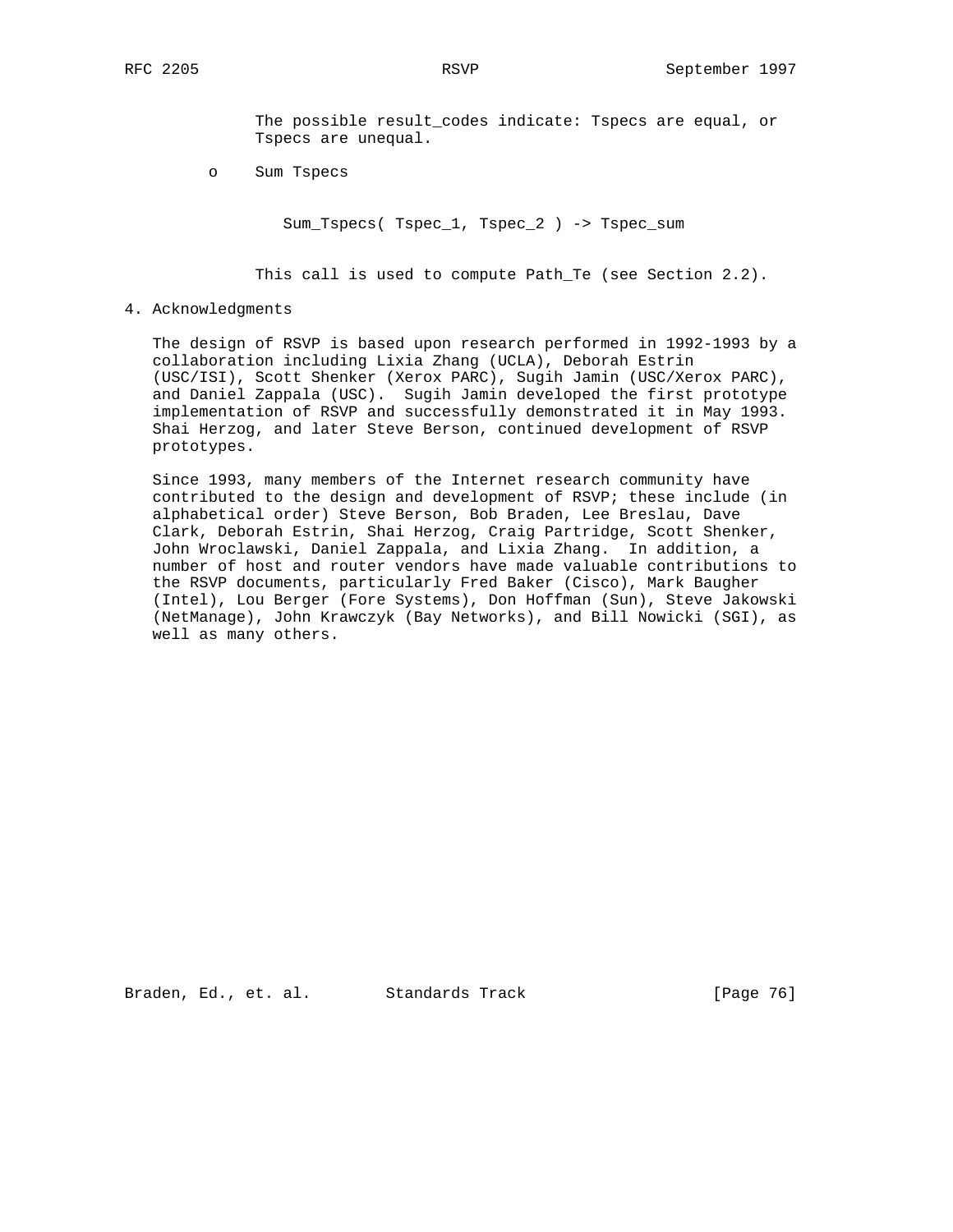APPENDIX A. Object Definitions

 C-Types are defined for the two Internet address families IPv4 and IPv6. To accommodate other address families, additional C-Types could easily be defined. These definitions are contained as an Appendix, to ease updating.

All unused fields should be sent as zero and ignored on receipt.

```
 A.1 SESSION Class
```
SESSION Class = 1.

o IPv4/UDP SESSION object: Class = 1, C-Type = 1

 +-------------+-------------+-------------+-------------+ | IPv4 DestAddress (4 bytes) | +-------------+-------------+-------------+-------------+ | Protocol Id | Flags | DstPort | +-------------+-------------+-------------+-------------+

o IPv6/UDP SESSION object: Class = 1, C-Type = 2

 +-------------+-------------+-------------+-------------+ | |  $+$  +  $+$  +  $+$  +  $+$  +  $+$  +  $+$  +  $+$  +  $+$  +  $+$  +  $+$  +  $+$  +  $+$  +  $+$  +  $+$  +  $+$  +  $+$  +  $+$  +  $+$  +  $+$  +  $+$  +  $+$  +  $+$  +  $+$  +  $+$  +  $+$  +  $+$  +  $+$  +  $+$  +  $+$  +  $+$  +  $+$  +  $+$  +  $+$  +  $+$  +  $+$  +  $+$  +  $+$  + | | + IPv6 DestAddress (16 bytes) + | | + + | | +-------------+-------------+-------------+-------------+ | Protocol Id | Flags | DstPort | +-------------+-------------+-------------+-------------+

DestAddress

 The IP unicast or multicast destination address of the session. This field must be non-zero.

Protocol Id

 The IP Protocol Identifier for the data flow. This field must be non-zero.

Braden, Ed., et. al. Standards Track [Page 77]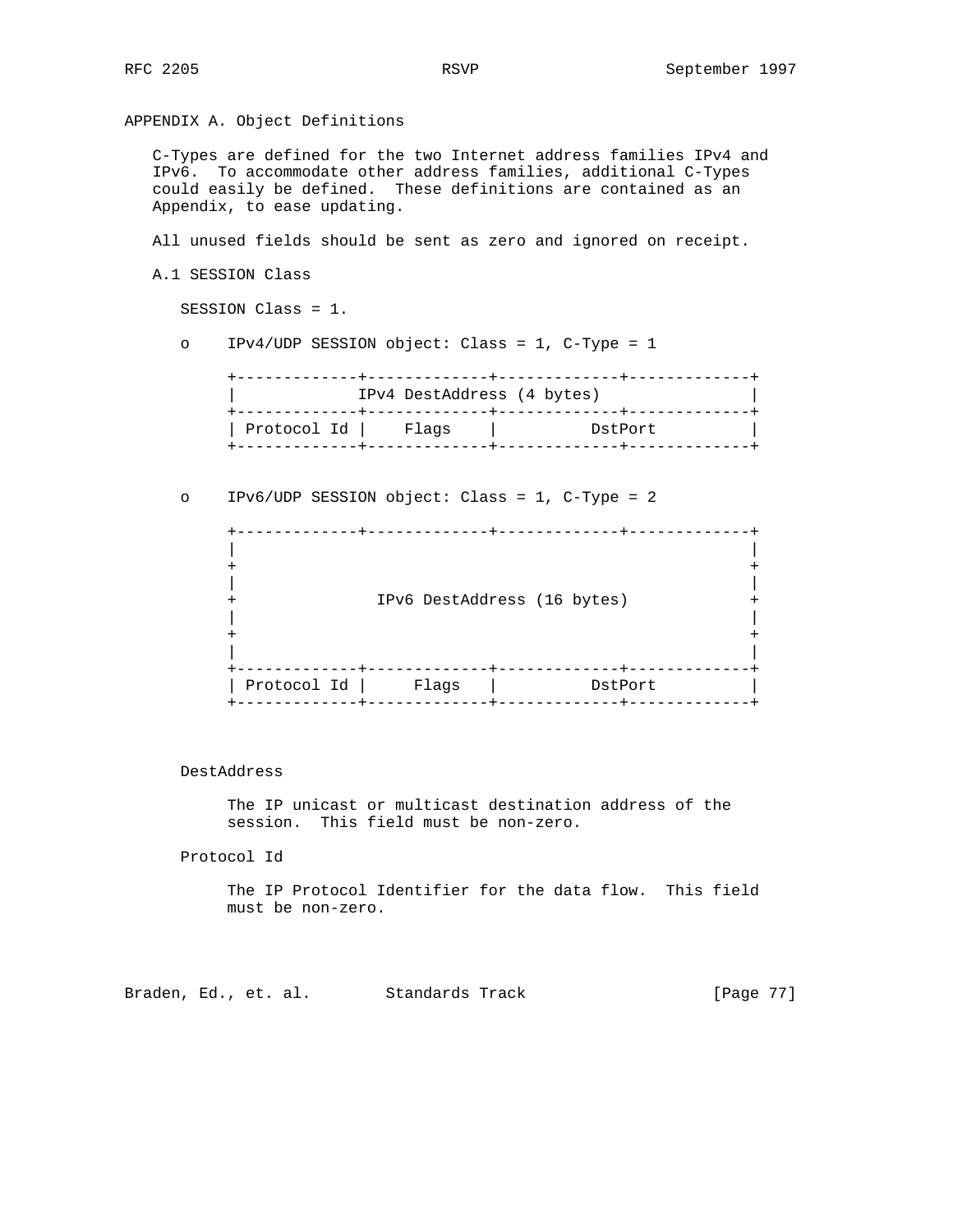Flags

 $0x01 = E_Police flag$ 

 The E\_Police flag is used in Path messages to determine the effective "edge" of the network, to control traffic policing. If the sender host is not itself capable of traffic policing, it will set this bit on in Path messages it sends. The first node whose RSVP is capable of traffic policing will do so (if appropriate to the service) and turn the flag off.

DstPort

 The UDP/TCP destination port for the session. Zero may be used to indicate 'none'.

 Other SESSION C-Types could be defined in the future to support other demultiplexing conventions in the transport layer or application layer.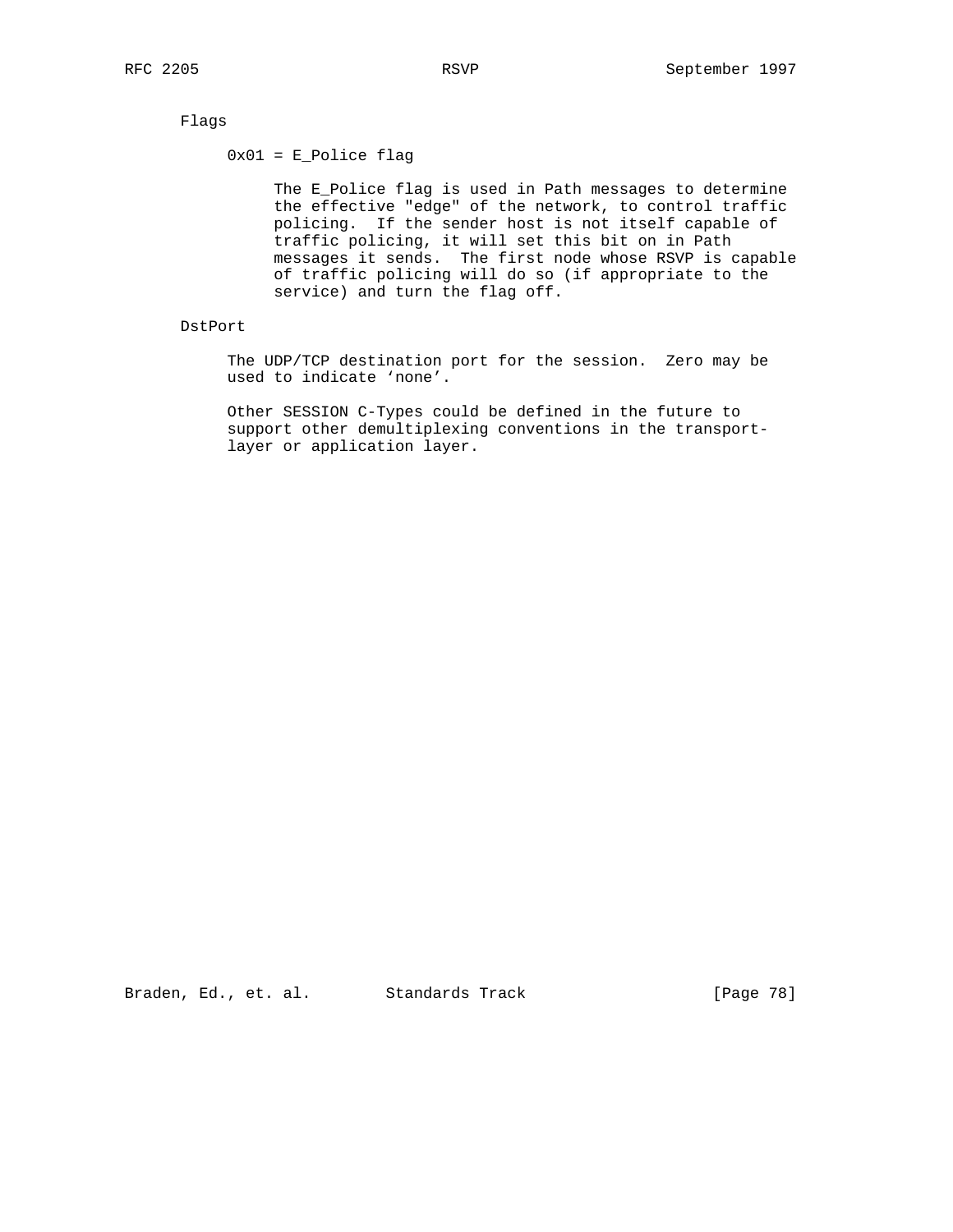| A.2 RSVP HOP Class |                        |                                                                           |  |  |  |
|--------------------|------------------------|---------------------------------------------------------------------------|--|--|--|
|                    | RSVP HOP class = $3$ . |                                                                           |  |  |  |
| $\circ$            |                        | IPv4 RSVP_HOP object: Class = 3, C-Type = 1                               |  |  |  |
|                    |                        | IPv4 Next/Previous Hop Address                                            |  |  |  |
|                    |                        | Logical Interface Handle<br>-+-------------+-<br>------------+----------- |  |  |  |
| $\circ$            |                        | IPv6 RSVP HOP object: Class = 3, C-Type = 2                               |  |  |  |
|                    |                        | IPv6 Next/Previous Hop Address                                            |  |  |  |
|                    |                        |                                                                           |  |  |  |
|                    |                        | Logical Interface Handle                                                  |  |  |  |

 This object carries the IP address of the interface through which the last RSVP-knowledgeable hop forwarded this message. The Logical Interface Handle (LIH) is used to distinguish logical outgoing interfaces, as discussed in Sections 3.3 and 3.9. A node receiving an LIH in a Path message saves its value and returns it in the HOP objects of subsequent Resv messages sent to the node that originated the LIH. The LIH should be identically zero if there is no logical interface handle.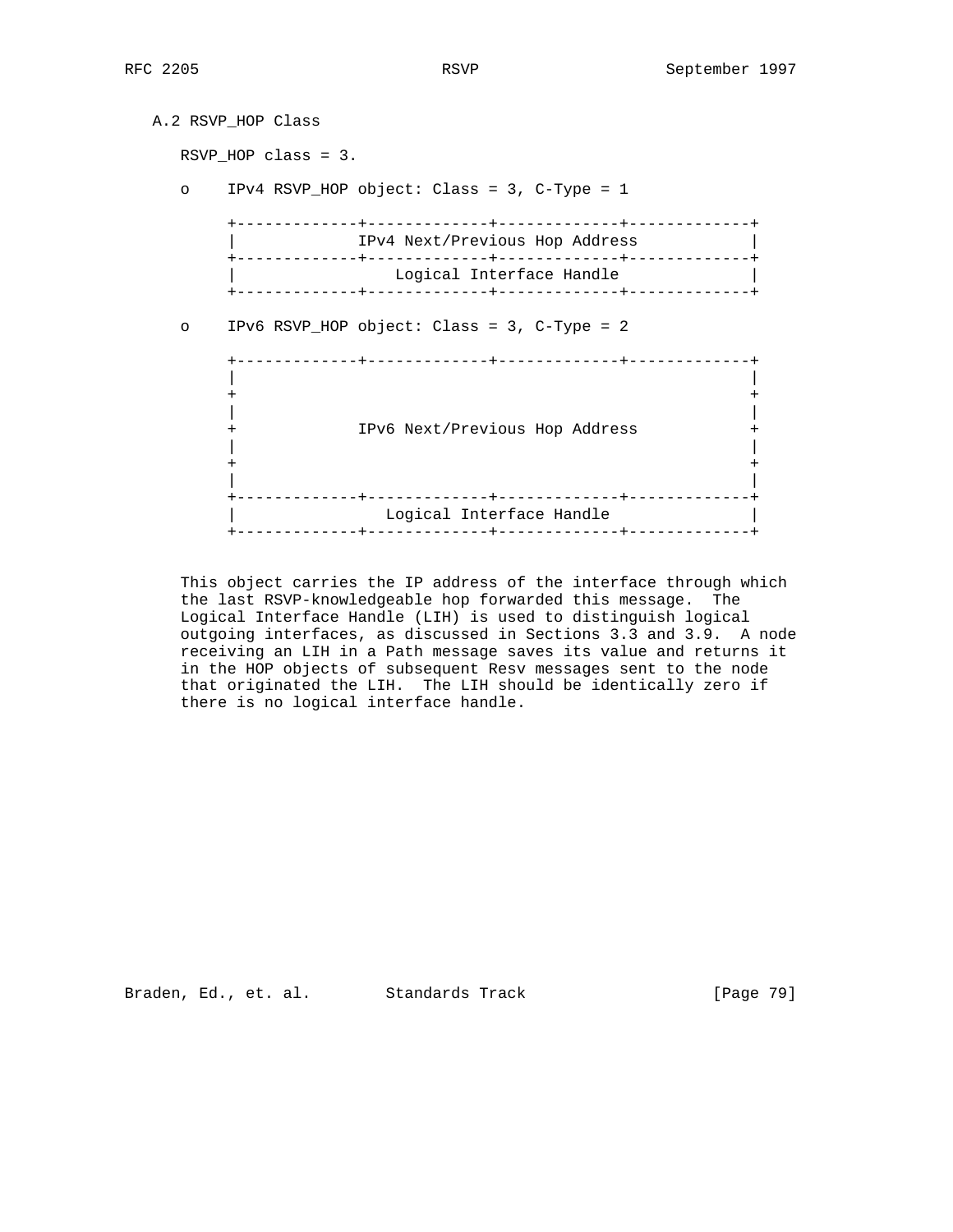A.3 INTEGRITY Class

INTEGRITY class = 4.

See [Baker96].

A.4 TIME\_VALUES Class

TIME\_VALUES class = 5.

o TIME\_VALUES Object: Class = 5, C-Type = 1

 +-------------+-------------+-------------+-------------+ | Refresh Period R | +-------------+-------------+-------------+-------------+

Refresh Period

The refresh timeout period R used to generate this message; in milliseconds.

Braden, Ed., et. al. Standards Track [Page 80]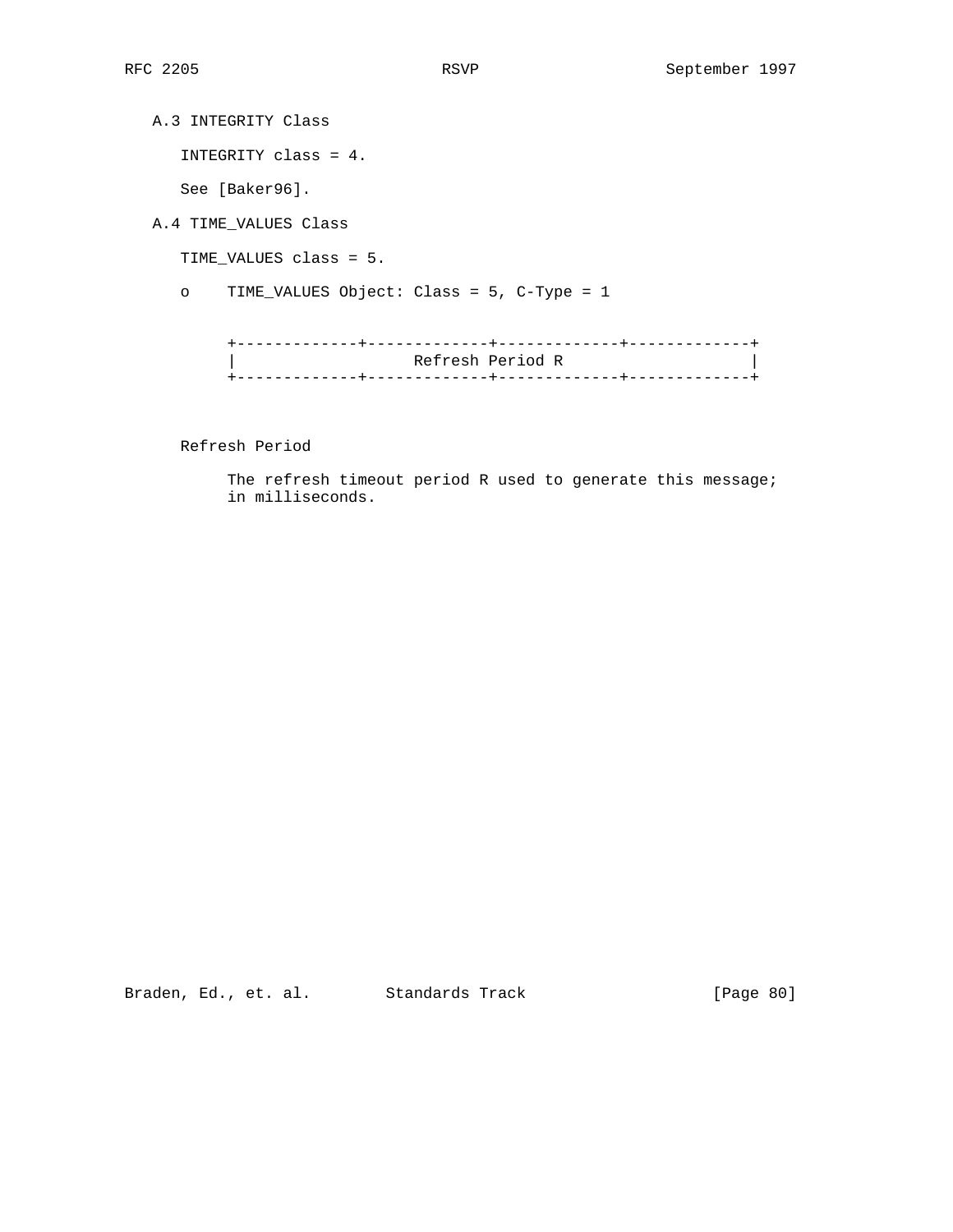A.5 ERROR\_SPEC Class ERROR\_SPEC class = 6. o IPv4 ERROR\_SPEC object: Class = 6, C-Type = 1 +-------------+-------------+-------------+-------------+ IPv4 Error Node Address (4 bytes) +-------------+-------------+-------------+-------------+ | Flags | Error Code | Error Value | +-------------+-------------+-------------+-------------+ o IPv6 ERROR\_SPEC object: Class = 6, C-Type = 2 +-------------+-------------+-------------+-------------+ | | + + | | + IPv6 Error Node Address (16 bytes) + | |  $+$  +  $+$  +  $+$  +  $+$  +  $+$  +  $+$  +  $+$  +  $+$  +  $+$  +  $+$  +  $+$  +  $+$  +  $+$  +  $+$  +  $+$  +  $+$  +  $+$  +  $+$  +  $+$  +  $+$  +  $+$  +  $+$  +  $+$  +  $+$  +  $+$  +  $+$  +  $+$  +  $+$  +  $+$  +  $+$  +  $+$  +  $+$  +  $+$  +  $+$  +  $+$  +  $+$  +  $+$  + | | +-------------+-------------+-------------+-------------+

| Flags | Error Code | Error Value |

Error Node Address

The IP address of the node in which the error was detected.

+-------------+-------------+-------------+-------------+

Flags

 $0x01 = InPlace$ 

 This flag is used only for an ERROR\_SPEC object in a ResvErr message. If it on, this flag indicates that there was, and still is, a reservation in place at the failure point.

 $0x02 = NotGultiply$ 

 This flag is used only for an ERROR\_SPEC object in a ResvErr message, and it is only set in the interface to

Braden, Ed., et. al. Standards Track [Page 81]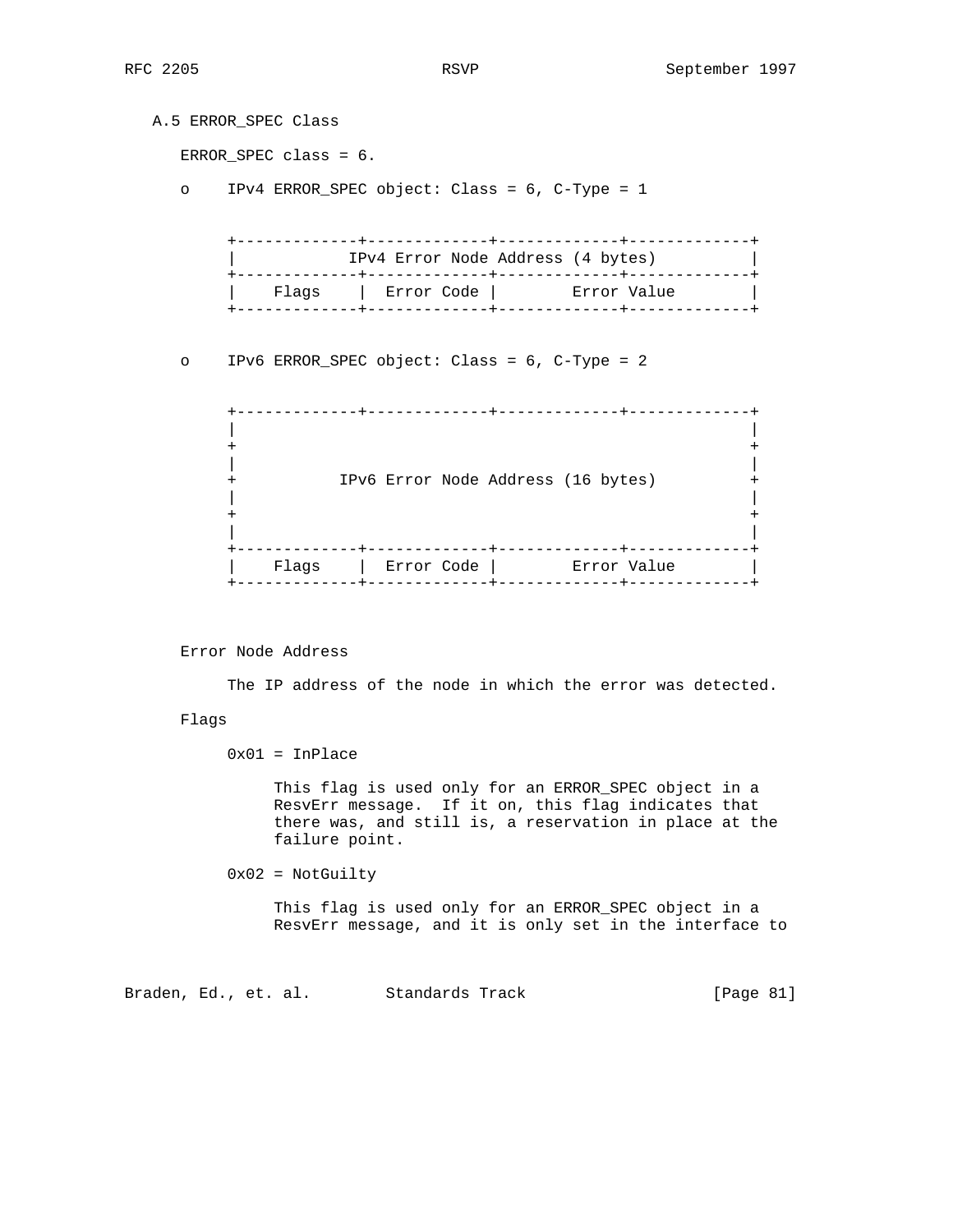the receiver application. If it on, this flag indicates that the FLOWSPEC that failed was strictly greater than the FLOWSPEC requested by this receiver.

Error Code

A one-octet error description.

Error Value

 A two-octet field containing additional information about the error. Its contents depend upon the Error Type.

 The values for Error Code and Error Value are defined in Appendix B.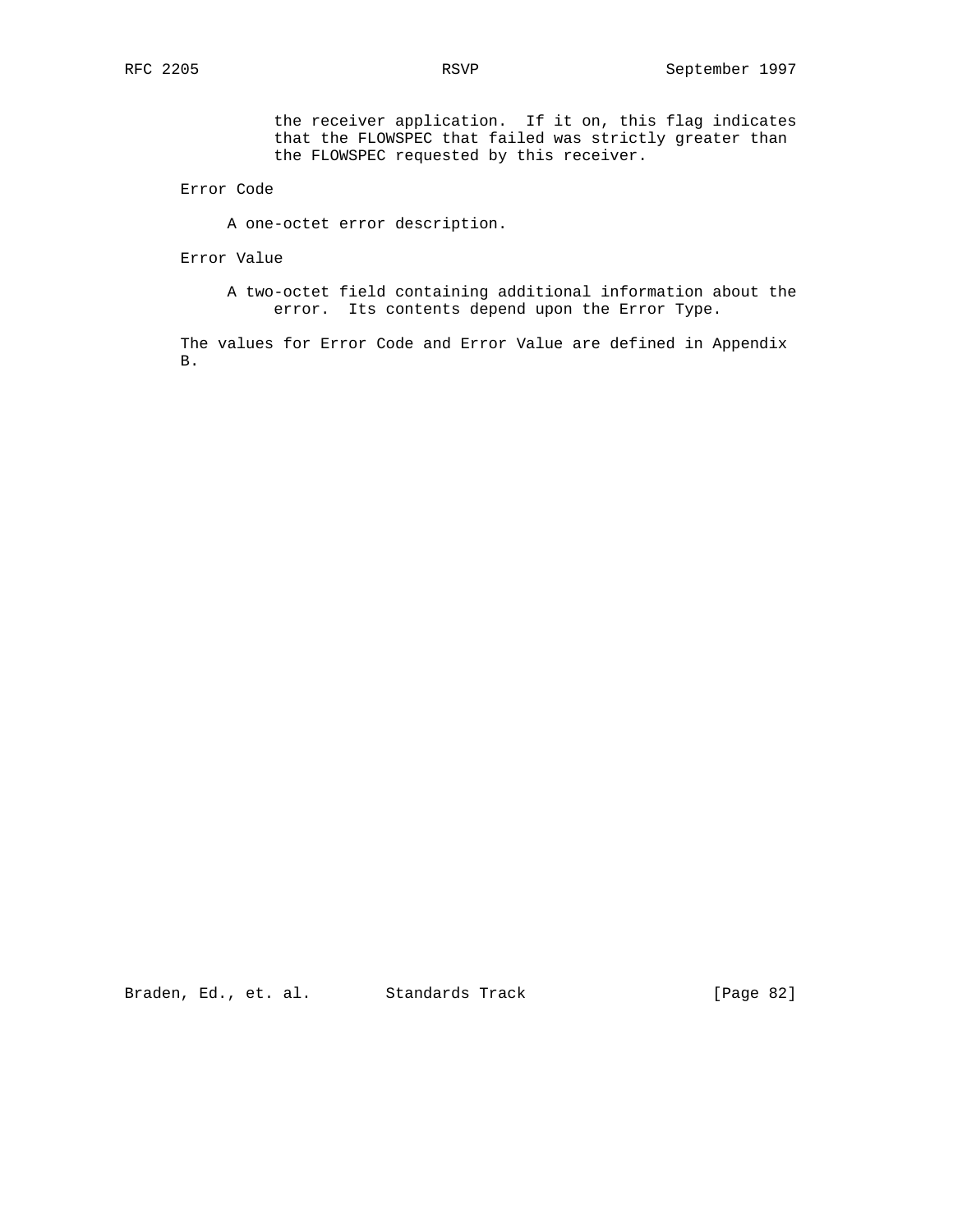A.6 SCOPE Class SCOPE class = 7. This object contains a list of IP addresses, used for routing messages with wildcard scope without loops. The addresses must be listed in ascending numerical order. o IPv4 SCOPE List object: Class = 7, C-Type = 1 +-------------+-------------+-------------+-------------+ IPv4 Src Address (4 bytes) +-------------+-------------+-------------+-------------+  $\frac{1}{2}$  //  $\frac{1}{2}$  //  $\frac{1}{2}$  //  $\frac{1}{2}$  //  $\frac{1}{2}$  //  $\frac{1}{2}$  //  $\frac{1}{2}$  //  $\frac{1}{2}$  //  $\frac{1}{2}$  //  $\frac{1}{2}$  //  $\frac{1}{2}$  //  $\frac{1}{2}$  //  $\frac{1}{2}$  //  $\frac{1}{2}$  //  $\frac{1}{2}$  //  $\frac{1}{2}$  //  $\frac{1}{2}$  // +-------------+-------------+-------------+-------------+ IPv4 Src Address (4 bytes) +-------------+-------------+-------------+-------------+ o IPv6 SCOPE list object: Class = 7, C-Type = 2 +-------------+-------------+-------------+-------------+ | | + + | | + IPv6 Src Address (16 bytes) + | |  $+$  +  $+$  +  $+$  +  $+$  +  $+$  +  $+$  +  $+$  +  $+$  +  $+$  +  $+$  +  $+$  +  $+$  +  $+$  +  $+$  +  $+$  +  $+$  +  $+$  +  $+$  +  $+$  +  $+$  +  $+$  +  $+$  +  $+$  +  $+$  +  $+$  +  $+$  +  $+$  +  $+$  +  $+$  +  $+$  +  $+$  +  $+$  +  $+$  +  $+$  +  $+$  +  $+$  +  $+$  + | | +-------------+-------------+-------------+-------------+  $\frac{1}{2}$  //  $\frac{1}{2}$  //  $\frac{1}{2}$  //  $\frac{1}{2}$  //  $\frac{1}{2}$  //  $\frac{1}{2}$  //  $\frac{1}{2}$  //  $\frac{1}{2}$  //  $\frac{1}{2}$  //  $\frac{1}{2}$  //  $\frac{1}{2}$  //  $\frac{1}{2}$  //  $\frac{1}{2}$  //  $\frac{1}{2}$  //  $\frac{1}{2}$  //  $\frac{1}{2}$  //  $\frac{1}{2}$  // +-------------+-------------+-------------+-------------+ | |  $+$  +  $+$  +  $+$  +  $+$  +  $+$  +  $+$  +  $+$  +  $+$  +  $+$  +  $+$  +  $+$  +  $+$  +  $+$  +  $+$  +  $+$  +  $+$  +  $+$  +  $+$  +  $+$  +  $+$  +  $+$  +  $+$  +  $+$  +  $+$  +  $+$  +  $+$  +  $+$  +  $+$  +  $+$  +  $+$  +  $+$  +  $+$  +  $+$  +  $+$  +  $+$  +  $+$  +  $+$  + | | + IPv6 Src Address (16 bytes) + | | + + | |

Braden, Ed., et. al. Standards Track [Page 83]

+-------------+-------------+-------------+-------------+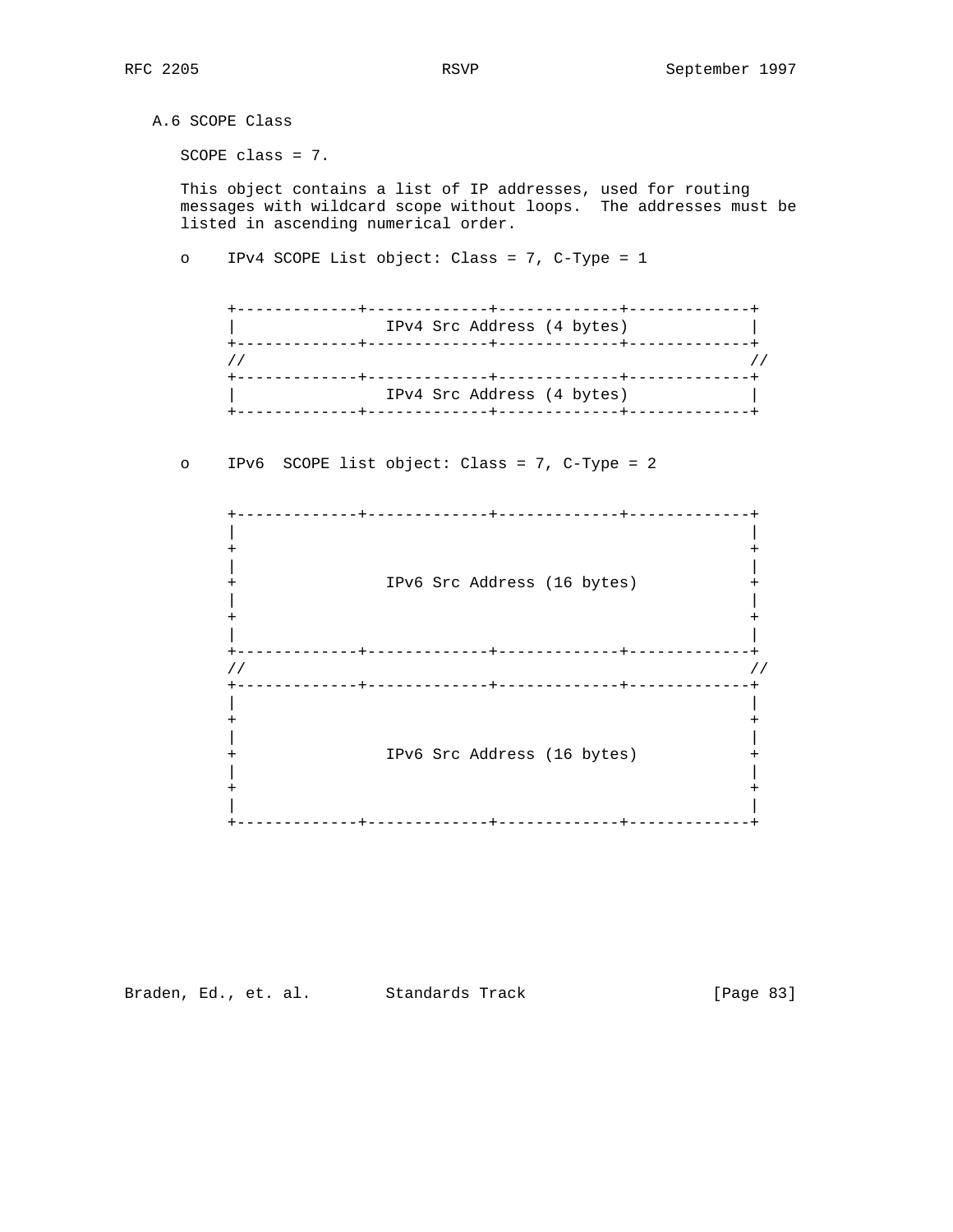A.7 STYLE Class STYLE class = 8. o STYLE object: Class = 8, C-Type = 1 +-------------+-------------+-------------+-------------+ | Flags | Option Vector | +-------------+-------------+-------------+-------------+

Flags: 8 bits

(None assigned yet)

Option Vector: 24 bits

 A set of bit fields giving values for the reservation options. If new options are added in the future, corresponding fields in the option vector will be assigned from the least-significant end. If a node does not recognize a style ID, it may interpret as much of the option vector as it can, ignoring new fields that may have been defined.

 The option vector bits are assigned (from the left) as follows:

19 bits: Reserved

2 bits: Sharing control

00b: Reserved

01b: Distinct reservations

10b: Shared reservations

11b: Reserved

3 bits: Sender selection control

000b: Reserved

- 001b: Wildcard
- 010b: Explicit

Braden, Ed., et. al. Standards Track [Page 84]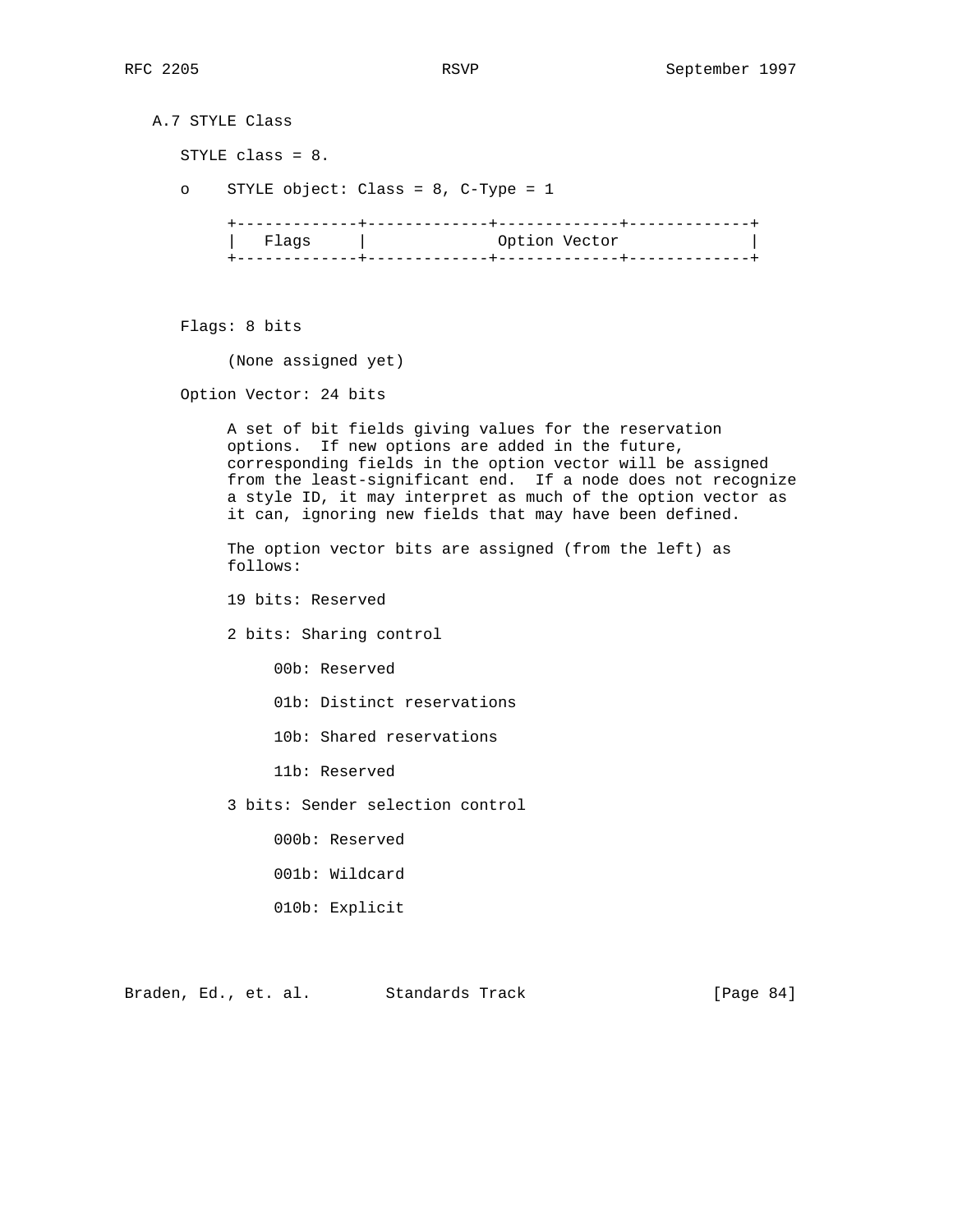# 011b - 111b: Reserved

 The low order bits of the option vector are determined by the style, as follows:

> WF 10001b FF 01010b SE 10010b

Braden, Ed., et. al. Standards Track [Page 85]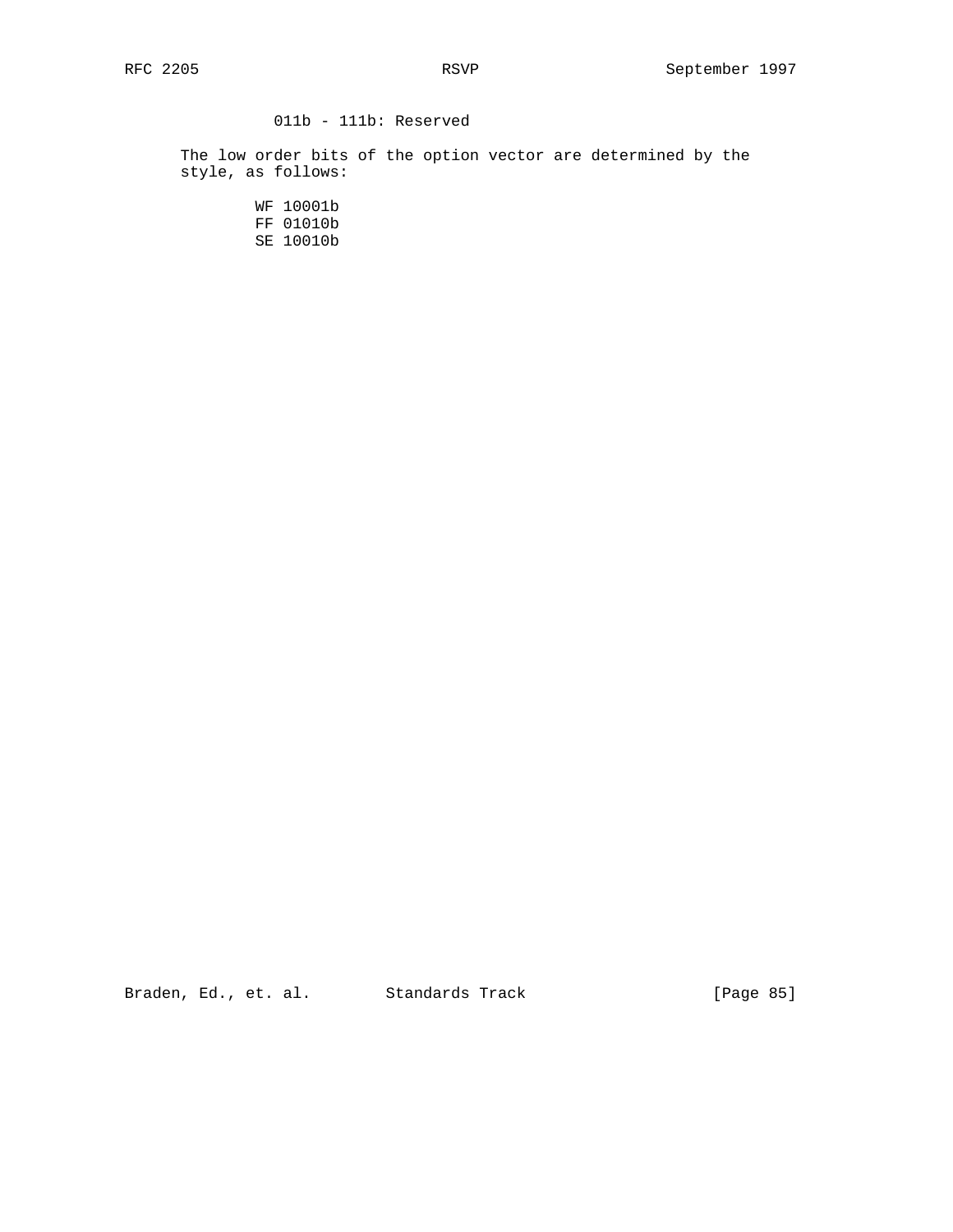```
 A.8 FLOWSPEC Class
```
FLOWSPEC class = 9.

- o Reserved (obsolete) flowspec object: Class = 9, C-Type = 1
- o Inv-serv Flowspec object: Class = 9, C-Type = 2

 The contents and encoding rules for this object are specified in documents prepared by the int-serv working group [RFC 2210].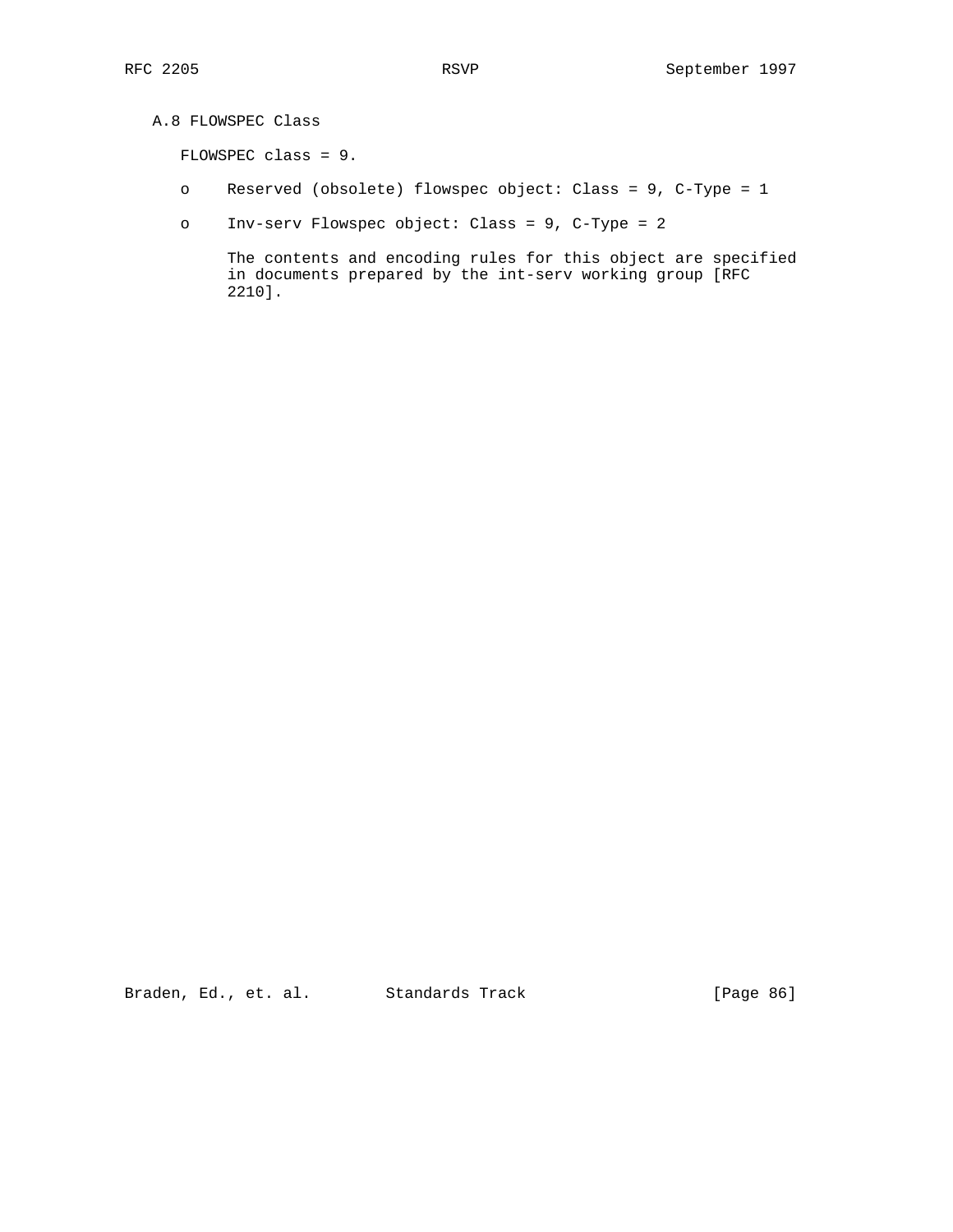|         | A.9 FILTER_SPEC Class<br>FILTER_SPEC class = 10.                 |
|---------|------------------------------------------------------------------|
| $\circ$ | IPv4 FILTER_SPEC object: Class = 10, C-Type = 1                  |
|         | IPv4 SrcAddress (4 bytes)<br>+-------------+--                   |
|         | $111111$ $111111$ $1$<br>SrcPort                                 |
| $\circ$ | IPv6 FILTER_SPEC object: Class = 10, C-Type = 2<br>------------- |
|         | IPv6 SrcAddress (16 bytes)                                       |
|         | $111111$ $111111$ $1$<br>SrcPort                                 |
| $\circ$ | IPv6 Flow-label FILTER_SPEC object: Class = 10, C-Type = 3       |
|         | IPv6 SrcAddress (16 bytes)                                       |

SrcAddress

The IP source address for a sender host. Must be non-zero.

Braden, Ed., et. al. Standards Track [Page 87]

 | /////// | Flow Label (24 bits) | +-------------+-------------+-------------+-------------+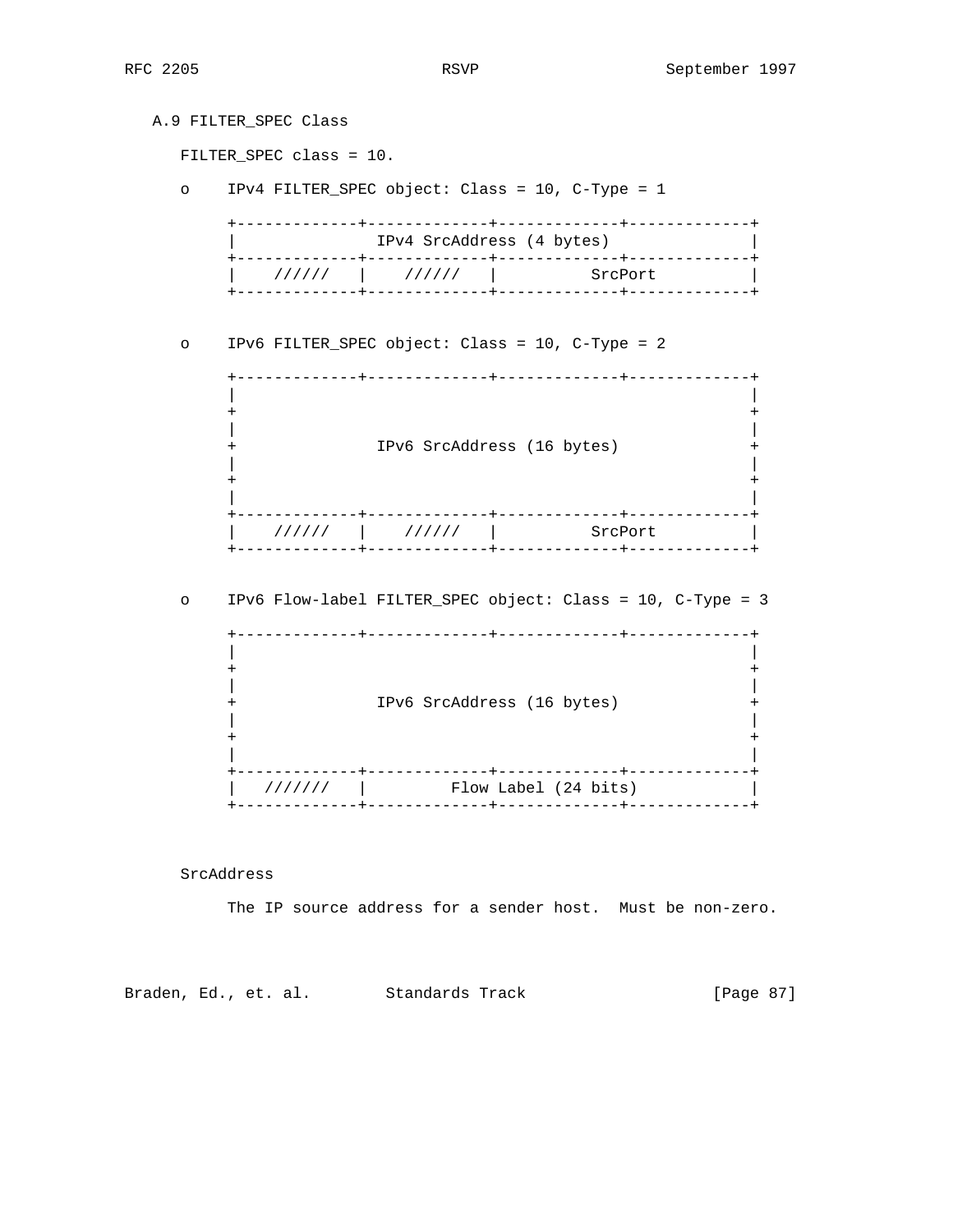# SrcPort

 The UDP/TCP source port for a sender, or zero to indicate 'none'.

Flow Label

 A 24-bit Flow Label, defined in IPv6. This value may be used by the packet classifier to efficiently identify the packets belonging to a particular (sender->destination) data flow.

Braden, Ed., et. al. Standards Track [Page 88]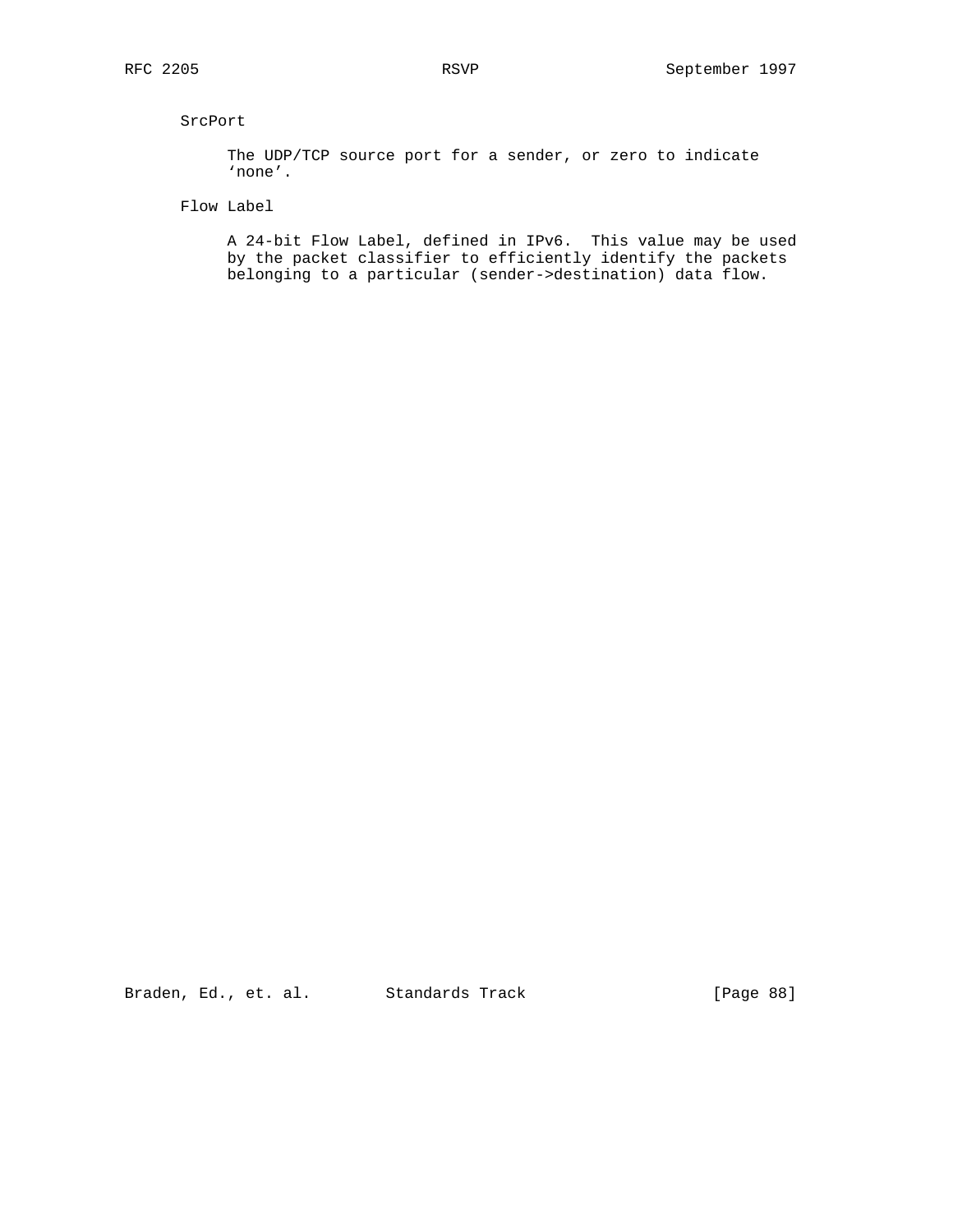A.10 SENDER\_TEMPLATE Class

SENDER\_TEMPLATE class = 11.

- o IPv4 SENDER\_TEMPLATE object: Class = 11, C-Type = 1 Definition same as IPv4/UDP FILTER\_SPEC object.
- o IPv6 SENDER\_TEMPLATE object: Class = 11, C-Type = 2 Definition same as IPv6/UDP FILTER\_SPEC object.
- o IPv6 Flow-label SENDER\_TEMPLATE object: Class = 11, C-Type = 3
	- A.11 SENDER\_TSPEC Class

SENDER\_TSPEC class = 12.

o Intserv SENDER\_TSPEC object: Class = 12, C-Type = 2

 The contents and encoding rules for this object are specified in documents prepared by the int-serv working group.

A.12 ADSPEC Class

ADSPEC class = 13.

o Intserv ADSPEC object: Class = 13, C-Type = 2

 The contents and format for this object are specified in documents prepared by the int-serv working group.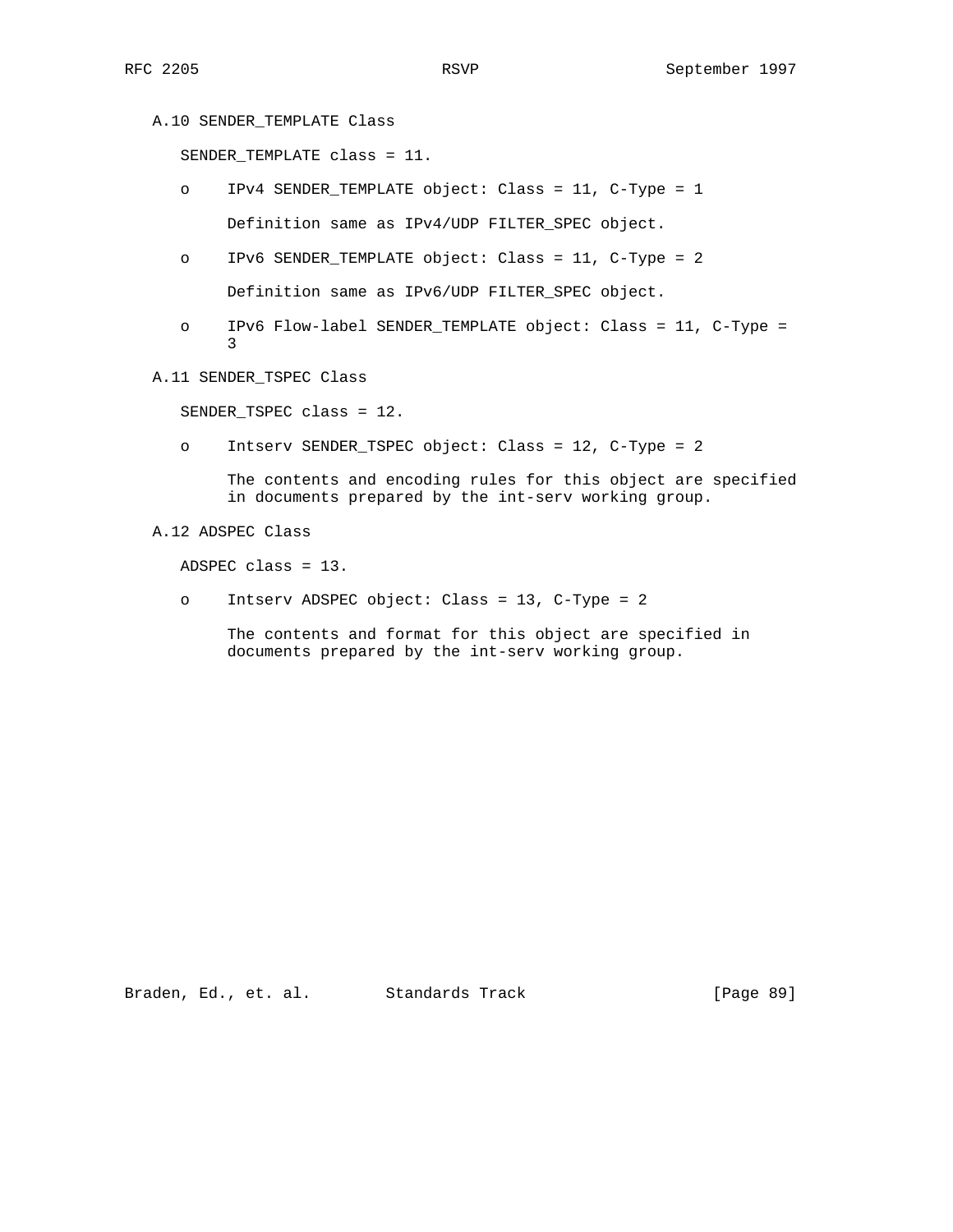# A.13 POLICY\_DATA Class

POLICY\_DATA class = 14.

 o Type 1 POLICY\_DATA object: Class = 14, C-Type = 1 The contents of this object are for further study.

Braden, Ed., et. al. Standards Track [Page 90]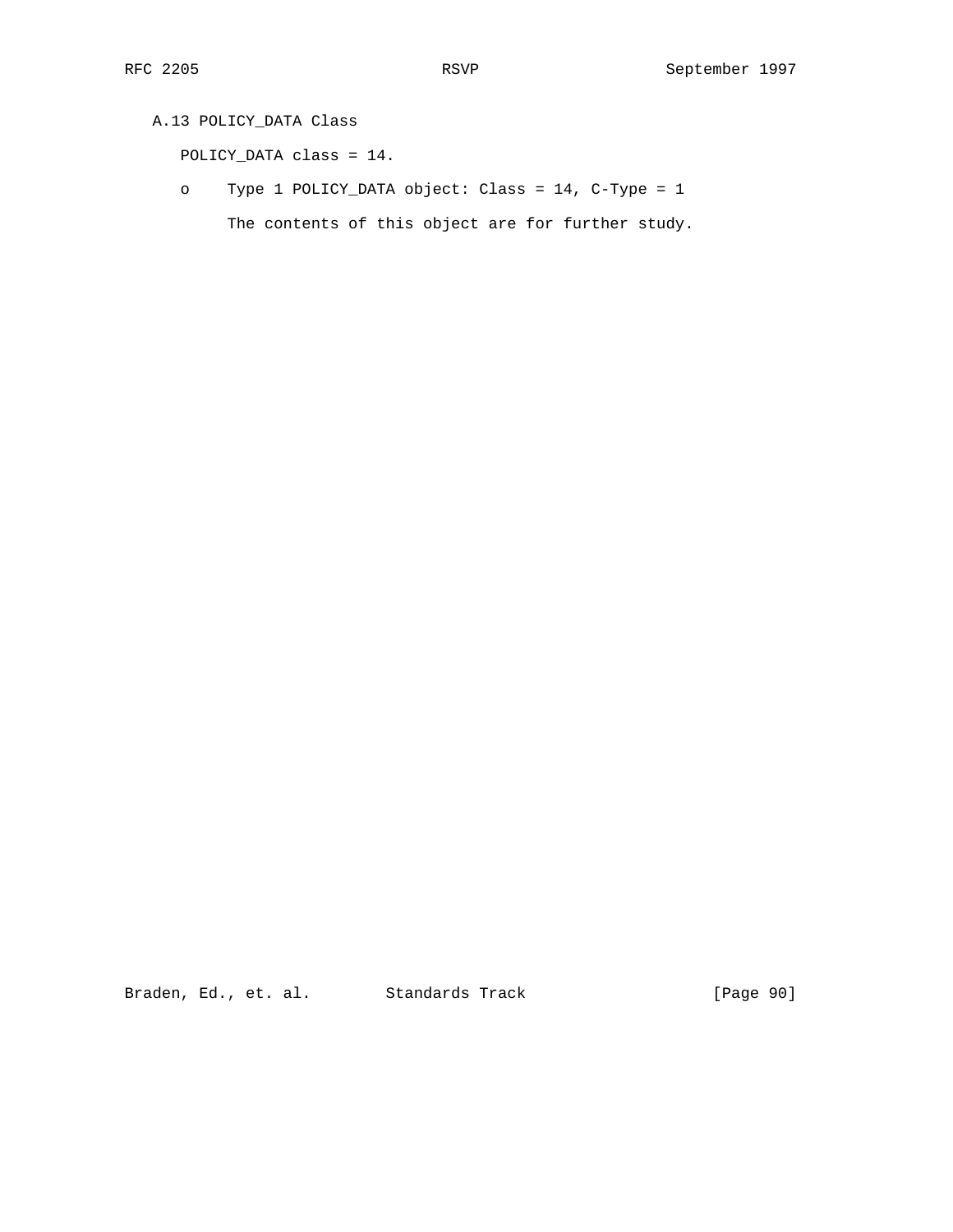|          | A.14 Resv CONFIRM Class                          |
|----------|--------------------------------------------------|
|          | RESV_CONFIRM class = 15.                         |
| $\Omega$ | IPv4 RESV_CONFIRM object: Class = 15, C-Type = 1 |
|          | IPv4 Receiver Address (4 bytes)                  |
| $\circ$  | IPv6 RESV CONFIRM object: Class = 15, C-Type = 2 |
|          | IPv6 Receiver Address (16 bytes)                 |
|          |                                                  |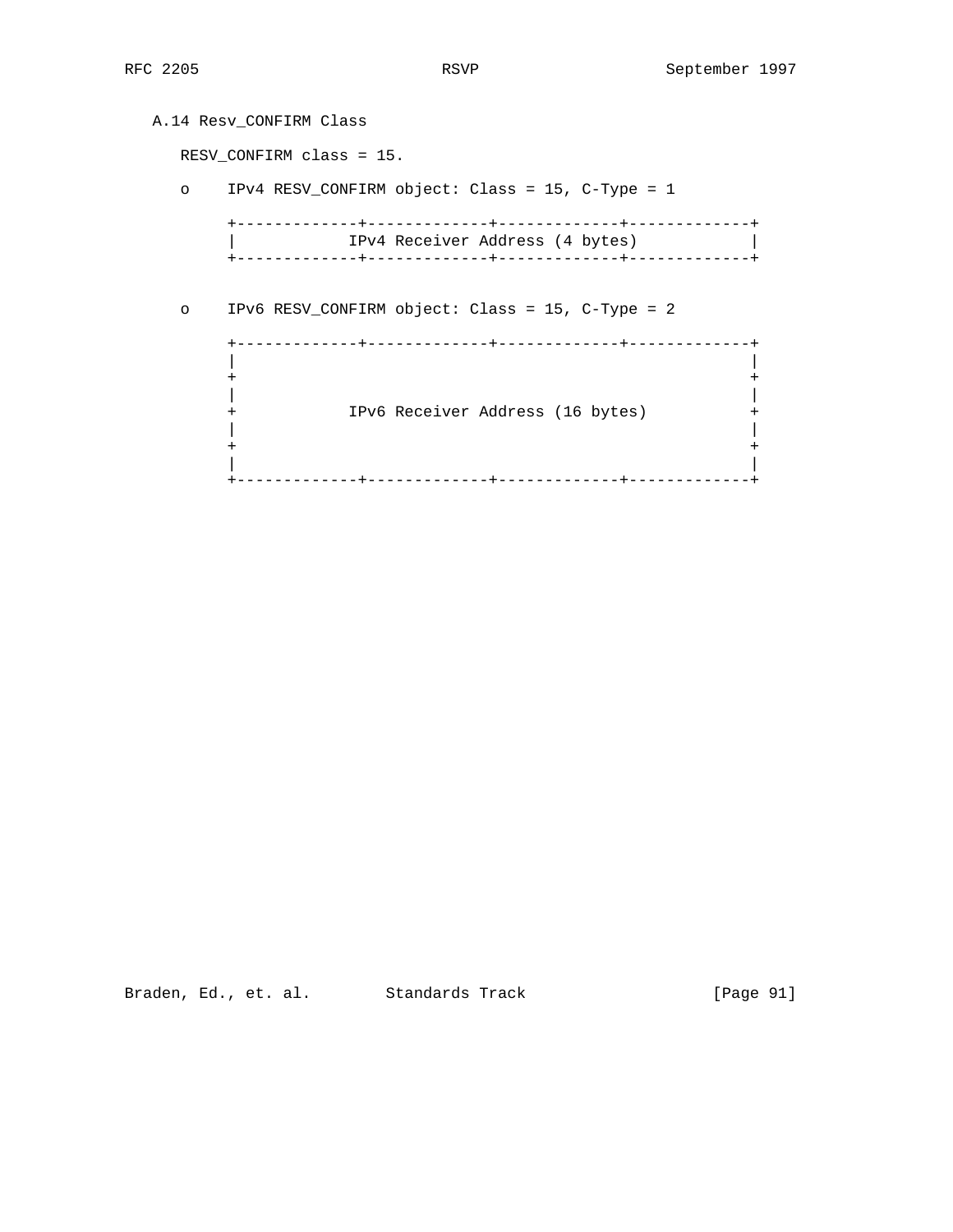APPENDIX B. Error Codes and Values

 The following Error Codes may appear in ERROR\_SPEC objects and be passed to end systems. Except where noted, these Error Codes may appear only in ResvErr messages.

o Error Code = 00: Confirmation

 This code is reserved for use in the ERROR\_SPEC object of a ResvConf message. The Error Value will also be zero.

o Error Code = 01: Admission Control failure

 Reservation request was rejected by Admission Control due to unavailable resources.

For this Error Code, the 16 bits of the Error Value field are:

ssur cccc cccc cccc

where the bits are:

- ss = 00: Low order 12 bits contain a globally-defined sub-code (values listed below).
- ss = 10: Low order 12 bits contain a organization-specific sub code. RSVP is not expected to be able to interpret this except as a numeric value.
- ss = 11: Low order 12 bits contain a service-specific sub-code. RSVP is not expected to be able to interpret this except as a numeric value.

 Since the traffic control mechanism might substitute a different service, this encoding may include some representation of the service in use.

 u = 0: RSVP rejects the message without updating local state.

 u = 1: RSVP may use message to update local state and forward the message. This means that the message is informational.

Braden, Ed., et. al. Standards Track [Page 92]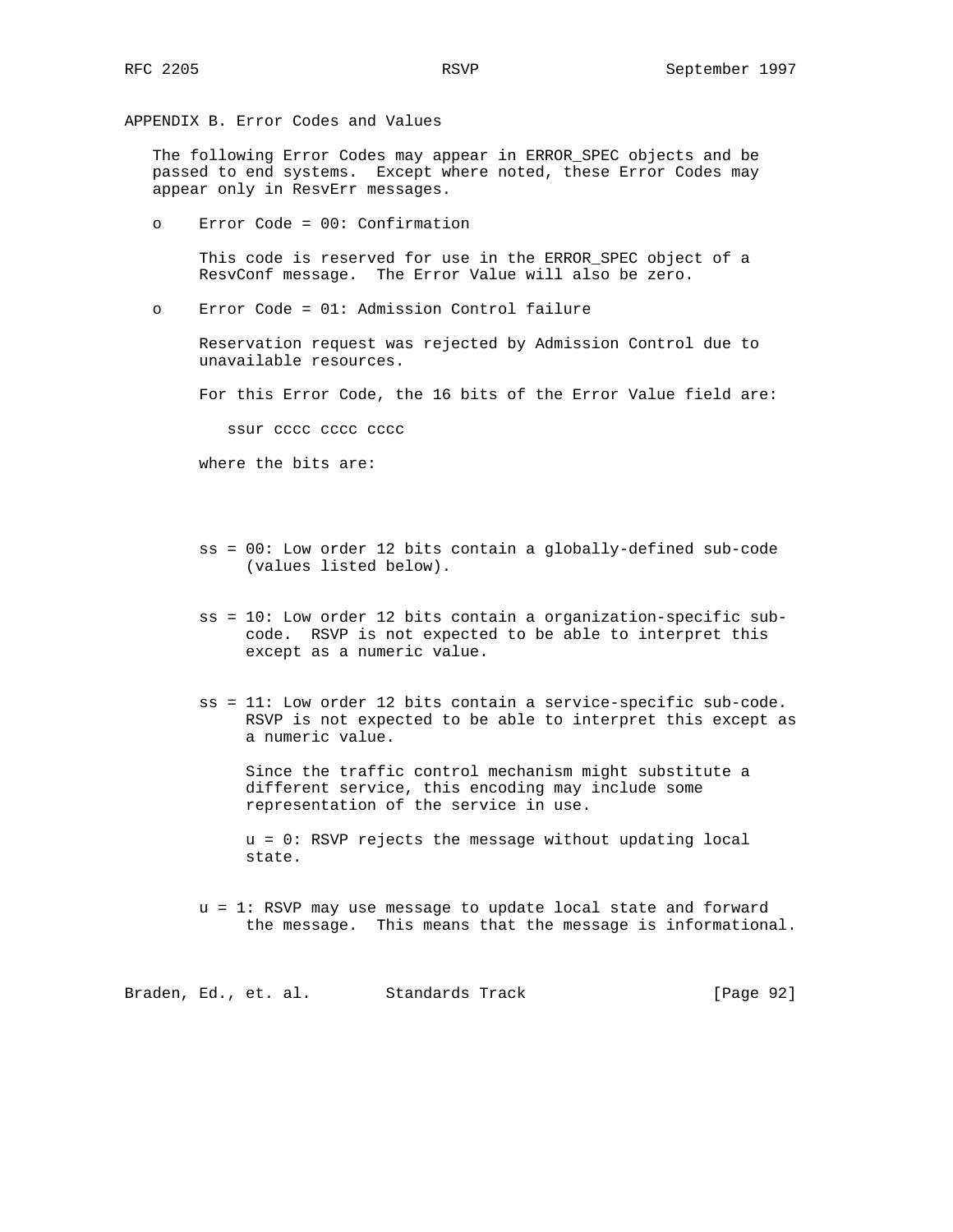r: Reserved bit, should be zero.

cccc cccc cccc: 12 bit code.

 The following globally-defined sub-codes may appear in the low order 12 bits when ssur = 0000:

- $Sub-code = 1: Delay bound cannot be met$
- $Sub-code = 2: Requested bandwidth unavailable$
- $Sub-code = 3: MTU in flowspec larger than interface MTU.$
- o Error Code = 02: Policy Control failure

 Reservation or path message has been rejected for administrative reasons, for example, required credentials not submitted, insufficient quota or balance, or administrative preemption. This Error Code may appear in a PathErr or ResvErr message.

 Contents of the Error Value field are to be determined in the future.

o Error Code = 03: No path information for this Resv message.

 No path state for this session. Resv message cannot be forwarded.

o Error Code = 04: No sender information for this Resv message.

 There is path state for this session, but it does not include the sender matching some flow descriptor contained in the Resv message. Resv message cannot be forwarded.

o Error Code = 05: Conflicting reservation style

 Reservation style conflicts with style(s) of existing reservation state. The Error Value field contains the low-order 16 bits of the Option Vector of the existing style with which the conflict occurred. This Resv message cannot be forwarded.

o Error Code = 06: Unknown reservation style

 Reservation style is unknown. This Resv message cannot be forwarded.

Braden, Ed., et. al. Standards Track [Page 93]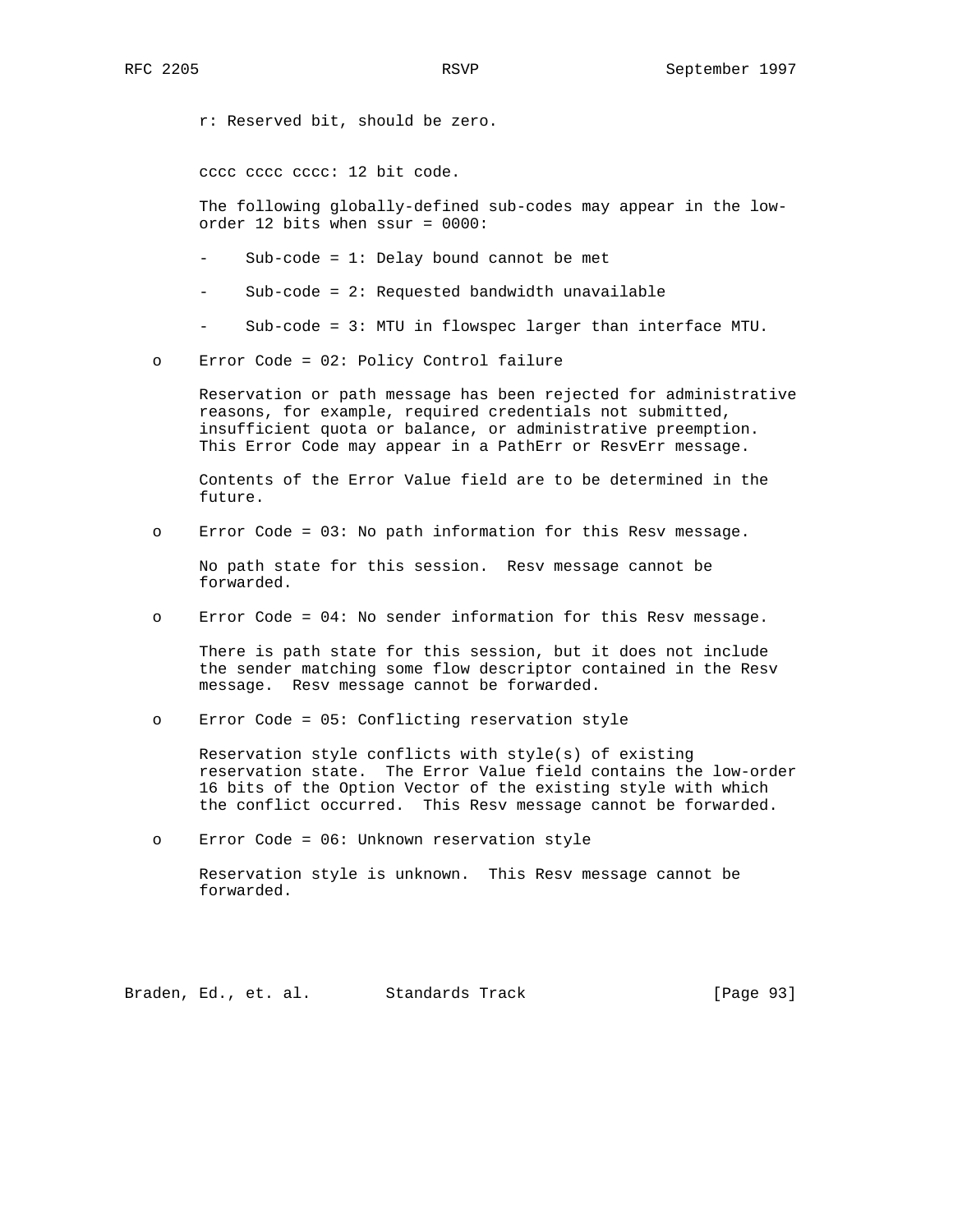o Error Code = 07: Conflicting dest ports

 Sessions for same destination address and protocol have appeared with both zero and non-zero dest port fields. This Error Code may appear in a PathErr or ResvErr message.

o Error Code = 08: Conflicting sender ports

 Sender port is both zero and non-zero in Path messages for the same session. This Error Code may appear only in a PathErr message.

- o Error Code = 09, 10, 11: (reserved)
- o Error Code = 12: Service preempted

 The service request defined by the STYLE object and the flow descriptor has been administratively preempted.

For this Error Code, the 16 bits of the Error Value field are:

ssur cccc cccc cccc

 Here the high-order bits ssur are as defined under Error Code 01. The globally-defined sub-codes that may appear in the low order 12 bits when ssur = 0000 are to be defined in the future.

o Error Code = 13: Unknown object class

 Error Value contains 16-bit value composed of (Class-Num, C- Type) of unknown object. This error should be sent only if RSVP is going to reject the message, as determined by the high-order bits of the Class-Num. This Error Code may appear in a PathErr or ResvErr message.

o Error Code = 14: Unknown object C-Type

 Error Value contains 16-bit value composed of (Class-Num, C- Type) of object.

- o Error Code = 15-19: (reserved)
- o Error Code = 20: Reserved for API

 Error Value field contains an API error code, for an API error that was detected asynchronously and must be reported via an upcall.

Braden, Ed., et. al. Standards Track [Page 94]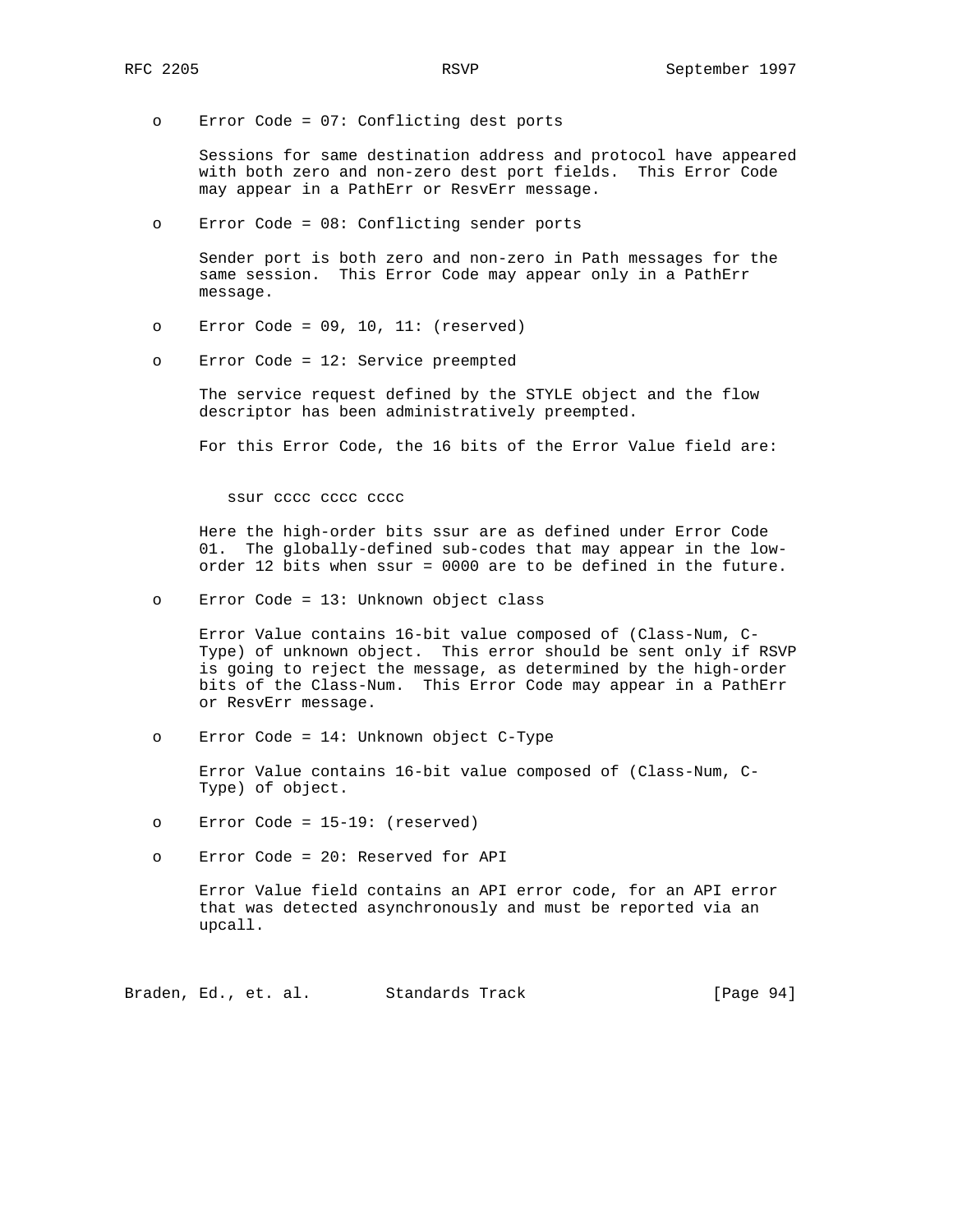o Error Code = 21: Traffic Control Error

 Traffic Control call failed due to the format or contents of the parameters to the request. The Resv or Path message that caused the call cannot be forwarded, and repeating the call would be futile.

For this Error Code, the 16 bits of the Error Value field are:

ss00 cccc cccc cccc

Here the high-order bits ss are as defined under Error Code 01.

 The following globally-defined sub-codes may appear in the low order 12 bits (cccc cccc cccc) when ss = 00:

 $Sub-code = 01: Service conflict$ 

Trying to merge two incompatible service requests.

Sub-code = 02: Service unsupported

 Traffic control can provide neither the requested service nor an acceptable replacement.

- Sub-code = 03: Bad Flowspec value

Malformed or unreasonable request.

- Sub-code = 04: Bad Tspec value

Malformed or unreasonable request.

- Sub-code = 05: Bad Adspec value

Malformed or unreasonable request.

o Error Code = 22: Traffic Control System error

 A system error was detected and reported by the traffic control modules. The Error Value will contain a system-specific value giving more information about the error. RSVP is not expected to be able to interpret this value.

Braden, Ed., et. al. Standards Track [Page 95]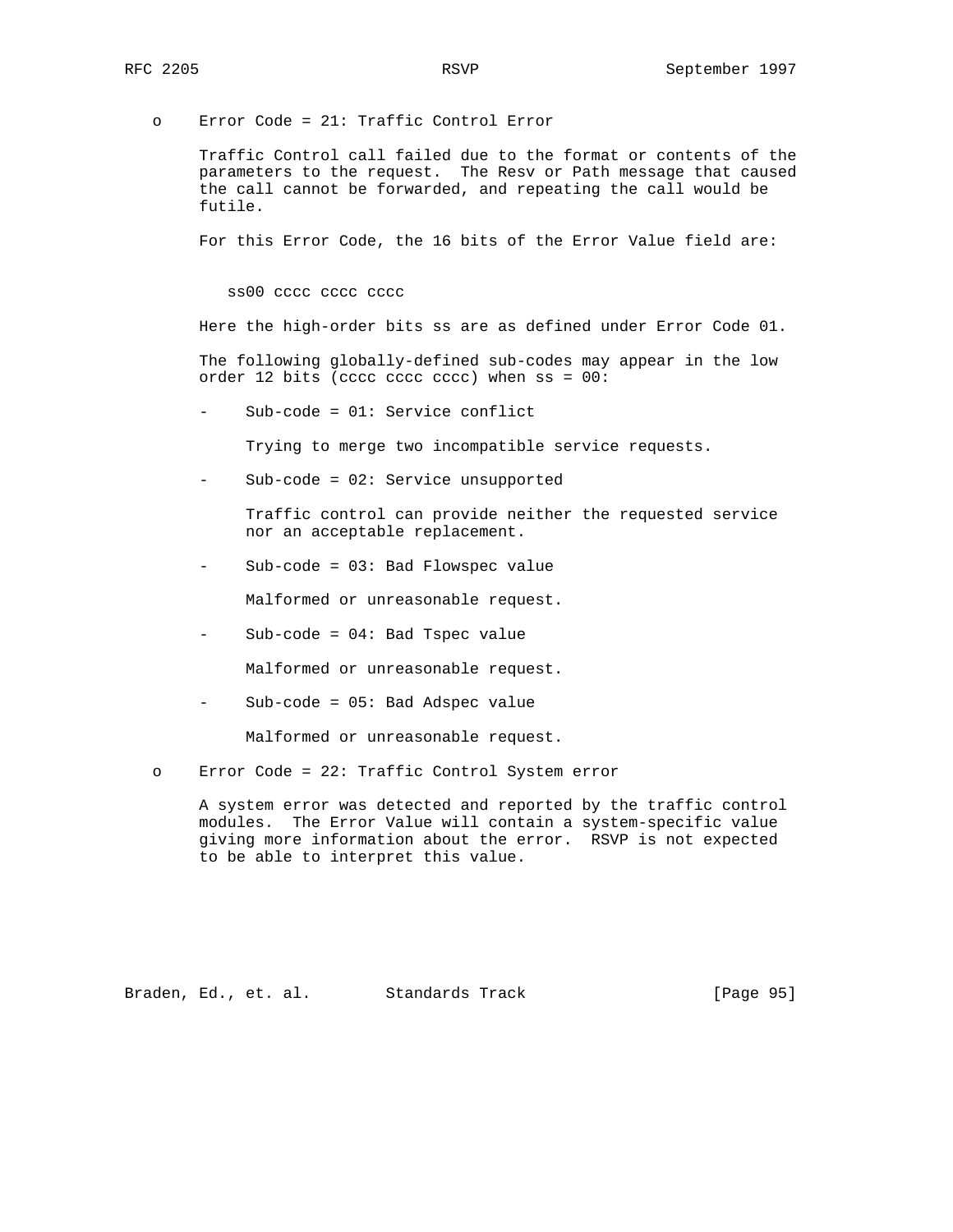o Error Code = 23: RSVP System error

 The Error Value field will provide implementation-dependent information on the error. RSVP is not expected to be able to interpret this value.

 In general, every RSVP message is rebuilt at each hop, and the node that creates an RSVP message is responsible for its correct construction. Similarly, each node is required to verify the correct construction of each RSVP message it receives. Should a programming error allow an RSVP to create a malformed message, the error is not generally reported to end systems in an ERROR\_SPEC object; instead, the error is simply logged locally, and perhaps reported through network management mechanisms.

 The only message formatting errors that are reported to end systems are those that may reflect version mismatches, and which the end system might be able to circumvent, e.g., by falling back to a previous CType for an object; see code 13 and 14 above.

 The choice of message formatting errors that an RSVP may detect and log locally is implementation-specific, but it will typically include the following:

- o Wrong-length message: RSVP Length field does not match message length.
- o Unknown or unsupported RSVP version.
- o Bad RSVP checksum
- o INTEGRITY failure
- o Illegal RSVP message Type
- o Illegal object length: not a multiple of 4, or less than 4.
- o Next hop/Previous hop address in HOP object is illegal.
- o Bad source port: Source port is non-zero in a filter spec or sender template for a session with destination port zero.
- o Required object class (specify) missing
- o Illegal object class (specify) in this message type.
- o Violation of required object order

Braden, Ed., et. al. Standards Track [Page 96]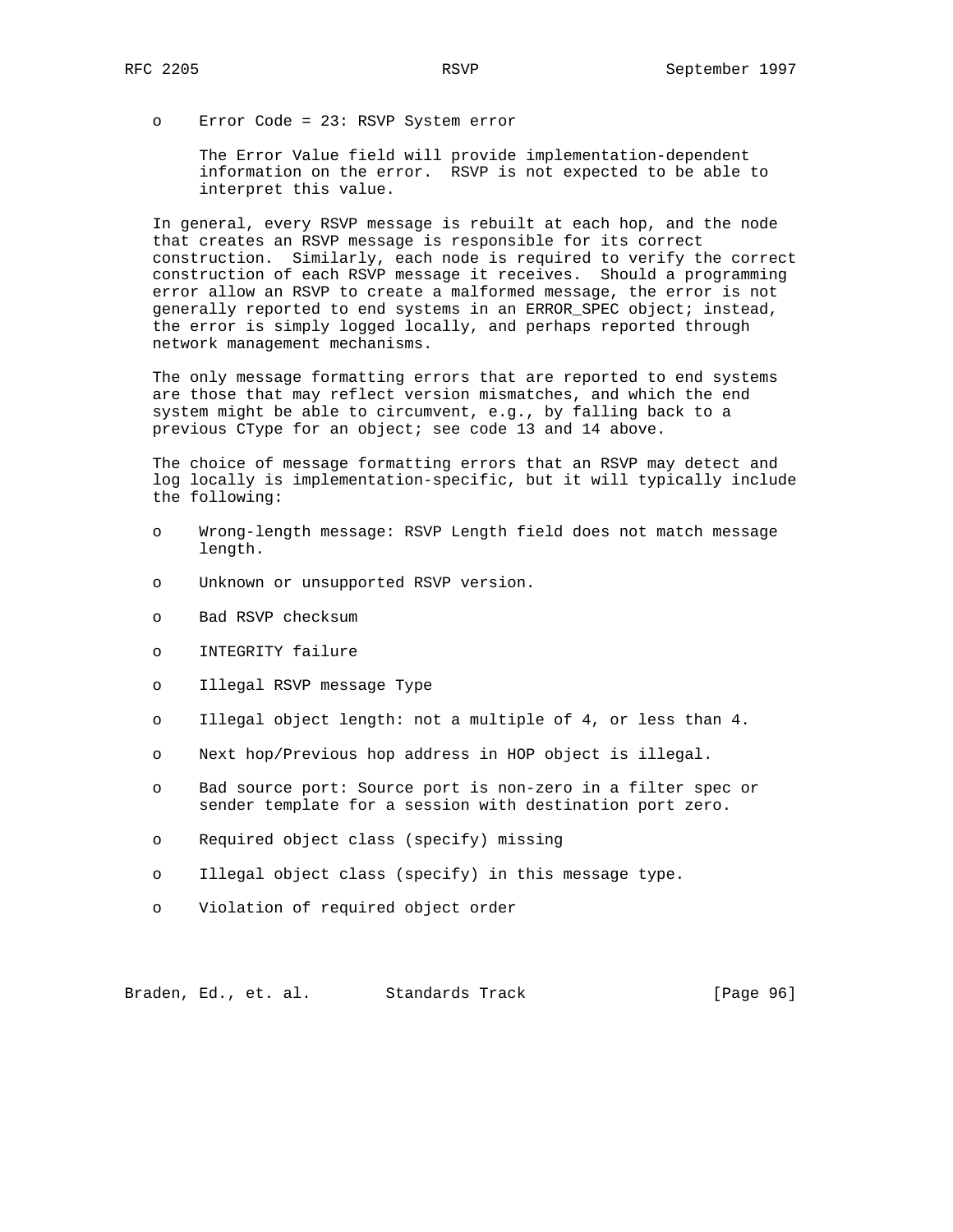- o Flow descriptor count wrong for style or message type
- o Logical Interface Handle invalid
- o Unknown object Class-Num.
- o Destination address of ResvConf message does not match Receiver Address in the RESV\_CONFIRM object it contains.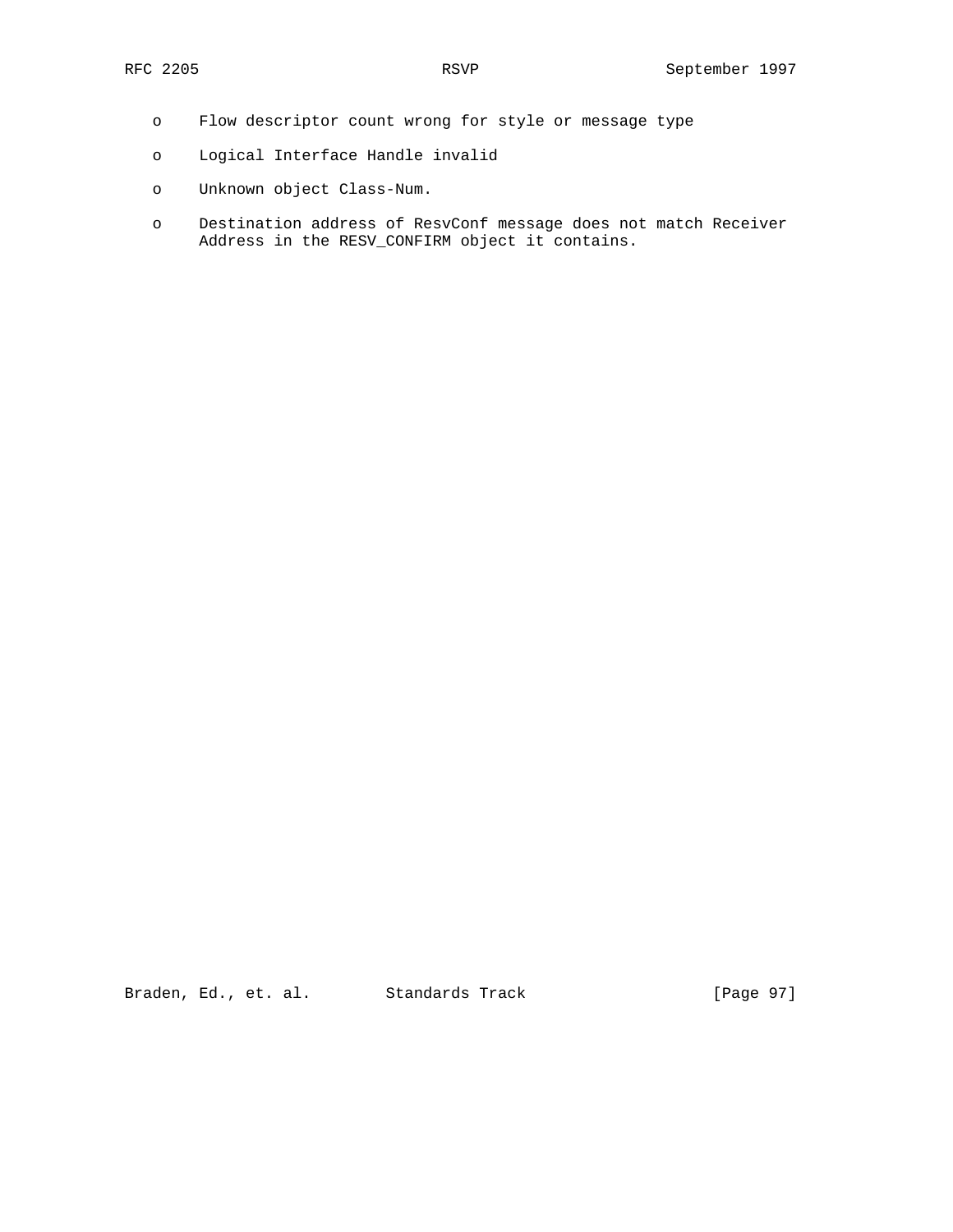APPENDIX C. UDP Encapsulation

 An RSVP implementation will generally require the ability to perform "raw" network I/O, i.e., to send and receive IP datagrams using protocol 46. However, some important classes of host systems may not support raw network I/O. To use RSVP, such hosts must encapsulate RSVP messages in UDP.

The basic UDP encapsulation scheme makes two assumptions:

- 1. All hosts are capable of sending and receiving multicast packets if multicast destinations are to be supported.
- 2. The first/last-hop routers are RSVP-capable.

A method of relaxing the second assumption is given later.

 Let Hu be a "UDP-only" host that requires UDP encapsulation, and Hr a host that can do raw network I/O. The UDP encapsulation scheme must allow RSVP interoperation among an arbitrary topology of Hr hosts, Hu hosts, and routers.

 Resv, ResvErr, ResvTear, and PathErr messages are sent to unicast addresses learned from the path or reservation state in the node. If the node keeps track of which previous hops and which interfaces need UDP encapsulation, these messages can be sent using UDP encapsulation when necessary. On the other hand, Path and PathTear messages are sent to the destination address for the session, which may be unicast or multicast.

 The tables in Figures 13 and 14 show the basic rules for UDP encapsulation of Path and PathTear messages, for unicast DestAddress and multicast DestAddress, respectively. The other message types, which are sent unicast, should follow the unicast rules in Figure 13. Under the 'RSVP Send' columns in these figures, the notation is 'mode(destaddr, destport)'; destport is omitted for raw packets. The 'Receive' columns show the group that is joined and, where relevant, the UDP Listen port.

 It is useful to define two flavors of UDP encapsulation, one to be sent by Hu and the other to be sent by Hr and R, to avoid double processing by the recipient. In practice, these two flavors are distinguished by differing UDP port numbers Pu and Pu'.

Braden, Ed., et. al. Standards Track [Page 98]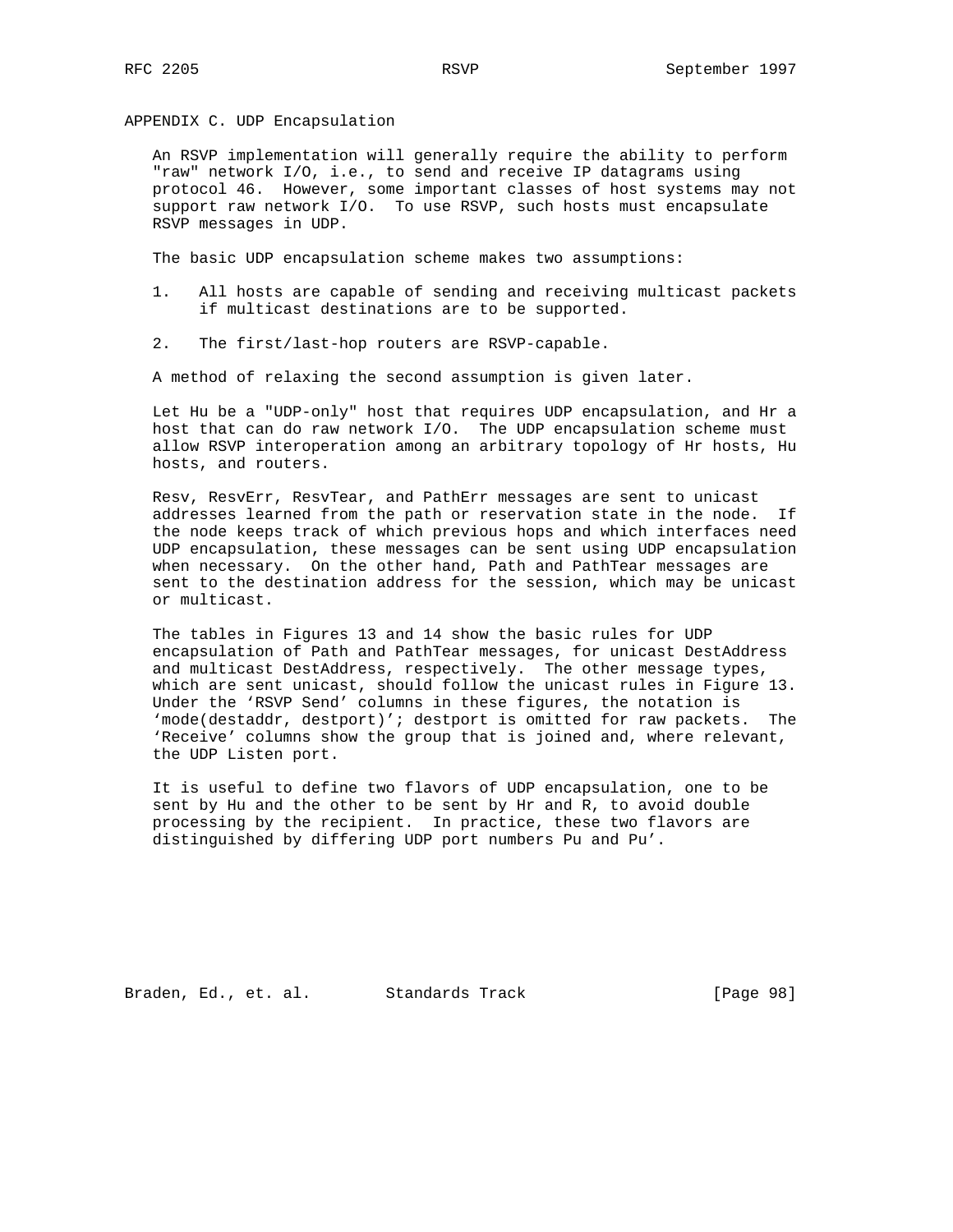The following symbols are used in the tables.

- o D is the DestAddress for the particular session.
- o G\* is a well-known group address of the form 224.0.0.14, i.e., a group that is limited to the local connected network.
- o Pu and Pu' are two well-known UDP ports for UDP encapsulation of RSVP, with values 1698 and 1699.
- o Ra is the IP address of the router interface 'a'.
- o Router interface 'a' is on the local network connected to Hu and Hr.

o

The following notes apply to these figures:

 [Note 1] Hu sends a unicast Path message either to the destination address D, if D is local, or to the address Ra of the first-hop router. Ra is presumably known to the host.

 [Note 2] Here D is the address of the local interface through which the message arrived.

[Note 3] This assumes that the application has joined the group D.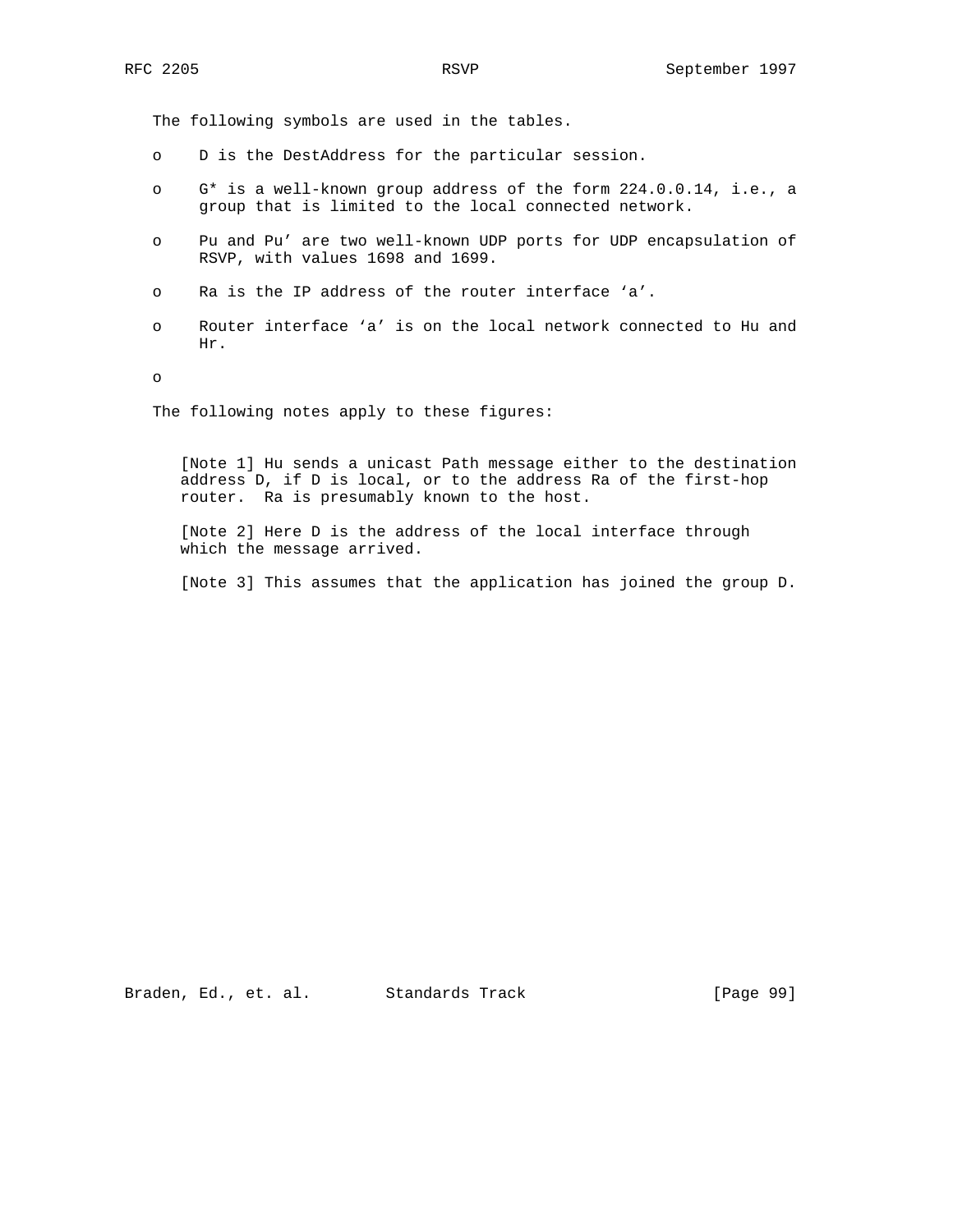UNICAST DESTINATION D: RSVP RSVP Node Send Send Receive  $\frac{1}{2}$  ,  $\frac{1}{2}$  ,  $\frac{1}{2}$  ,  $\frac{1}{2}$  ,  $\frac{1}{2}$  ,  $\frac{1}{2}$  ,  $\frac{1}{2}$  ,  $\frac{1}{2}$  ,  $\frac{1}{2}$  ,  $\frac{1}{2}$  ,  $\frac{1}{2}$  ,  $\frac{1}{2}$  ,  $\frac{1}{2}$  ,  $\frac{1}{2}$  ,  $\frac{1}{2}$  ,  $\frac{1}{2}$  ,  $\frac{1}{2}$  ,  $\frac{1}{2}$  ,  $\frac{1$  Hu UDP(D/Ra,Pu) UDP(D,Pu) [Note 1] and UDP(D,Pu') [Note 2] Hr Raw(D) Raw() and if (UDP) and UDP(D, Pu) then UDP(D, Pu') [Note 2] (Ignore Pu') R (Interface a): Raw(D) Raw() and if (UDP) and UDP(Ra, Pu) then UDP(D,Pu') (Ignore Pu')

Figure 13: UDP Encapsulation Rules for Unicast Path and Resv Messages

MULTICAST DESTINATION D:

| Node | RSVP<br>Send   | RSVP<br>Receive                               |
|------|----------------|-----------------------------------------------|
| Hu   | $UDP(G^*, Pu)$ | UDP(D, Pu')<br>[Note 3]<br>and $UDP(G^*, Pu)$ |

| Raw(D, Tr)         | Raw()             |
|--------------------|-------------------|
| and if (UDP)       | and $UDP(G^*,Pu)$ |
| then $UDP(D, Pu')$ | (Ignore Pu')      |
|                    |                   |

| $R$ (Interface a): |                    |
|--------------------|--------------------|
| Raw(D, Tr)         | Raw()              |
| and if (UDP)       | and $UDP(G^*, Pu)$ |
| then $UDP(D, Pu')$ | (Ignore Pu')       |

Figure 14: UDP Encapsulation Rules for Multicast Path Messages

Braden, Ed., et. al. Standards Track [Page 100]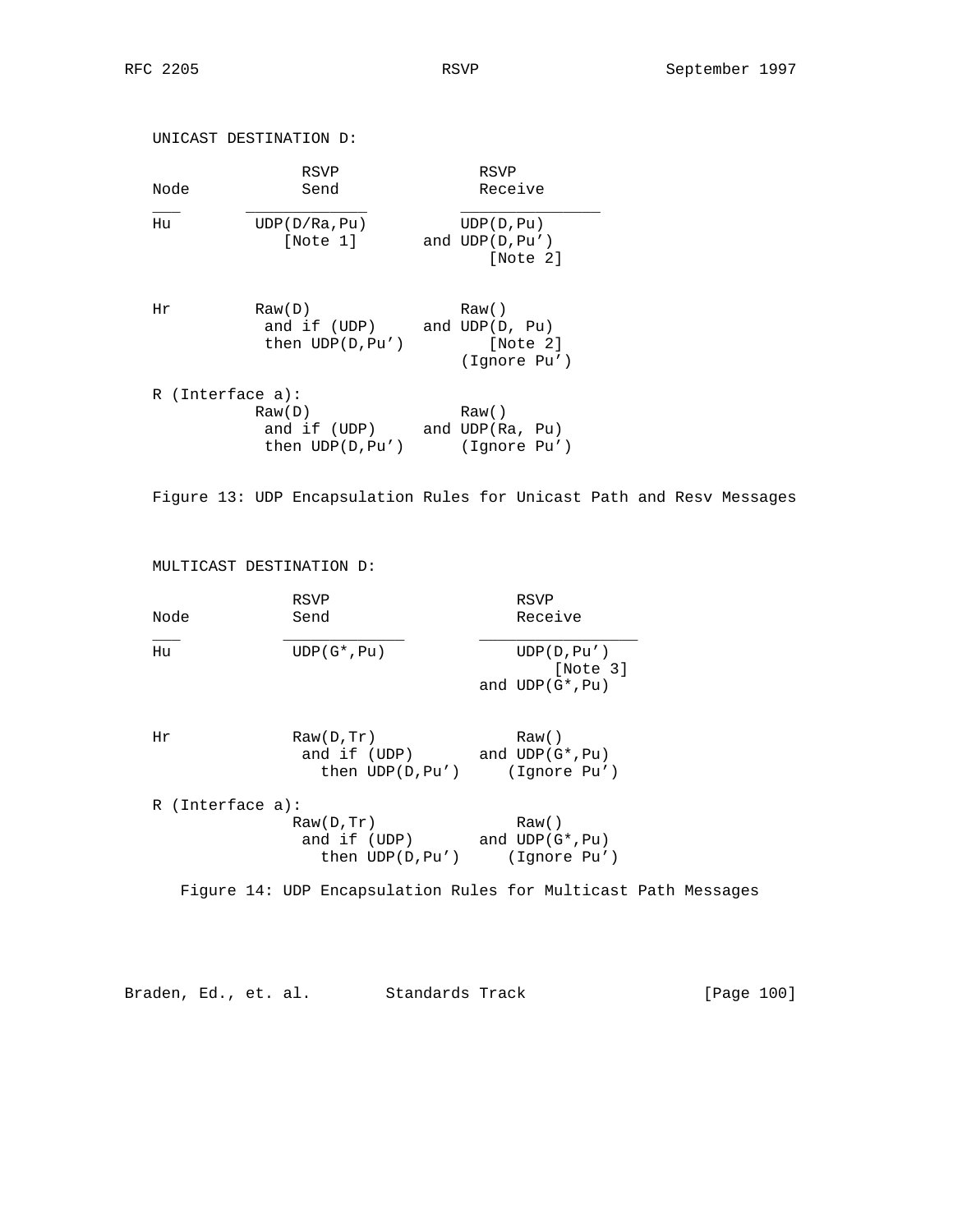A router may determine if its interface X needs UDP encapsulation by listening for UDP-encapsulated Path messages that were sent to either G\* (multicast D) or to the address of interface X (unicast D). There is one failure mode for this scheme: if no host on the connected network acts as an RSVP sender, there will be no Path messages to trigger UDP encapsulation. In this (unlikely) case, it will be necessary to explicitly configure UDP encapsulation on the local network interface of the router.

 When a UDP-encapsulated packet is received, the IP TTL is not available to the application on most systems. The RSVP process that receives a UDP-encapsulated Path or PathTear message should therefore use the Send\_TTL field of the RSVP common header as the effective receive TTL. This may be overridden by manual configuration.

 We have assumed that the first-hop RSVP-capable router R is on the directly-connected network. There are several possible approaches if this is not the case.

 1. Hu can send both unicast and multicast sessions to UDP(Ra,Pu) with TTL=Ta

 Here Ta must be the TTL to exactly reach R. If Ta is too small, the Path message will not reach R. If Ta is too large, R and succeeding routers may forward the UDP packet until its hop count expires. This will turn on UDP encapsulation between routers within the Internet, perhaps causing bogus UDP traffic. The host Hu must be explicitly configured with Ra and Ta.

 2. A particular host on the LAN connected to Hu could be designated as an "RSVP relay host". A relay host would listen on (G\*,Pu) and forward any Path messages directly to R, although it would not be in the data path. The relay host would have to be configured with Ra and Ta.

Braden, Ed., et. al. Standards Track [Page 101]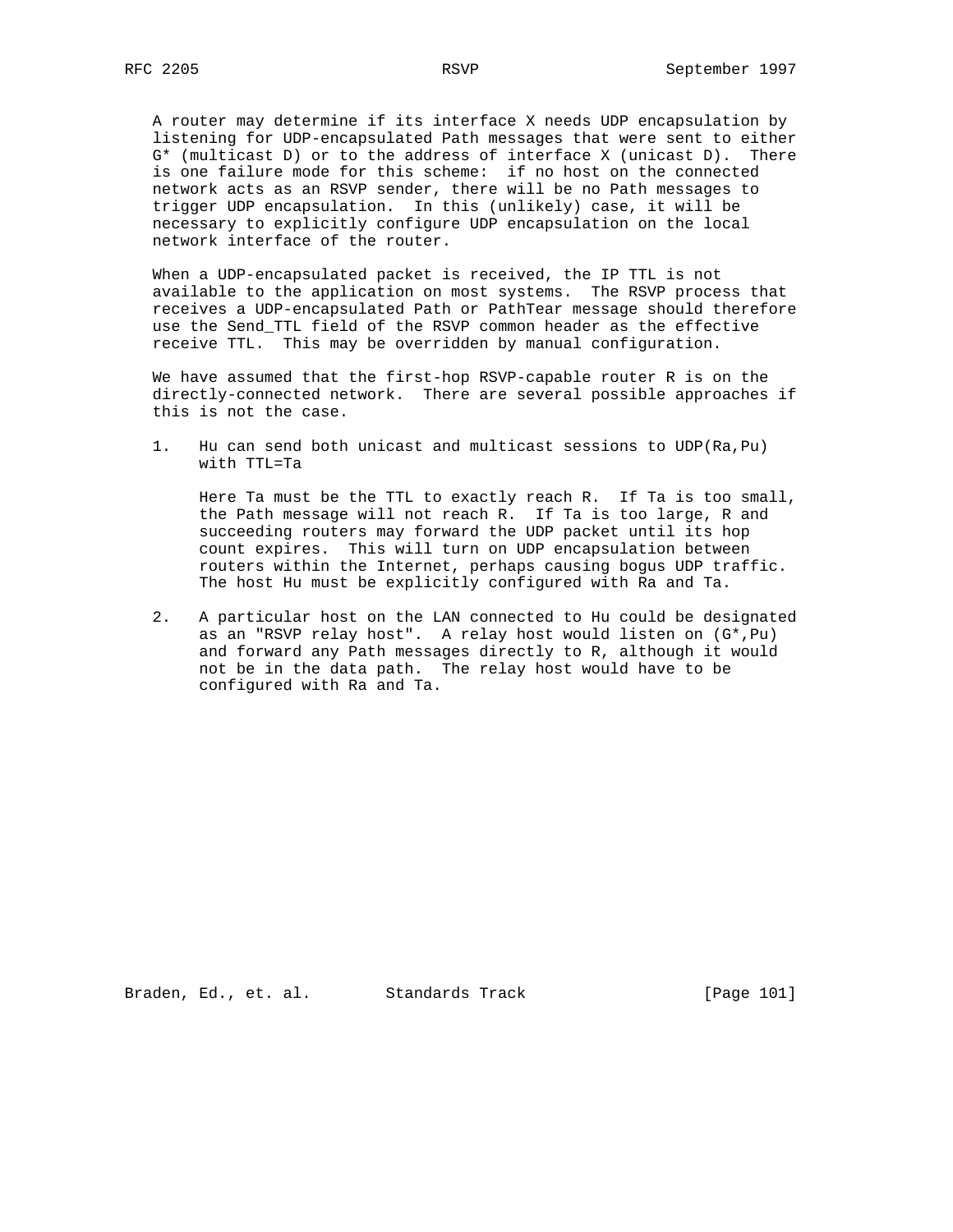# APPENDIX D. Glossary

o Admission control

 A traffic control function that decides whether the packet scheduler in the node can supply the requested QoS while continuing to provide the QoS requested by previously-admitted requests. See also "policy control" and "traffic control".

o Adspec

 An Adspec is a data element (object) in a Path message that carries a package of OPWA advertising information. See "OPWA".

o Auto-refresh loop

 An auto-refresh loop is an error condition that occurs when a topological loop of routers continues to refresh existing reservation state even though all receivers have stopped requesting these reservations. See section 3.4 for more information.

o Blockade state

 Blockade state helps to solve a "killer reservation" problem. See sections 2.5 and 3.5, and "killer reservation".

o Branch policing

 Traffic policing at a multicast branching point on an outgoing interface that has "less" resources reserved than another outgoing interface for the same flow. See "traffic policing".

o C-Type

The class type of an object; unique within class-name. See "class-name".

o Class-name

The class of an object. See "object".

o DestAddress

 The IP destination address; part of session identification. See "session".

Braden, Ed., et. al. Standards Track [Page 102]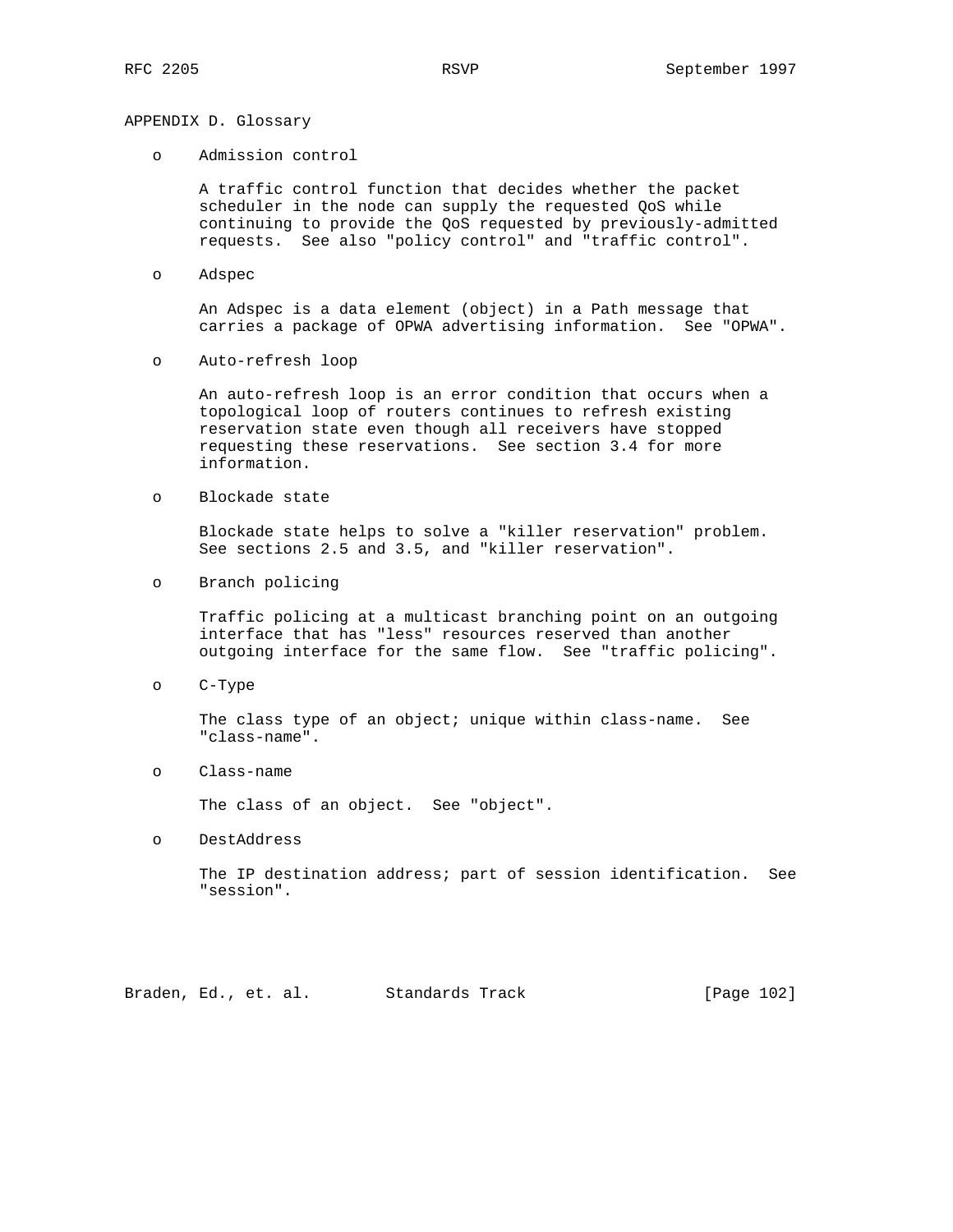# o Distinct style

 A (reservation) style attribute; separate resources are reserved for each different sender. See also "shared style".

o Downstream

Towards the data receiver(s).

o DstPort

 The IP (generalized) destination port used as part of a session. See "generalized destination port".

o Entry policing

 Traffic policing done at the first RSVP- (and policing-) capable router on a data path.

o ERROR\_SPEC

 Object that carries the error report in a PathErr or ResvErr message.

o Explicit sender selection

 A (reservation) style attribute; all reserved senders are to be listed explicitly in the reservation message. See also "wildcard sender selection".

o FF style

 Fixed Filter reservation style, which has explicit sender selection and distinct attributes.

o FilterSpec

 Together with the session information, defines the set of data packets to receive the QoS specified in a flowspec. The filterspec is used to set parameters in the packet classifier function. A filterspec may be carried in a FILTER\_SPEC or SENDER\_TEMPLATE object.

o Flow descriptor

The combination of a flowspec and a filterspec.

Braden, Ed., et. al. Standards Track [Page 103]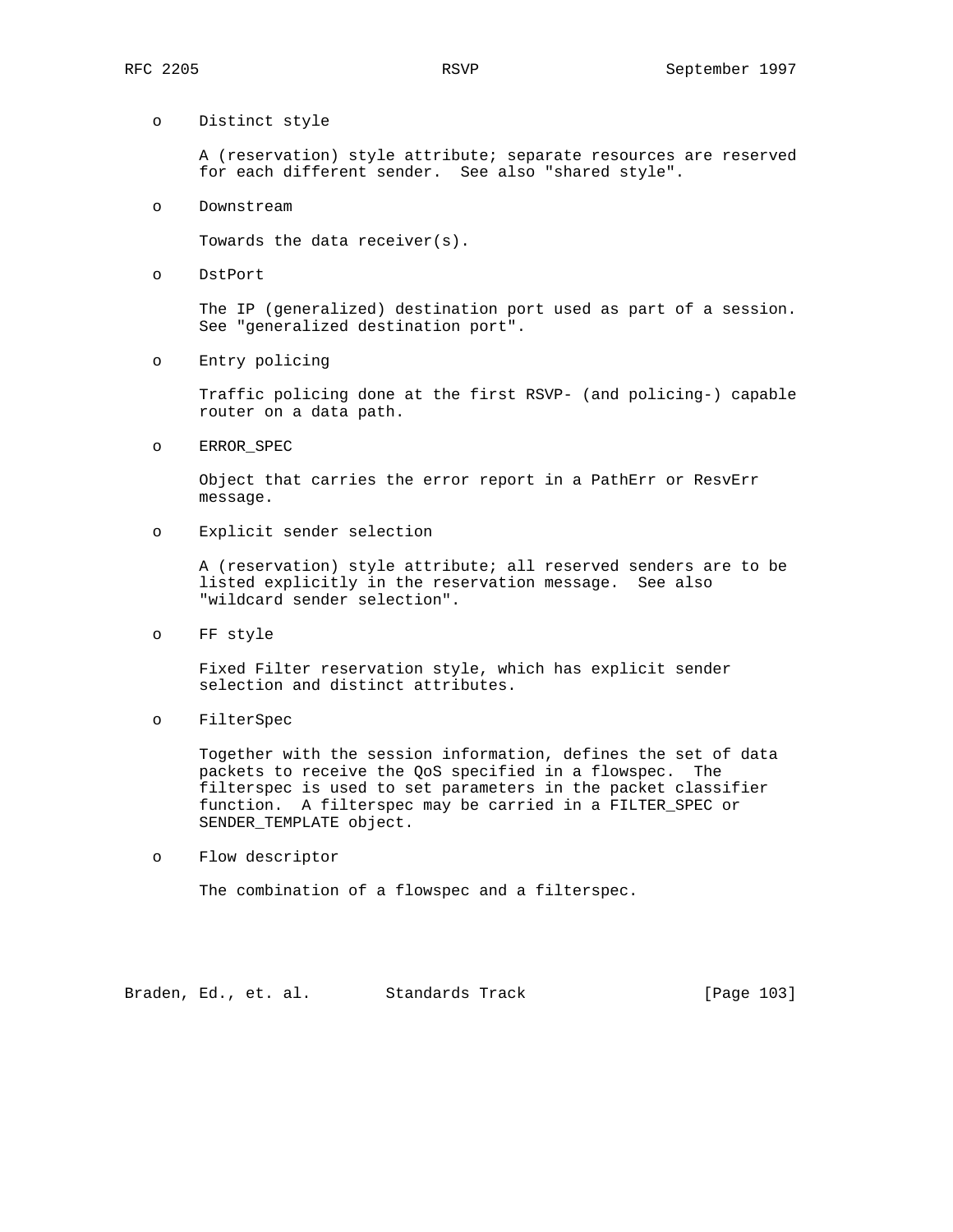o Flowspec

 Defines the QoS to be provided for a flow. The flowspec is used to set parameters in the packet scheduling function to provide the requested quality of service. A flowspec is carried in a FLOWSPEC object. The flowspec format is opaque to RSVP and is defined by the Integrated Services Working Group.

o Generalized destination port

 The component of a session definition that provides further transport or application protocol layer demultiplexing beyond DestAddress. See "session".

o Generalized source port

 The component of a filter spec that provides further transport or application protocol layer demultiplexing beyond the sender address.

o GLB

Greatest Lower Bound

o Incoming interface

 The interface on which data packets are expected to arrive, and on which Resv messages are sent.

o INTEGRITY

 Object of an RSVP control message that contains cryptographic data to authenticate the originating node and to verify the contents of an RSVP message.

o Killer reservation problem

 The killer reservation problem describes a case where a receiver attempting and failing to make a large QoS reservation prevents smaller QoS reservations from being established. See Sections 2.5 and 3.5 for more information.

o LIH

 The LIH (Logical Interface Handle) is used to help deal with non-RSVP clouds. See Section 2.9 for more information.

Braden, Ed., et. al. Standards Track [Page 104]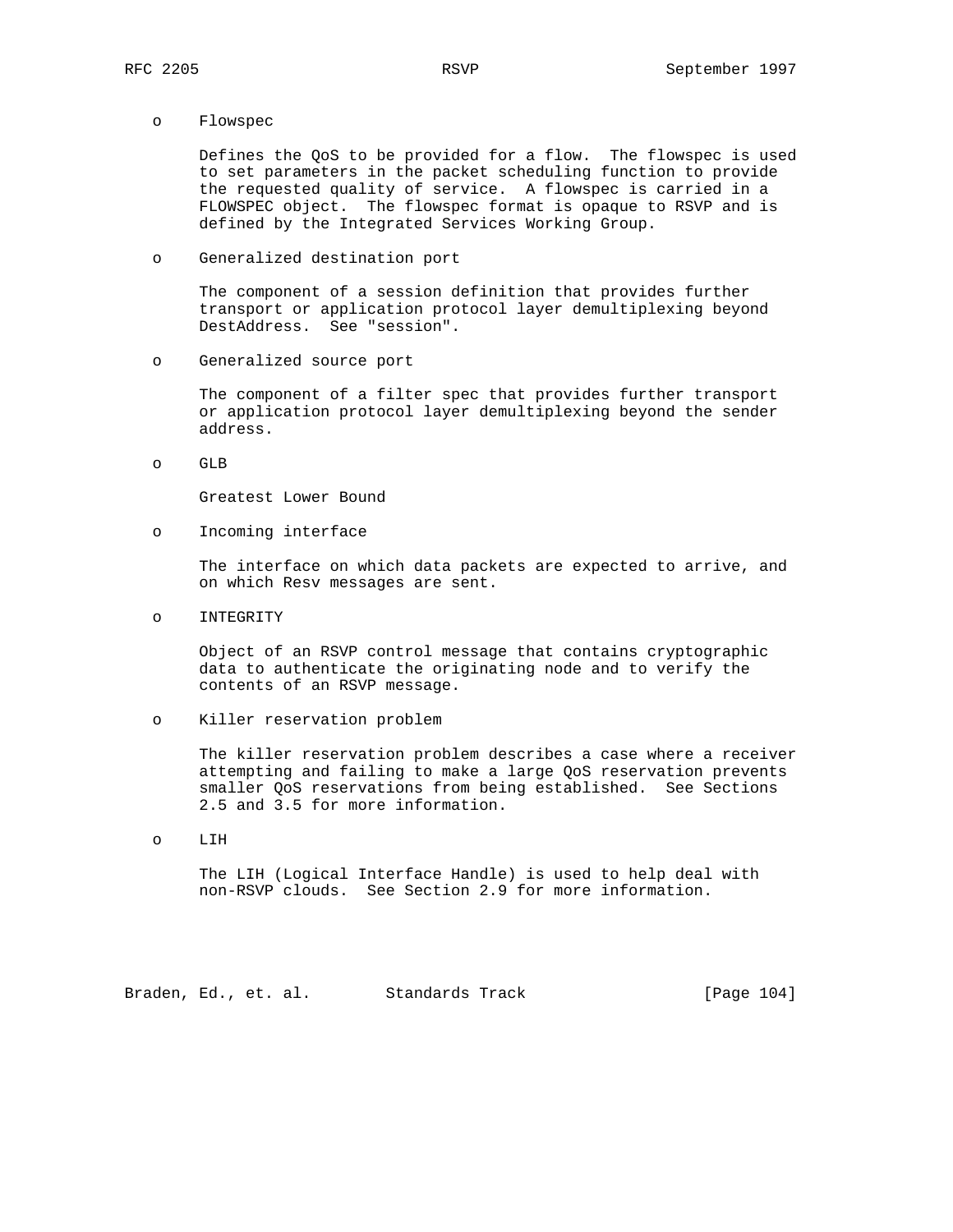o Local repair

 Allows RSVP to rapidly adapt its reservations to changes in routing. See Section 3.6 for more information.

o LPM

Local Policy Module. the function that exerts policy control.

o LUB

Least Upper Bound.

o Merge policing

 Traffic policing that takes place at data merge point of a shared reservation.

o Merging

 The process of taking the maximum (or more generally the least upper bound) of the reservations arriving on outgoing interfaces, and forwarding this maximum on the incoming interface. See Section 2.2 for more information.

o MTU

Maximum Transmission Unit.

o Next hop

The next router in the direction of traffic flow.

o NHOP

 An object that carries the Next Hop information in RSVP control messages.

o Node

A router or host system.

o Non-RSVP clouds

 Groups of hosts and routers that do not run RSVP. Dealing with nodes that do not support RSVP is important for backwards compatibility. See section 2.9.

Braden, Ed., et. al. Standards Track [Page 105]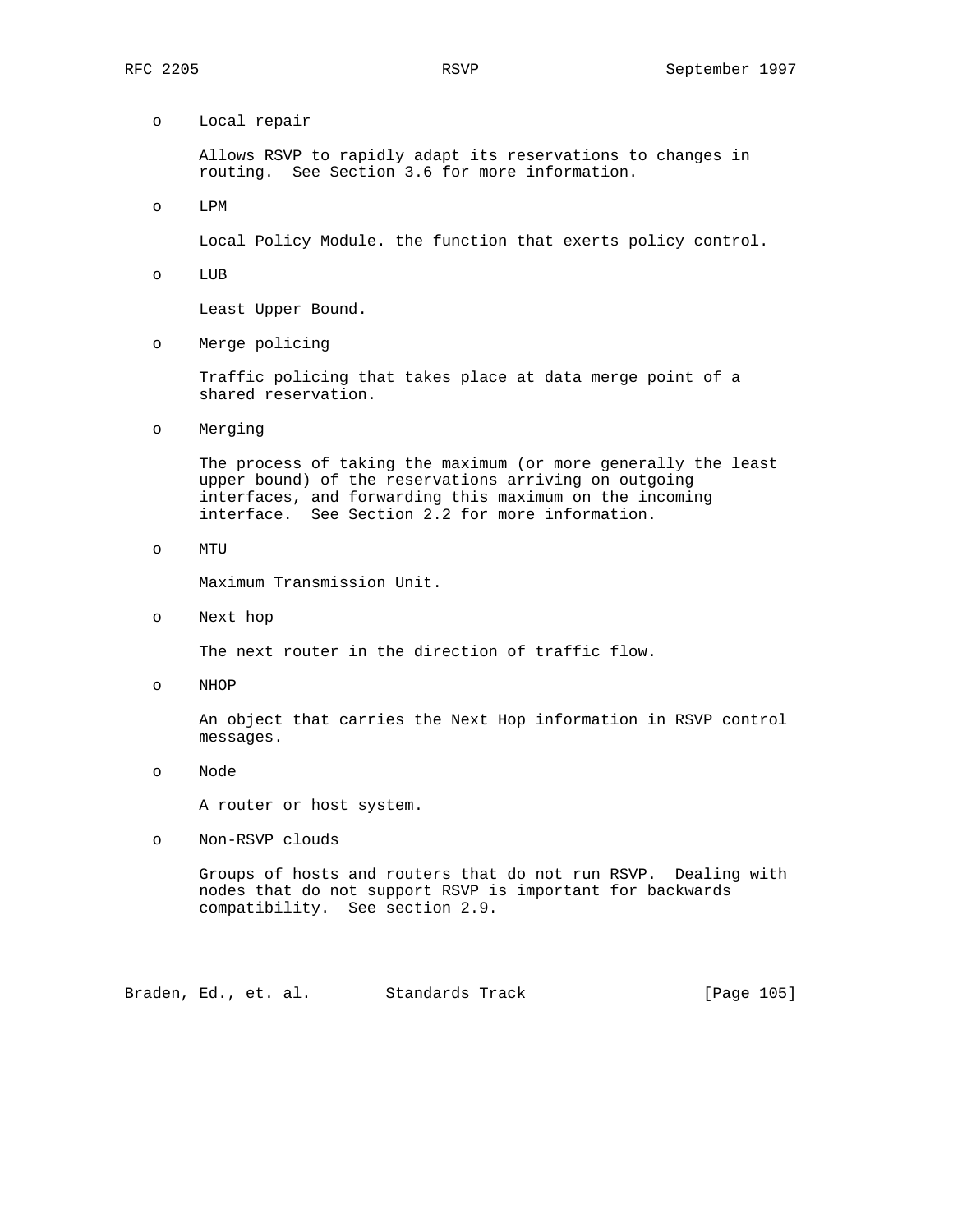o Object

 An element of an RSVP control message; a type, length, value triplet.

o OPWA

 Abbreviation for "One Pass With Advertising". Describes a reservation setup model in which (Path) messages sent downstream gather information that the receiver(s) can use to predict the end-to-end service. The information that is gathered is called an advertisement. See also "Adspec".

o Outgoing interface

 Interface through which data packets and Path messages are forwarded.

o Packet classifier

 Traffic control function in the primary data packet forwarding path that selects a service class for each packet, in accordance with the reservation state set up by RSVP. The packet classifier may be combined with the routing function. See also "traffic control".

o Packet scheduler

 Traffic control function in the primary data packet forwarding path that implements QoS for each flow, using one of the service models defined by the Integrated Services Working Group. See also " traffic control".

o Path state

Information kept in routers and hosts about all RSVP senders.

o PathErr

Path Error RSVP control message.

o PathTear

Path Teardown RSVP control message.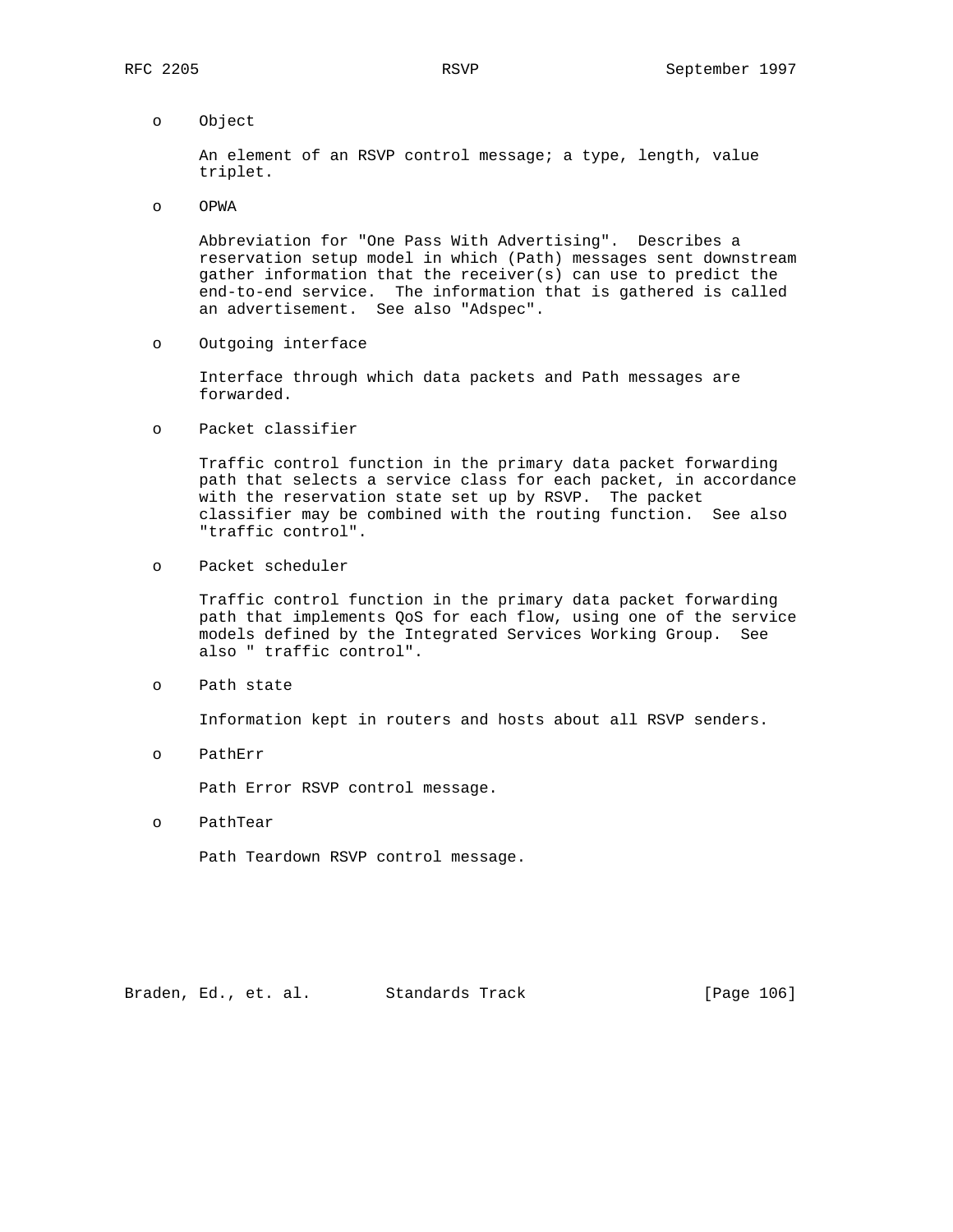o PHOP

 An object that carries the Previous Hop information in RSVP control messages.

o Police

See traffic policing.

o Policy control

 A function that determines whether a new request for quality of service has administrative permission to make the requested reservation. Policy control may also perform accounting (usage feedback) for a reservation.

o Policy data

 Data carried in a Path or Resv message and used as input to policy control to determine authorization and/or usage feedback for the given flow.

o Previous hop

 The previous router in the direction of traffic flow. Resv messages flow towards previous hops.

o ProtocolId

 The component of session identification that specifies the IP protocol number used by the data stream.

o QoS

Quality of Service.

o Reservation state

 Information kept in RSVP-capable nodes about successful RSVP reservation requests.

o Reservation style

 Describes a set of attributes for a reservation, including the sharing attributes and sender selection attributes. See Section 1.3 for details.

Braden, Ed., et. al. Standards Track [Page 107]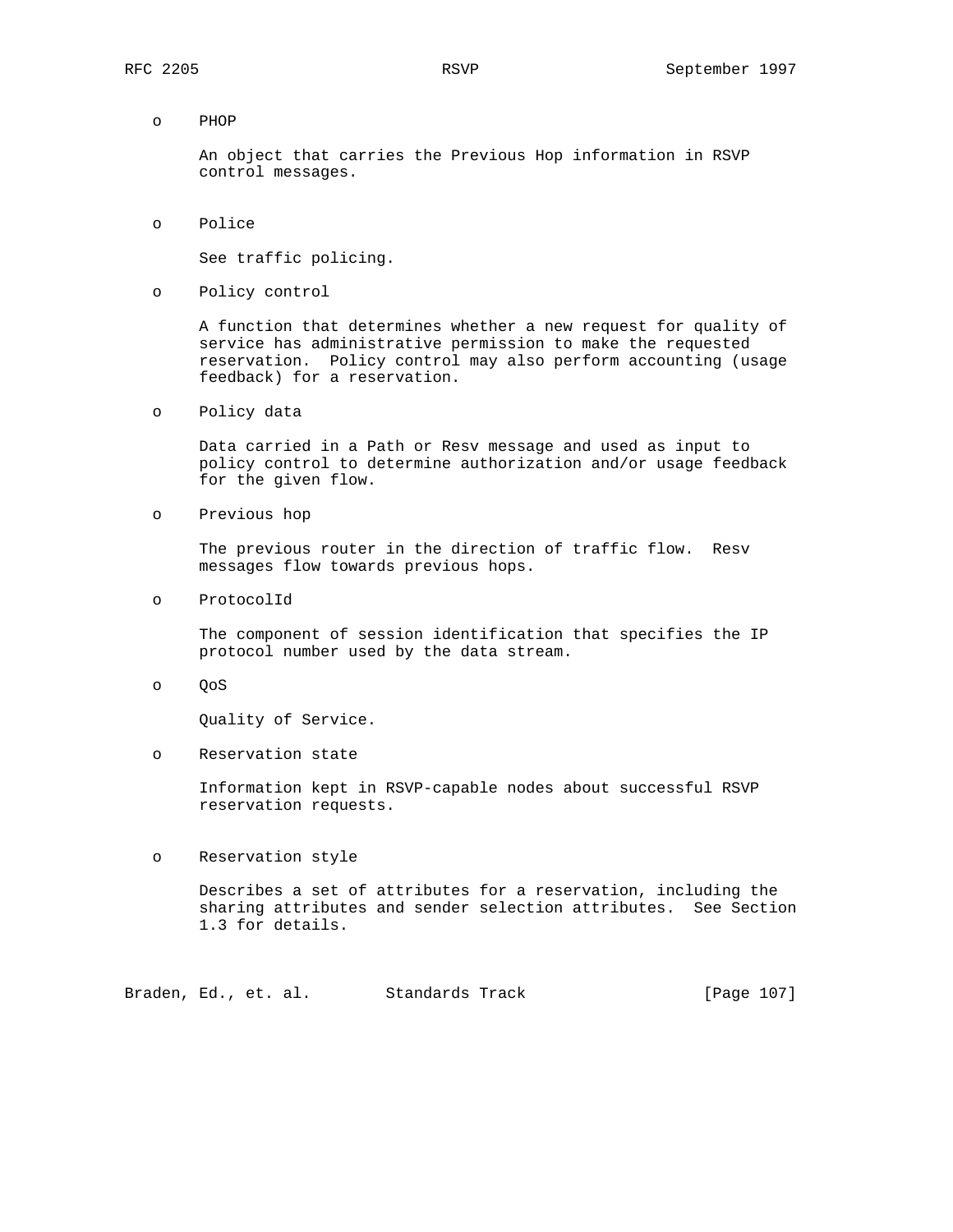#### o Resv message

Reservation request RSVP control message.

o ResvConf

 Reservation Confirmation RSVP control message, confirms successful installation of a reservation at some upstream node.

o ResvErr

 Reservation Error control message, indicates that a reservation request has failed or an active reservation has been preempted.

o ResvTear

 Reservation Teardown RSVP control message, deletes reservation state.

o Rspec

 The component of a flowspec that defines a desired QoS. The Rspec format is opaque to RSVP and is defined by the Integrated Services Working Group of the IETF.

o RSVP\_HOP

 Object of an RSVP control message that carries the PHOP or NHOP address of the source of the message.

o Scope

 The set of sender hosts to which a given reservation request is to be propagated.

o SE style

 Shared Explicit reservation style, which has explicit sender selection and shared attributes.

o Semantic fragmentation

 A method of fragmenting a large RSVP message using information about the structure and contents of the message, so that each fragment is a logically complete RSVP message.

Braden, Ed., et. al. Standards Track [Page 108]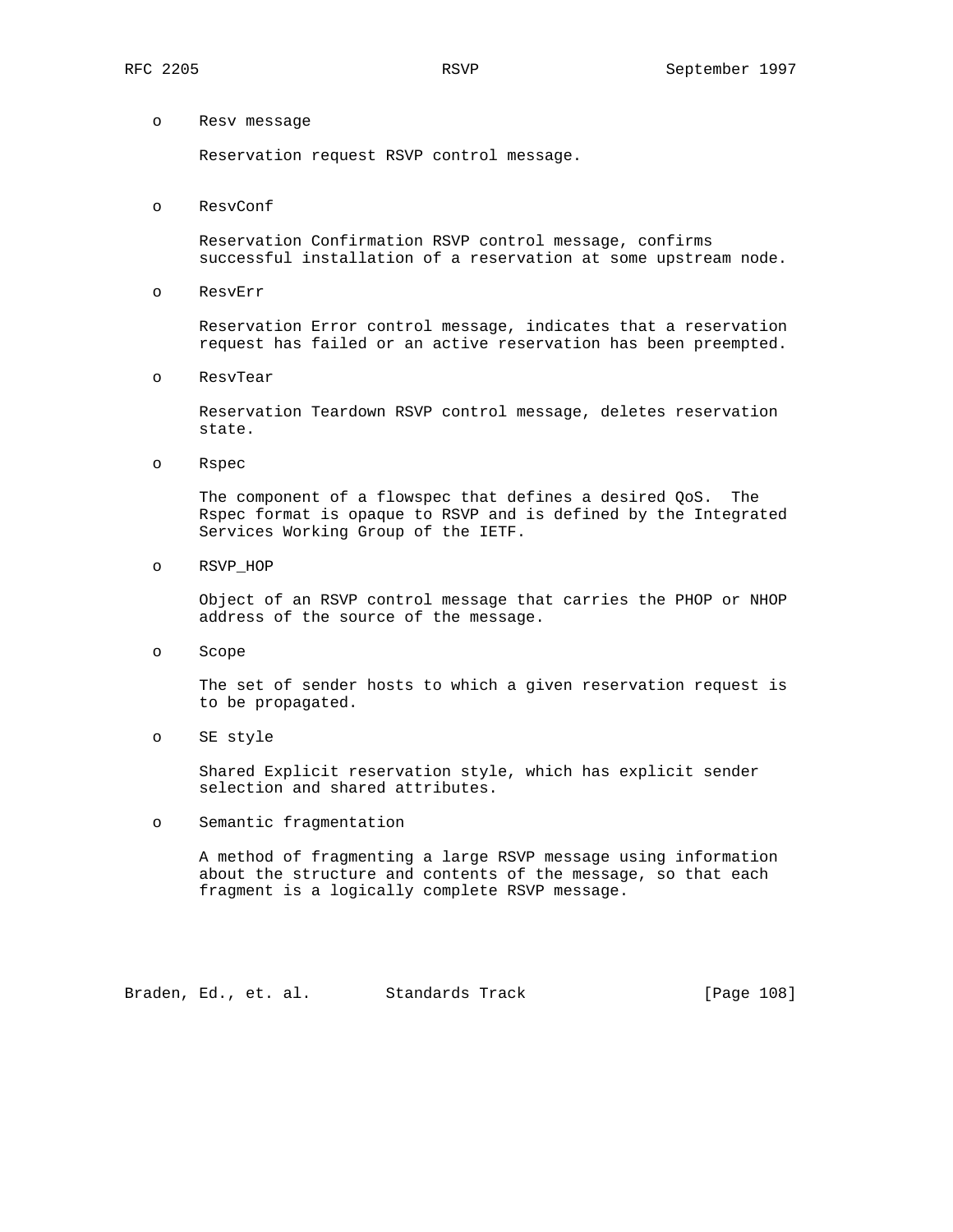## o Sender template

 Parameter in a Path message that defines a sender; carried in a SENDER\_TEMPLATE object. It has the form of a filter spec that can be used to select this sender's packets from other packets in the same session on the same link.

o Sender Tspec

 Parameter in a Path message, a Tspec that characterizes the traffic parameters for the data flow from the corresponding sender. It is carried in a SENDER\_TSPEC object.

o Session

 An RSVP session defines one simplex unicast or multicast data flow for which reservations are required. A session is identified by the destination address, transport-layer protocol, and an optional (generalized) destination port.

o Shared style

 A (reservation) style attribute: all reserved senders share the same reserved resources. See also "distinct style".

o Soft state

 Control state in hosts and routers that will expire if not refreshed within a specified amount of time.

o STYLE

 Object of an RSVP message that specifies the desired reservation style.

o Style

See "reservation style"

o TIME\_VALUES

 Object in an RSVP control message that specifies the time period timer used for refreshing the state in this message.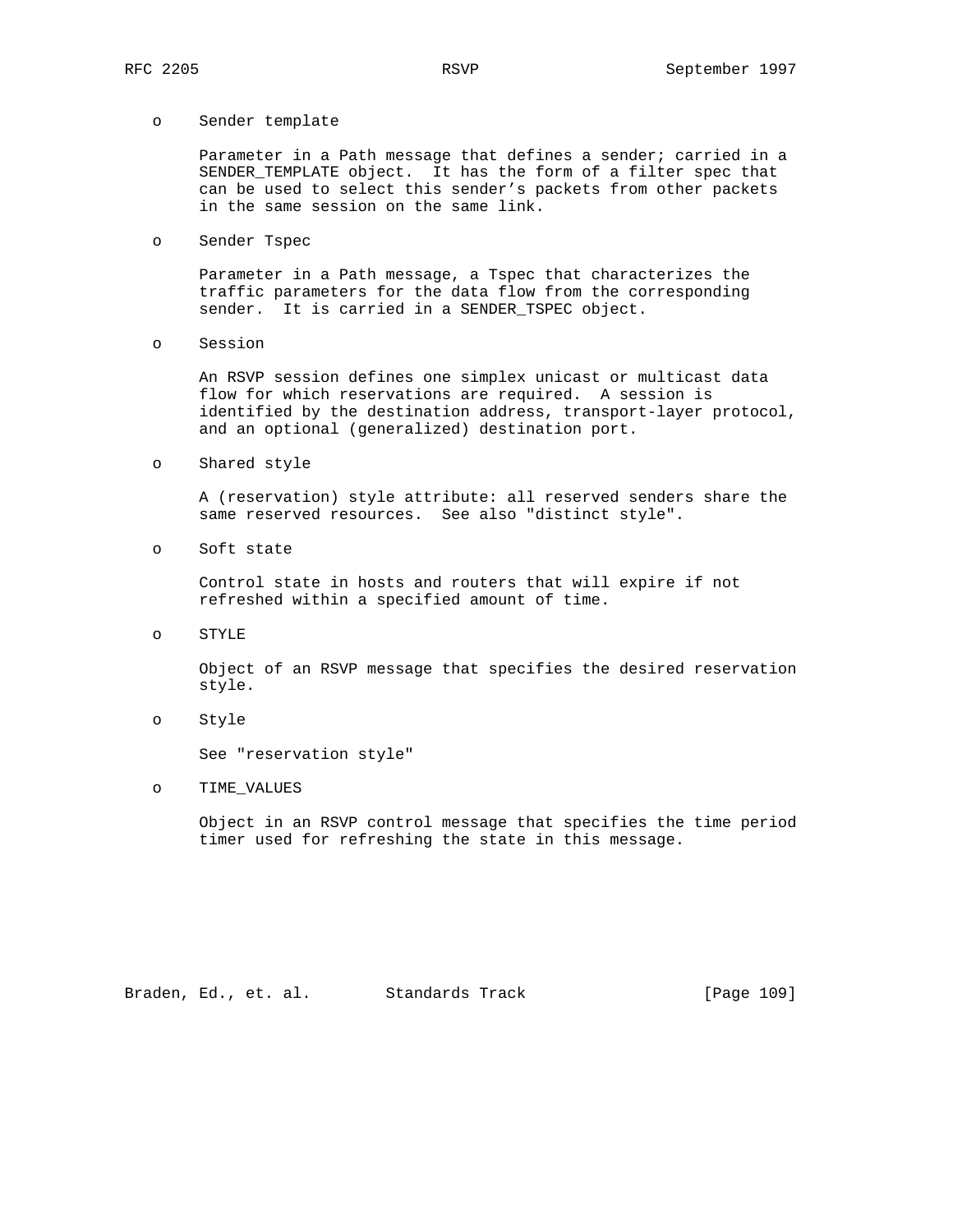## o Traffic control

 The entire set of machinery in the node that supplies requested QoS to data streams. Traffic control includes packet classifier, packet scheduler, and admission control functions.

## o Traffic policing

 The function, performed by traffic control, of forcing a given data flow into compliance with the traffic parameters implied by the reservation. It may involve dropping non-compliant packets or sending them with lower priority, for example.

o TSpec

 A traffic parameter set that describes a flow. The format of a Tspec is opaque to RSVP and is defined by the Integrated Service Working Group.

o UDP encapsulation

 A way for hosts that cannot use raw sockets to participate in RSVP by encapsulating the RSVP protocol (raw) packets in ordinary UDP packets. See Section APPENDIX C for more information.

o Upstream

Towards the traffic source. RSVP Resv messages flow upstream.

o WF style

 Wildcard Filter reservation style, which has wildcard sender selection and shared attributes.

o Wildcard sender selection

 A (reservation) style attribute: traffic from any sender to a specific session receives the same QoS. See also "explicit sender selection".

Braden, Ed., et. al. Standards Track [Page 110]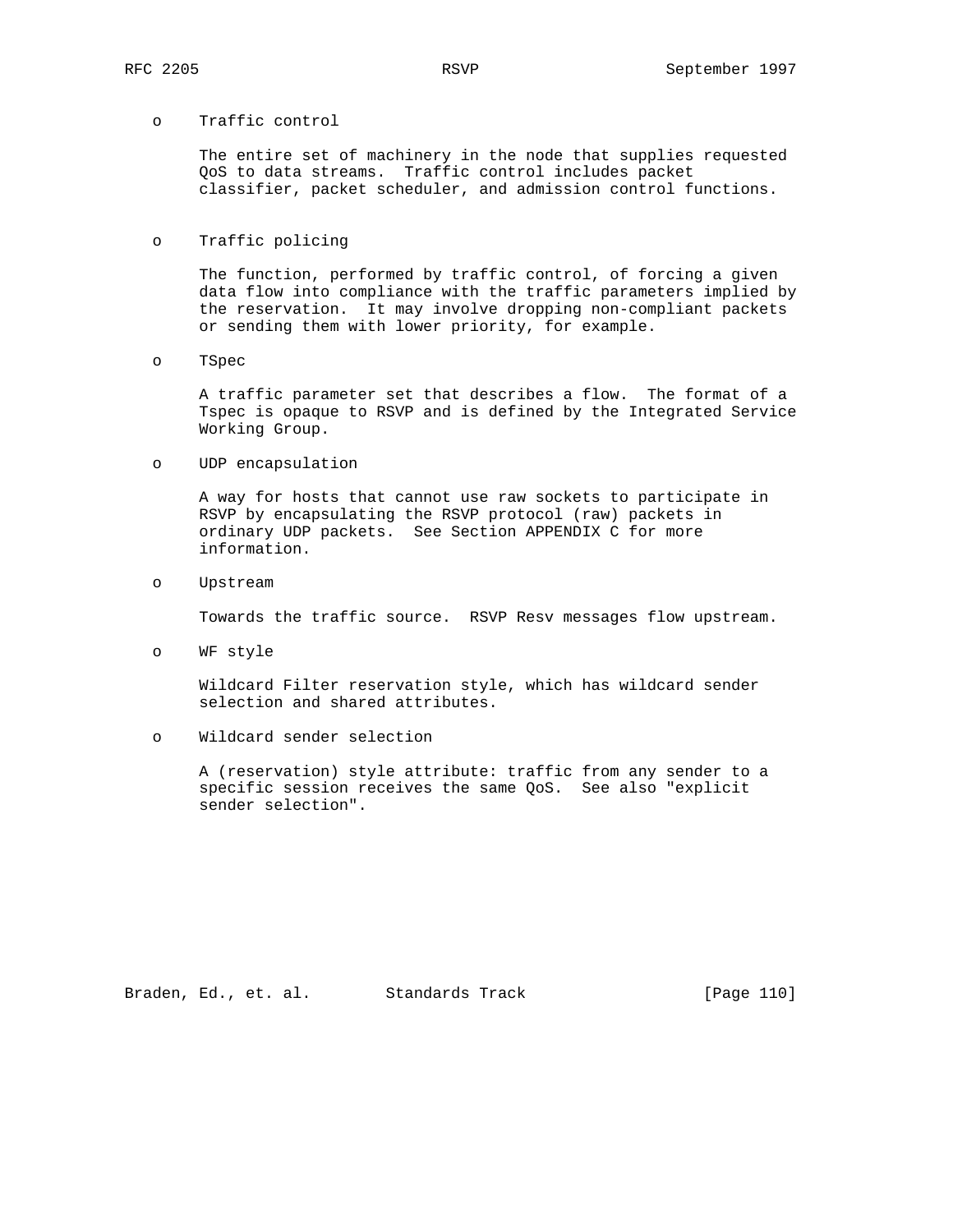References

- [Baker96] Baker, F., "RSVP Cryptographic Authentication", Work in Progress.
- [RFC 1633] Braden, R., Clark, D., and S. Shenker, "Integrated Services in the Internet Architecture: an Overview", RFC 1633, ISI, MIT, and PARC, June 1994.
- [FJ94] Floyd, S. and V. Jacobson, "Synchronization of Periodic Routing Messages", IEEE/ACM Transactions on Networking, Vol. 2, No. 2, April, 1994.
- [RFC 2207] Berger, L. and T. O'Malley, "RSVP Extensions for IPSEC Data Flows", RFC 2207, September 1997.
- [RFC 2113] Katz, D., "IP Router Alert Option", RFC 2113, cisco Systems, February 1997.
- [RFC 2210] Wroclawski, J., "The Use of RSVP with Integrated Services", RFC 2210, September 1997.
- [PolArch96] Herzog, S., "Policy Control for RSVP: Architectural Overview". Work in Progress.
- [OPWA95] Shenker, S. and L. Breslau, "Two Issues in Reservation Establishment", Proc. ACM SIGCOMM '95, Cambridge, MA, August 1995.
- [RSVP93] Zhang, L., Deering, S., Estrin, D., Shenker, S., and D. Zappala, "RSVP: A New Resource ReSerVation Protocol", IEEE Network, September 1993.

Security Considerations

See Section 2.8.

Braden, Ed., et. al. Standards Track [Page 111]